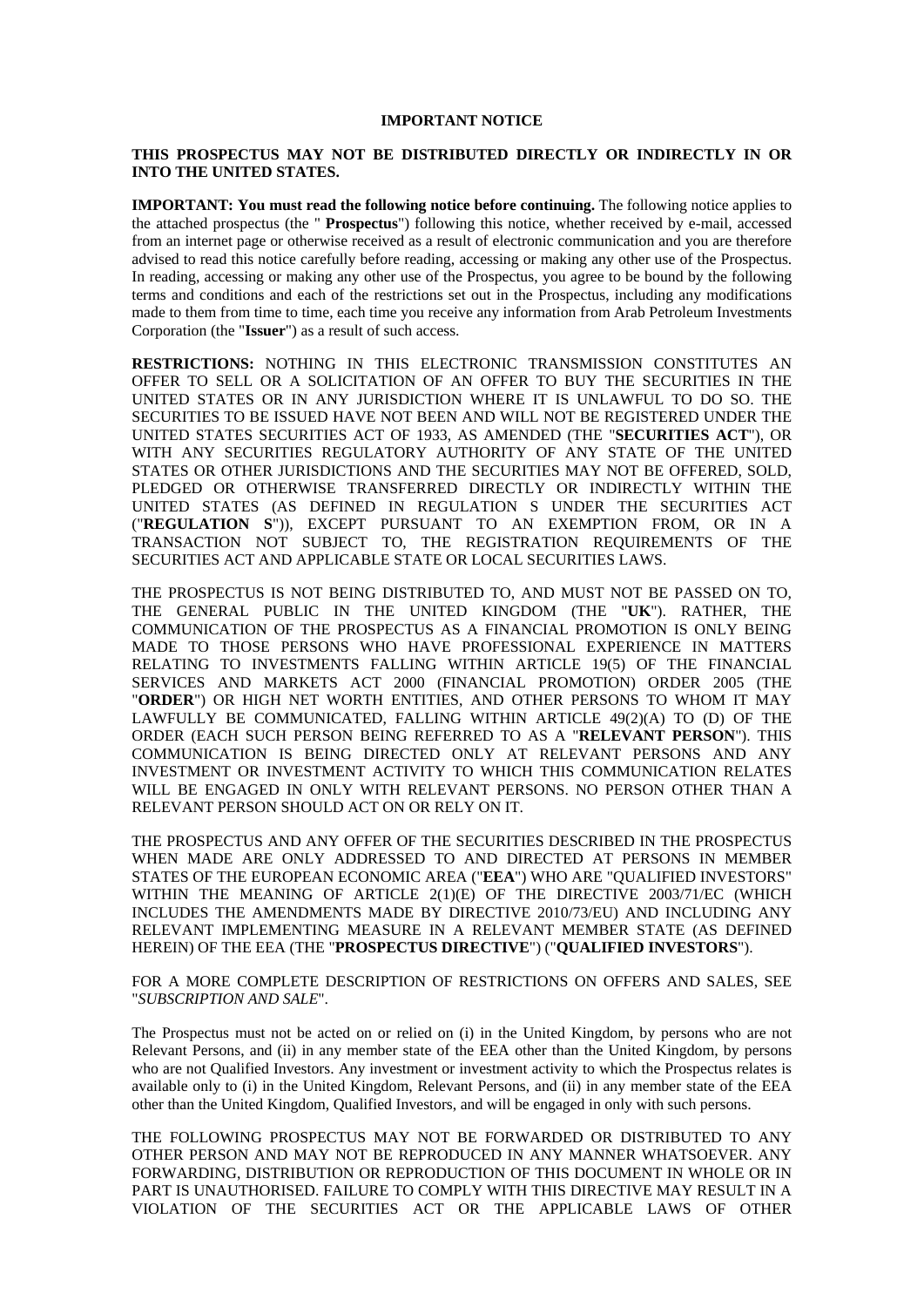JURISDICTIONS. IF YOU HAVE GAINED ACCESS TO THIS TRANSMISSION CONTRARY TO ANY OF THE FOREGOING RESTRICTIONS, YOU ARE NOT AUTHORISED AND WILL NOT BE ABLE TO PURCHASE ANY OF THE SECURITIES DESCRIBED THEREIN.

**CONFIRMATION OF YOUR REPRESENTATION:** In order to be eligible to view the Prospectus or make an investment decision with respect to the Notes described therein, (i) each prospective investor in respect of the Notes being offered outside of the United States in an offshore transaction pursuant to Regulation S must be outside of the United States and (ii) each prospective investor in respect of the Notes being offered in the United Kingdom must be a Relevant Person. By accepting this e-mail and accessing, reading or making any other use of the Prospectus, you shall be deemed to have represented to Bank of Taiwan, Capital Securities Corporation, Cathay United Bank, Crédit Agricole Corporate and Investment Bank, Taipei Branch, Mega International Commercial Bank Co., Ltd, President Securities Corporation and SinoPac Securities Corporation as managers (together, the "**Managers**") that (1) you have understood and agree to the terms set out herein; (2) the electronic mail (or e-mail) address to which, pursuant to your request, the attached Prospectus has been delivered by electronic transmission is not located in the United States, its territories, its possessions and other areas subject to its jurisdiction; and its possessions include Puerto Rico, the U.S. Virgin Islands, Guam, American Samoa, Wake Island and the Northern Mariana Islands, (3) in respect of the Notes being offered in the United Kingdom, you are (or the person you represent is) a Relevant Person, (4) you consent to delivery of the Prospectus and any amendments or supplements thereto by electronic transmission; (5) you will not transmit the attached Prospectus (or any copy of it or part thereof) or disclose, whether orally or in writing, any of its contents to any other person except with the consent of the Managers; and (6) you acknowledge that you will make your own assessment regarding any credit, investment, legal, taxation or other economic considerations with respect to your decision to subscribe for or purchase any of the Notes.

You are reminded that this Prospectus has been delivered to you on the basis that you are a person into whose possession this Prospectus may be lawfully delivered in accordance with the laws of the jurisdiction in which you are located and you may not, nor are you authorised to, deliver or disclose the contents of the Prospectus, electronically or otherwise, to any other person and in particular to any U.S. Person or to any address in the United States. Failure to comply with this directive may result in a violation of the Securities Act or the applicable laws of other jurisdictions.

If you received the Prospectus by e-mail, you should not reply by e-mail to this announcement. Any reply e-mail communications, including those you generate by using the "Reply" function on your e-mail software, will be ignored or rejected. You are responsible for protecting against viruses and other destructive items. Your use of this e-mail is at your own risk, and it is your responsibility to take precautions to ensure that it is free from viruses and other items of a destructive nature.

The Prospectus and the other materials relating to the offering do not constitute, and may not be used in connection with, an offer or solicitation in any place where such offers or solicitations are not permitted by law. If a jurisdiction requires that the offering of securities described herein be made by a licensed broker or dealer and the Managers or any affiliate of the Managers is a licensed broker or dealer in that jurisdiction, the offering shall be deemed to be made by the Managers or such affiliate on behalf of the Issuer or holders of the applicable securities in such jurisdiction.

Under no circumstances shall this Prospectus constitute an offer to sell or the solicitation of an offer to buy nor shall there be any sale of these securities in any jurisdiction in which such offer, solicitation or sale would be unlawful. Recipients of the attached document who intend to subscribe for or purchase the Notes are reminded that any subscription or purchase may only be made on the basis of the information contained in this Prospectus.

This Prospectus has been sent to you in an electronic form. You are reminded that documents transmitted via this medium may be altered or changed during the process of electronic transmission and consequently none of the Managers, the Issuer nor any person who controls them nor any director, officer, employee nor agent of them or any affiliate of any such person accepts any liability or responsibility whatsoever in respect of any difference between the Prospectus distributed to you in electronic format and the hard copy version available to you on request from the Managers. Please ensure that your copy is complete.

The distribution of this Prospectus in certain jurisdictions may be restricted by law. Persons into whose possession the attached document comes are required by the Issuer and the Managers to inform themselves about, and to observe, any such restrictions.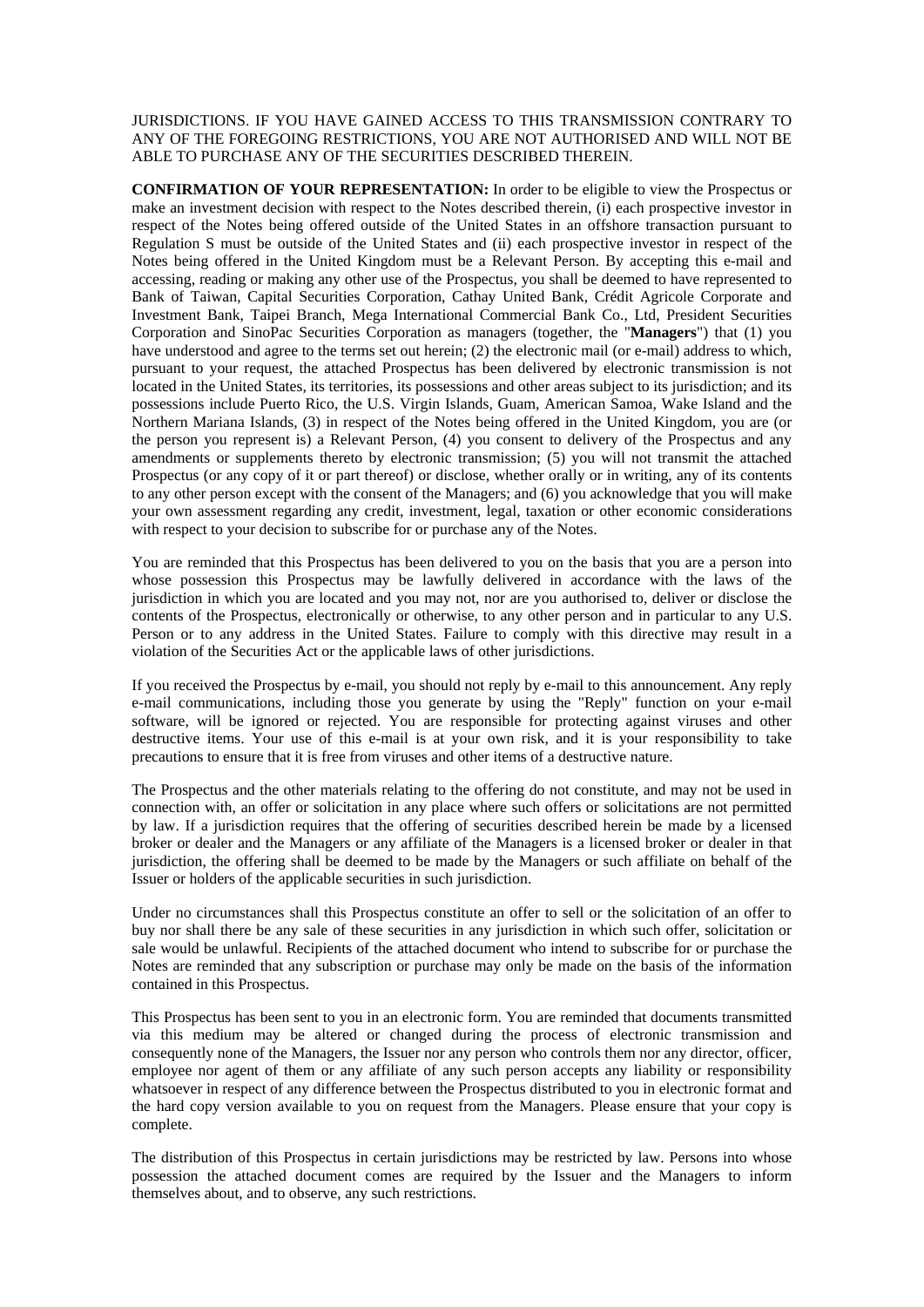

### **ARAB PETROLEUM INVESTMENTS CORPORATION**

## **U.S.\$300,000,000 Floating Rate Notes due 2021**

The issue price of the U.S.\$ 300,000,000 Floating Rate Notes due 2021 (the "**Notes**") of Arab Petroleum Investments Corporation ("**APICORP**" or the "**Issuer**") is 100 per cent. of their principal amount. The Notes will be constituted by a deed of covenant (as amended or supplemented from time to time, the "**Deed of Covenant**") dated 22 September 2016 entered into by the Issuer.

Unless previously redeemed or cancelled, the Notes will be redeemed on the Interest Payment Date (as defined in "*Terms and Conditions of the Notes—Interest*") falling in September 2021. The Notes will bear interest from 22 September 2016 at a rate of the sum of: (i) 1.15 per cent. per annum; plus (ii) U.S. dollar 3 month LIBOR, determined 2 Business Days (as defined herein) prior to the beginning of each Interest Period (as defined herein) at 11.00 a.m. London time, with reference to Reuters screen page "LIBOR01", payable quarterly in arrear commencing on the Interest Payment Date falling in December 2016. Payments on the Notes will be made in U.S. dollars without deduction for or on account of taxes imposed or levied by the Relevant Jurisdiction (as defined below) to the extent described under "*Terms and Conditions of the Notes—Taxation*".

Application will be made by the Issuer to the Taipei Exchange ("**TPEx**") in the Republic of China ("**Taiwan**"/"**ROC**") for permission to deal in and for the listing of the Notes on the TPEx. TPEx is not responsible for the content of this Prospectus and any amendment and supplement thereto and no representation is made by TPEx to the accuracy or completeness of this Prospectus and any amendment and supplement thereto. TPEx expressly disclaims any and all liability for any losses arising from, or as a result of the reliance on, all or part of the contents of this Prospectus and any amendment and supplement hereto. Admission to the listing and trading of the Notes on the TPEx shall not be taken as an indication of the merits of the Issuer or the Notes.

The Notes have not been, and shall not be, offered, sold or re-sold, directly or indirectly to investors other than "professional investors" as defined under Paragraph 1, Article 2-1 of the Taipei Exchange Rules Governing Management of Foreign Currency Denominated International Bonds of the ROC, which currently include: (a) a "professional institutional investor" as defined under Paragraph 2, Article 4 of the Financial Consumer Protection Act of the ROC, which currently includes: overseas or domestic (i) banks, securities firms, futures firms and insurance companies (excluding insurance agencies, insurance brokers and insurance surveyors), the foregoing as further defined in more detail in Paragraph 3 of Article 2 of the Organization Act of the Financial Supervisory Commission, (ii) fund management companies, government investment institutions, government funds, pension funds, mutual funds, unit trusts, and funds managed by financial service enterprises pursuant to the Securities Investment Trust and Consulting Act, the Future Trading Act or the Trust Enterprise Act or investment assets mandated and delivered by or transferred for trust by financial consumers, and (iii) other institutions recognised by the Financial Supervisory Commission of the ROC; (b) a legal entity or fund with total assets exceeding NT\$50,000,000 according to its most recent CPA-audited or reviewed financial report; and (c) a natural person having applied in writing to the securities firms for the status of professional investor whom meets all of the following three criteria: (i) he/she has provided a proof of financial capacity of at least NT\$30,000,000 or has made a single trade, the transaction amount of which is higher than NT\$3,000,000, his/her total assets and investments booked at and made through such securities firm are higher than NT\$15,000,000, and he/she has provided a statement certifying that the value of his/her total assets has exceeded NT\$30,000,000, (ii) he/she has sufficient professional knowledge or trading experience in financial products, and (iii) he/she fully understands that the securities firm is exempted from certain responsibilities toward professional investors in connection with bond trading activities and agrees to sign up as a professional investor. Purchasers of the Notes are not permitted to sell or otherwise dispose of the Notes except by transfer to a professional investor.

The Notes have not been, and will not be, registered under the United States Securities Act of 1933, as amended (the "**Securities Act**") or with any securities regulatory authority of any state or other jurisdiction of the United States. The Notes are being offered outside the United States by the Managers (as defined in "**Subscription and Sale**") in accordance with Regulation S under the Securities Act ("**Regulation S**"), and may not be offered, sold or delivered within the United States or to, or for the account or benefit of, U.S. persons (as defined in the Regulation S under the Securities Act) except pursuant to an exemption from, or in a transaction not subject to, the registration requirements of the Securities Act.

The Notes will be in registered form in the denomination of U.S.\$200,000. The Notes may be held and transferred, and will be offered and sold, in the principal amount of U.S.\$200,000. The Notes will be represented by a global registered note certificate (the "**Global Note Certificate**") registered in the name of a nominee for, and deposited with, the common depositary for Euroclear Bank SA/NV ("**Euroclear**") and Clearstream Banking S.A. ("**Clearstream Luxembourg**"). Individual note certificates ("**Individual Note Certificates**") evidencing holdings of Notes will only be available in certain limited circumstances. See "*Summary of Provisions relating to the Notes in Global Form*".

The Issuer has been assigned a long term rating of Aa3 (stable) by Moody's Investors Service, Inc. ("**Moody's**"). The rating has been endorsed by Moody's Investors Service Ltd. in accordance with Regulation (EC) No. 1060/2009, as amended (the "**CRA Regulation**").

Moody's is not established in the EU and has not applied for registration under the CRA Regulation. Moody's Investors Service Ltd. is established in the EU and is registered under the CRA Regulation. Moody's Investors Service Ltd. appears on the latest update of the list of registered credit rating agencies on the European Securities and Markets Authority ("**ESMA**") website at http://www.esma.europa.eu/page/List-registered-and-certified-CRAs.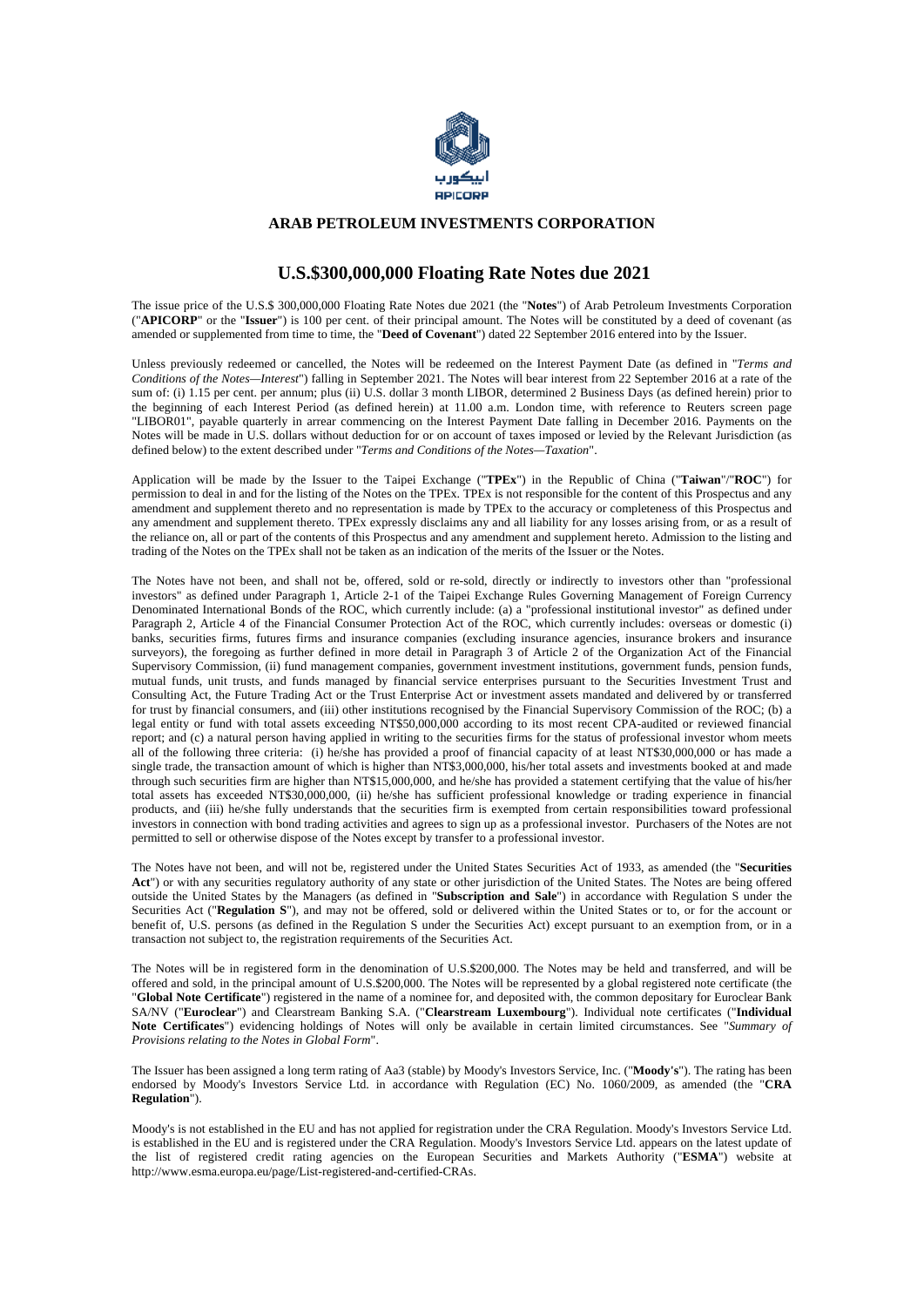#### **A security rating is not a recommendation to buy, sell or hold securities and may be subject to suspension, reduction or withdrawal at any time by the assigning rating agency.**

#### **Lead Manager**

Crédit Agricole Corporate and Investment Bank, Taipei Branch

 **Managers** 

Bank of Taiwan Capital Securities Corporation Cathay United Bank

Crédit Agricole Corporate and Investment Bank, Taipei Branch Mega International Commercial Bank Co., Ltd

President Securities Corporation

SinoPac Securities Corporation

The date of this Prospectus is 8 September 2016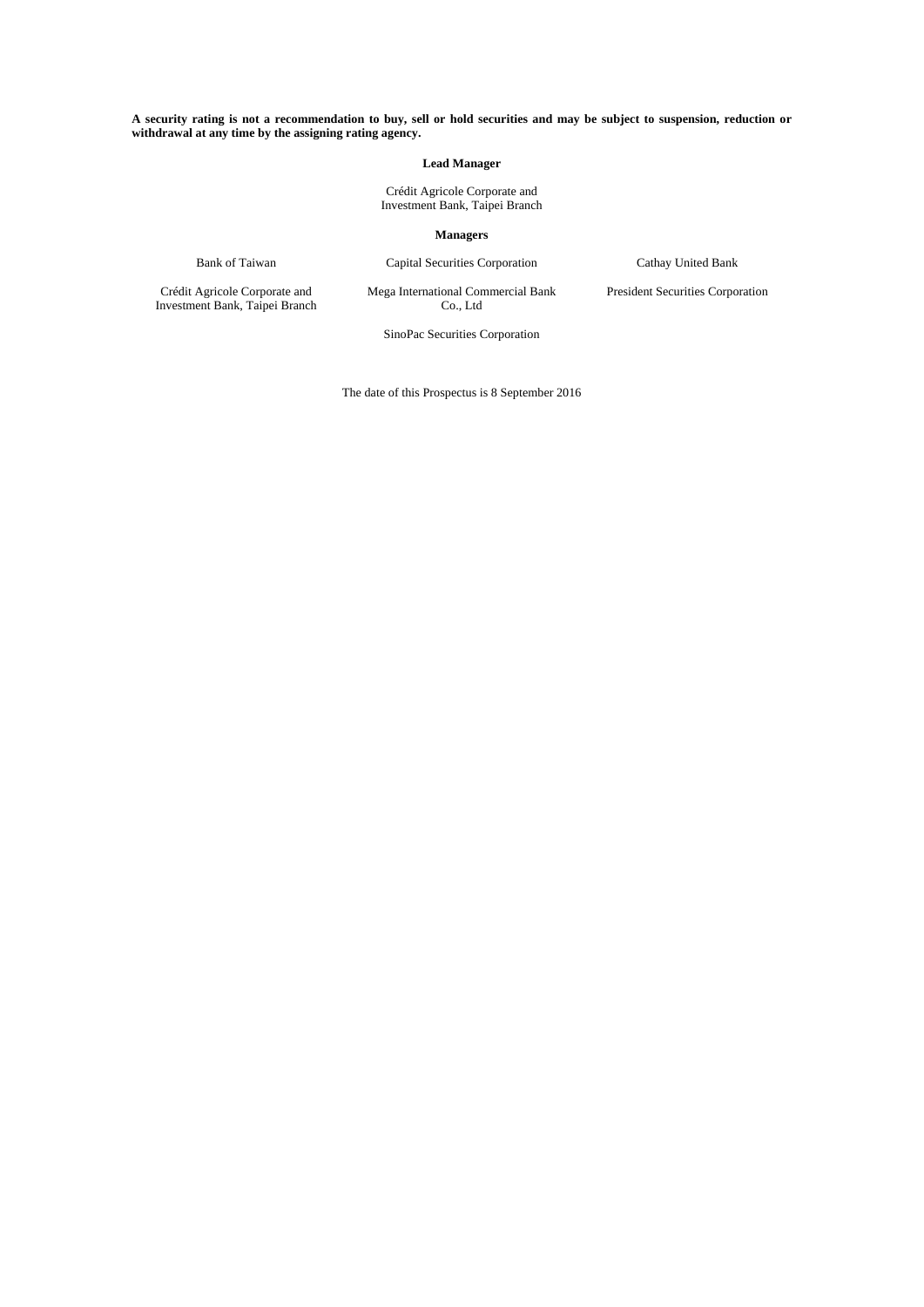# **CONTENTS**

## Page

| SUMMARY OF PROVISIONS RELATING TO THE NOTES IN GLOBAL FORM 19 |  |
|---------------------------------------------------------------|--|
|                                                               |  |
|                                                               |  |
|                                                               |  |
|                                                               |  |
|                                                               |  |
|                                                               |  |
|                                                               |  |
|                                                               |  |
|                                                               |  |
|                                                               |  |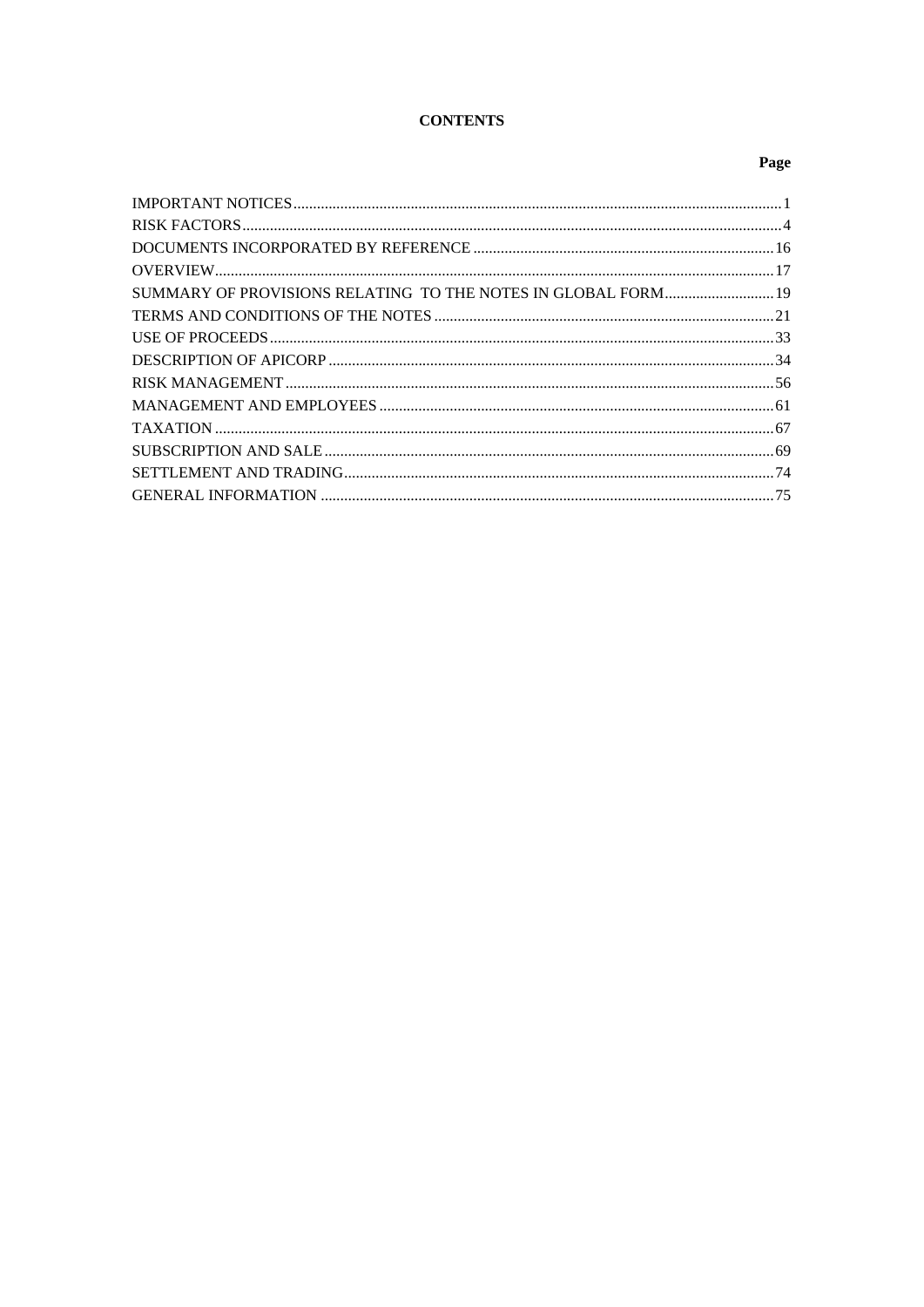### **IMPORTANT NOTICES**

The Issuer accepts responsibility for the information contained in this Prospectus and declares that, having taken all reasonable care to ensure that such is the case, the information contained in this Prospectus to the best of its knowledge is in accordance with the facts and does not omit anything likely to affect the import of such information.

The language of the Prospectus is English. Certain legislative references and technical terms have been cited in their original language in order that the correct technical meaning may be ascribed to them under applicable law.

Certain information contained in this Prospectus under the headings "*Risk Factors*" and "*Description of the Issuer*" was extracted from independent, third party sources. The Issuer does not accept any responsibility for the accuracy of such information, nor has the Issuer independently verified any such information. The Issuer confirms that this information has been accurately reproduced, and so far as the Issuer is aware and is able to ascertain from information available from such sources, no facts have been omitted which would render the reproduced information inaccurate or misleading.

The Issuer has confirmed to the Managers that this Prospectus contains all information regarding the Issuer and the Notes which is (in the context of the issue, offering and sale of the Notes) material; such information is true and accurate in all material respects and is not misleading in any material respect; any opinions, predictions or intentions expressed in this Prospectus on the part of the Issuer are honestly held or made and are not misleading in any material respect; this Prospectus does not omit to state any material fact necessary to make such information, opinions, predictions or intentions (in the context of the issue, offering and sale of the Notes) not misleading in any material respect; and all proper enquiries have been made to ascertain and to verify the foregoing.

Neither the Issuer nor any of the Managers has authorised the making or provision of any representation or information regarding the Issuer or the Notes other than as contained in this Prospectus or as approved for such purpose by the Issuer. Any such representation or information should not be relied upon as having been authorised by the Issuer or the Managers.

Neither the Managers nor any of its respective affiliates has authorised the whole or any part of this Prospectus and none of them makes any representation or warranty or accepts any responsibility as to the accuracy or completeness of the information contained in this Prospectus. Neither the delivery of this Prospectus nor the offering, sale or delivery of any Note shall in any circumstances create any implication that there has been no adverse change, or any event reasonably likely to involve any adverse change, in the condition (financial or otherwise) of the Issuer since the date of this Prospectus.

This Prospectus does not constitute an offer of, or an invitation to subscribe for or purchase, any Notes.

The distribution of this Prospectus and the offering, sale and delivery of Notes in certain jurisdictions may be restricted by law. Persons into whose possession this Prospectus comes are required by the Issuer and the Managers to inform themselves about and to observe any such restrictions. For a description of certain restrictions on offers, sales and deliveries of Notes and on distribution of this Prospectus and other offering material relating to the Notes, see "*Subscription and Sale*".

In particular, the Notes have not been and will not be registered under the Securities Act and are subject to United States tax law requirements. Subject to certain exceptions, Notes may not be offered, sold or delivered within the United States or to U.S. persons.

In this Prospectus, unless otherwise specified, references to a "**Member State**" are references to a Member State of the European Economic Area, references to "**Relevant Jurisdictions**" mean each of the Kingdom of Saudi Arabia, Kuwait, the United Arab Emirates, Libya, Iraq, the State of Qatar, Algeria, Bahrain, Egypt and Syria, references to the "**Group**" are to the Issuer and its consolidated subsidiaries, references to "**U.S.\$**", "**U.S. dollars**" or "**dollars**" are to United States dollars, references to "**NT\$**" are to the lawful currency of Taiwan, references to "**ID**" are to the lawful currency of Iraq, references to "**LD**" are to the lawful currency of Libya, references to "**LE**" are to the lawful currency of Egypt, references to "**SR**" are to the lawful currency of the Kingdom of Saudi Arabia and reference to "**TD**" is to the lawful currency of Tunisia.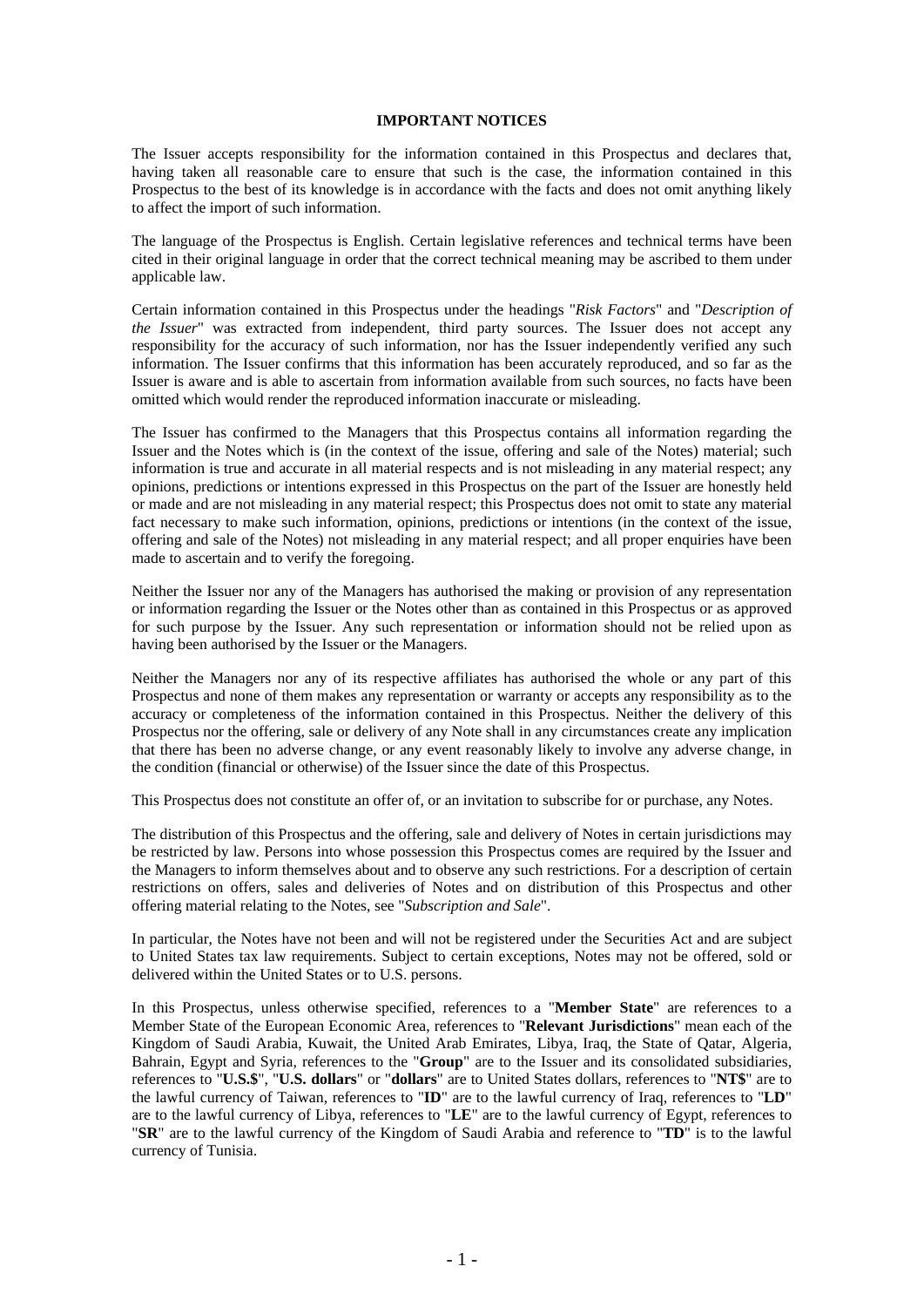Certain figures and percentages included in this Prospectus have been subject to rounding adjustments; accordingly figures shown in the same category presented in different tables may vary slightly and figures shown as totals in certain tables may not be an arithmetic aggregation of the figures which precede them.

### **CAUTIONARY STATEMENT REGARDING FORWARD LOOKING STATEMENTS**

Some statements in this Prospectus may be deemed to be forward looking statements. Forward looking statements include statements concerning the Issuer's plans, objectives, goals, strategies, future operations and performance and the assumptions underlying these forward looking statements. When used in this Prospectus, the words "anticipates", "estimates", "expects", "believes", "intends", "plans", "aims", "seeks", "may", "will", "should" and any similar expressions generally identify forward looking statements. These forward looking statements are contained in the sections entitled "*Risk Factors – Factors that may affect APICORP's ability to fulfil its obligations under the Transaction Documents*", "*Relationship with the Government*" and "*Description of APICORP and the Group*" and other sections of this Prospectus. APICORP has based these forward looking statements on the current view of its management with respect to future events and financial performance. Although APICORP believes that the expectations, estimates and projections reflected in its forward looking statements are reasonable as of the date of this Prospectus, if one or more of the risks or uncertainties materialise, including those identified below or which APICORP has otherwise identified in this Prospectus, or if APICORP's underlying assumptions prove to be incomplete or inaccurate, APICORP's actual results of operation may vary from those expected, estimated or predicted. Investors are therefore strongly advised to read the sections "*Risk Factors – Factors that may affect APICORP's ability to fulfil its obligations under the Transaction Documents*", "*Operating and Financial Review*", "*Relationship with the Government*" and "*Description of APICORP and the Group*", which include a more detailed description of the factors that might have an impact on the Group's business development and on the industry sectors in which the Group operates.

The risks and uncertainties referred to above include:

- APICORP's ability to realise the benefits it expects from existing and future investments it is undertaking or plans to or may undertake;
- APICORP's ability to obtain external financing or maintain sufficient capital to fund its existing and future investments and capital expenditures;
- actions taken by APICORP's joint venture partners or associates that may not be in accordance with its policies and objectives;
- the economic and political conditions in the markets in which APICORP operates; and
- changes in political, social, legal or economic conditions in the markets in which APICORP and its customers operate.

Additional factors that could cause actual results, performance or achievements to differ materially include, but are not limited to, those discussed under "*Risk Factors*".

Any forward looking statements contained in this Prospectus speak only as at the date of this Prospectus. Without prejudice to any requirements under applicable laws and regulations, APICORP expressly disclaims any obligation or undertaking to disseminate after the date of this Prospectus any updates or revisions to any forward looking statements contained herein to reflect any change in expectations thereof or any change in events, conditions or circumstances on which any such forward looking statement is based.

## **NOTICE TO RESIDENTS OF THE KINGDOM OF BAHRAIN**

In relation to investors in the Kingdom of Bahrain, securities issued in connection with this Prospectus and related offering documents may only be offered in registered form to existing accountholders and accredited investors as defined by the Central Bank of Bahrain (the "**CBB**") in the Kingdom of Bahrain where such investors make a minimum investment of at least U.S.\$100,000 or any equivalent amount in other currency or such other amount as the CBB may determine.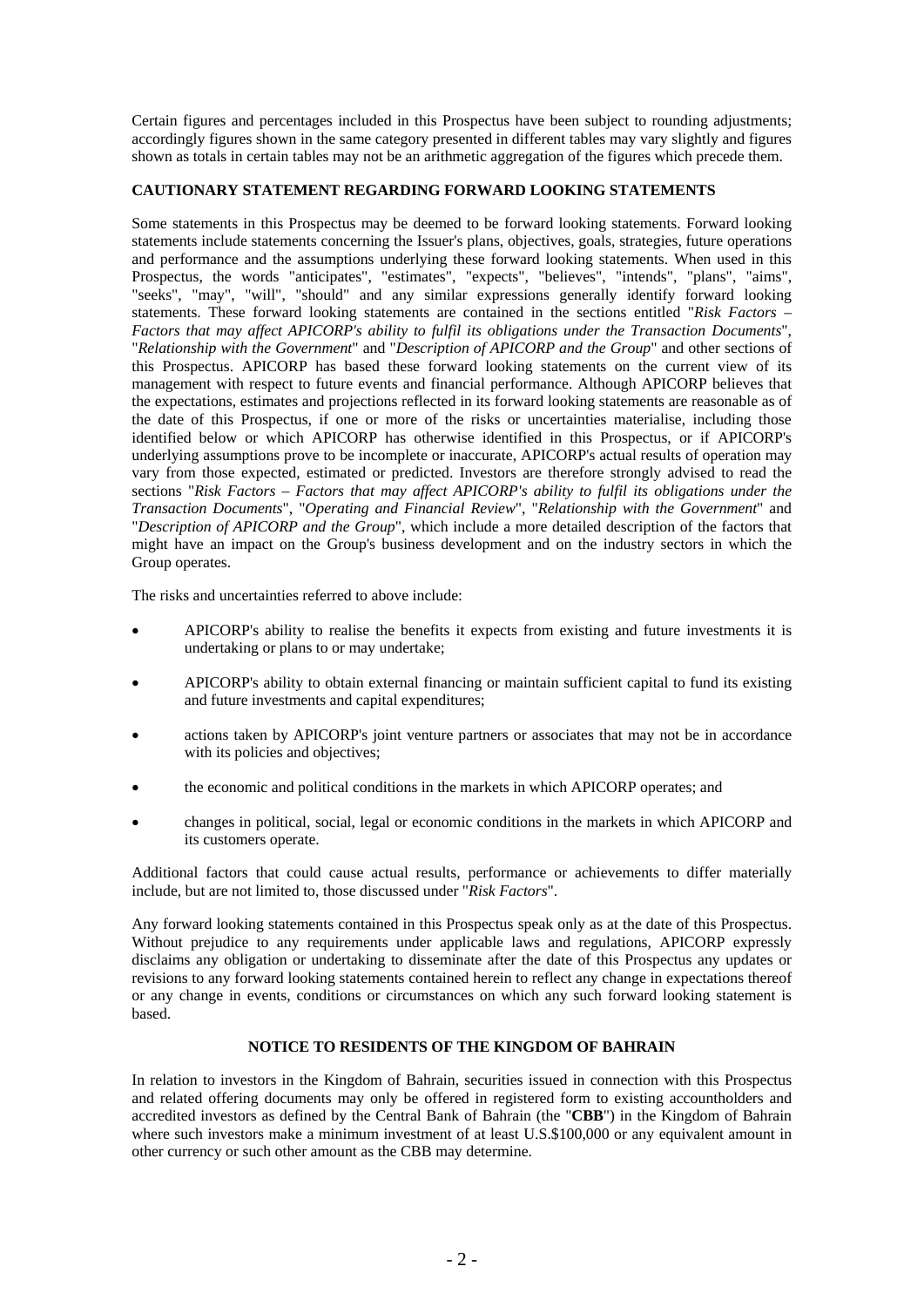This Prospectus does not constitute an offer of securities in the Kingdom of Bahrain in terms of Article (81) of the Central Bank and Financial Institutions Law 2006 (decree Law No. 64 of 2006). This Prospectus and related offering documents have not been and will not be registered as a prospectus with the CBB. Accordingly, no securities may be offered, sold or made the subject of an invitation for subscription or purchase nor will this Prospectus or any other related document or material be used in connection with any offer, sale or invitation to subscribe or purchase securities, whether directly or indirectly, to persons in the Kingdom of Bahrain, other than to accredited investors for an offer outside the Kingdom of Bahrain.

The CBB has not reviewed, approved or registered this Prospectus or related offering documents and it has not in any way considered the merits of the securities to be offered for investment, whether in or outside the Kingdom of Bahrain. Therefore, the CBB assumes no responsibility for the accuracy and completeness of the statements and information contained in this Prospectus and expressly disclaims any liability whatsoever for any loss howsoever arising from reliance upon the whole or any part of the content of this Prospectus. No offer of securities will be made to the public in the Kingdom of Bahrain and this Prospectus must be read by the addressee only and must not be issued, passed to, or made available to the public generally.

## **NOTICE TO RESIDENTS OF MALAYSIA**

The Notes may not be offered for subscription or purchase and no invitation to subscribe for or purchase such Notes in Malaysia may be made, directly or indirectly, and this Prospectus or any document or other materials in connection therewith may not be distributed in Malaysia other than to persons falling within categories set out in Schedule 6 or Section 229(1)(b) and Schedule 7 or Section 230(1)(b) read together with Schedule 8 or Section 257(3) of the Capital Market and Services Act 2007 of Malaysia as may be amended and/or varied from time to time and subject to any amendments to the applicable laws from time to time. The Securities Commission of Malaysia shall not be liable for any non-disclosure on the part of the Issuer and assumes no responsibility for the correctness of any statements made or opinions or reports expressed in this Prospectus.

### **NOTICE TO RESIDENTS OF THE STATE OF QATAR**

This Prospectus does not and is not intended to constitute an offer, sale or delivery of bonds or other debt financing instruments under the laws of the State of Qatar and has not been and will not be reviewed or approved by or registered with the Qatar Financial Markets Authority, the Qatar Financial Centre Regulatory Authority or the Qatar Central Bank in accordance with their regulations or any other regulations in the State of Qatar. The Notes are not and will not be traded on the Qatar Exchange.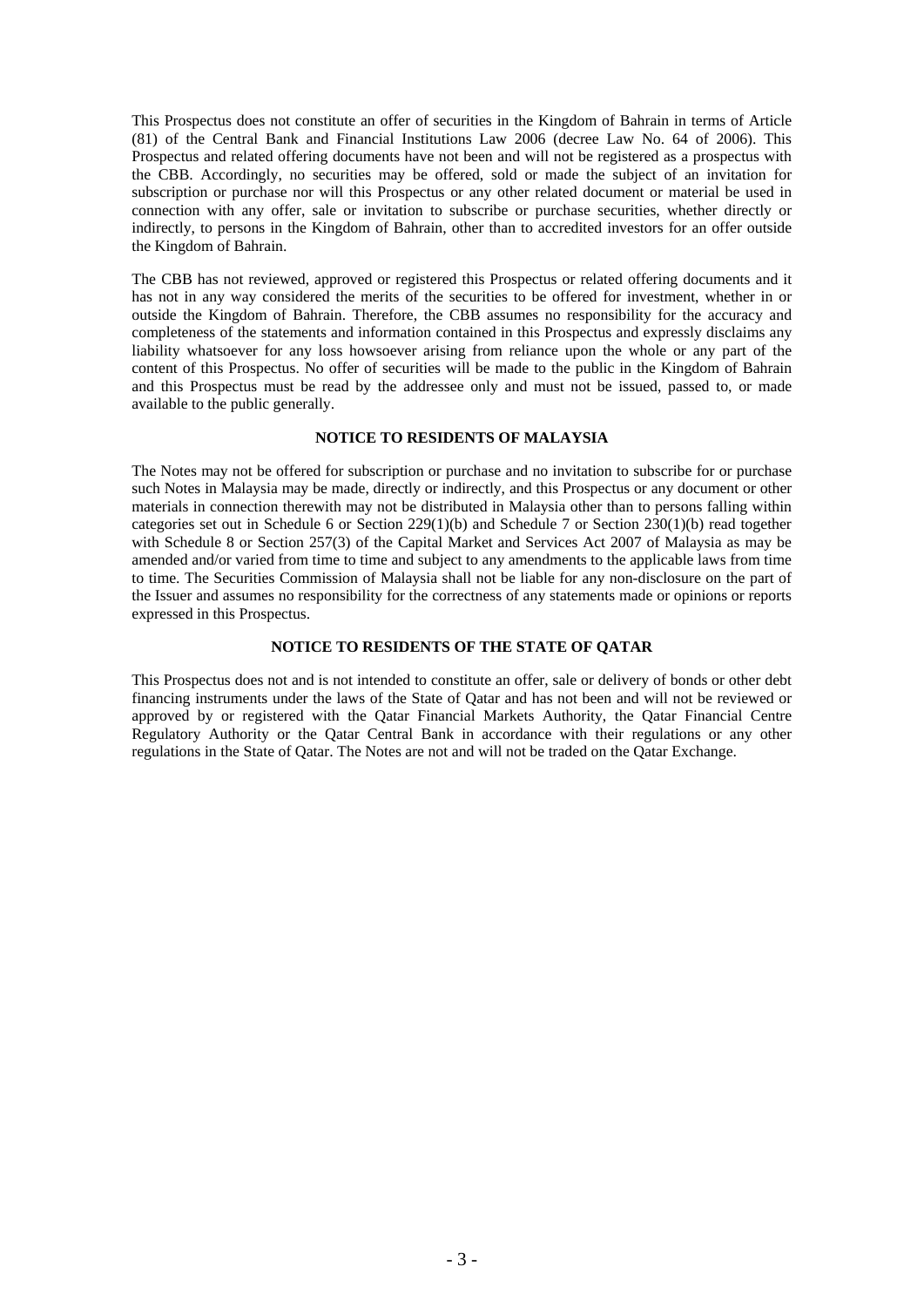### **RISK FACTORS**

*Any investment in the Notes is subject to a number of risks. Prior to investing in the Notes, prospective investors should carefully consider risk factors associated with any investment in the Notes, the business of the Issuer and the industry(ies) in which it operates together with all other information contained in this Prospectus, including, in particular the risk factors described below. Words and expressions defined in the "Terms and Conditions of the Notes" below or elsewhere in this Prospectus have the same meanings in this section.* 

*The following is not an exhaustive list or explanation of all risks which investors may face when making an investment in the Notes and should be used as guidance only. Additional risks and uncertainties relating to the Issuer that are not currently known to the Issuer or that it currently deems immaterial, may individually or cumulatively also have a material adverse effect on the business, prospects, results of operations and/or financial position of the Issuer and, if any such risk should occur, the price of the Notes may decline and investors could lose all or part of their investment. Investors should consider carefully whether an investment in the Notes is suitable for them in light of the information in this Prospectus and their personal circumstances.* 

#### **Risks Relating to the Issuer**

### **FACTORS THAT MAY AFFECT APICORP'S ABILITY TO FULFIL ITS OBLIGATIONS UNDER THE NOTES**

**APICORP's business principally involves lending money to, and making equity investments in, entities engaged in the oil and gas and energy sectors, principally in the OAPEC Member States (as defined below), which exposes it to significant economic and political risks** 

APICORP, which is a multilateral development bank focused on the hydrocarbon industry, was established pursuant to an establishing agreement and statute (the "**Establishing Agreement**") to which the governments of the ten member states (the "**OAPEC Member States**") of the Organization of Arab Petroleum Exporting Countries ("**OAPEC**") are signatories.

APICORP's business principally involves lending money to, and making equity investments in, entities engaged in the oil and gas and energy sectors, principally in the OAPEC Member States. As a result, APICORP is exposed to:

- a general economic downturn and, in particular, an economic downturn which directly impacts the GCC countries, in which the majority of its borrowers and significant equity investments are located, or Egypt, where it also has significant equity investments;
- a significant and lasting decline in oil and gas prices, such as that seen from mid-2014 to date and as further described below, which is likely to adversely affect both its borrowers (as further described under "*APICORP's business is concentrated in both industry sector and geographical terms, which materially increases its economic and political risks, and the portfolio also has a significant client concentration—Industry concentration*") and the economies of those of the OAPEC Member States which are heavily dependent on the hydrocarbon sector; and
- adverse political developments in any of the OAPEC Member States including, in particular, the GCC countries and Egypt (as further described under "*APICORP's business is concentrated in both industry sector and geographical terms, which materially increases its economic and political risks, and the portfolio also has a significant client concentration—Geographic concentration*").

Any one or more of these developments could materially impact the ability of APICORP's borrowers to pay interest or principal on their loans and could give rise to an increase in non-performing loans ("**NPLs**") in APICORP's loan portfolio. This would in turn result in an increase in APICORP's impairment charges and adversely affect its profitability, and could also adversely affect the value of the equity investments which APICORP has made, and could negatively affect its other comprehensive income or result in material losses if APICORP is forced to divest such investments.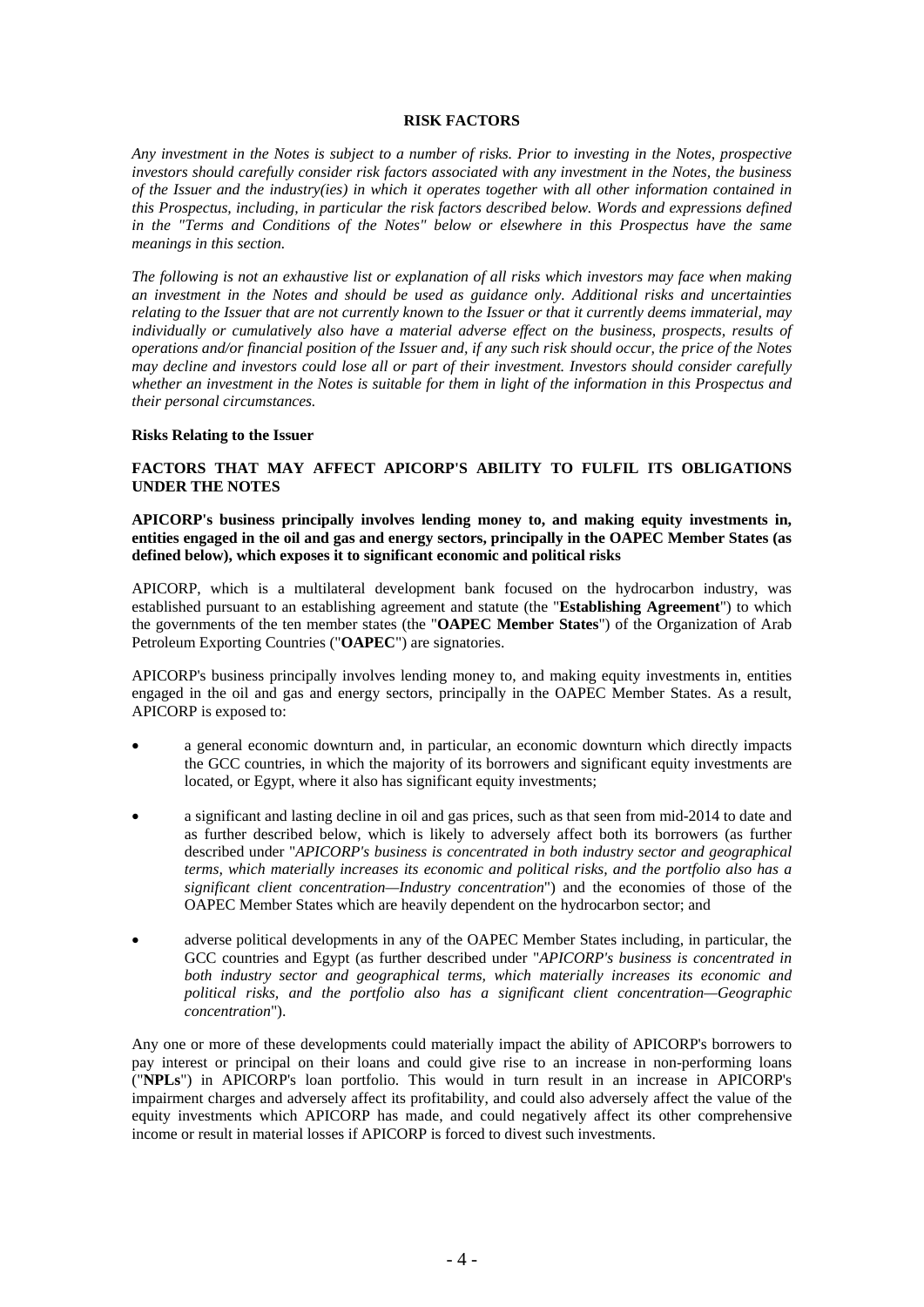**APICORP's business is concentrated in both industry sector and geographical terms, which materially increases its economic and political risks, and the portfolio also has a significant client concentration** 

### *Industry concentration*

At 31 December 2015, all of APICORP's U.S.\$2.5 billion direct and syndicated lending was to borrowers in the oil and gas and energy industries (including maritime transport of related products). A breakdown of APICORP's loan portfolio by sub-sector within these sectors is set out under "*Description of APICORP—Lending—Portfolio sector and sub-sector concentration*". In addition, almost all of APICORP's U.S.\$923 million direct equity investments at 31 December 2015 were in the oil and gas sector and it also owned U.S.\$111 million in available for sale debt securities issued by entities in the oil and gas sector.

The oil and gas industry, in particular, is cyclical with levels of investment and profitability in that sector being materially dependent on prevailing international oil and gas prices, which are volatile. For example, according to data produced by the Organisation of the Petroleum Exporting Countries ("**OPEC**"), in 2002 the average annual price of the OPEC reference basket was U.S.\$24.36 per barrel. This increased in each subsequent year, reaching U.S.\$94.45 per barrel in 2008. Following the significant decline in oil prices in mid-2008, the average annual OPEC reference basket price was U.S.\$61.06 in 2009, after which it again increased in each year to 2012, reaching U.S.\$109.45 per barrel in that year. In 2013 and 2014, the average annual OPEC reference basket price was U.S.\$105.87 and U.S.\$96.29, respectively. In 2015, the average annual OPEC reference basket price was U.S.\$49.49. In 2016, the average monthly OPEC reference basket prices have been U.S.\$26.50 per barrel in January, U.S.\$28.72 per barrel in February, U.S.\$34.65 per barrel in March, U.S.\$37.86 per barrel in April, U.S.\$43.21 in May, U.S.\$45.84 in June, U.S.\$42.68 in July and U.S.\$43.10 in August. It is possible that these lower oil prices, particularly if sustained, could negatively affect APICORP's investees in 2016 and future years. This could result in reduced dividend income and/or impairment charges if any of APICORP's borrowers are materially adversely affected.

APICORP mainly invests in longer-term project financing. Significant and sustained declines in international oil and gas prices could materially and adversely impact the economics of the projects being financed by APICORP, which could result in the projects being restructured or, in extreme cases, becoming unviable. In such cases, APICORP is likely to incur impairment losses on its lending to these projects, which could adversely affect its profitability. In addition, where APICORP has made equity investments in these or other long-term projects, it may also incur material impairment losses on these investments. Further, the value of APICORP's available for sale debt securities issued by oil and gas sector entities may be adversely affected by a sustained decline in the oil and gas sector which could result in significant other comprehensive losses and, potentially, additional impairment charges.

### *Geographic concentration*

At 31 December 2015, 88 per cent. of APICORP's U.S.\$2.5 billion direct and syndicated lending was to borrowers in the GCC countries and a further 5.6 per cent. was to borrowers in North Africa, principally Egypt. A geographical breakdown of APICORP's loan portfolio is set out under "*Description of APICORP—Lending—Portfolio geographical concentration*". In addition, all of APICORP's U.S.\$923 million direct equity investments at 31 December 2015 were in Arab world countries, with five in Saudi Arabia, four in Egypt, two in Libya, one each in Iraq, Tunisia and the UAE, as well as in the International Finance Corporation ("**IFC**") Fund to invest in the Middle East and North Africa ("**MENA**") region. APICORP also had U.S.\$756 million in available for sale debt securities issued by entities in the GCC.

While some countries in the MENA region are seen as having a relatively stable political environment, a number of other jurisdictions in that region are not. Instability in the MENA region may result from a number of factors, including government or military regime change, civil unrest or terrorism. In particular, since early 2011 there has been political unrest in a range of MENA region countries, including Algeria, Bahrain, Egypt, Iraq, Libya, Saudi Arabia and Syria (all of which are OAPEC Member States) and the Hashemite Kingdom of Jordan, Palestine, Oman, Tunisia and Yemen (which are not OAPEC Member States). This unrest has ranged from public demonstrations to, in extreme cases, armed conflict and the overthrow of existing leadership and has given rise to increased political uncertainty across the MENA region. Conflict in Libya, which led to the ousting of its military ruler, led to a civil war and resulted in multiple sides claiming to be the legitimate government in the country. Conflict in Yemen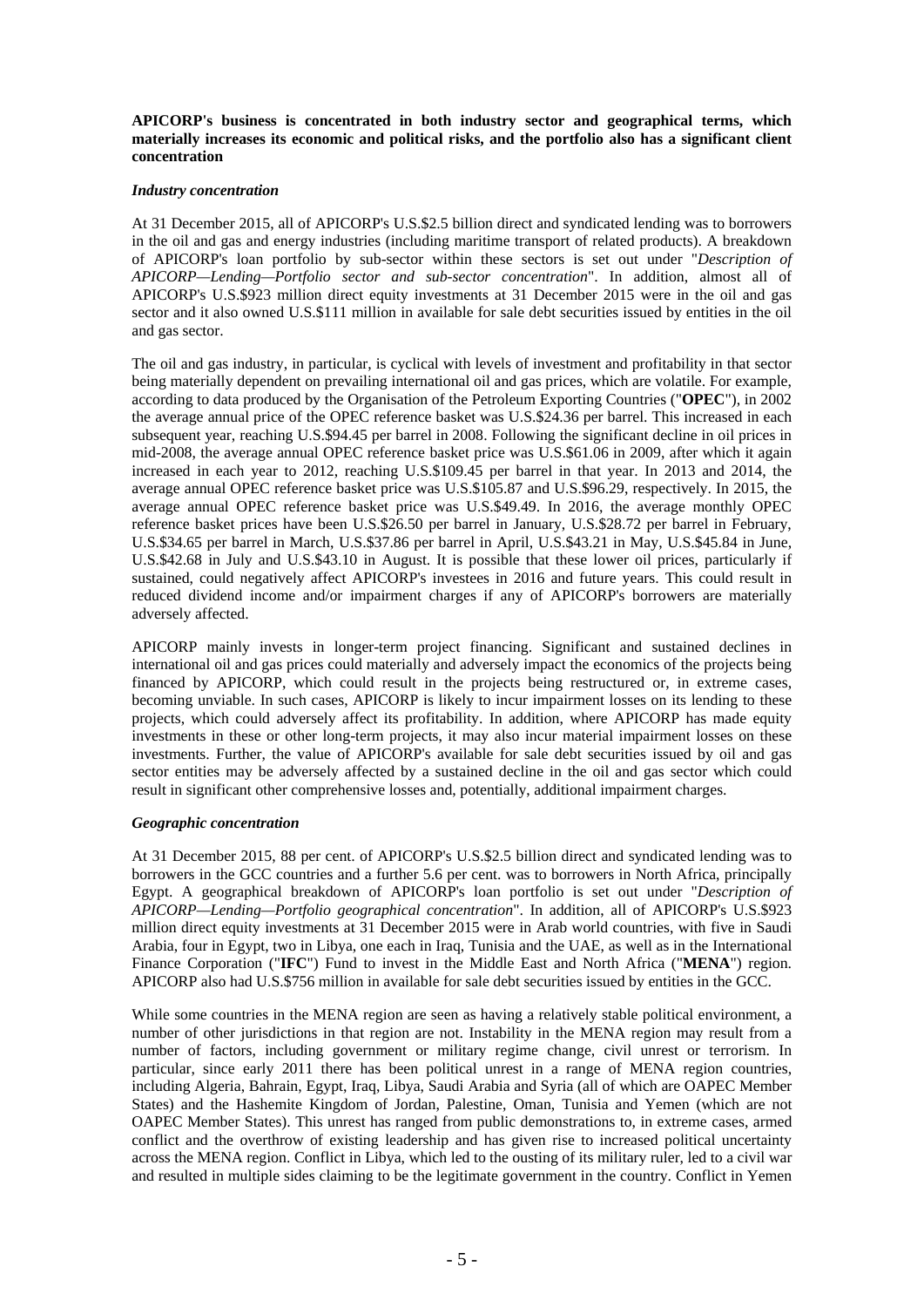expanded into a multinational conflict with GCC countries becoming involved in military operations against the Al Houthi militia. Diplomatic relations between GCC nations and Iran have also deteriorated with many GCC nations cutting full diplomatic ties. Unrest in Syria and conflicts between multiple sides (including the government of Bashar al-Assad, numerous rebel groups and 'Islamic State of Iraq and Syria') have led to many countries including Russia, Iran, the United States and other North Atlantic Treaty Organization forces becoming involved with military operations in Syria, supporting different sides. Further, a number of Arab states are currently participating in the Saudi Arabian led intervention in Yemen, which began in 2015 in response to requests for assistance from the Yemeni government, and another Saudi Arabian led coalition formed in December 2015 to combat Islamic extremism and, in particular, Islamic State. APICORP does not have operations in any of these countries except in Libya where it has a direct equity investment in Arab Drilling and Workover Company (U.S.\$5.84 million) and a direct equity investment in Arab Geophysical Exploration Services Company (U.S.\$0.59 million). See "*Description of APICORP—Direct equity investments—Direct equity investment portfolio*".

There is no certainty that extremists or terrorist groups will not escalate violent activities in the MENA region or that any currently stable governments in the MENA region will be successful in maintaining the prevailing levels of domestic order and stability. Any of the foregoing circumstances could have a material adverse effect on the political and economic stability of the MENA region. It is not generally possible to predict the occurrence of events or circumstances, such as war or hostilities, or the impact of these occurrences, and no assurance can be given that APICORP would be able to sustain the profitable operation of its business if adverse political events or circumstances that impacted the MENA region were to occur.

Investors should also note that APICORP's business and financial performance could be adversely affected by political, economic or related developments outside the MENA region because of interrelationships within the global financial markets. Moreover, there is no certainty that the governments of the countries to which APICORP is particularly exposed will not implement restrictive fiscal or monetary policies or regulations, including changes with respect to interest rates and new legal interpretations of existing regulations, any of which could have a material adverse effect on APICORP's business, results of operations, financial condition and prospects.

### *Client concentration*

As at 31 December 2015, APICORP's 10 largest corporate finance client exposures accounted for 34 per cent. of its lending portfolio. In addition to its credit exposure to these clients, APICORP also had an equity investment in one of these clients. As a result, if any of these major clients is materially adversely affected by low hydrocarbon prices, adverse economic or political conditions, or other factors, such that its ability to make payments to APICORP is affected, this could result in a material increase in APICORP's impairment charges and adversely affect its profitability, and could also adversely affect the value of the equity investment which APICORP has made in one of these clients, which could negatively affect its other comprehensive income or result in material losses if APICORP is forced to divest such investment.

### **APICORP is exposed to significant credit risk which could result in significant credit losses in future periods**

Credit risk is the risk of financial loss to APICORP if a customer or counterparty to a financial exposure or instrument fails to meet its contractual obligations. Credit risks arising from adverse changes in the credit quality and recoverability of financings and amounts due from counterparties are inherent in a wide range of APICORP's businesses. Credit risks could arise from a deterioration in the credit quality of specific counterparties, from a general deterioration in local or global economic conditions or from systemic risks within the financial system in which APICORP operates, all of which could affect the recoverability and value of APICORP's assets, result in an increase in NPLs and require an increase in APICORP's impairment provisions, which could have a material adverse effect on its business, results of operations, financial condition and prospects.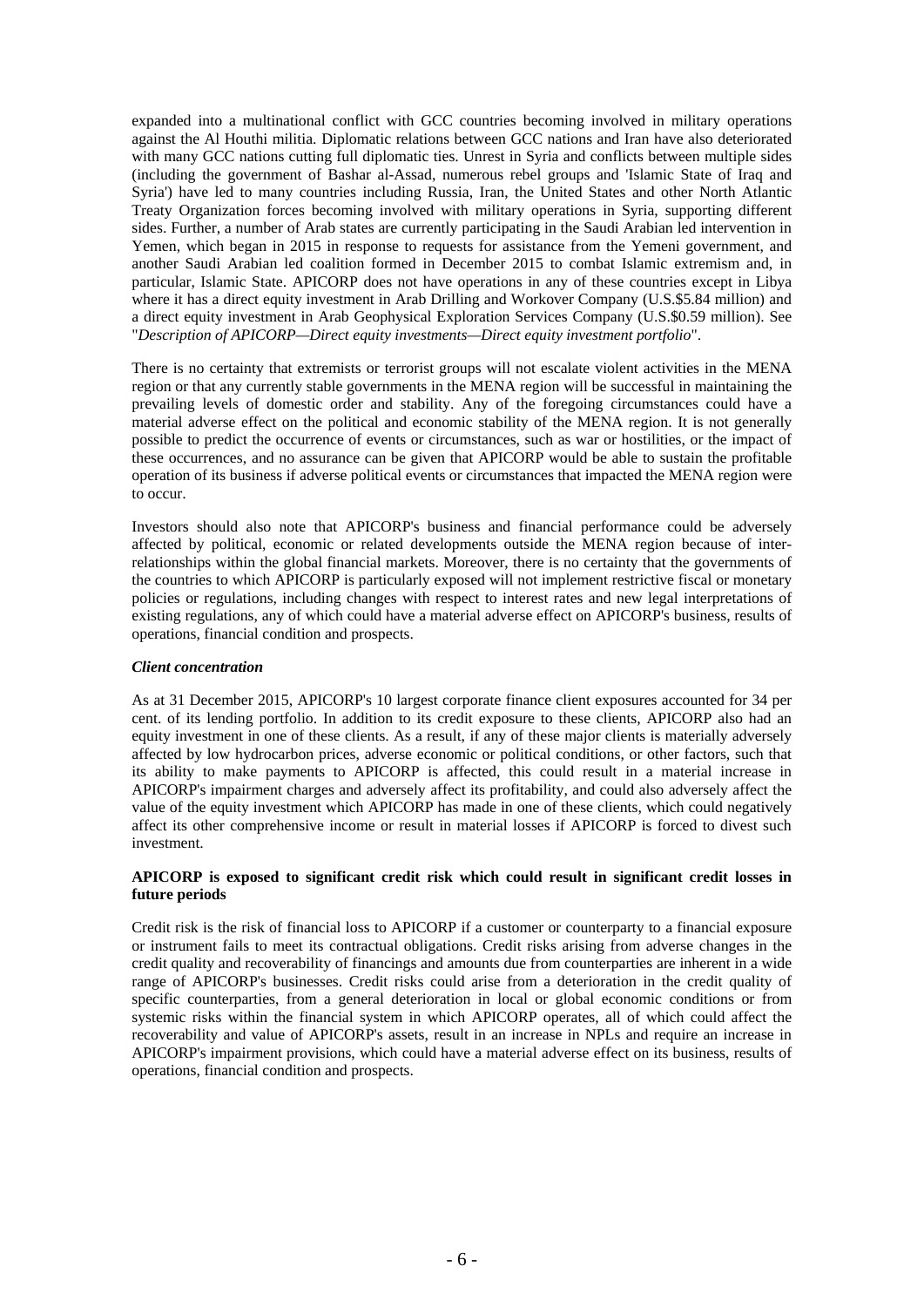### **APICORP is subject to liquidity risk which could materially adversely affect its results of operations**

Liquidity risk is the risk that APICORP will not be able to honour its obligations when they fall due or will only be able to secure funding at excessive cost which then adversely impacts its profitability. Liquidity risk arises from the inability to manage unplanned decreases or changes in funding sources.

APICORP's funding principally comprises:

- corporate deposits as well as deposits from its shareholders and from banks, which amounted to U.S.\$1.7 billion and constituted 45.3 per cent. of its total funding at 31 December 2015; and
- borrowings from financial institutions and through the issue of securities which amounted to U.S.\$2.0 billion and constituted 54.7 per cent. of its total funding at 31 December 2015.

APICORP's deposits are typically short-term in nature, with 93.8 per cent. being demand deposits or deposits with maturities of up to three months and 6.2 per cent. having maturities between three months and one year at 31 December 2015. However, many of these short-term deposits are rolled over on maturity such that, in practice, a significant portion have actual maturities of a longer duration. By contrast, APICORP's direct and syndicated lending has a more diversified maturity profile, which means that APICORP typically has a significant short-term maturity gap. See note 28 to APICORP's consolidated financial statements for the year ended 31 December 2015 (the "**2015 Financial Statements**") which shows APICORP's maturity gaps.

Accordingly, there is a risk that, if a significant number of APICORP's depositors choose not to roll over their deposits at any time or withdraw their deposits at a rate faster than the rate at which obligors repay financing provided by APICORP, APICORP could experience difficulties in funding those lost deposits. The risk of this happening is likely to increase at times of poor economic performance or material declines in oil and gas prices when APICORP's customers are more likely to need cash and, at those times, it is likely to be more expensive for APICORP to fund those withdrawals from other sources.

As at 31 December 2015, APICORP's five largest depositors accounted for 83 per cent. of its deposits, see "*Description of the Group—Funding and liquidity—Deposits*". Any withdrawal of a significant portion of these large deposits may have an adverse effect on APICORP's financial condition and results of operations.

### **APICORP's direct equity investments involve specific risks**

APICORP's direct equity investments involve specific risks relating to the returns that APICORP derives, its ability to realise the investments and the fact that it has limited involvement in the management and operations of its investee companies. In particular:

## *APICORP derives a considerable portion of its income from dividends and there is no certainty that dividends will be paid or as to the amount of any dividends that are paid*

For the years ended 31 December 2015 and 31 December 2014, APICORP's dividend income, which is principally derived from its direct equity investments, was U.S.\$86 million and U.S.\$92 million, respectively, and its interest income, which is its only other principal source of income, was stable at U.S.\$107 million over each of the last two years. Almost all of the companies in APICORP's direct equity investment portfolio are directly or indirectly related to the oil and gas sector, which is cyclical by nature. Any material and sustained reduction in international oil and gas prices would be likely to have a significant impact on APICORP's investees' income and profitability and therefore would be likely to result in them declaring significantly lower or no dividends, which could result in a material reduction in APICORP's income, profitability and cash flows. It is possible that the lower oil prices experienced since mid-2014, particularly if sustained, could negatively affect APICORP's dividend income in 2016 and future years. If so, this would have a material adverse effect on APICORP's business, results of operations, financial condition, cash flows and prospects. In addition, the spillover effect of lower oil and gas revenues for GCC economies has triggered a move by those same countries to reduce government subsidies on local consumption of petrochemicals for both industrial and residential consumers. This, plus the deregulation of petrol prices, has squeezed the operating margins of petrochemical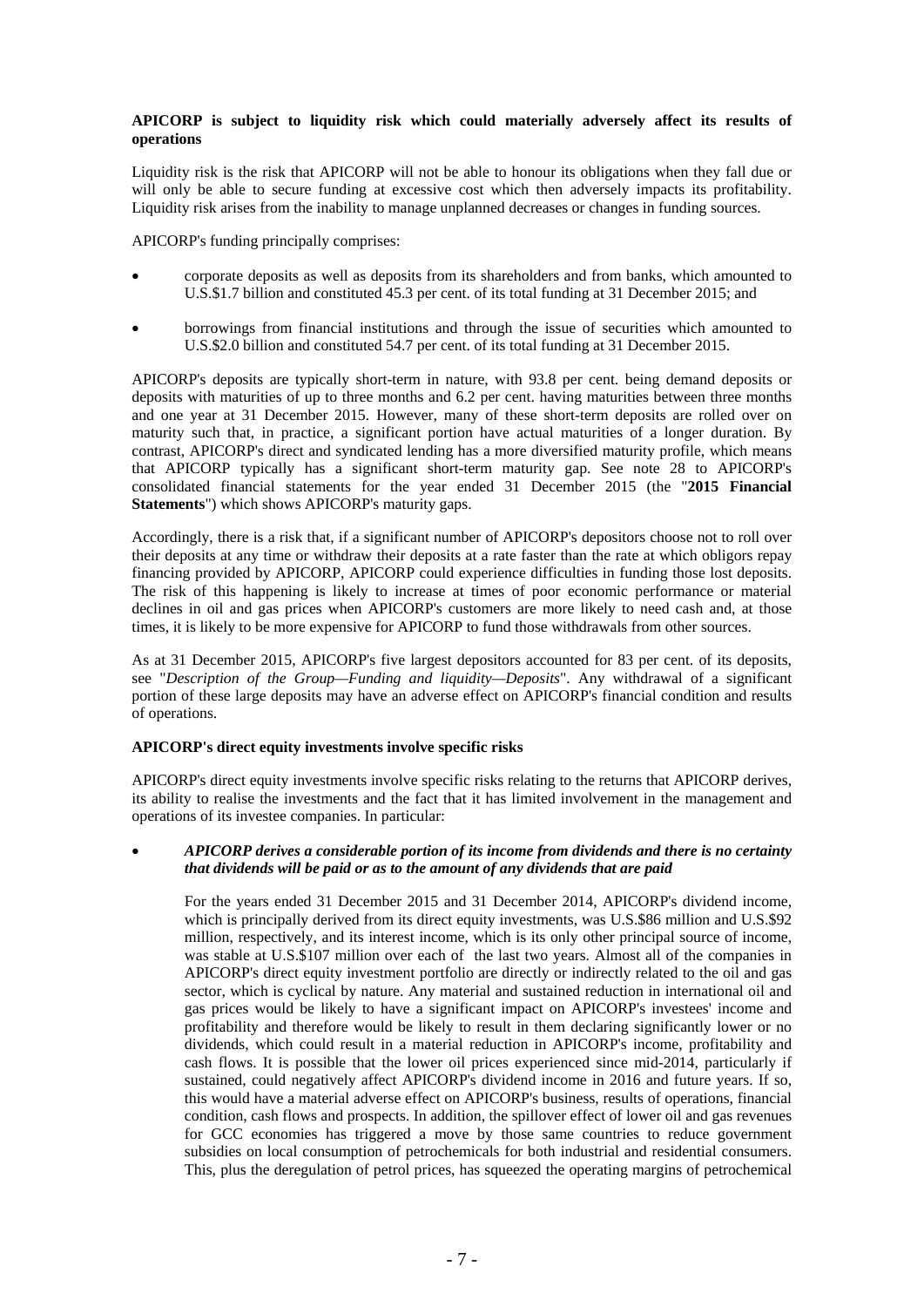facilities. This is likely to have a significant impact on APICORP's investees' income and profitability, which in turn may have a material adverse effect on APICORP's business, results of operations, financial condition, cash flows and prospects.

### *The majority of APICORP's direct equity investments are not listed on an active market and are therefore illiquid*

The value of APICORP's direct equity investment portfolio at 31 December 2015 was U.S.\$923 million. At the date of this Prospectus, only one company in APICORP's direct equity investments portfolio is listed and actively traded, Yanbu National Petrochemical Company in Saudi Arabia. This company was valued at U.S.\$64.3 million, or 7 per cent. of the total portfolio, as at 31 December 2015. As a result, if APICORP decides to exit any direct equity investments which are not fair valued using quoted prices on active markets, monetising these investments could be a lengthy process and there is no certainty as to the price which would be obtainable.

### *APICORP does not consolidate its direct equity investments as it typically does not hold stakes which give it control or significant influence over its investee companies*

When making direct equity investments, APICORP principally acts in a fiduciary and advisory capacity, typically through a seat on the relevant investee's board of directors. APICORP's inability to exercise control over the majority of its direct equity investments exposes APICORP to certain risks, including the risk that an investee may make business, financial or management decisions with which APICORP does not agree, or that the majority shareholders or the management of any investee may take risks or otherwise act in a manner that is contrary to APICORP's interests.

### **APICORP'S diversification strategy may not be successful**

APICORP's diversification strategy includes achieving an optimum asset composition by growing its equity portfolio relative to its lending portfolio, by growing its fee income, by enhancing its product development activities and sub-sector diversification in the broader energy and related sectors and by achieving greater geographic diversification. See "*Description of APICORP – Strategy*". This strategy, if implemented successfully, should help APICORP to reduce, to an extent, certain of the concentrations described under "*–APICORP's business is concentrated in both industry sector and geographical terms, which materially increases its economic and political risks, and the portfolio also has a significant client concentration*" above.

APICORP's ability to deliver on this strategy is subject to a number of risks and challenges, including its ability to source equity investments that fit its investment criteria, its ability to develop new products that support its plans to grow its fee income, and the fact that its mandate, as contained in the Establishing Agreement, limits its ability to diversify its operations outside the hydrocarbon and energy related sectors and also its ability to geographically diversify.

If APICORP is unable to fully implement its diversification strategy or parts of it are less successfully implemented than others, APICORP will remain exposed to the full effects of the concentration risks described above.

### **APICORP is exposed to operational risk which could result in damage to its reputation as well as financial losses**

Operational risk is the risk of loss resulting from inadequate or failed internal processes, people or systems (including as a result of external events). Operational risks and losses can result from fraud, malicious interference with systems or processes as a result of cybercrime or other causes, error by employees (including failure to document transactions properly or to obtain proper internal authorisation), failure to comply with regulatory requirements and conduct of business rules, the failure of internal systems, equipment and external systems (such as those of APICORP's counterparties) and the occurrence of natural disasters. Although APICORP has implemented risk controls and loss mitigation strategies and substantial resources are devoted to developing efficient procedures (including operational manuals, internal controls, and periodic reviews and audits), it is not possible to entirely eliminate operational risk. Accordingly, there is no assurance that APICORP will not experience significant lapses in operational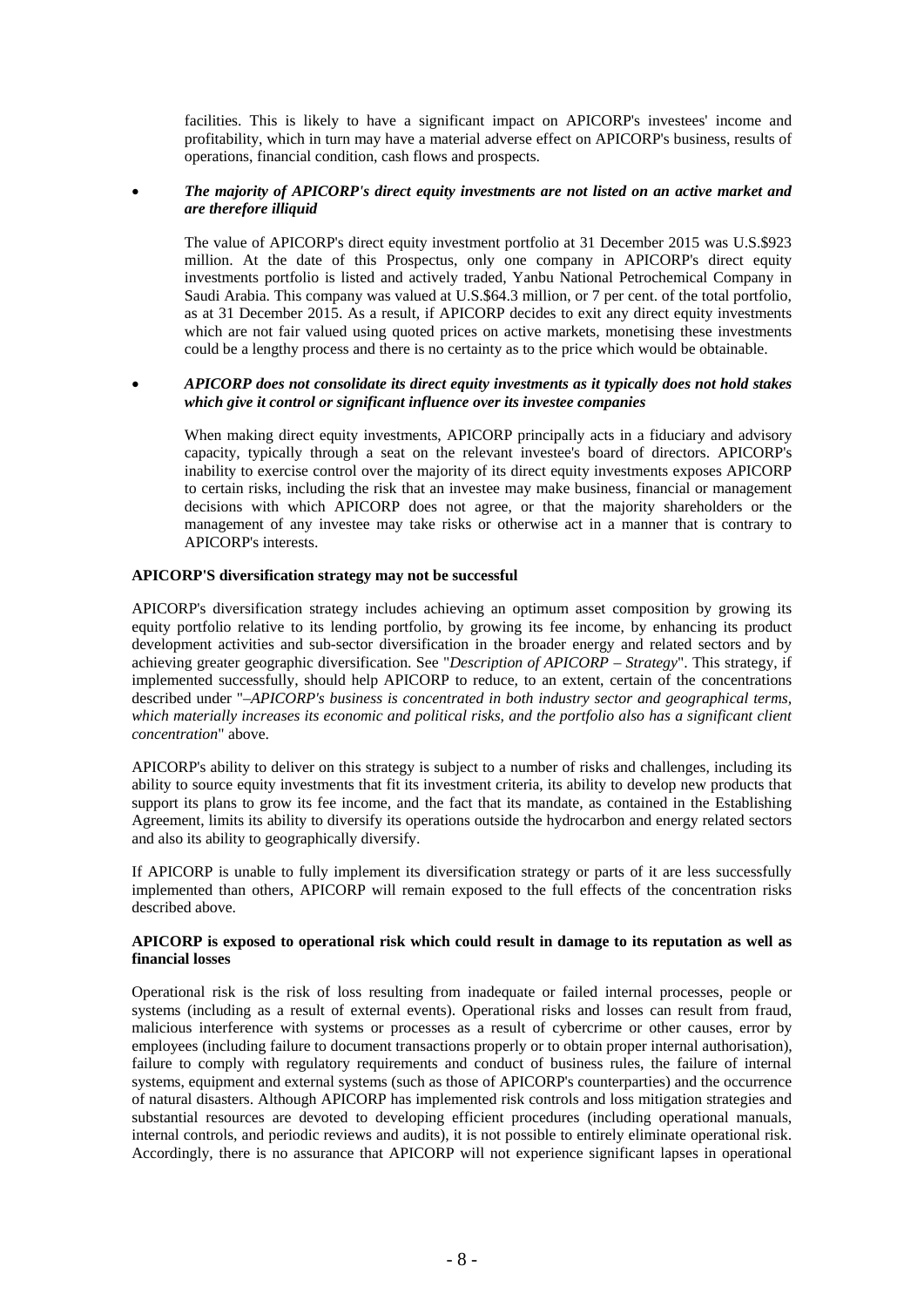controls in the future and any such lapses could have a material adverse effect on its reputation, business, results of operations, financial condition or prospects.

### **APICORP is subject to risks relating to its information technology systems and loss of business continuity**

APICORP depends on its information technology ("**IT**") systems to process transactions on an accurate and timely basis, and to store and process substantially all of its business and operating data. The proper functioning of APICORP's financial control, risk management, credit analysis and reporting, accounting and other IT systems, as well as the communication networks between its different locations, are critical to its business and ability to compete effectively. APICORP's business activities would be materially disrupted if there is a partial or complete failure of any of its IT systems or communications networks. Such failures can be caused by a variety of factors, including natural disasters, extended power outages, computer viruses and other malicious acts. The proper functioning of APICORP's IT systems also depends on accurate and reliable data and other system input, which are subject to human error. Any failure or delay in recording or processing APICORP's transaction data could subject it to claims for losses and regulatory fines and penalties. APICORP has implemented and tested detailed business continuity plans and processes as well as disaster recovery procedures, but there is no certainty that these safeguards will be fully effective.

### **APICORP's risk management policies, systems and procedures may leave it exposed to unidentified or unanticipated risks**

APICORP is exposed to a wide range of financial risks, such as credit risk, liquidity risk, interest rate risk, currency exchange rate risk, equity price risk, and IT and other operational risks.

Although APICORP has established risk management policies, procedures and internal controls based on international practices and invests substantial time and effort in the development, implementation and monitoring of risk management strategies and techniques (see "**Risk Management**"), it cannot mitigate risk exposures under all market environments and may fail to manage its risks adequately at all times, particularly, for example, when risks that it has not identified or anticipated materialise.

APICORP's methods of managing risk include the use of historical market behaviour and setting appropriate risk appetite and maximum tolerance levels to determine and monitor risk exposures. In addition, stress testing using forward-looking scenarios is designed to assist APICORP in analysing the impact of possible future events on its capital, profitability, liquidity and funding position, which in turn helps to shape APICORP's strategy. APICORP's risk management methods are intended to assist it in predicting possible impacts on its risk exposures, but actual outcomes may prove to be significantly different from those which its risk management models predict and could be significantly greater than historical measures indicate.

Investors should note that any failure by APICORP to adequately control the risks to which it is exposed, including as a result of any failure to successfully implement new risk management systems in the future, could have a material adverse effect on its reputation, business, results of operations, financial condition or prospects.

### **APICORP is a multilateral development bank without guarantee-related support from its shareholders**

APICORP is a multilateral development bank, headquartered in Saudi Arabia and owned by the OAPEC Member States. Its three largest shareholders, which together own 51.0 per cent. of APICORP's shares, are Saudi Arabia (rated A1 (stable outlook) by Moody's, A- (stable outlook) by Standard & Poor's and AA- (negative outlook) by Fitch), the UAE (rated Aa2 (negative outlook) by Moody's) and Kuwait (rated Aa2 (negative outlook) by Moody's, AA (stable outlook) by Standard and Poor's and AA (stable outlook) by Fitch).

The OAPEC Member States have agreed in the Establishing Agreement to support APICORP on a joint and several basis and each shareholder has participated in APICORP's five (issued and fully paid) capital increases since it was established. However, the agreement to support APICORP is not a guarantee and should not be construed as providing contractual rights to APICORP's creditors. Accordingly, there is no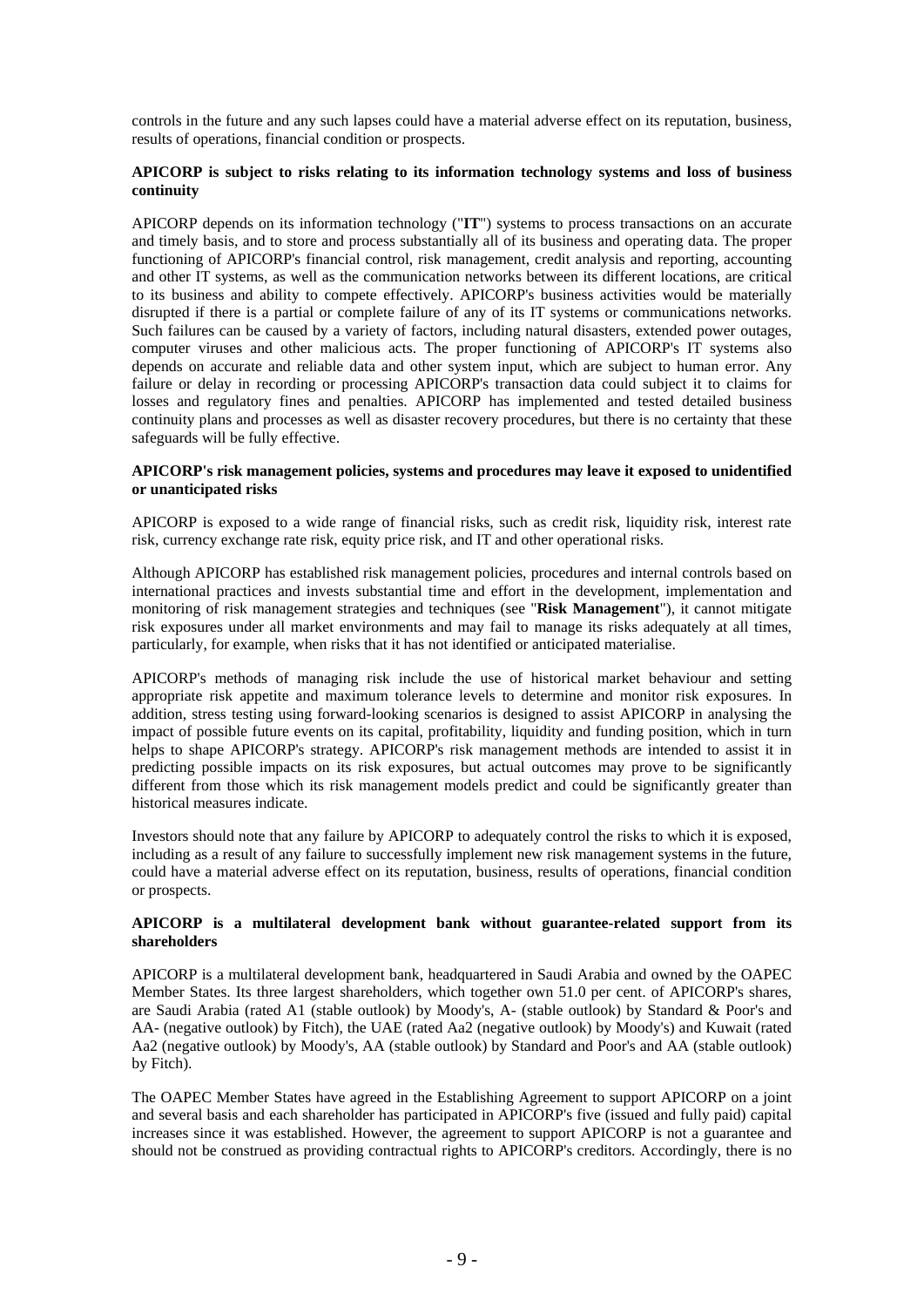certainty that APICORP's shareholders will continue to provide further capital to it and, if they do not, APICORP's business and/or financial condition may be constrained.

### **Credit ratings may not reflect all risks**

One or more independent credit rating agencies may assign credit ratings to APICORP or the Notes. The ratings may not reflect the potential impact of all risks related to the transaction structure, the market, the additional factors discussed above or any other factors that may affect the value of the Notes. A credit rating is not a recommendation to buy, sell or hold securities and may be revised or withdrawn by the rating agency at any time. In addition, actual or anticipated changes in APICORP's credit rating or the rating of the Notes could negatively affect the market value of the Notes.

In general, European regulated investors are restricted under the CRA Regulation from using credit ratings for regulatory purposes, unless such ratings are issued by a credit rating agency established in the EU and registered under the CRA Regulation (and such registration has not been withdrawn or suspended, subject to transitional provisions that apply in certain circumstances whilst the registration application is pending). Such general restriction will also apply in the case of credit ratings issued by non-EU credit rating agencies, unless the relevant credit ratings are endorsed by an EU-registered credit rating agency or the relevant non-EU rating agency is certified in accordance with the CRA Regulation (and such endorsement action or certification, as the case may be, has not been withdrawn or suspended). The list of registered and certified rating agencies published by ESMA on its website in accordance with the CRA Regulation is not conclusive evidence of the status of the relevant rating agency included in such list, as there may be delays between certain supervisory measures being taken against a relevant rating agency and the publication of the updated ESMA list. Certain information with respect to the credit rating agencies and ratings is set out on the cover of this Prospectus.

The major factors constraining APICORP's rating noted by Moody's in its September 2015 rating report on APICORP (the "**Moody's report**") are the geopolitical risk posed by armed conflict within APICORP's region of operation and the balance sheet maturity mismatch (see "*APICORP is subject to liquidity risk which could materially adversely affect its results of operations*" above).

Any negative change in APICORP's credit ratings, or a negative change in their outlook, may:

- limit APICORP's ability to raise funding;
- increase APICORP's cost of borrowing; and
- limit APICORP's ability to raise capital,

each of which could adversely affect its business, results of operations, financial condition and prospects.

### **APICORP's continued success depends on its ability to attract and retain key management and qualified personnel**

APICORP is dependent on its senior management for the implementation of its strategy and the operation of its day to day activities. While APICORP has entered into two-year employment contracts with key members of its management, there is no certainty that its current members of senior management will continue to make their services available to APICORP on a longer-term basis.

In addition, APICORP's success will depend, in part, on its ability to continue to retain, motivate and attract qualified and experienced banking and management personnel and it may need to increase employee compensation levels to do so. Competition within the regional banking industry for qualified banking and management personnel is intense due to the low number of available qualified and/or experienced individuals compared to the level of demand. There is no certainty that APICORP will at all times be able to successfully recruit and retain necessary qualified personnel. The loss of members of APICORP's senior management team or an inability to recruit, train and/or retain necessary personnel could impede the implementation of APICORP's strategy and hinder the growth of its business.

## **APICORP's ability to do business may be impaired if its reputation is damaged**

A reputation for financial strength and integrity is critical to APICORP's ability to attract and retain clients. APICORP's reputation could be damaged in the future by various factors, including a decline in or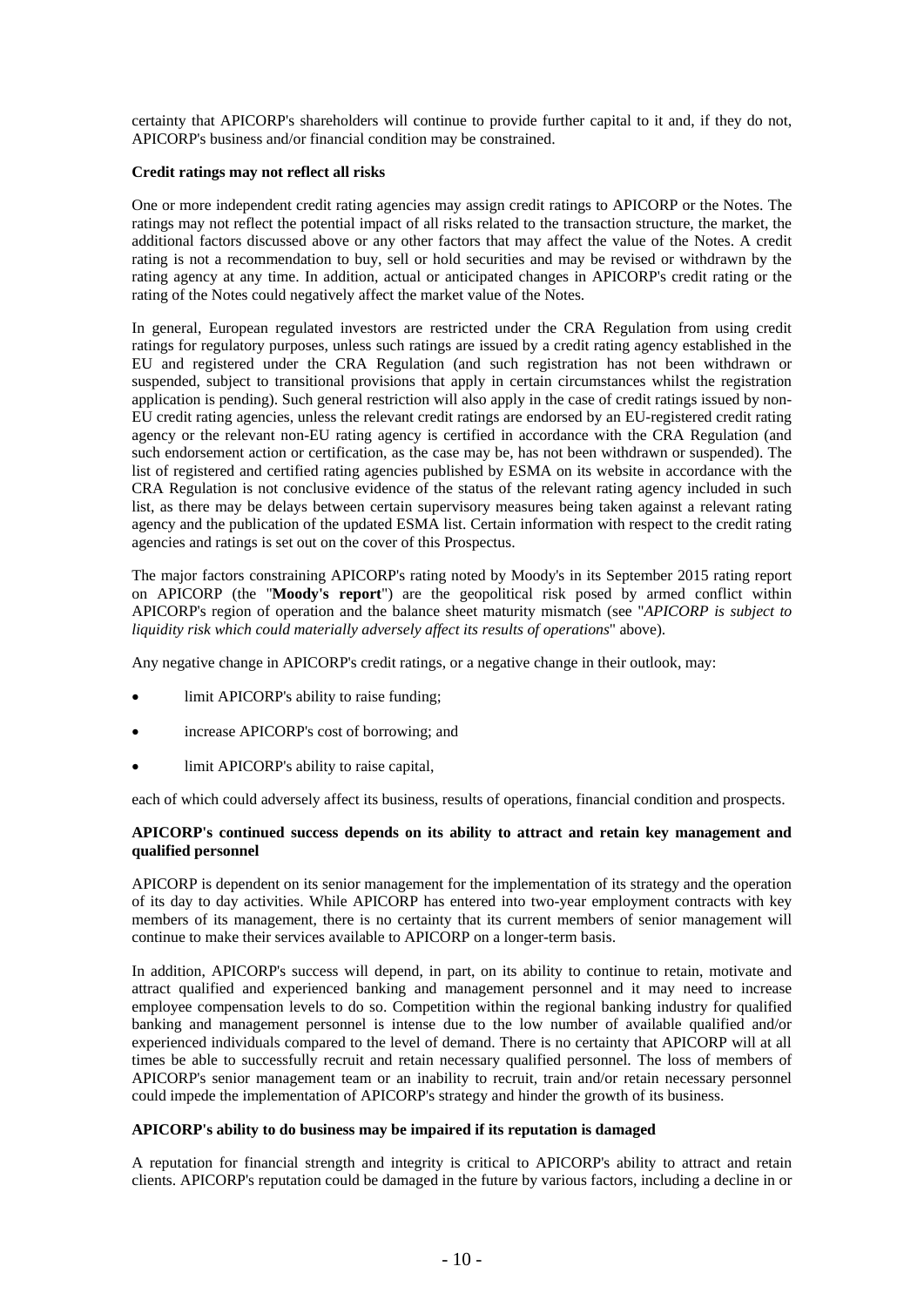a restatement of or other corrections to its financial results, adverse legal or regulatory action or employee misconduct causing APICORP to breach applicable legal and/or regulatory requirements. The loss of business that could result from damage to APICORP's reputation could materially affect its business, results of operations, financial condition and prospects.

### **APICORP faces significant and increasing competition**

APICORP principally competes with regional and international banks operating in the MENA region with recognised expertise in project finance as well as the financing of energy projects. APICORP cannot guarantee that, if its competitors offer more attractively priced and easily accessible products, its customers will nevertheless prefer the products offered by APICORP and there is no certainty that APICORP will be able to compete effectively against current and future competitors.

### **The increased utilisation of renewable energy sources or the widespread adoption of technologies which reduce demand for oil and gas may have an adverse impact on the oil and gas sector generally and therefore negatively affect APICORP's business**

Reflecting the relatively limited sources of known hydrocarbon deposits and the expense associated with exploiting those deposits, there is significant ongoing research into alternative fuel sources, such as, for example, hydro, solar and wind power generation, and into alternative products that are not reliant on hydrocarbon-based fuels, including, for example, vehicles powered by electricity. To the extent that there is increased utilisation of energy generated from renewable sources or the widespread adoption of any technologies that significantly reduce demand for oil and gas, this could have an adverse effect on the oil and gas sector generally. In such a situation, APICORP's business, which is focussed on the hydrocarbon sector, could be negatively affected, including, for example, through projects in which it is involved becoming uneconomic or through reduced demand for the finance or other services which it offers.

### **APICORP may from time to time be involved in litigation, the outcome of which is inherently uncertain**

In the ordinary course of its business, APICORP may pursue litigation claims against third parties and may also have litigation claims filed against it. Any such litigation could result in substantial costs and diversion of management attention and resources. The outcome of litigation is inherently uncertain and an unfavourable resolution of one or more material claims could result in APICORP's costs not being recovered or in significant damages being assessed against APICORP, which may not be covered by insurance.

### **Legal status**

Subject to the Establishing Agreement, APICORP is subject to certain laws, regulations, administrative actions and policies of Saudi Arabia, Bahrain and any other jurisdiction in which it operates. These regulations may limit APICORP's activities, and changes in supervision and regulation, in particular in Bahrain and Saudi Arabia, could materially affect APICORP's business, the products or services offered, the value of its assets, and its financial position. Although APICORP complies with the policies set by the applicable regulators in each country in which it operates and continually monitors the situation, future changes in regulation, fiscal or other policies cannot be predicted and are beyond APICORP's control.

#### **Risks relating to the Middle East**

### **APICORP and the Group are subject to general political and economic conditions in the Middle East**

The Group currently has significant operations and interests in the Middle East. Investors should be aware that investments in emerging markets are subject to greater risks than those in more developed markets, including risks such as:

- political, social and economic instability;
- external acts of warfare and civil clashes;
- governments' actions or interventions, including tariffs, protectionism, subsidies, expropriation of assets and cancellation of contractual rights;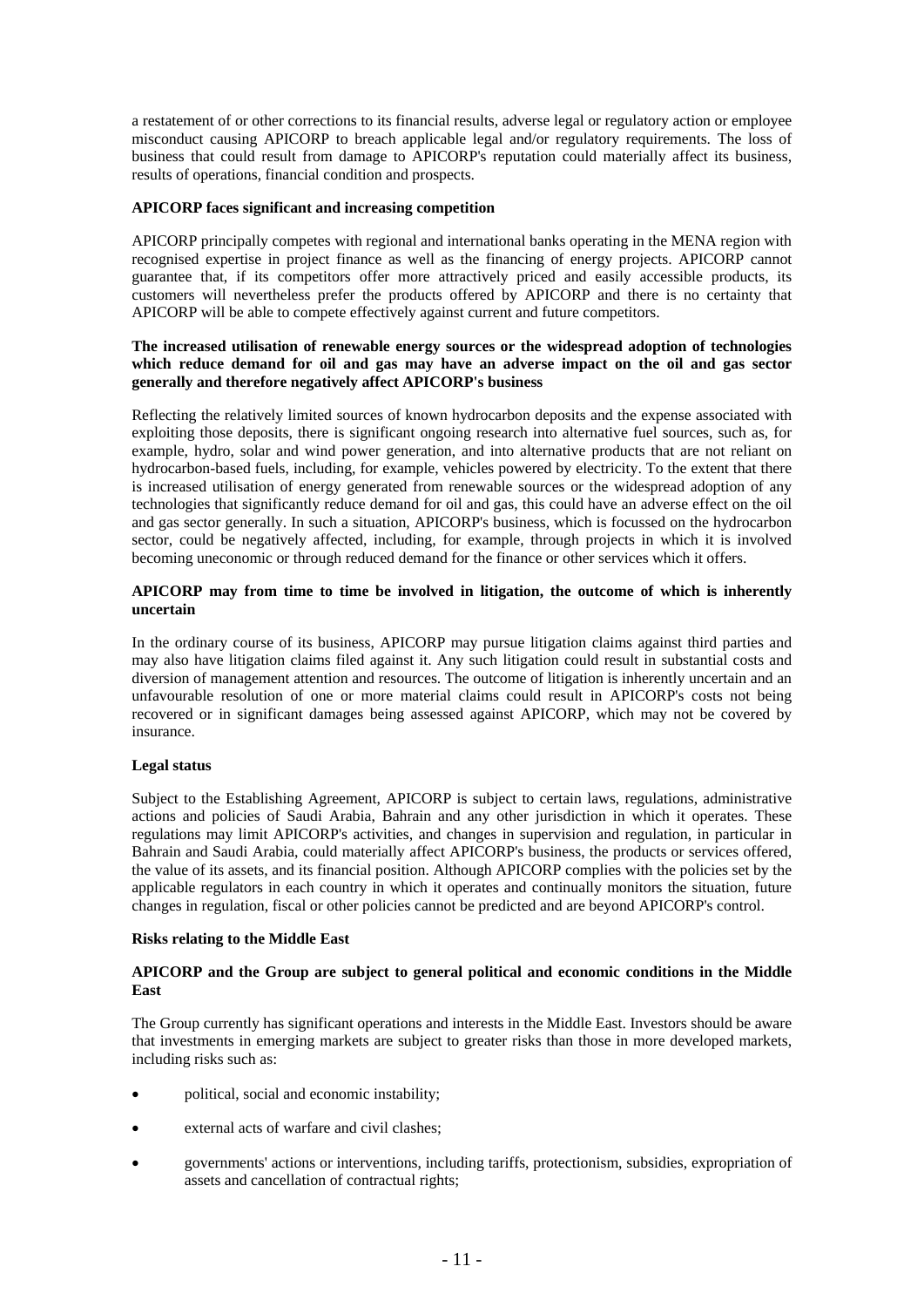- regulatory, taxation and other changes in law;
- difficulties and delays in obtaining new permits and consents for the Group's operations or renewing existing ones;
- potential lack of reliability as to title to real property in certain jurisdictions where the Group operates; and
- inability to repatriate profits and/or dividends.

Accordingly, investors should exercise particular care in evaluating the risks involved and must decide for themselves whether, in the light of those risks, their investment is appropriate. Generally, investments in emerging markets are only suitable for sophisticated investors who fully appreciate the significance of the risks involved.

Oil prices may fluctuate in response to changes in many factors over which the Group has no control. These factors include, but are not limited to:

- economic and political developments in oil producing regions, particularly in the Middle East;
- global and regional supply and demand dynamics, and expectations regarding future supply and demand, for oil products;
- the ability of members of the OPEC and other crude oil producing nations to agree upon and maintain specified global production levels and prices;
- the impact of international environmental regulations designed to reduce carbon emissions;
- other actions taken by major crude oil producing or consuming countries;
- prices and availability of alternative fuels;
- global economic and political conditions;
- prices and availability of new technologies; and
- global weather and environmental conditions.

To the extent that economic growth or performance in the Middle East slows or begins to decline or the Middle East is affected by political instability, this could have an adverse effect on the Group's business, results of operations, financial condition and prospects, and subsequently affect the ability of APICORP and, consequently, the Trustee to perform their respective obligations in respect of any Notes.

### *APICORP and the Group are subject to current regional political instability*

Since 2011 there has been significant political and social unrest in a number of countries in the MENA region, ranging from public demonstrations, sometimes violent, in countries such as Algeria, Bahrain, Egypt, Lebanon, Tunisia and Yemen, to armed conflict and civil war, in countries such as Libya and Syria. The situation has caused significant disruption to the economies of affected countries and has had a destabilising effect on oil and gas prices.

Other potential sources of instability in the region include a worsening of the situation in Iraq, a further deterioration in the current poor relations between the United States and each of Syria and Iran and an escalation in the Israeli-Palestinian conflict. A further deterioration, and possible conflict, between the United States, certain other governments, and Iran in particular, has the potential to adversely affect regional security as well as global oil and gas prices. Such a deterioration in relations, should it materialise, could adversely impact the Middle East and broader regional security, potentially including the outbreak of a regional conflict.

APICORP's and its portfolio companies' businesses and financial performance could be adversely affected by political or related developments both within and outside the Middle East because of the interrelationships between the global financial markets. Such factors could have a material and adverse effect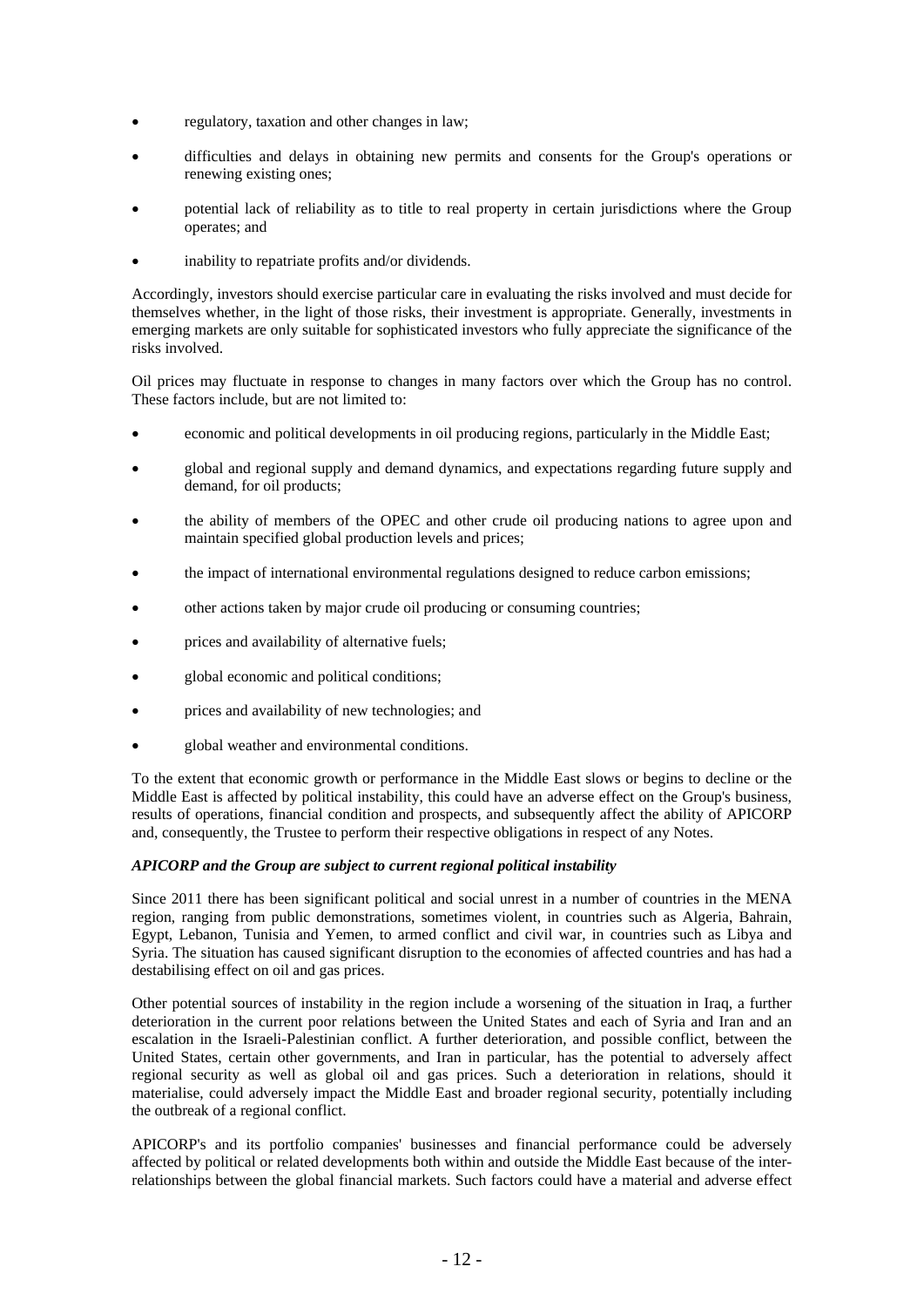on the Group's business, results of operations, financial condition and prospects, and in turn affect the ability of APICORP and, consequently, the Trustee to perform their respective obligations in respect of any Notes.

### **Risk Relating To The Notes**

#### *There is no active trading market for the Notes.*

Application will be made for the listing of the Notes on the TPEx. No assurances can be given as to whether the Notes will be, or will remain, listed on the TPEx or whether a trading market for the Notes will develop or as to the liquidity of any such trading market. If the Notes fail to or cease to be listed on the TPEx, certain investors may not invest in, or continue to hold or invest in, the Notes. If any of the Notes are traded after their initial issue, they may trade at a discount or premium from their initial offering price, depending on prevailing interest rates, the market for similar securities and the market for the Notes and other factors, including general economic conditions and our financial condition, performance and prospects. No assurance can be given as to the future price level of the Notes after their initial issue. The Notes may be sold to a limited number of investors, and liquidity of the Notes may be adversely affected if a significant portion of the Notes are bought by a limited number of investors.

### *The Notes may be redeemed prior to maturity.*

In the event that the Issuer would be obliged to increase the amounts payable in respect of any Notes due to any withholding or deduction for or on account of, any present or future taxes, duties, assessments or governmental charges of whatever nature imposed, levied, collected, withheld or assessed by or on behalf of the Relevant Jurisdictions or any political subdivision thereof or any authority therein or thereof having power to tax, the Issuer may redeem all outstanding Notes in accordance with the Conditions.

### *Because the Global Notes are held by or on behalf of Euroclear and Clearstream, Luxembourg, investors will have to rely on their procedures for transfer, payment and communication with the Issuer.*

The Notes will be represented by the Global Note Certificate except in certain limited circumstances described in the Global Note Certificate. The Global Note Certificate will be registered in the name of a nominee for, and deposited with, the common depositary for Euroclear and Clearstream, Luxembourg. Individual Note Certificates evidencing holdings of Notes will only be available in certain limited circumstances. Euroclear and Clearstream, Luxembourg will maintain records of the beneficial interests in the Global Note Certificate. While the Notes are represented by the Global Note Certificate, investors will be able to trade their beneficial interests only through Euroclear and Clearstream, Luxembourg.

The Issuer will discharge its payment obligations under the Notes by making payments to or to the order of the common depositary for Euroclear and Clearstream, Luxembourg for distribution to their account holders. A holder of a beneficial interest in the Global Note Certificate must rely on the procedures of Euroclear and Clearstream, Luxembourg to receive payments under the Notes. The Issuer has no responsibility or liability for the records relating to, or payments made in respect of, beneficial interests in the Global Note Certificate.

Holders of beneficial interests in the Global Note Certificate will not have a direct right to vote in respect of the Notes. Instead, such holders will be permitted to act only to the extent that they are enabled by Euroclear and Clearstream, Luxembourg to appoint appropriate proxies. Similarly, holders of beneficial interests in the Global Note Certificate will not have a direct right under the Global Note Certificate to take enforcement action against the Issuer in the event of a default under the Notes but will have to rely upon their rights under the Deed of Covenant.

#### **Risks relating to taxation**

### *Change of tax law*

Statements in this Prospectus concerning the taxation of investors are of a general nature and are based upon current law and practice in the jurisdictions stated. Such law and practice is, in principle, subject to change, possibly with retrospective effect, and this could adversely affect investors.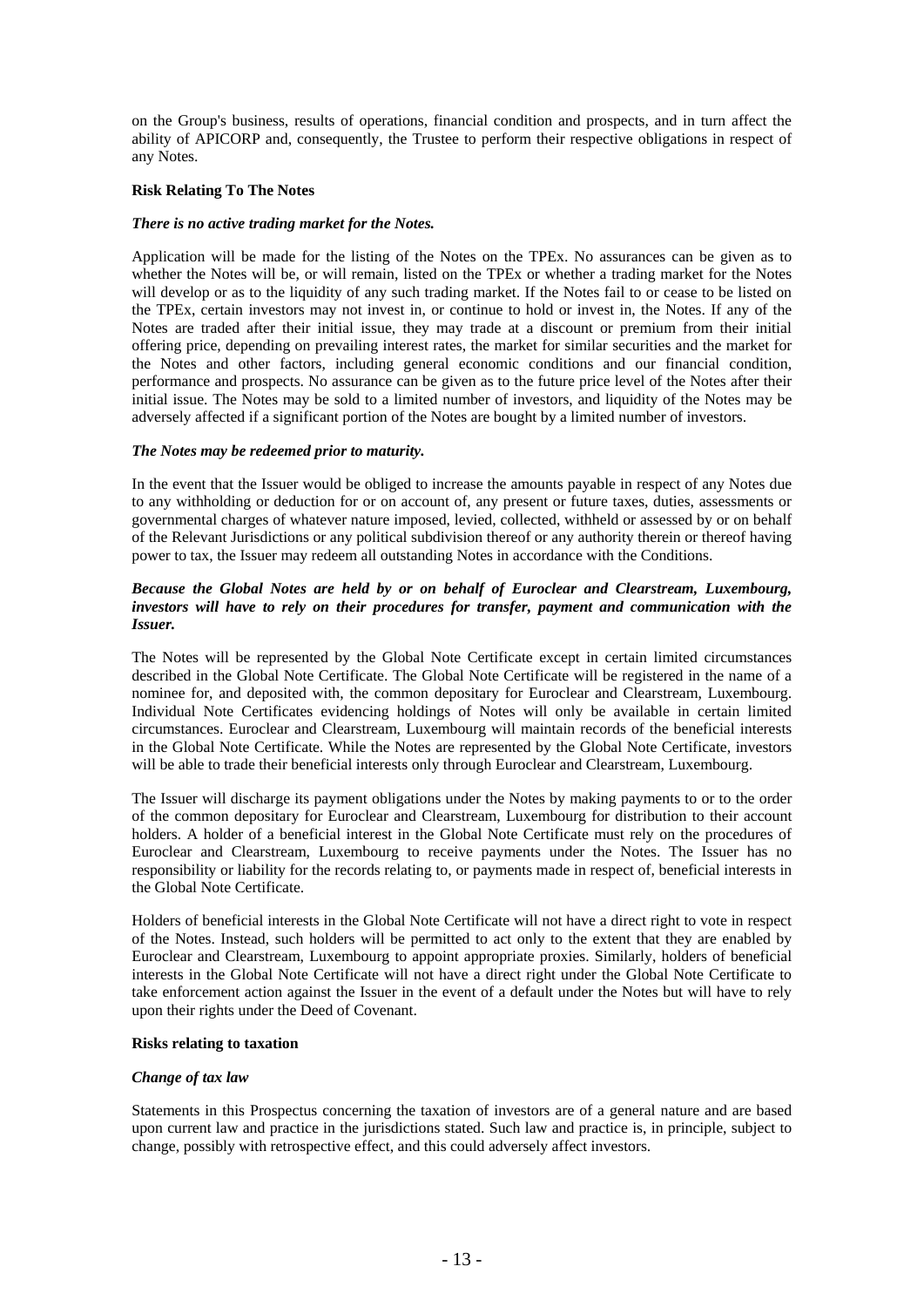In addition, any change in legislation or in practice in a relevant jurisdiction could adversely impact (i) the ability of the Issuer to service the Notes and (ii) the market value of the Notes.

### **Risks relating to enforcement**

### *Change of law*

The structure of the issue of Notes is based on English law and administrative practices in effect as at the date of this Prospectus. No assurance can be given as to the impact of any possible change to English law or administrative practices after the date of this Prospectus, nor can any assurance be given as to whether any such change could adversely affect the ability of the Issuer to make payments under the Notes.

#### *Enforcing foreign judgments and arbitral awards against the Issuer*

If the Issuer should fail to make payments under the Notes, it may be necessary to bring an action against the Issuer to enforce its obligations which could be time consuming and costly. The Issuer has irrevocably agreed to the Notes being governed by English law and that any disputes shall be referred to and finally resolved by arbitration under the LCIA Rules. An arbitration award rendered in London, in favour of the Noteholders should be enforceable against the Issuer in the courts of those Relevant Jurisdictions which are signatories to the New York Convention on the Recognition and Enforcement of Foreign Arbitral Awards 1958 (the "**New York Convention**"). However, in practice, and notwithstanding the New York Convention, such awards may not be enforceable consistently under the laws of all of the Relevant Jurisdictions. The Issuer has also agreed to submit to the jurisdiction of the courts of England (the "**English courts**") at the option of the Noteholders, as the case may be, in respect of any dispute under the Notes. Notwithstanding that a judgment may be obtained in the English courts in favour of the Noteholders, there is no assurance that the Issuer has or would at the relevant time have assets in the United Kingdom against which such a judgment could be enforced. Under the laws of certain of the Relevant Jurisdictions (for example, under the laws of the Kingdom of Saudi Arabia) it is unlikely that the courts of such Relevant Jurisdictions would enforce an English court judgment without re-examining the merits of the claim and such courts may not observe the parties' choice of English law as the governing law of the Notes. In certain of the Relevant Jurisdictions, foreign law is required to be established as a question of fact and the interpretation of English law by the courts of such Relevant Jurisdictions may not accord with the interpretation of an English court. Additionally, in such Relevant Jurisdictions, the choice of foreign law is recognised if the courts of such Relevant Jurisdictions are satisfied that an appropriate connection exists between the relevant transaction agreement and the foreign law which has been chosen. Such courts are unlikely, however, to honour any provision of foreign law which is contrary to public policy, order or morals in such Relevant Jurisdiction, or to any mandatory law of, or applicable in, such Relevant Jurisdiction.

Accordingly, there is no guarantee that any arbitration award rendered in London or any judgment obtained in the English courts, in each case in favour of the Noteholders, would be enforceable against the Issuer in the courts of a Relevant Jurisdiction.

### *Claims for specific enforcement*

In the event that the Issuer fails to perform its obligations under the Notes, the potential remedies available to the Noteholders include obtaining an order for specific enforcement of the relevant obligations or a claim for damages. There is no assurance that any court would order specific enforcement of a contractual obligation, as this is generally a matter for the discretion of the relevant court.

The amount of damages which a court may award in respect of a breach will depend upon a number of possible factors including an obligation on the Noteholders and the Agents to mitigate any loss arising as a result of the breach. No assurance is provided on the level of damages which a court may award in the event of a failure by the Issuer to perform its obligations under the Notes.

#### **Risks related to the market generally**

#### *The secondary market generally*

The Notes may have no established trading market when issued, and one may never develop. If a market does develop, it may not be very liquid. Therefore, investors may not be able to sell their Notes easily or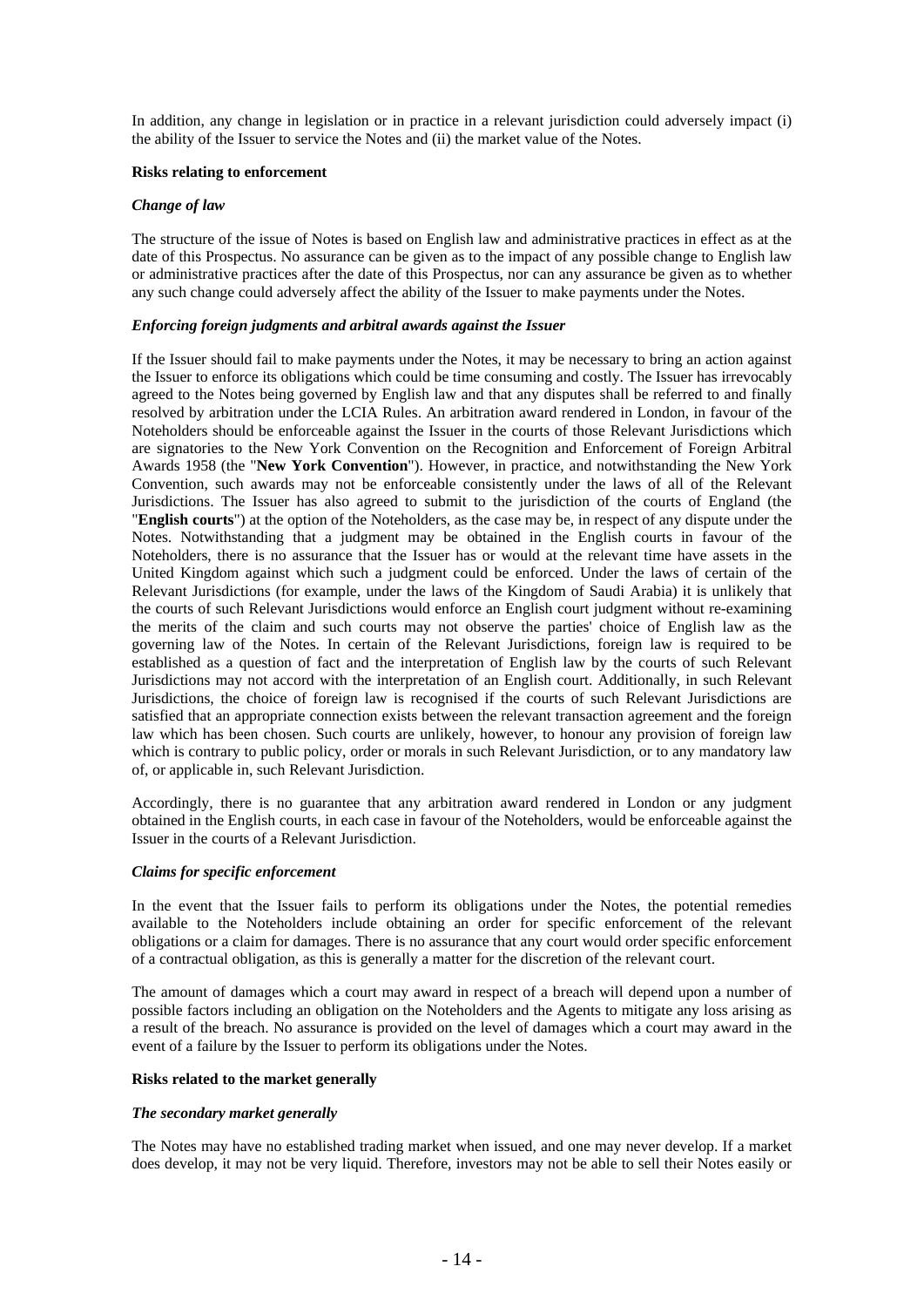at prices that will provide them with a yield comparable to similar investments that have a developed secondary market.

### *Exchange rate risks and exchange controls*

The Issuer will pay the principal amount and interest on the Notes and will make any payments under the Notes in U.S. dollars. This presents certain risks relating to currency conversions if an investor's financial activities are denominated principally in a currency or currency unit (the "**Investor's Currency**") other than U.S. dollars. These include the risk that exchange rates may significantly change (including changes due to devaluation of U.S. dollars or revaluation of the Investor's Currency) and the risk that authorities with jurisdiction over the Investor's Currency may impose or modify exchange controls which could adversely affect an applicable exchange rate. The Issuer does not have any control over the factors that generally affect these risks, such as economic, financial and political events and the supply and demand for applicable currencies. In recent years, exchange rates between certain currencies have been volatile and volatility between such currencies or with other currencies may be expected in the future. An appreciation in the value of the Investor's Currency relative to U.S. dollars would decrease: (a) the Investor's Currency-equivalent yield on the Notes; (b) the Investor's Currency equivalent value of the principal amount payable on the Notes; and (c) the Investor's Currency equivalent market value of the Notes<sup>.</sup>

Government and monetary authorities may impose (as some have done in the past) exchange controls that could adversely affect an applicable exchange rate or the ability of the Issuer to make payments in respect of the Notes. As a result, investors may receive less interest or amount in respect of the principal amount of the Notes than expected, or no such interest or principal amount. Even if there are no actual exchange controls, it is possible that U.S. dollars for any particular Note may not be available at such Note's maturity.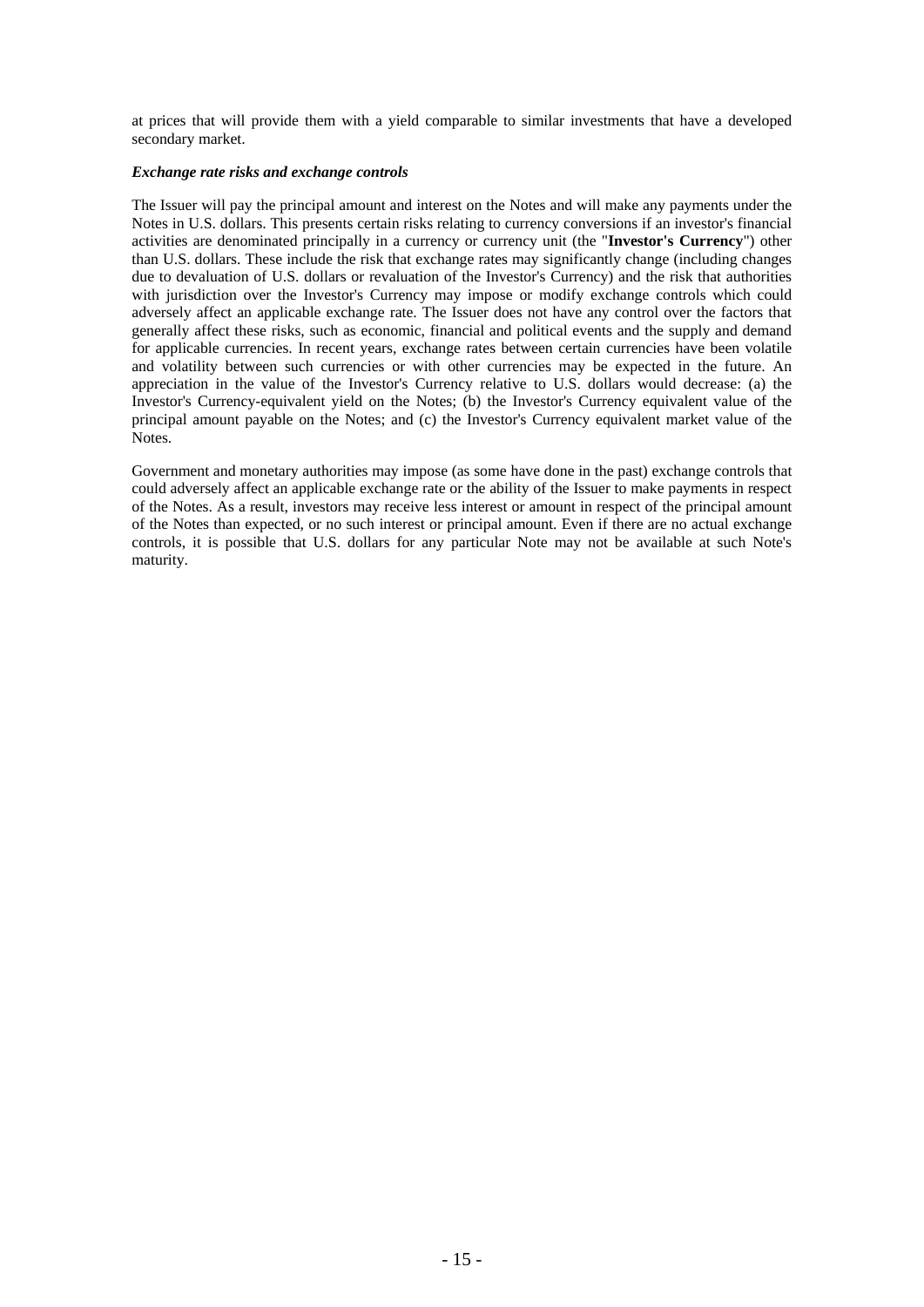## **DOCUMENTS INCORPORATED BY REFERENCE**

The information set out in the table below shall be deemed to be incorporated in, and to form part of, this Prospectus. For ease of reference, the tables below set out the relevant page references for the consolidated financial statements, the notes to the consolidated financial statements and the Auditors' reports for the years ended 31 December 2015 and 2014 for the Issuer, as set out in the annual reports.

## *Consolidated Financial Statements Year ended 31 December* **2015**

| Page 3      |
|-------------|
| Page 4      |
| Page 5      |
| Page 6      |
| Pages 7-8   |
| Page 9      |
| Pages 10-53 |

### *Consolidated Financial Statements Year ended 31 December* **2014**

| Page 3      |
|-------------|
| Page 4      |
| Page 5      |
| Page 6      |
| Pages 7-8   |
| Page 9      |
| Page 10     |
| Pages 11-23 |
| Pages 24-51 |

Copies of the consolidated financial statements can be obtained on the website of the Issuer at http://www.apicorp-arabia.com/investor-relations/annual-reports and upon request, free of charge, from the specified offices of the Fiscal Agent.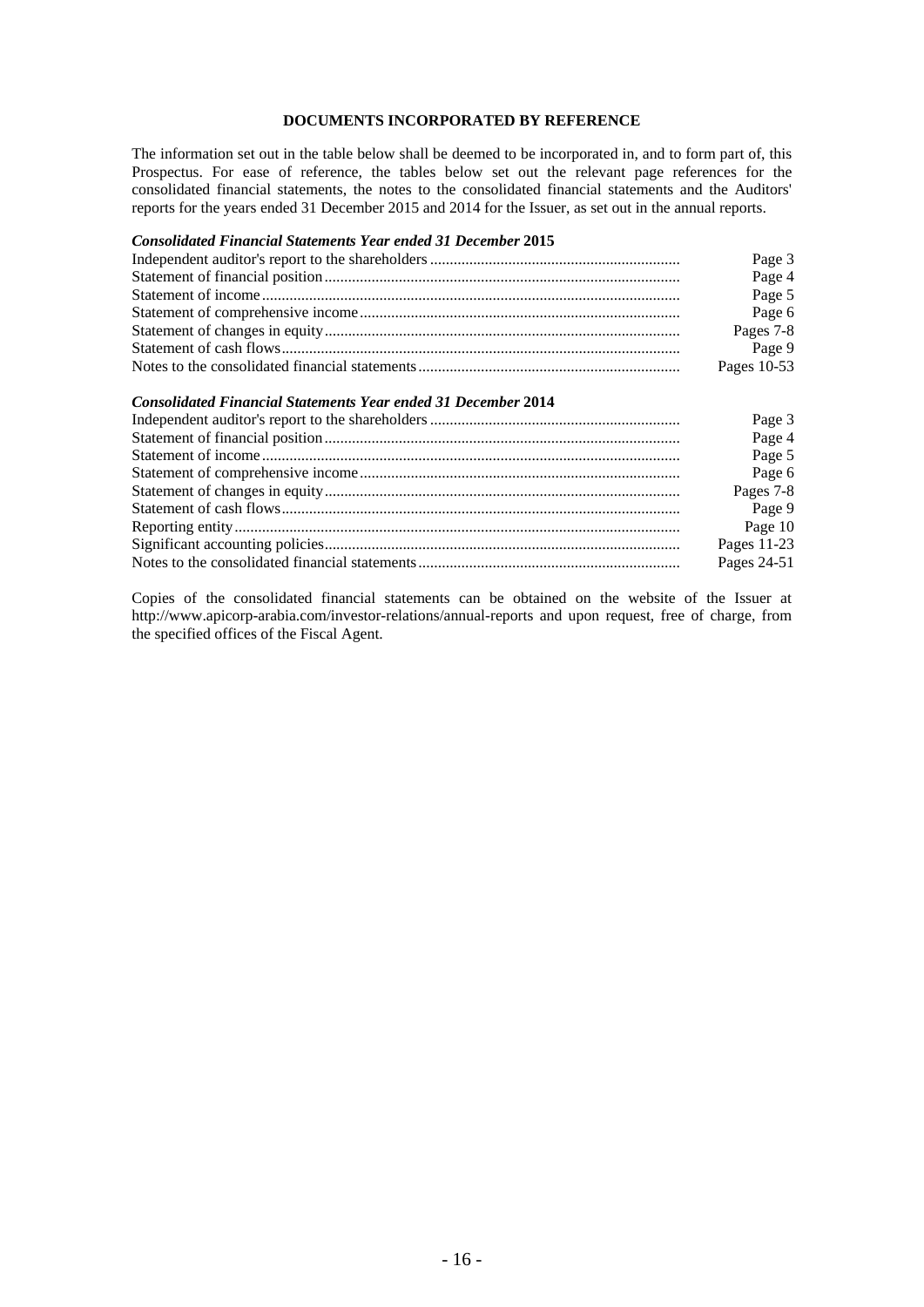### **OVERVIEW**

*This overview must be read as an introduction to this Prospectus and any decision to invest in the Notes should be based on a consideration of the Prospectus as a whole, including the documents incorporated by reference.* 

*Words and expressions defined in the "Terms and Conditions of the Notes" below or elsewhere in this Prospectus have the same meanings in this overview.* 

| The Issuer:                   | Arab Petroleum Investments Corporation.                                                                                                                                                                                                                                                                                                                                                                                                                                                                                                                                                                                                                                                             |
|-------------------------------|-----------------------------------------------------------------------------------------------------------------------------------------------------------------------------------------------------------------------------------------------------------------------------------------------------------------------------------------------------------------------------------------------------------------------------------------------------------------------------------------------------------------------------------------------------------------------------------------------------------------------------------------------------------------------------------------------------|
| <b>Managers:</b>              | Bank of Taiwan, Capital Securities Corporation, Cathay United<br>Bank, Crédit Agricole Corporate and Investment Bank, Taipei<br>Branch, Mega International Commercial Bank Co., Ltd, President<br>Securities Corporation and SinoPac Securities Corporation.                                                                                                                                                                                                                                                                                                                                                                                                                                        |
| <b>The Notes:</b>             | U.S.\$ 300,000,000 Floating Rate Notes due 2021.                                                                                                                                                                                                                                                                                                                                                                                                                                                                                                                                                                                                                                                    |
| <b>Issue Price:</b>           | 100 per cent. of the principal amount of the Notes.                                                                                                                                                                                                                                                                                                                                                                                                                                                                                                                                                                                                                                                 |
| <b>Issue Date:</b>            | 22 September 2016.                                                                                                                                                                                                                                                                                                                                                                                                                                                                                                                                                                                                                                                                                  |
| <b>Use of Proceeds:</b>       | The net proceeds of the issue of the Notes will be used by the<br>Issuer for general corporate purposes. See "Use of Proceeds".                                                                                                                                                                                                                                                                                                                                                                                                                                                                                                                                                                     |
| Interest:                     | The Notes will bear interest from 22 September 2016 at a rate of<br>the sum of: (i) 1.15 per cent. per annum; plus (ii) U.S. dollar 3<br>month LIBOR, determined 2 Business Days (as defined herein)<br>prior to the beginning of each Interest Period (as defined herein) at<br>11.00 a.m. London time, with reference to Reuters screen page<br>"LIBOR01", payable quarterly in arrear on 22 March, 22 June, 22<br>September and 22 December in each year commencing 22<br>December 2016.                                                                                                                                                                                                         |
| Status:                       | The Notes are senior, unsubordinated, unconditional<br>and<br>unsecured obligations of the Issuer.                                                                                                                                                                                                                                                                                                                                                                                                                                                                                                                                                                                                  |
| <b>Form and Denomination:</b> | The Notes will be issued in registered form in the denomination of<br>U.S.\$200,000.                                                                                                                                                                                                                                                                                                                                                                                                                                                                                                                                                                                                                |
| <b>Final Redemption:</b>      | 22 September 2021.                                                                                                                                                                                                                                                                                                                                                                                                                                                                                                                                                                                                                                                                                  |
| <b>Negative Pledge:</b>       | The Notes will have the benefit of a negative pledge as described<br>in Condition 3.                                                                                                                                                                                                                                                                                                                                                                                                                                                                                                                                                                                                                |
| <b>Rating:</b>                | The Issuer has been assigned a long term rating of Aa3 (stable) by<br>Moody's.                                                                                                                                                                                                                                                                                                                                                                                                                                                                                                                                                                                                                      |
|                               | A rating is not a recommendation to buy, sell or hold securities and<br>may be subject to suspension, change or withdrawal at any time by<br>the assigning rating agency.                                                                                                                                                                                                                                                                                                                                                                                                                                                                                                                           |
| <b>Withholding Tax:</b>       | All payments of principal and interest in respect of the Notes by or<br>on behalf of the Issuer shall be made free and clear of, and without<br>withholding or deduction for or on account of, any present or<br>future taxes, duties, assessments or governmental charges of<br>whatever nature imposed, levied, collected, withheld or assessed<br>by or on behalf of the Relevant Jurisdictions or any political<br>subdivision thereof or any authority therein or thereof having<br>power to tax, unless the withholding or deduction of such taxes,<br>duties, assessments or governmental charges is required by law. In<br>that event, the Issuer shall pay such additional amounts as will |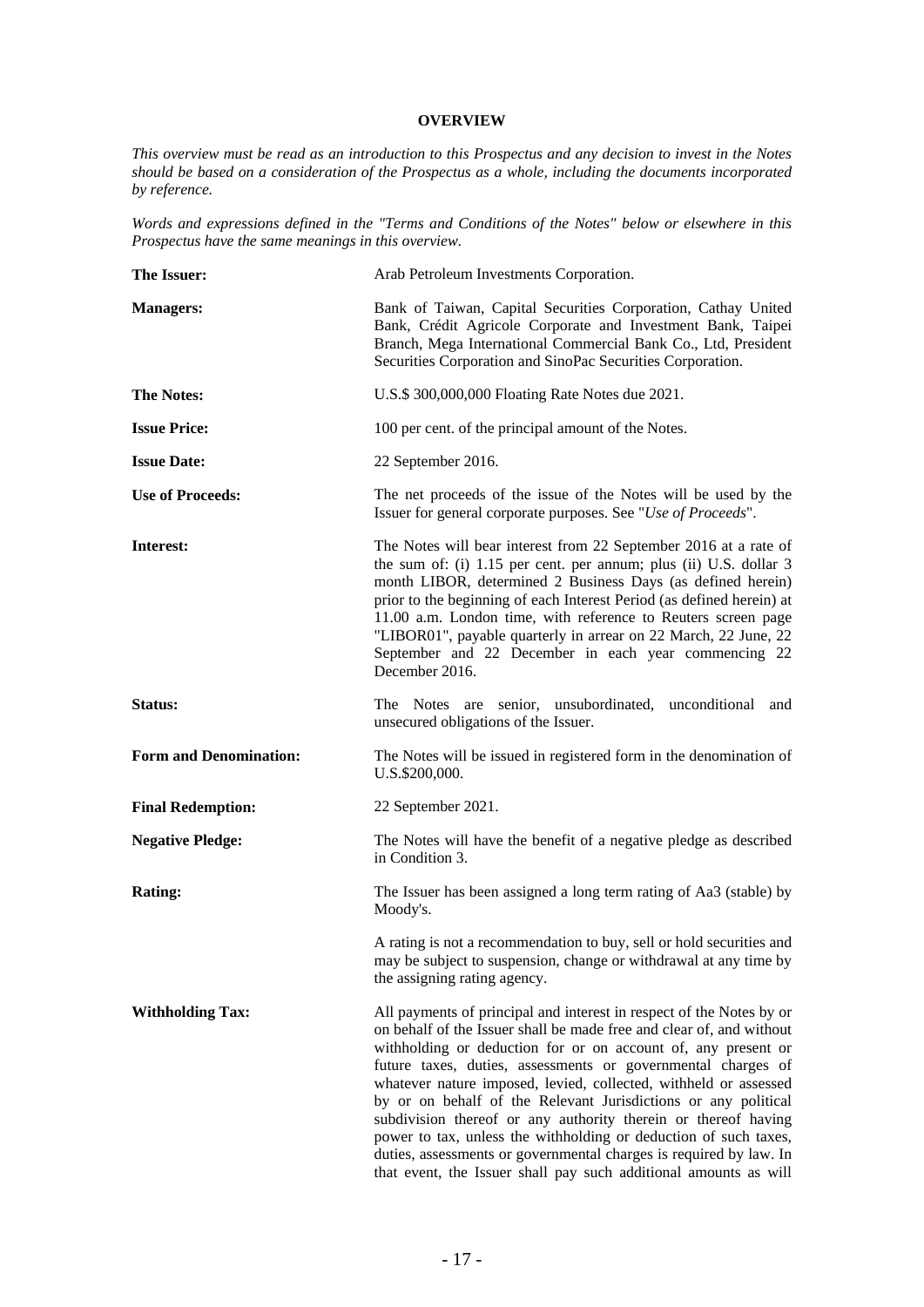|                                                         | result in receipt by the Noteholders after such withholding or<br>deduction of such amounts as would have been received by them<br>had no such withholding or deduction been required, subject to<br>certain exceptions as set out in Condition 7 (Taxation).                                                                                          |
|---------------------------------------------------------|--------------------------------------------------------------------------------------------------------------------------------------------------------------------------------------------------------------------------------------------------------------------------------------------------------------------------------------------------------|
| <b>Governing Law and Submission</b><br>to Jurisdiction: | Transaction Documents<br><b>The</b><br><b>Notes</b><br>and the<br>and<br>any<br>non-contractual obligations arising out of or in connection with the<br>same are governed by, and shall be construed in accordance with,<br>English law.                                                                                                               |
|                                                         | In respect of any dispute under the Notes, the Transaction<br>Documents and the Subscription Agreement, the parties have<br>consented to arbitration under the LCIA Arbitration Rules. Any<br>dispute may also be referred to the courts in England (which shall<br>have exclusive jurisdiction to settle any dispute arising from such<br>documents). |
| Listing<br><b>Admission</b><br>and<br>to<br>Trading:    | Application will be made by the Issuer to the TPEx in the ROC for<br>permission to deal in and for the listing of the Notes on the TPEx.                                                                                                                                                                                                               |
| <b>Clearing Systems:</b>                                | Euroclear and/or Clearstream, Luxembourg.                                                                                                                                                                                                                                                                                                              |
| <b>Selling Restrictions:</b>                            | See "Subscription and Sale".                                                                                                                                                                                                                                                                                                                           |
| <b>Risk Factors:</b>                                    | Investing in the Notes involves risks. See "Risk Factors".                                                                                                                                                                                                                                                                                             |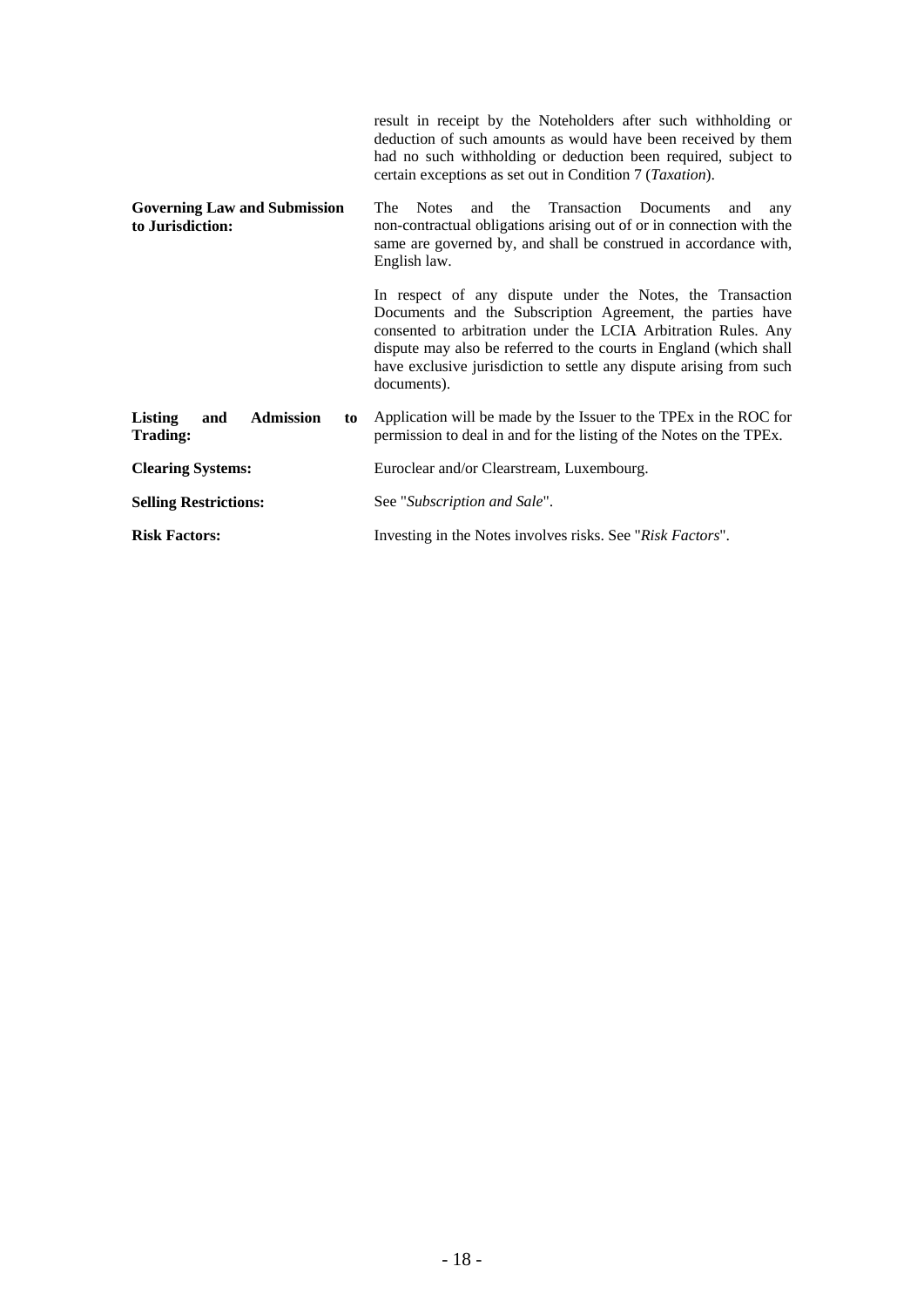### **SUMMARY OF PROVISIONS RELATING TO THE NOTES IN GLOBAL FORM**

*Words and expressions defined in the "Terms and Conditions of the Notes" below or elsewhere in this Prospectus have the same meanings in this section.* 

The Notes will be represented by a Global Note Certificate which will be registered in the name of a nominee for, and deposited with, the common depositary for Euroclear and Clearstream, Luxembourg.

The Global Note Certificate will become exchangeable in whole, but not in part, for Individual Note Certificates if (a) Euroclear or Clearstream, Luxembourg is closed for business for a continuous period of 14 days (other than by reason of legal holidays) or announces an intention permanently to cease business or (b) any of the circumstances described in Condition 8 (*Events of Default*) occurs.

Whenever the Global Note Certificate is to be exchanged for Individual Note Certificates, such Individual Note Certificates will be issued in an aggregate principal amount equal to the principal amount of the Global Note Certificate within five business days of the delivery, by or on behalf of the registered Holder of the Global Note Certificate, Euroclear and/or Clearstream, Luxembourg, to the Registrar of such information as is required to complete and deliver such Individual Note Certificates (including, without limitation, the names and addresses of the persons in whose names the Individual Note Certificates are to be registered and the principal amount of each such person's holding) against the surrender of the Global Note Certificate at the Specified Office of the Registrar. Such exchange will be effected in accordance with the provisions of the Agency Agreement and the regulations concerning the transfer and registration of Notes scheduled thereto and, in particular, shall be effected without charge to any Holder, but against such indemnity as the Registrar may require in respect of any tax or other duty of whatsoever nature which may be levied or imposed in connection with such exchange.

If:

- (a) Individual Note Certificates have not been issued and delivered by 5.00 p.m. (London time) on the thirtieth day after the date on which the same are due to be issued and delivered in accordance with the terms of the Global Note Certificate; or
- (b) any of the Notes evidenced by the Global Note Certificate has become due and payable in accordance with the Conditions or the date for final redemption of the Notes has occurred and, in either case, payment in full of the amount of principal falling due with all accrued interest thereon has not been made to the Holder of the Global Note Certificate on the due date for payment in accordance with the terms of the Global Note Certificate,

then the Global Note Certificate (including the obligation to deliver Individual Note Certificates) will become void at 5.00 p.m. (London time) on such thirtieth day (in the case of (a) above) or at 5.00 p.m. (London time) on such due date (in the case of (b) above) and the Holder will have no further rights thereunder (but without prejudice to the rights which the Holder or others may have under the Deed of Covenant). Under the Deed of Covenant, persons shown in the records of Euroclear and/or Clearstream, Luxembourg as being entitled to interests in the Notes will acquire directly against the Issuer all those rights to which they would have been entitled if, immediately before the Global Note Certificate became void, they had been the registered Holders of Notes in an aggregate principal amount equal to the principal amount of Notes they were shown as holding in the records of Euroclear and/or (as the case may be) Clearstream, Luxembourg.

In addition, the Global Note Certificate will contain provisions that modify the Terms and Conditions of the Notes as they apply to the Notes evidenced by the Global Note Certificate. The following is a summary of certain of those provisions:

*Payments on business days*: In the case of all payments made in respect of the Global Note Certificate "**business day**" means any day which is a day on which dealings in foreign currencies may be carried on in New York City and Taipei.

*Payment Record Date*: Each payment in respect of the Global Note Certificate will be made to the person shown as the Holder in the Register at the close of business (in the relevant clearing system) on the Clearing System Business Day before the due date for such payment (the "**Record Date**") where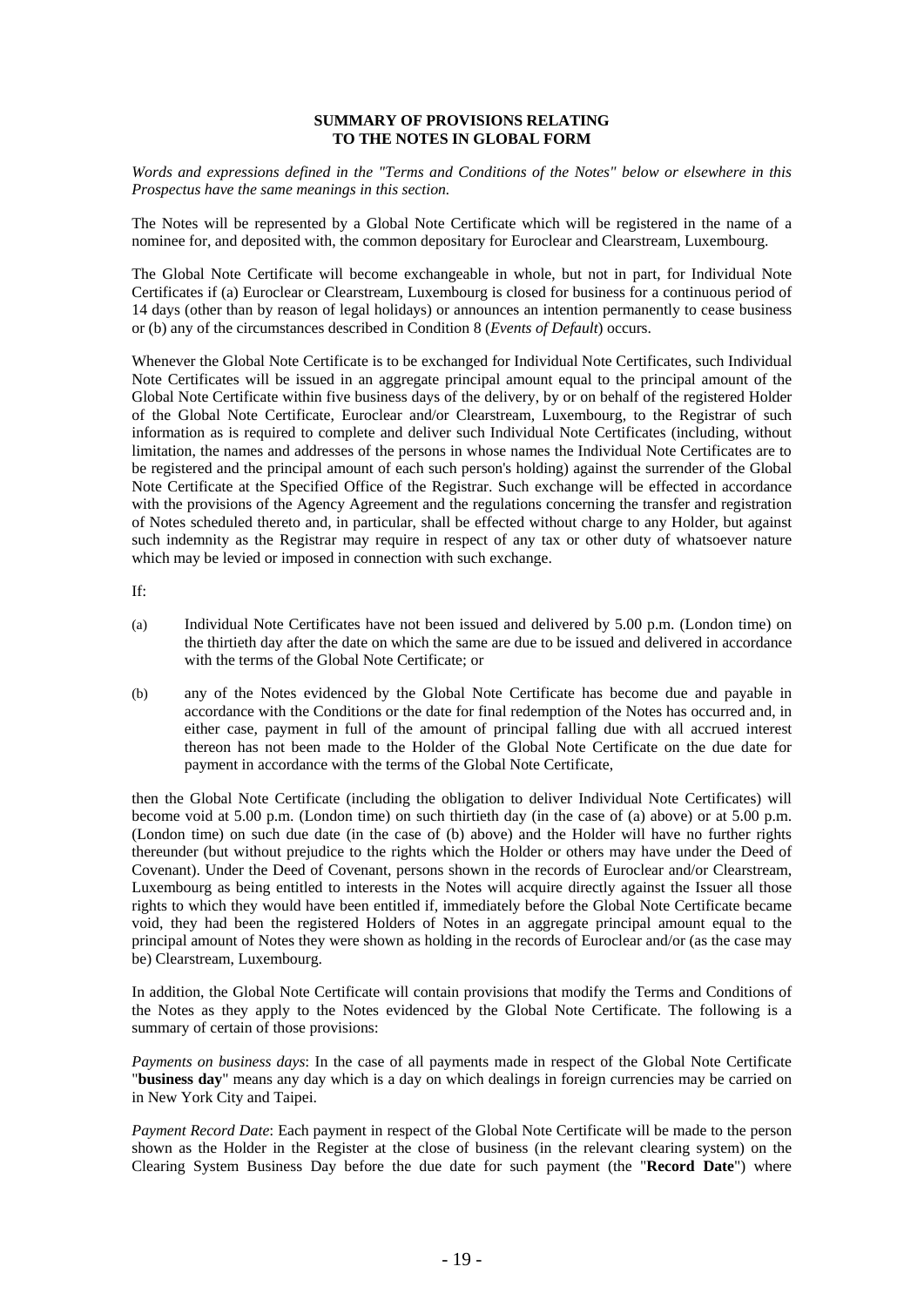"**Clearing System Business Day**" means a day on which each clearing system for which the Global Note Certificate is being held is open for business.

*Notices*: Notwithstanding Condition 13 (*Notices*), so long as the Global Note Certificate is held on behalf of Euroclear, Clearstream, Luxembourg or any other clearing system (an "**Alternative Clearing**  System"), notices to Holders of Notes represented by the Global Note Certificate may be given by delivery of the relevant notice to Euroclear, Clearstream, Luxembourg or (as the case may be) such Alternative Clearing System.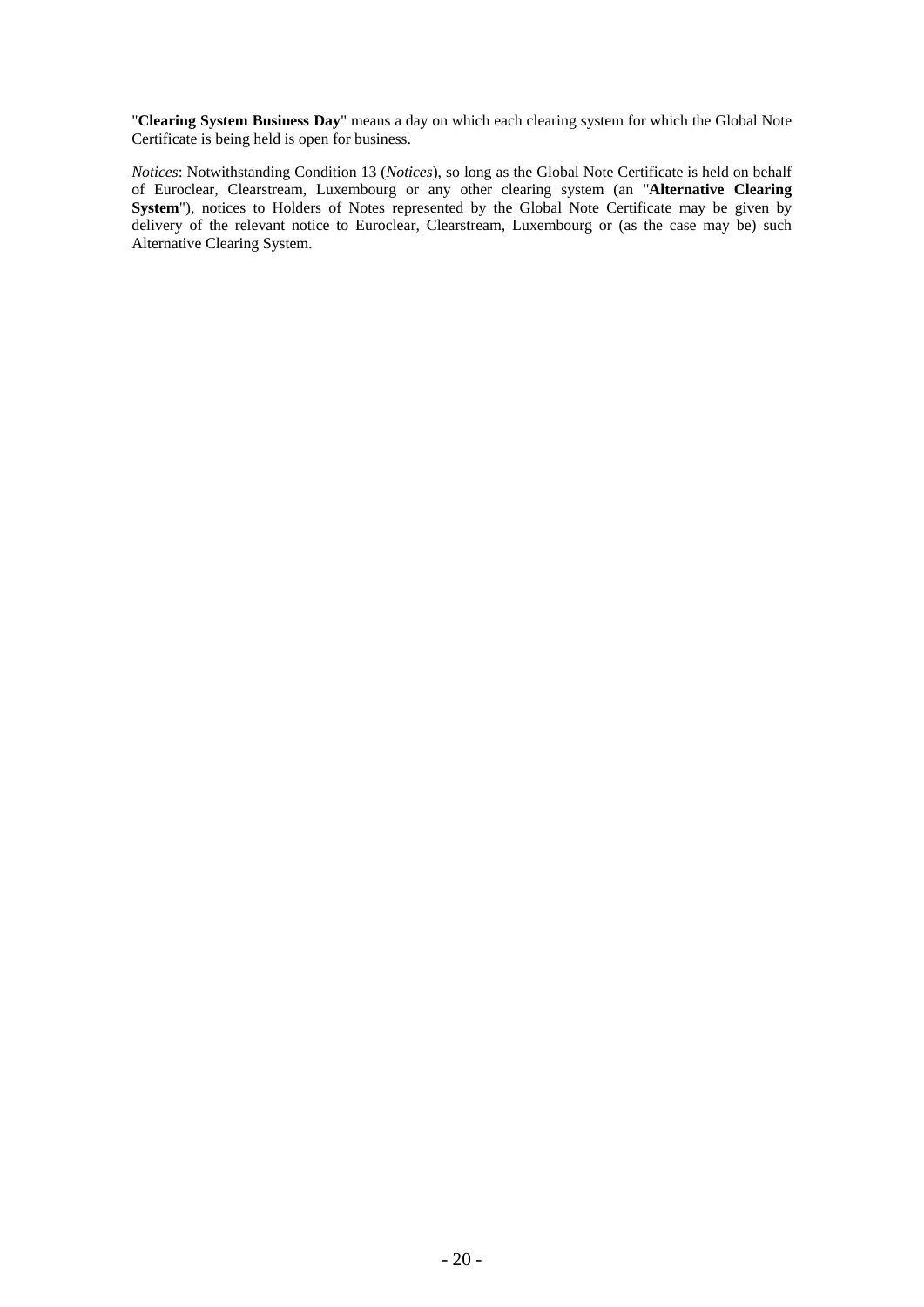### **TERMS AND CONDITIONS OF THE NOTES**

The U.S.\$ 300,000,000 Floating Rate Notes due 2021 (the "**Notes**") are constituted by a deed of covenant dated 22 September 2016 (as amended or supplemented from time to time, the "**Deed of Covenant**") entered into by Arab Petroleum Investments Corporation (the "**Issuer**") and are the subject of (a) a fiscal agency agreement dated 22 September 2016 (as amended or supplemented from time to time, the "**Agency Agreement**") between the Issuer, HSBC Bank plc as registrar (the "**Registrar**", which expression includes any successor registrar appointed from time to time in connection with the Notes), HSBC Bank plc as fiscal agent (the "**Fiscal Agent**", which expression includes any successor fiscal agent appointed from time to time in connection with the Notes), the transfer agent named therein (the "**Transfer Agent**", which expression includes any successor or additional transfer agents appointed from time to time in connection with the Notes), the paying agents named therein (together with the Fiscal Agent, the "**Paying Agents**", which expression includes any successor or additional paying agents appointed from time to time in connection with the Notes) and HSBC Bank plc as agent bank (the "**Agent Bank**", which expression includes any successor agent bank appointed from time to time in connection with the Notes). References herein to the "**Agents**" are to the Registrar, the Fiscal Agent, the Transfer Agents, the Paying Agents and the Agent Bank and any reference to an "**Agent**" is to any one of them. Certain provisions of these Conditions are summaries of the Agency Agreement and the Deed of Covenant and subject to their detailed provisions. The Noteholders (as defined below) are bound by, and are deemed to have notice of, all the provisions of the Agency Agreement and the Deed of Covenant applicable to them.

Copies of the Agency Agreement and the Deed of Covenant are available for inspection by Noteholders during normal business hours at the Specified Offices (as defined in the Agency Agreement) of each of the Agents.

### 1. **Form, Denomination and Status**

- (a) *Form and denomination*: The Notes are in registered form in the denomination of U.S.\$200,000 (each, an "**Authorised Denomination**").
- (b) *Status of the Notes*: The Notes are direct, unconditional and (subject to the provisions of Condition 3 (*Negative Pledge*)) unsecured obligations of the Issuer and (subject as provided above) rank and will rank *pari passu*, without any preference among themselves, with all other outstanding unsecured and unsubordinated obligations of the Issuer, present and future, but, in the event of insolvency, only to the extent permitted by applicable laws relating to creditors' rights.

### 2. **Register, Title and Transfers**

- (a) *Register*: The Registrar will maintain a register (the "**Register**") in respect of the Notes in accordance with the provisions of the Agency Agreement. In these Conditions, the "**Holder**" of a Note means the person in whose name such Note is for the time being registered in the Register (or, in the case of a joint holding, the first named thereof) and "**Noteholder**" shall be construed accordingly. A certificate (each, a "**Note Certificate**") will be issued to each Noteholder in respect of its registered holding. Each Note Certificate will be numbered serially with an identifying number which will be recorded in the Register.
- (b) *Title*: The Holder of each Note shall (except as otherwise required by law) be treated as the absolute owner of such Note for all purposes (whether or not it is overdue and regardless of any notice of ownership, trust or any other interest therein, any writing on the Note Certificate relating thereto (other than the endorsed form of transfer) or any notice of any previous loss or theft of such Note Certificate) and no person shall be liable for so treating such Holder. No person shall have any right to enforce any term or condition of the Notes under the Contracts (Rights of Third Parties) Act 1999.
- (c) *Transfers*: Subject to paragraphs (f) (*Closed periods*) and (g) (*Regulations concerning transfers and registration*) below, a Note may be transferred upon surrender of the relevant Note Certificate, with the endorsed form of transfer duly completed, at the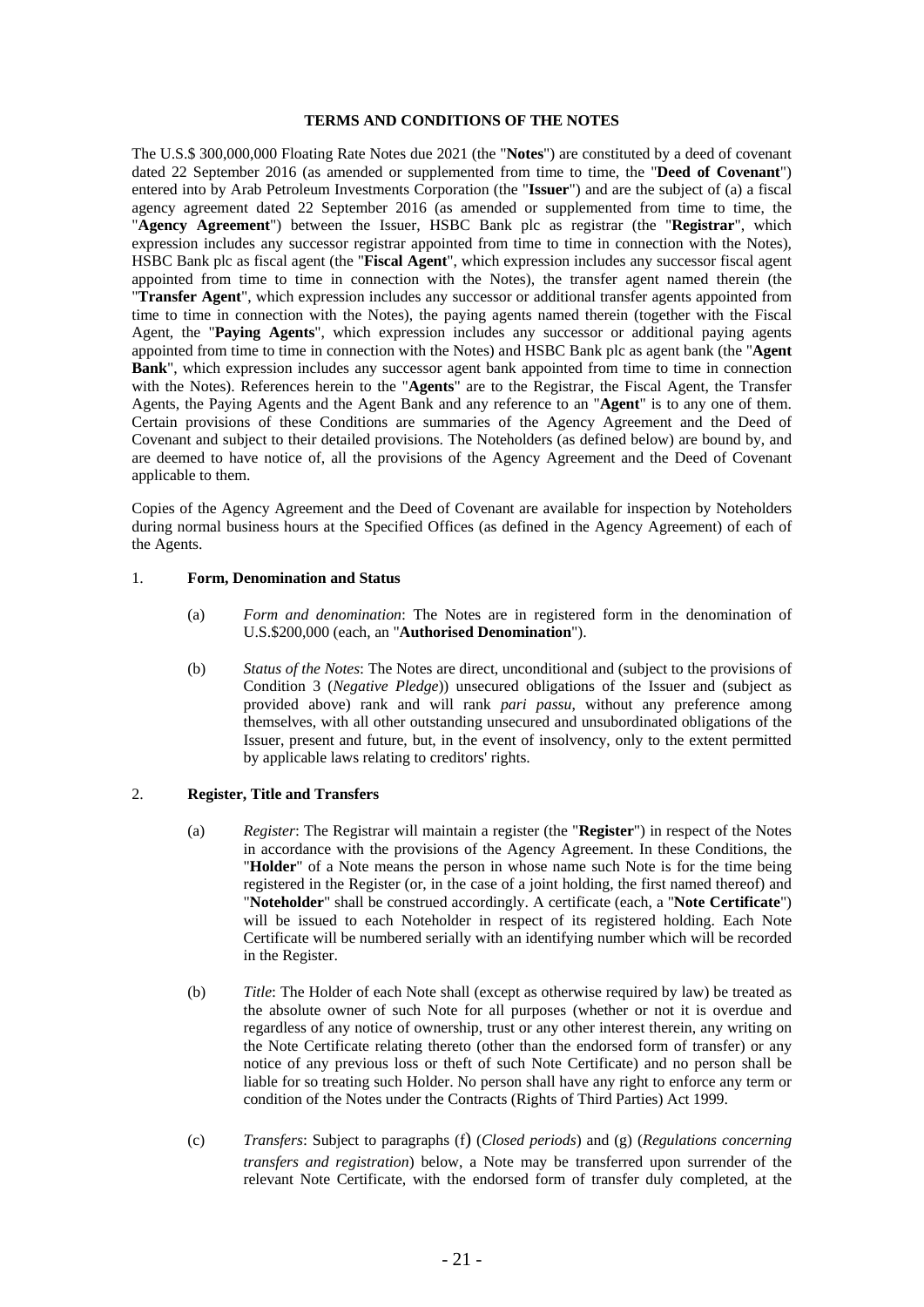Specified Office of the Registrar or any Transfer Agent, together with such evidence as the Registrar or (as the case may be) such Transfer Agent may reasonably require to prove the title of the transferor and the authority of the individuals who have executed the form of transfer; *provided, however, that* a Note may not be transferred unless the principal amount of Notes transferred and (where not all of the Notes held by a Holder are being transferred) the principal amount of the balance of Notes not transferred are Authorised Denominations. Where not all the Notes represented by the surrendered Note Certificate are the subject of the transfer, a new Note Certificate in respect of the balance of the Notes will be issued to the transferor.

- (d) *Registration and delivery of Note Certificates*: Within five business days of the surrender of a Note Certificate in accordance with paragraph (c) (*Transfers*) above, the Registrar will register the transfer in question and deliver a new Note Certificate of a like principal amount to the Notes transferred to each relevant Holder at its Specified Office or (as the case may be) the Specified Office of any Transfer Agent or (at the request and risk of any such relevant Holder) by uninsured first class mail (airmail if overseas) to the address specified for the purpose by such relevant Holder. In this paragraph, "**business day**" means a day on which commercial banks are open for general business (including dealings in foreign currencies) in the city where the Registrar or (as the case may be) the relevant Transfer Agent has its Specified Office.
- (e) *No charge*: The transfer of a Note will be effected without charge by or on behalf of the Issuer, the Registrar or any Transfer Agent but against such indemnity as the Registrar or (as the case may be) such Transfer Agent may require in respect of any tax or other duty of whatsoever nature which may be levied or imposed in connection with such transfer.
- (f) *Closed periods*: Noteholders may not require transfers to be registered during the period of 15 days ending on (and including) the due date for any payment of principal or interest in respect of the Notes.
- (g) *Regulations concerning transfers and registration*: All transfers of Notes and entries on the Register are subject to the detailed regulations concerning the transfer of Notes scheduled to the Agency Agreement. The regulations may be changed by the Issuer with the prior written approval of the Registrar. A copy of the current regulations will be mailed (free of charge) by the Registrar to any Noteholder who requests in writing a copy of such regulations.

### 3. **Negative Pledge**

So long as any Note remains outstanding (as defined in the Agency Agreement), the Issuer shall not, other than a Permitted Security Interest, create or permit to subsist any Security Interest upon the whole or any part of its present or future undertaking, assets or revenues (including uncalled capital) to secure any Relevant Indebtedness or Sukuk Obligation without (a) at the same time or prior thereto securing the Notes equally and rateably therewith its obligations under the Notes or (b) providing such other security or other arrangement for those obligations as may be approved by an Extraordinary Resolution (as defined in the Agency Agreement) of Noteholders.

In these Conditions:

"**Indebtedness**" means any indebtedness of any Person for money borrowed or raised including (without limitation) any indebtedness for or in respect of:

- (a) amounts raised by acceptance under any acceptance credit facility;
- (b) amounts raised under any note purchase facility;
- (c) the amount of any liability in respect of leases or hire purchase contracts which would, in accordance with applicable law and generally accepted accounting principles, be treated as finance or capital leases;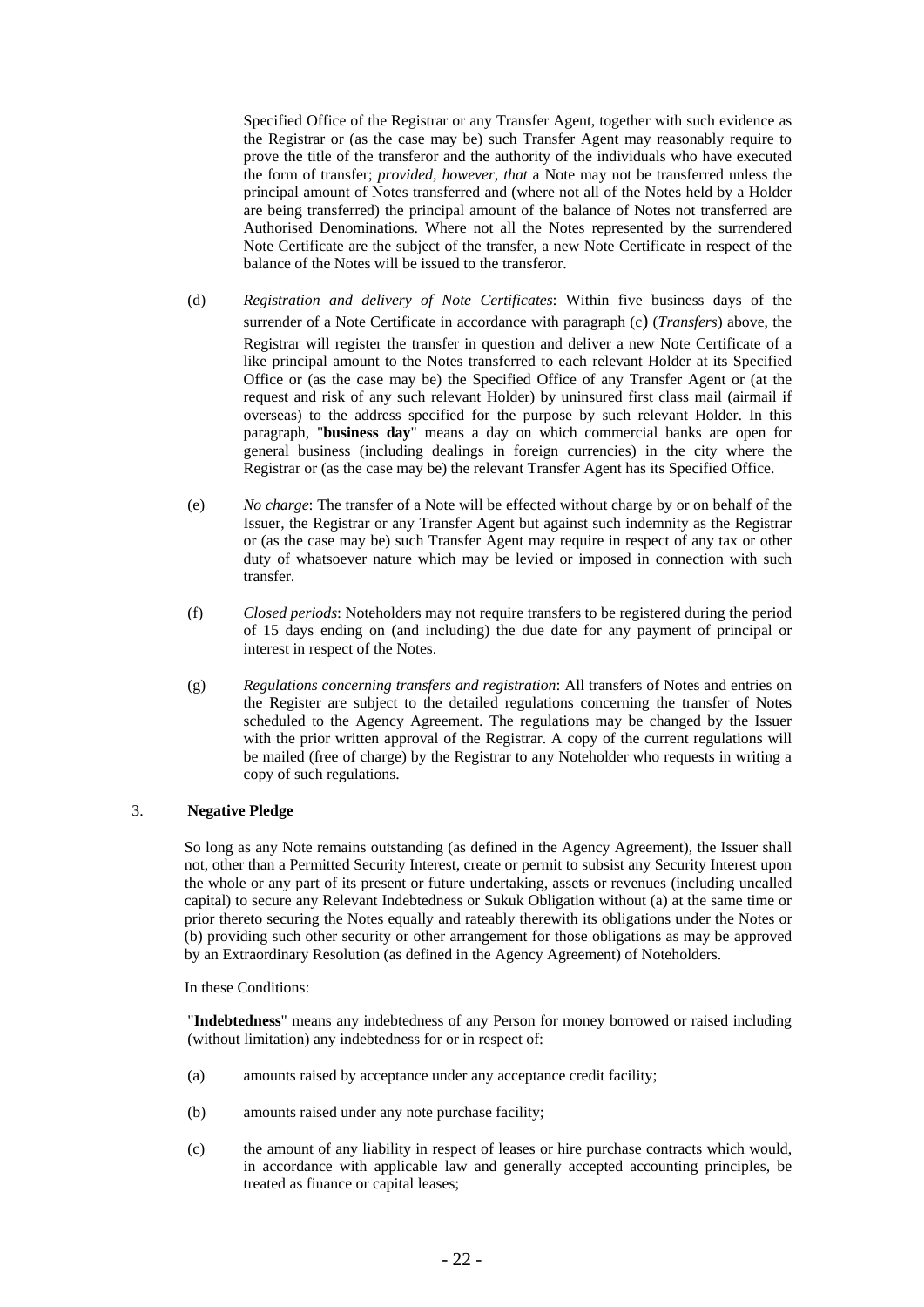- (d) the amount of any liability in respect of any purchase price for assets or services the payment of which is deferred for a period in excess of 90 days; and
- (e) amounts raised under any other transaction (including, without limitation, any forward sale or purchase agreement) having the commercial effect of a borrowing;

"**Non-recourse Project Financing**" means any financing of all or part of the costs of the acquisition, construction or development of any project, provided that (i) any Security Interest given by the Issuer is limited solely to assets of the project, (ii) the person providing such financing expressly agrees to limit its recourse to the project financed and the revenues derived from such project as the principal source of repayment for the monies advanced and (iii) there is no other recourse to the Issuer in respect of any default by any person under the financing;

### "**Permitted Security Interest**" means:

- (a) any Security Interest existing on 22 September 2016;
- (b) any Security Interest securing Relevant Indebtedness of a person existing at the time such person is merged into, or consolidated with, the Issuer, provided that such Security Interest was not created in contemplation of such merger or consolidation and does not extend to any other assets or property of the Issuer;
- (c) any Security Interest existing on any property or assets prior to the acquisition thereof by the Issuer not created in contemplation of such acquisition; or
- (d) any renewal of or substitution for any Security Interest permitted by any of paragraphs (a) to (b) (inclusive) of this definition, provided that with respect to any such Security Interest the principal amount secured has not increased and the Security Interest has not been extended to any additional assets (other than the proceeds of such assets);

"**Person**" means any individual, company, corporation, firm, partnership, joint venture, association, organisation, state or agency of a state or other entity, whether or not having separate legal personality;

"**Relevant Indebtedness**" means any Indebtedness, other than Indebtedness incurred in connection with a Non-Recourse Project Financing or Securitisation, which is in the form of or represented by any bond, note, debenture, debenture stock, loan stock, certificate or other instrument which is, or is capable of being, listed, quoted or traded on any stock exchange or in any securities market (including, without limitation, any over-the-counter market);

"**Securitisation**" means any securitisation of existing or future assets and/or revenues, provided that: (a) any Security Interest given by the Issuer in connection therewith is limited solely to the assets and/or revenues which are the subject of the securitisation; (b) each person participating in such securitisation expressly agrees to limit its recourse to the assets and/or revenues so securitised as the principal source of repayment for the money advanced or payment of any other liability; and (c) there is no other recourse to the Issuer in respect of any default by any person under the securitisation;

"**Security Interest**" means any mortgage, charge, pledge, lien or other security interest including, without limitation, anything analogous to any of the foregoing under the laws of any jurisdiction;

"**Subsidiary**" means, in relation to any person (the "**first Person**") at any particular time, any other person (the "**second Person**"):

(a) whose affairs and policies the first Person controls or has the power to control, whether this be through ownership of share capital, contract, the power to appoint or remove members of the governing body of the second Person or otherwise; or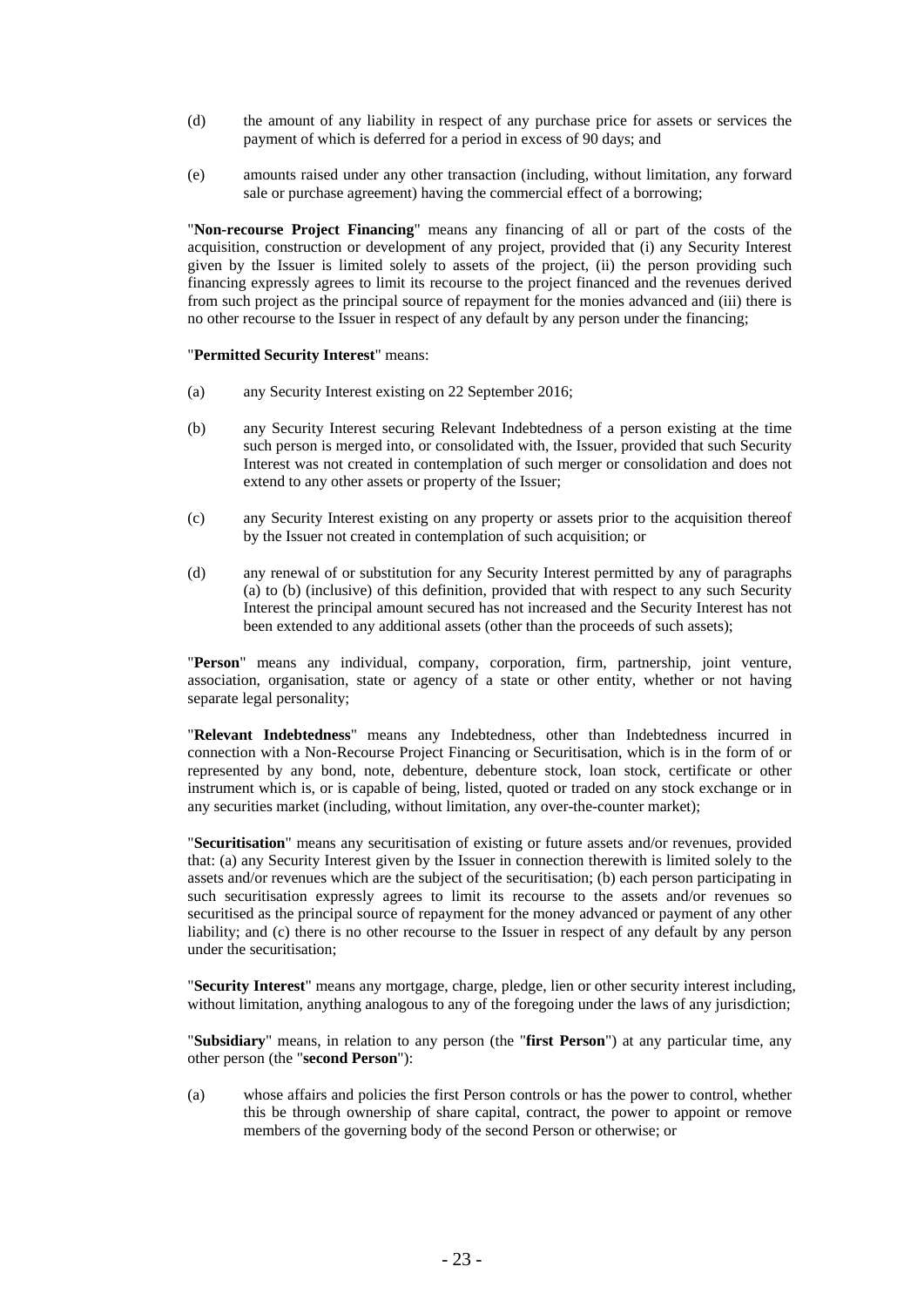(b) whose financial statements are, in accordance with applicable law and generally accepted accounting principles, consolidated as a subsidiary with those of the first Person; and

"**Sukuk Obligation**" means any undertaking or other obligation to pay any money given in connection with any issue of certificates or other securities intended to be issued in compliance with the principles of *Shari'a*, whether or not in return for consideration of any kind, which for the time being are, or are intended to be, or are capable of being, quoted, listed or dealt in or traded on any stock exchange or over-the-counter or other securities market.

### 4. **Interest**

(a) *Accrual of interest:* The Notes bear interest from 22 September 2016 (the "**Issue Date**"), payable on 22 March, 22 June, 22 September and 22 December in each year (each, an "**Interest Payment Date**"), subject as provided in Condition 6 (*Payments*); *provided, however, that*, if any Interest Payment Date would otherwise fall on a date which is not a Business Day (as defined below), it will be postponed to the next Business Day unless it would thereby fall into the next calendar month, in which case it will be brought forward to the preceding Business Day. Each period beginning on (and including) the Issue Date or any Interest Payment Date and ending on (but excluding) the next Interest Payment Date is herein called an "**Interest Period**".

Each Note will cease to bear interest from the due date for redemption unless, upon due presentation, payment of principal is improperly withheld or refused, in which case it will continue to bear interest in accordance with this Condition 4 (a) (both before and after judgment) until whichever is the earlier of (i) the day on which all sums due in respect of such Note up to that day are received by or on behalf of the relevant Noteholder and (ii) the day which is seven days after the Fiscal Agent has notified the Noteholders that it has received all sums due in respect of the Notes up to such seventh day (except to the extent that there is any subsequent default in payment).

- (b) *Rate of interest*: The rate of interest applicable to the Notes (the "**Rate of Interest**") for each Interest Period will be determined by the Agent Bank on the following basis:
	- (i) the Agent Bank will determine the rate for deposits in U.S. dollars for a period equal to the relevant Interest Period which appears on the display page designated LIBOR01 on Reuters (or such other page as may replace that page on that service, or such other service as may be nominated as the information vendor, for the purpose of displaying comparable rates) as of 11.00 a.m. (London time) on the second London Banking Day (as defined below) before the first day of the relevant Interest Period (the "**Interest Determination Date**");
	- (ii) if such rate does not appear on that page, the Agent Bank will:
		- (A) request the principal London office of each of four major banks in the London interbank market to provide a quotation of the rate at which deposits in U.S. dollars are offered by it in the London interbank market at approximately 11.00 a.m. (London time) on the Interest Determination Date to prime banks in the London interbank market for a period equal to the relevant Interest Period and in an amount that is representative for a single transaction in that market at that time; and
		- (B) determine the arithmetic mean (rounded, if necessary, to the nearest one hundred thousandth of a percentage point, 0.000005 being rounded upwards) of such quotations; and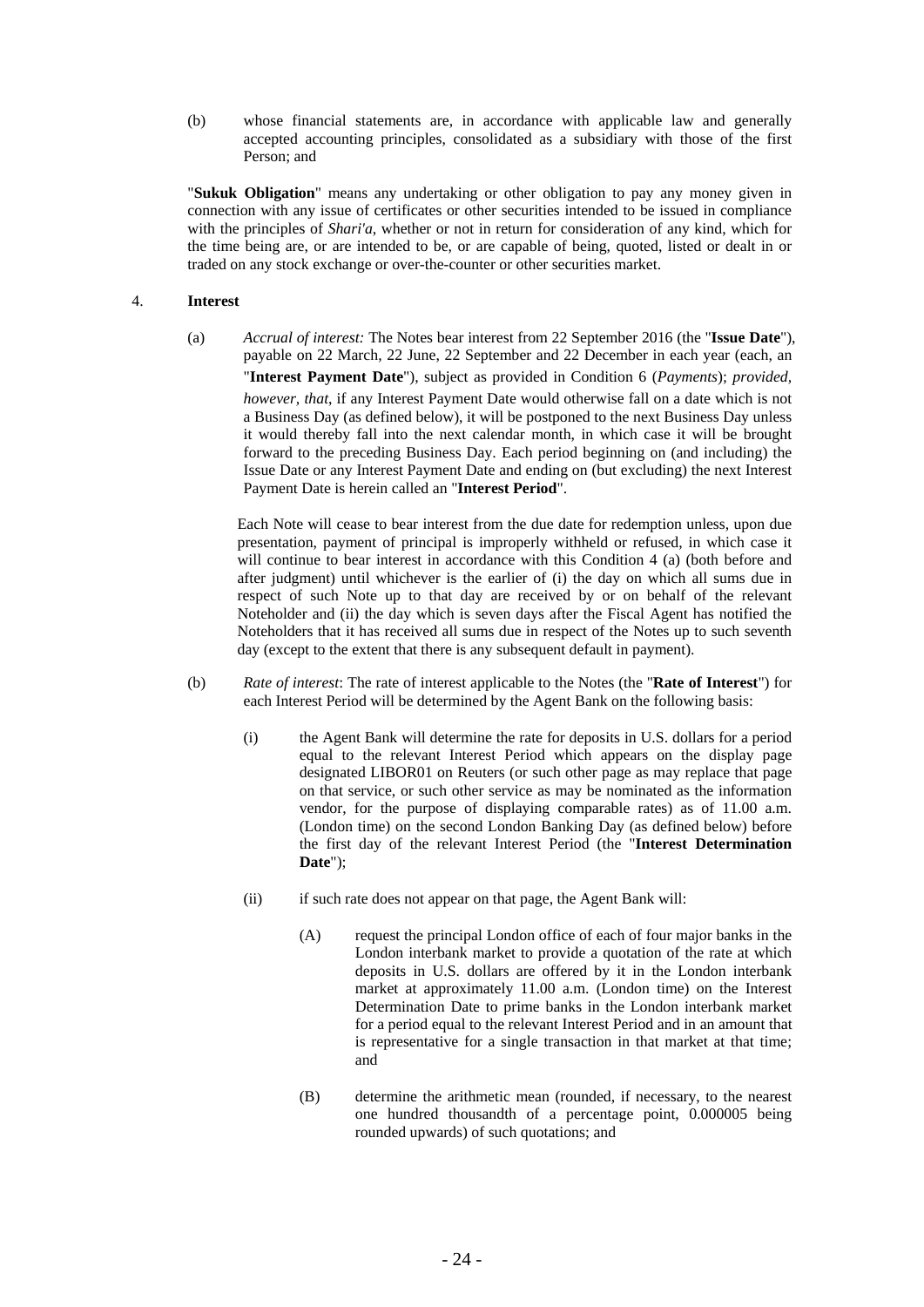(iii) if fewer than two such quotations are provided as requested, the Agent Bank will determine the arithmetic mean (rounded, if necessary, as aforesaid) of the rates quoted by major banks in New York City, selected by the Agent Bank, at approximately 11.00 a.m. (New York City time) on the first day of the relevant Interest Period for loans in U.S. dollars to leading European banks for a period equal to the relevant Interest Period and in an amount that is representative for a single transaction in that market at that time,

and the Rate of Interest for such Interest Period shall be the sum of 1.15 per cent. per annum and the rate or (as the case may be) the arithmetic mean so determined; *provided, however, that* if the Agent Bank is unable to determine a rate or (as the case may be) an arithmetic mean in accordance with the above provisions in relation to any Interest Period, the Rate of Interest applicable to the Notes during such Interest Period will be the sum of 1.15 per cent. per annum and the rate or (as the case may be) arithmetic mean last determined in relation to the Notes in respect of a preceding Interest Period.

- (c) *Calculation of Interest Amount:* The Agent Bank will, as soon as practicable after the Interest Determination Date in relation to each Interest Period, calculate the amount of interest (the "**Interest Amount**") payable in respect of each Note for such Interest Period. The Interest Amount will be calculated by applying the Rate of Interest for such Interest Period to the Calculation Amount, multiplying the product by the actual number of days in such Interest Period divided by 360, rounding the resulting figure to the nearest sub-unit of U.S. dollars (half a sub-unit being rounded upwards) and multiplying such rounded figure by a fraction equal to the Authorised Denomination of such Note divided by the Calculation Amount.
- (d) *Publication*: The Agent Bank will cause each Rate of Interest and Interest Amount determined by it, together with the relevant Interest Payment Date, to be notified to the other Agents as soon as practicable after such determination but in any event not later than the first day of the relevant Interest Period. Notice thereof shall also promptly be given to the Noteholders. The Agent Bank will be entitled to recalculate any Interest Amount (on the basis of the foregoing provisions) without notice in the event of an extension or shortening of the relevant Interest Period. If the Calculation Amount is less than the minimum Authorised Denomination, the Agent Bank shall not be obliged to publish each Interest Amount but instead may publish only the Calculation Amount and the Interest Amount in respect of a Note having the minimum Authorised Denomination.
- (e) *Notifications etc:* All notifications, opinions, determinations, certificates, calculations, quotations and decisions given, expressed, made or obtained for the purposes of this Condition 4 by the Agent Bank will (in the absence of manifest error) be binding on the Issuer, the Agents and the Noteholders and (subject as aforesaid) no liability to any such person will attach to the Agent Bank in connection with the exercise or nonexercise by it of its powers, duties and discretions for such purposes.
- (f) *Interpretation*: In these Conditions:

"**Calculation Amount**" means U.S.\$200,000;

"**Business Day**" means a day on which commercial banks and foreign exchange markets settle payments and are open for general business (including dealings in foreign exchange and foreign currency deposits) in London, New York City and Taipei; and

"**London Banking Day**" means a day on which commercial banks are open for general business (including dealings in foreign exchange and foreign currency deposits) in London.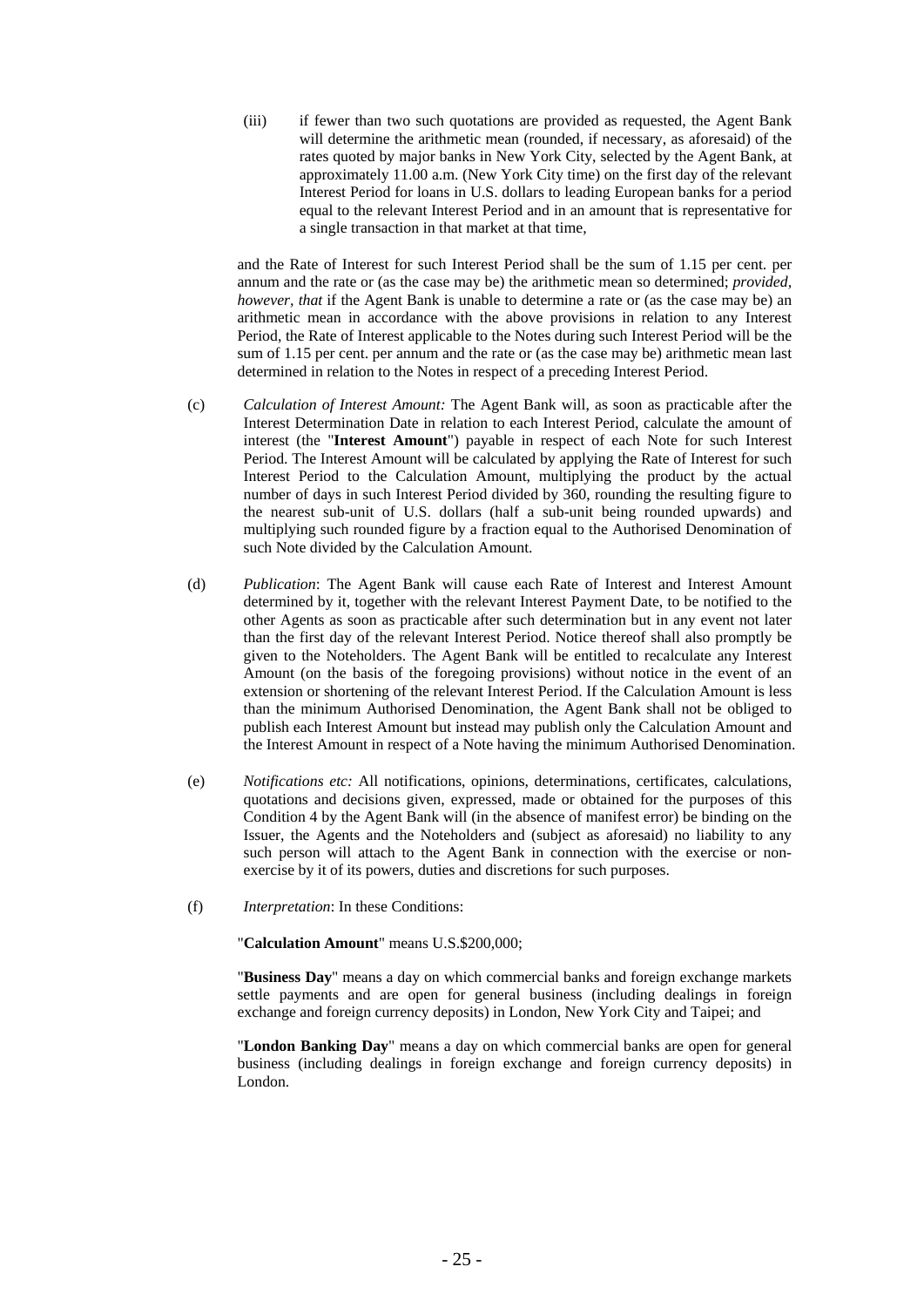### 5. **Redemption and Purchase**

- (a) *Scheduled redemption*: Unless previously redeemed, or purchased and cancelled, the Notes will be redeemed at their principal amount on the Interest Payment Date falling in September 2021, subject as provided in Condition 6 (*Payments*).
- (b) *Redemption for tax reasons*: The Notes may be redeemed at the option of the Issuer in whole, but not in part, on any Interest Payment Date, on giving not less than 30 nor more than 60 days' notice to the Noteholders (which notice shall be irrevocable) at their principal amount, together with interest accrued to the date fixed for redemption, if:
	- (i) the Issuer has or will become obliged to pay additional amounts as provided or referred to in Condition 7 (*Taxation*) as a result of any change in, or amendment to, the laws or regulations of the Relevant Jurisdictions or any political subdivision or any authority thereof or therein having power to tax, or any change in the application or official interpretation of such laws or regulations (including a holding by a court of competent jurisdiction), which change or amendment becomes effective on or after 22 September 2016; and
	- (ii) such obligation cannot be avoided by the Issuer taking reasonable measures available to it;

*provided, however, that* no such notice of redemption shall be given earlier than 60 days prior to the earliest date on which the Issuer would be obliged to pay such additional amounts if a payment in respect of the Notes were then due.

Prior to the publication of any notice of redemption pursuant to this paragraph, the Issuer shall deliver to the Fiscal Agent:

- (A) a certificate signed by two directors of the Issuer stating that the Issuer is entitled to effect such redemption and setting forth a statement of facts showing that the conditions precedent to the right of the Issuer so to redeem have occurred; and
- (B) an opinion of independent legal advisers of recognised standing to the effect that the Issuer has or will become obliged to pay such additional amounts as a result of such change or amendment.

Upon the expiry of any such notice as is referred to in this Condition  $5(b)$ , the Issuer shall be bound to redeem the Notes in accordance with this Condition 5(b).

- (c) *No other redemption*: The Issuer shall not be entitled to redeem the Notes otherwise than as provided in paragraphs (a) (*Scheduled redemption*) to (b) (*Redemption for tax reasons*) above.
- (d) *Purchase*: The Issuer or any of its Subsidiaries may at any time purchase Notes in the open market or otherwise and at any price and such Notes may be held, resold or, at the option of the Issuer, surrendered to the Registrar for cancellation.

### 6. **Payments**

- (a) *Principal*: Payments of principal shall be made by U.S. dollar cheque drawn on, or, upon application by a Holder of a Note to the Specified Office of the Fiscal Agent not later than the fifteenth day before the due date for any such payment, by transfer to a U.S. dollar account maintained by the payee with, a bank in New York City and (in the case of redemption) upon surrender (or, in the case of part payment only, endorsement) of the relevant Note Certificates at the Specified Office of any Paying Agent.
- (b) *Interest*: Payments of interest shall be made by U.S. dollar cheque drawn on, or, upon application by a Holder of a Note to the Specified Office of the Fiscal Agent not later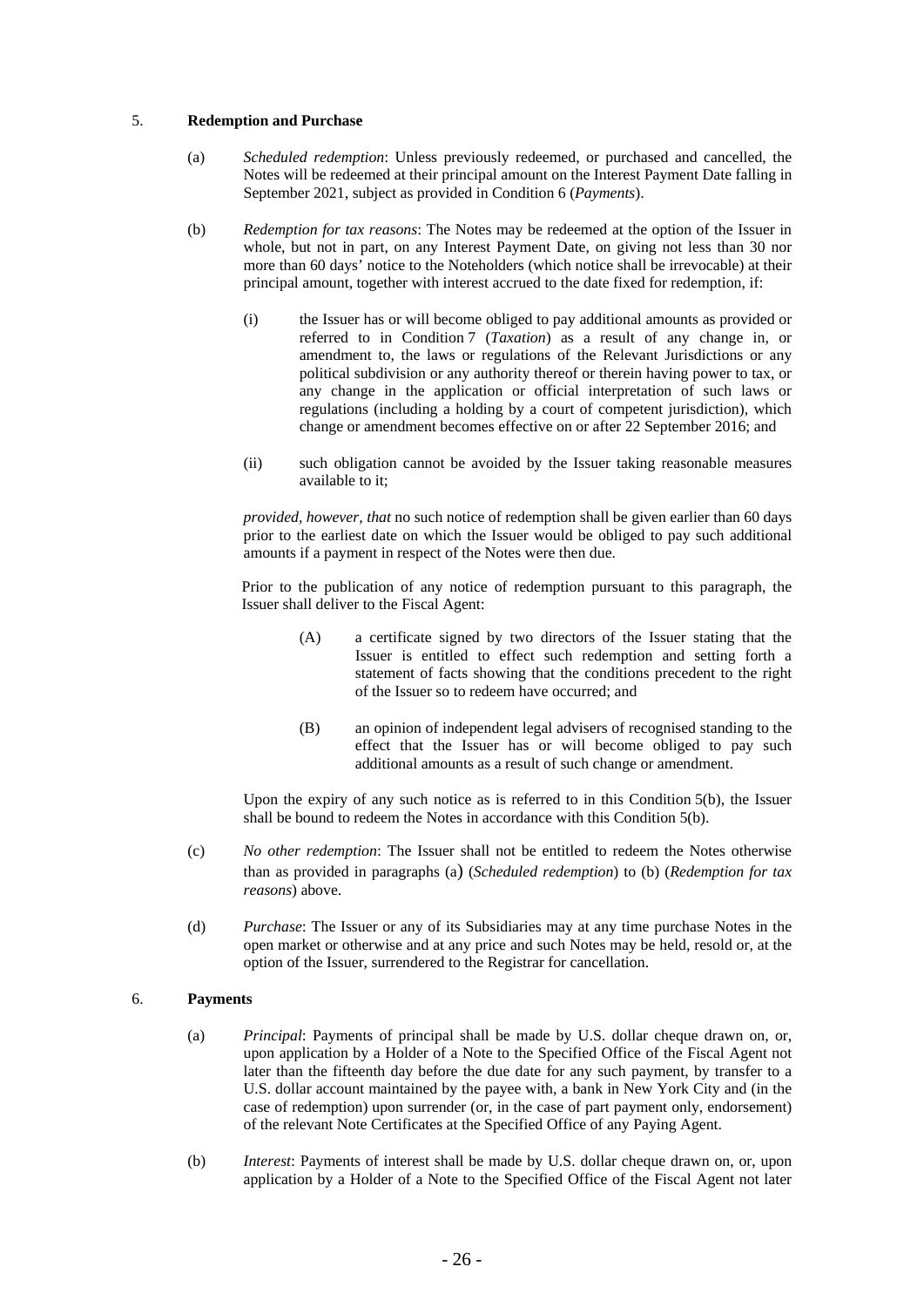than the fifteenth day before the due date for any such payment, by transfer to a U.S. dollar account maintained by the payee with, a bank in New York City and (in the case of interest payable on redemption) upon surrender (or, in the case of part payment only, endorsement) of the relevant Note Certificates at the Specified Office of any Paying Agent.

- (c) *Payments subject to fiscal laws*: All payments in respect of the Notes are subject in all cases to any applicable fiscal or other laws and regulations in the place of payment, but without prejudice to the provisions of Condition 7 (*Taxation*). No commissions or expenses shall be charged to the Noteholders in respect of such payments.
- (d) *Payments on business days*: Where payment is to be made by transfer to a U.S. dollar account, payment instructions (for value the due date, or, if the due date is not a business day, for value the next succeeding business day) will be initiated and, where payment is to be made by U.S. dollar cheque, the cheque will be mailed (i) (in the case of payments of principal and interest payable on redemption) on the later of the due date for payment and the day on which the relevant Note Certificate is surrendered (or, in the case of part payment only, endorsed) at the Specified Office of a Paying Agent and (ii) (in the case of payments of interest payable other than on redemption) on the due date for payment. A Holder of a Note shall not be entitled to any interest or other payment in respect of any delay in payment resulting from (A) the due date for a payment not being a business day or  $(B)$  a cheque mailed in accordance with this Condition 6 (*Payments*) arriving after the due date for payment or being lost in the mail. In this paragraph, "**business day**" means any day on which banks are open for general business (including dealings in foreign currencies) in London, New York City and Taipei and, in the case of surrender (or, in the case of part payment only, endorsement) of a Note Certificate, in the place in which the Note Certificate is surrendered (or, as the case may be, endorsed).
- (e) *Partial payments*: If a Paying Agent makes a partial payment in respect of any Note, the Issuer shall procure that the amount and date of such payment are noted on the Register and, in the case of partial payment upon presentation of a Note Certificate, that a statement indicating the amount and the date of such payment is endorsed on the relevant Note Certificate.
- (f) *Record date*: Each payment in respect of a Note will be made to the person shown as the Holder in the Register at the opening of business in the place of the Registrar's Specified Office on the fifteenth day before the due date for such payment (the "**Record Date**"). Where payment in respect of a Note is to be made by cheque, the cheque will be mailed to the address shown as the address of the Holder in the Register at the opening of business on the relevant Record Date.

### 7. **Taxation**

All payments of principal and interest in respect of the Notes by or on behalf of the Issuer shall be made free and clear of, and without withholding or deduction for or on account of, any present or future taxes, duties, assessments or governmental charges of whatever nature imposed, levied, collected, withheld or assessed by or on behalf of the Relevant Jurisdictions or any political subdivision therein or any authority therein or thereof having power to tax, unless the withholding or deduction of such taxes, duties, assessments or governmental charges is required by law. In that event the Issuer shall pay such additional amounts as will result in receipt by the Noteholders after such withholding or deduction of such amounts as would have been received by them had no such withholding or deduction been required, except that no such additional amounts shall be payable in respect of any Note:

(a) held by a Holder which is liable to such taxes, duties, assessments or governmental charges in respect of such Note by reason of its having some connection with the Relevant Jurisdictions by which such taxes, duties, assessments or charges have been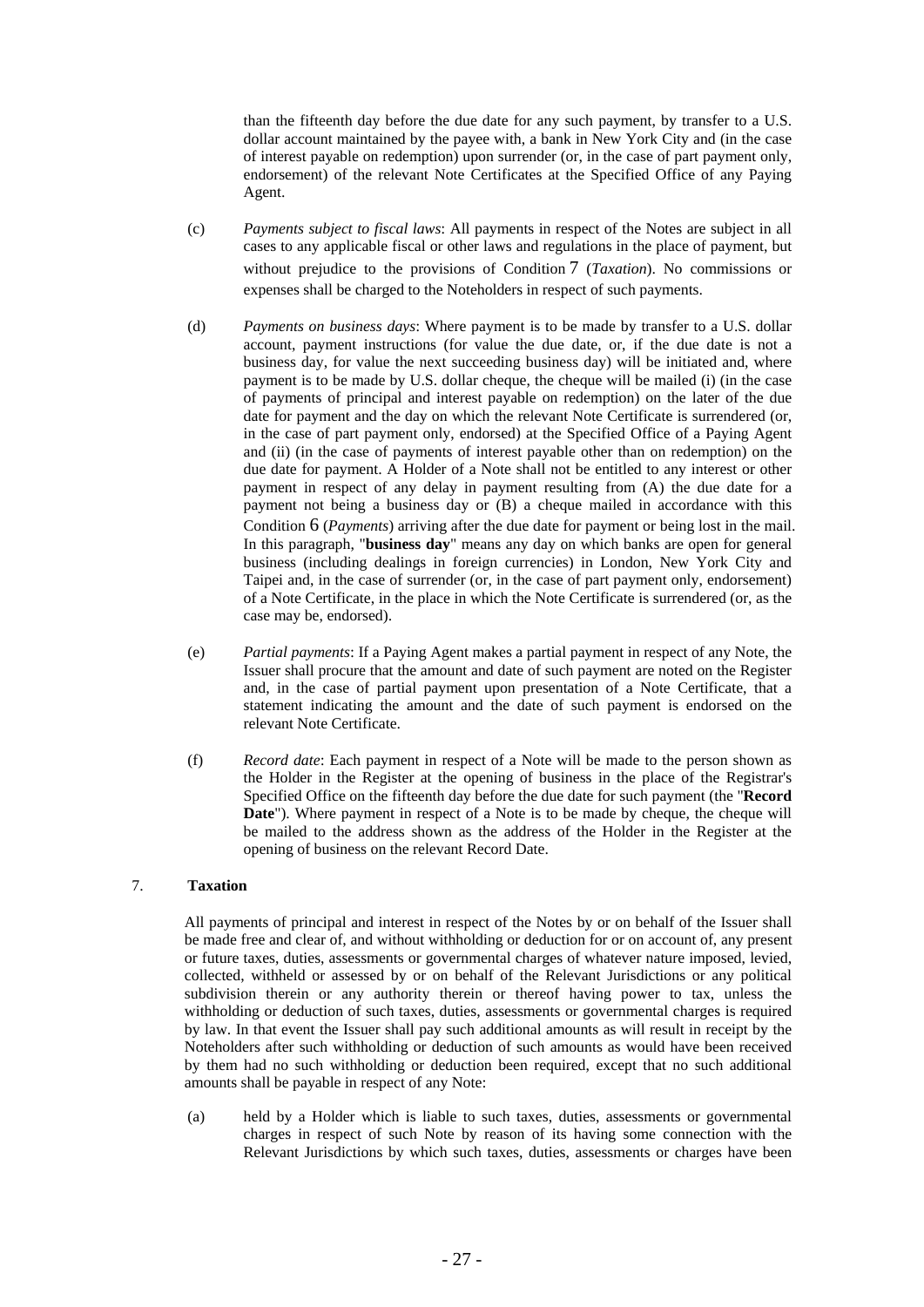imposed, levied, collected, withheld or assessed other than the mere holding of the Note; or

(b) where the relevant Note Certificate is surrendered for payment more than 30 days after the Relevant Date except to the extent that the relevant Holder would have been entitled to such additional amounts if it had surrendered the relevant Note Certificate on the last day of such period of 30 days.

In these Conditions, "**Relevant Date**" means whichever is the later of (1) the date on which the payment in question first becomes due and (2) if the full amount payable has not been received in New York City by the Fiscal Agent on or prior to such due date, the date on which (the full amount having been so received) notice to that effect has been given to the Noteholders.

Any reference in these Conditions to principal or interest shall be deemed to include any additional amounts in respect of principal or interest (as the case may be) which may be payable under this Condition 7 (*Taxation*).

If the Issuer becomes subject at any time to any taxing jurisdiction other than the Relevant Jurisdictions, references in these Conditions to the Relevant Jurisdictions shall be construed as references to the Relevant Jurisdictions and/or such other jurisdiction.

Notwithstanding anything herein to the contrary, in no event will the Issuer (or any successor of the Issuer) pay any additional amounts in respect of any taxes, withholding or deduction imposed pursuant to the provisions of Sections 1471 through 1474 of the Code (including any successor provisions or amendments thereof), any current or future regulations or agreements thereunder, any official interpretations thereof or any law implementing an intergovernmental approach thereto.

### 8. **Events of Default**

If any of the following events occurs and is continuing:

- (a) *Non-payment*: the Issuer fails to pay any amount of principal in respect of the Notes on the due date for payment thereof or fails to pay any amount of interest in respect of the Notes within 90 days of the due date for payment thereof; or
- (b) *Breach of other obligations*: the Issuer defaults in the performance or observance of any of its other obligations under or in respect of the Notes and such default is incapable of remedy or, if capable of remedy, such default remains unremedied for 90 days; or
- (c) *Cross-default of Issuer*: the Issuer fails to pay any Indebtedness or Sukuk Obligation when due or (as the case may be) within any originally applicable grace period and provided that: (i) the amount of such Indebtedness or Sukuk Obligation, individually or in the aggregate, exceeds U.S.\$25,000,000 (or its equivalent in any other currency or currencies); and (ii) such failure has continued for a period of 90 days,

then Noteholders holding not less than one-quarter of the aggregate principal amount of the outstanding Notes may, by written notice addressed to the Issuer and delivered to the Issuer or to the Specified Office of the Fiscal Agent, declare the Notes to be immediately due and payable, whereupon they shall become immediately due and payable at their principal amount together with accrued interest without further action or formality. Notice of any such declaration shall promptly be given to all other Noteholders.

### 9. **Prescription**

Claims for principal and interest on redemption shall become void unless the relevant Note Certificates are surrendered for payment within ten years of the appropriate Relevant Date.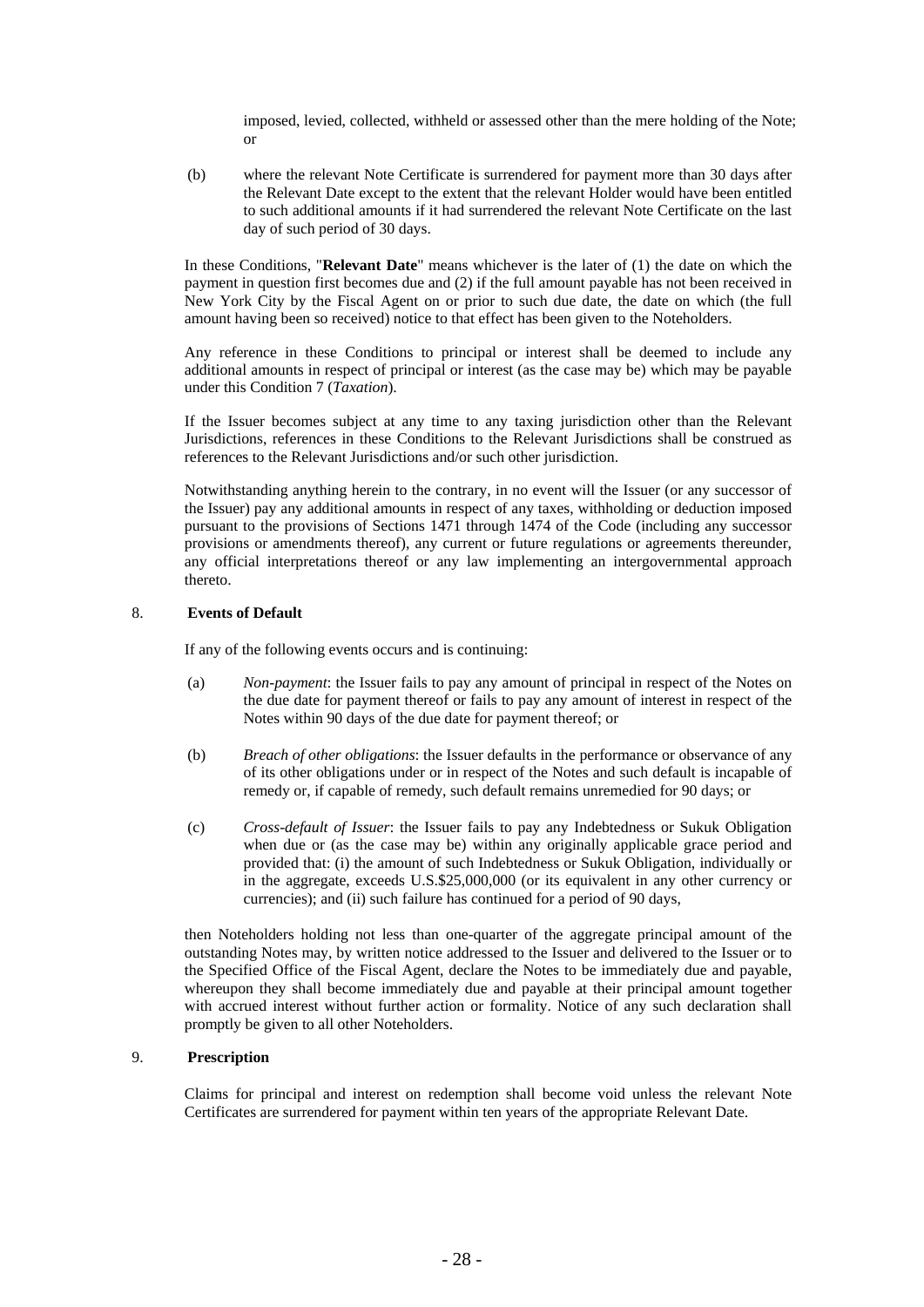### 10. **Replacement of Note Certificates**

If any Note Certificate is lost, stolen, mutilated, defaced or destroyed, it may be replaced at the Specified Office of the Registrar, subject to all applicable laws and stock exchange requirements, upon payment by the claimant of the expenses incurred in connection with such replacement and on such terms as to evidence, security, indemnity and otherwise as the Issuer may reasonably require. Mutilated or defaced Note Certificates must be surrendered before replacements will be issued.

### 11. **Agents**

In acting under the Agency Agreement and in connection with the Notes, the Agents act solely as agents of the Issuer and do not assume any obligations towards or relationship of agency or trust for or with any of the Noteholders.

The initial Agents and their initial Specified Offices are listed below. The Issuer reserves the right at any time to vary or terminate the appointment of any Agent and to appoint a successor registrar, fiscal agent or agent bank and additional or successor paying agents and transfer agents; *provided, however, that* the Issuer shall at all times maintain a fiscal agent, a registrar and an agent bank.

Notice of any change in any of the Agents or in their Specified Offices shall promptly be given to the Noteholders.

### 12. **Meetings of Noteholders; Modification**

(a) *Meetings of Noteholders*: The Agency Agreement contains provisions for convening meetings of Noteholders to consider matters relating to the Notes, including the modification of any provision of these Conditions. Any such modification may be made if sanctioned by an Extraordinary Resolution. Such a meeting may be convened by the Issuer and shall be convened by it upon the request in writing of Noteholders holding not less than one-tenth of the aggregate principal amount of the outstanding Notes. The quorum at any meeting convened to vote on an Extraordinary Resolution will be two or more persons holding or representing one more than half of the aggregate principal amount of the outstanding Notes or, at any adjourned meeting, two or more persons being or representing Noteholders whatever the principal amount of the Notes held or represented; *provided, however, that* certain proposals (including any proposal to change any date fixed for payment of principal or interest in respect of the Notes, to reduce the amount of principal or interest payable on any date in respect of the Notes, to alter the method of calculating the amount of any payment in respect of the Notes or the date for any such payment, to change the currency of payments under the Notes or to change the quorum requirements relating to meetings or the majority required to pass an Extraordinary Resolution (each, a "**Reserved Matter**")) may only be sanctioned by an Extraordinary Resolution passed at a meeting of Noteholders at which two or more persons holding or representing not less than three-quarters or, at any adjourned meeting, one quarter of the aggregate principal amount of the outstanding Notes form a quorum. Any Extraordinary Resolution duly passed at any such meeting shall be binding on all the Noteholders, whether present or not.

In addition, a resolution in writing signed by or on behalf of all Holders of not less than 90 per cent. in aggregate face amount of the Notes outstanding who for the time being are entitled to receive notice of a meeting of Noteholders will take effect as if it were an Extraordinary Resolution. Such a resolution in writing may be contained in one document or several documents in the same form, each signed by or on behalf of one or more Noteholders.

(b) *Modification*: The Notes, these Conditions and the Deed of Covenant may be amended without the consent of the Noteholders to correct a manifest error. In addition, the parties to the Agency Agreement may agree to modify any provision thereof, but the Issuer shall not agree, without the consent of the Noteholders, to any such modification unless it is of a formal, minor or technical nature, it is made to correct a manifest error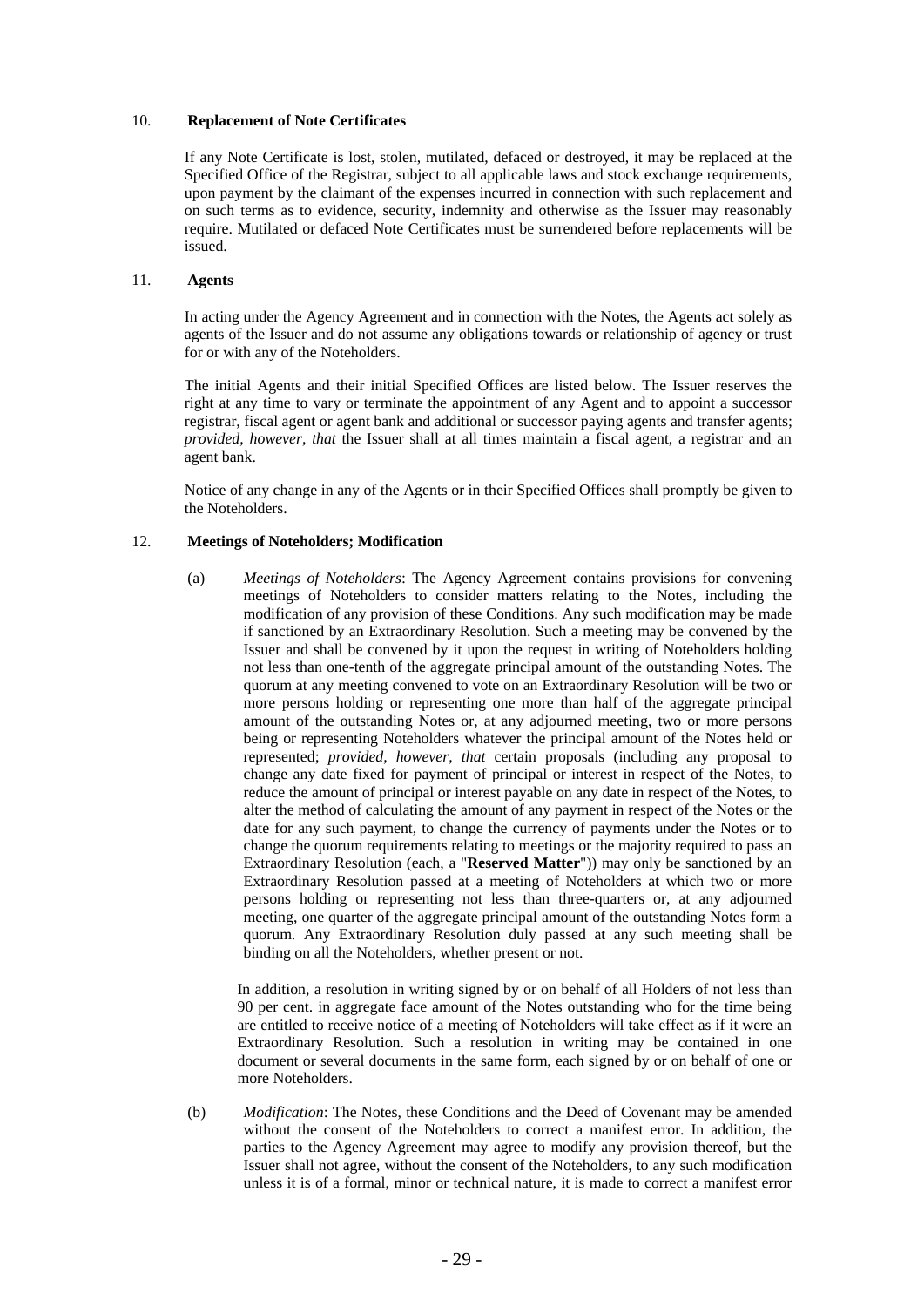or it is, in the opinion of such parties, not materially prejudicial to the interests of the Noteholders.

### 13. **Notices**

Notices to the Noteholders will be sent to them by first class mail (or its equivalent) or (if posted to an overseas address) by airmail at their respective addresses on the Register. Any such notice shall be deemed to have been given on the fourth day (being a day other than a Saturday or a Sunday) after the date of mailing.

### 14. **Further Issuances**

To the extent permitted by applicable authorities in the ROC and subject to the receipt of all necessary regulatory and listing approvals from such authorities, including but not limited to the TPEx and the Taiwan Securities Association (the "**TSA**"), the Issuer may from time to time, without the consent of the Noteholders, create and issue further notes having the same terms and conditions as the Notes in all respects (or in all respects except for the amount and date of the first payment of interest thereon and the date from which interest starts to accrue) so as to form a single series with the Notes.

### 15. **Currency Indemnity**

If any sum due from the Issuer in respect of the Notes or any order or judgment given or made in relation thereto has to be converted from the currency (the "**first currency**") in which the same is payable under these Conditions or such order or judgment into another currency (the "**second currency**") for the purpose of: (a) making or filing a claim or proof against the Issuer; (b) obtaining an order or judgment in any court or other tribunal; or (c) enforcing any order or judgment given or made in relation to the Notes, the Issuer shall indemnify each Noteholder, on the written demand of such Noteholder addressed to the Issuer and delivered to the Issuer or to the Specified Office of the Fiscal Agent, against any loss suffered as a result of any discrepancy between: (i) the rate of exchange used for such purpose to convert the sum in question from the first currency into the second currency; and (ii) the rate or rates of exchange at which such Noteholder may in the ordinary course of business purchase the first currency with the second currency upon receipt of a sum paid to it in satisfaction, in whole or in part, of any such order, judgment, claim or proof.

This indemnity constitutes a separate and independent obligation of the Issuer and shall give rise to a separate and independent cause of action.

#### 16. **Governing Law and Jurisdiction**

- (a) *Governing law*: The Notes, the Transaction Documents and any non-contractual obligations arising out of or in connection with the same are governed by, and shall be construed in accordance with, English law.
- (b) *Arbitration:* Subject to Condition 15(c) (*Option to litigate*), any dispute, claim, difference or controversy arising out of, relating to or having any connection with the Transaction Documents and the Notes (including these Conditions) (including a dispute regarding the existence, validity, interpretation, performance, breach or termination or the consequences of the nullity of the same and any dispute relating to any noncontractual obligations arising out of or in connection with the same) (a "**Dispute**") shall be referred to and finally resolved by arbitration under the London Court of International Arbitration ("**LCIA**") Arbitration Rules (the "**Rules**"), which Rules (as amended from time to time) are incorporated by reference into this Condition 15(b). For these purposes*:* 
	- (i) the seat of arbitration shall be London, England;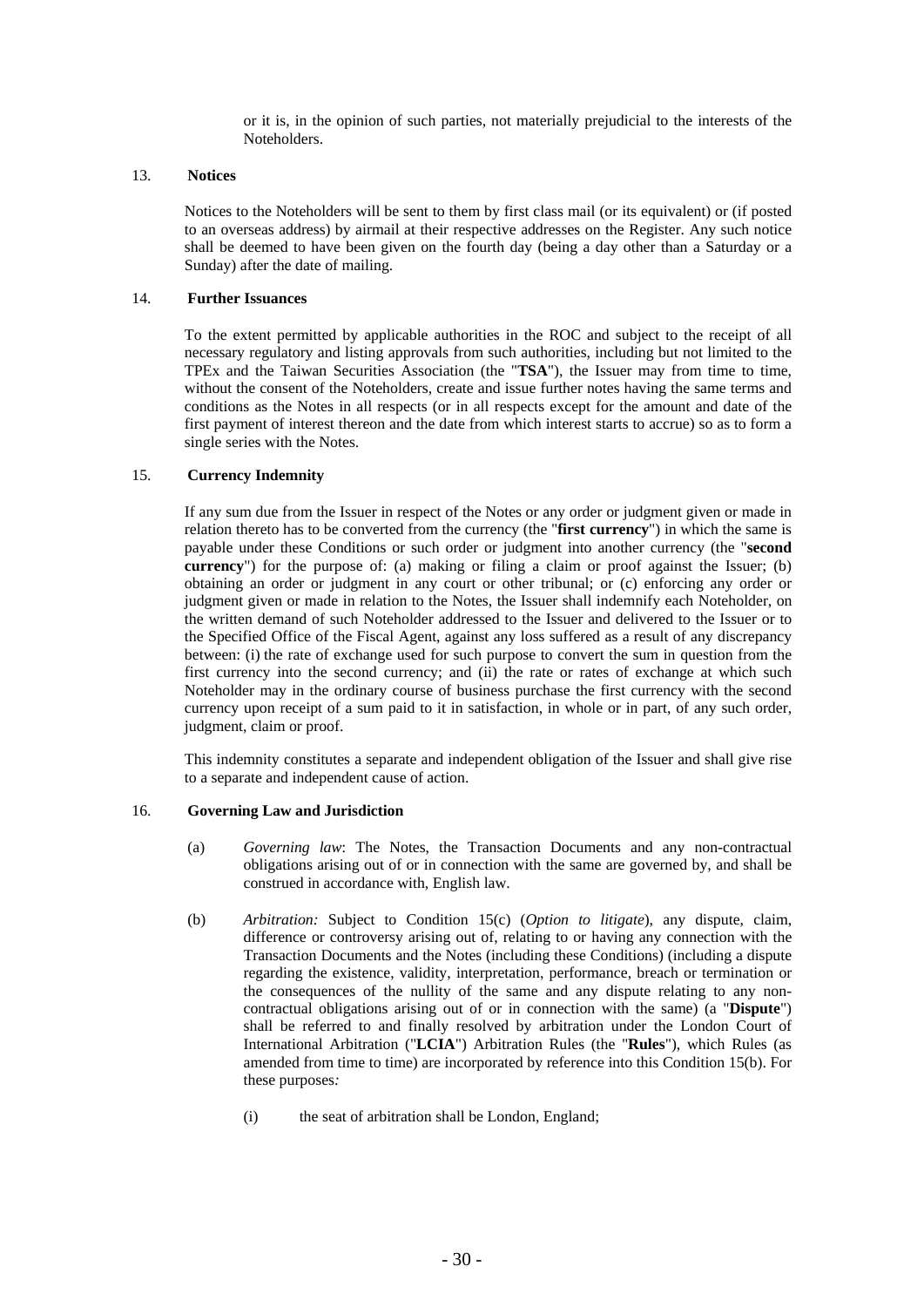- (ii) there shall be three arbitrators, each of whom shall be disinterested in the arbitration, shall have no connection with any party thereto and shall be an attorney experienced in international securities transactions; and
- (iii) the language of the arbitration shall be English.
- (c) *Option to litigate:* Notwithstanding Condition 15(b) (*Arbitration*) above, any Noteholder (only where permitted so to do in accordance with the terms of the Deed of Covenant) may, in the alternative, and at its sole discretion, by notice in writing to the Issuer*:* 
	- (i) within 28 days of service of a Request for Arbitration (as defined in the Rules); or
	- (ii) in the event no arbitration is commenced,

require that a Dispute be heard by a court of law. If any Noteholder (only where permitted so to do in accordance with the terms of the Deed of Covenant) gives such notice, the Dispute to which such notice refers shall be determined in accordance with Condition 15(e) (*Court proceedings*) and, subject as provided below, any arbitration commenced under Condition 15(b) (*Arbitration*) in respect of that Dispute will be terminated. Each of the parties to the terminated arbitration will bear its own costs in relation thereto*.* 

- (d) *Termination of arbitration:* If any notice to terminate is given after service of any Request for Arbitration in respect of any Dispute, the relevant Noteholder (only where permitted so to do in accordance with the terms of the Deed of Covenant and as applicable) must also promptly give notice to the LCIA Court and to any Tribunal (each as defined in the Rules) already appointed in relation to the Dispute that such Dispute will be settled by the courts. Upon receipt of such notice by the LCIA Court, the arbitration and any appointment of any arbitrator in relation to such Dispute will immediately terminate. Any such arbitrator will be deemed to be functus officio. The termination is without prejudice to*:* 
	- (i) the validity of any act done or order made by that arbitrator or by the court in support of that arbitration before his appointment is terminated;
	- (ii) such arbitrator's entitlement to be paid his proper fees and disbursements; and
	- (iii) the date when any claim or defence was raised for the purpose of applying any limitation bar or any similar rule or provision.
- (e) *Court proceedings:* In the event that a notice pursuant to Condition 15(c) (*Option to litigate*) is issued, the following provisions shall apply:
	- (i) subject to Condition 15(e)(iii) below, the courts of England shall have exclusive jurisdiction to settle any Dispute and the Issuer submits to the exclusive jurisdiction of such court:
	- (ii) the Issuer agrees that the courts of England are the most appropriate and convenient courts to settle any Dispute and, accordingly, that it will not argue to the contrary; and
	- (iii) this Condition 15(e)(iii) is for the benefit of the Noteholders only. As a result, and notwithstanding Condition 15(e)(iii) above, the Noteholder (only where permitted so to do in accordance with the terms of the Deed of Covenant) may take proceedings relating to a Dispute ("**Proceedings**") in any other courts with jurisdiction. To the extent allowed by law, the Noteholder (only where permitted so to do in accordance with the terms of the Deed of Covenant) may take concurrent Proceedings in any number of jurisdictions.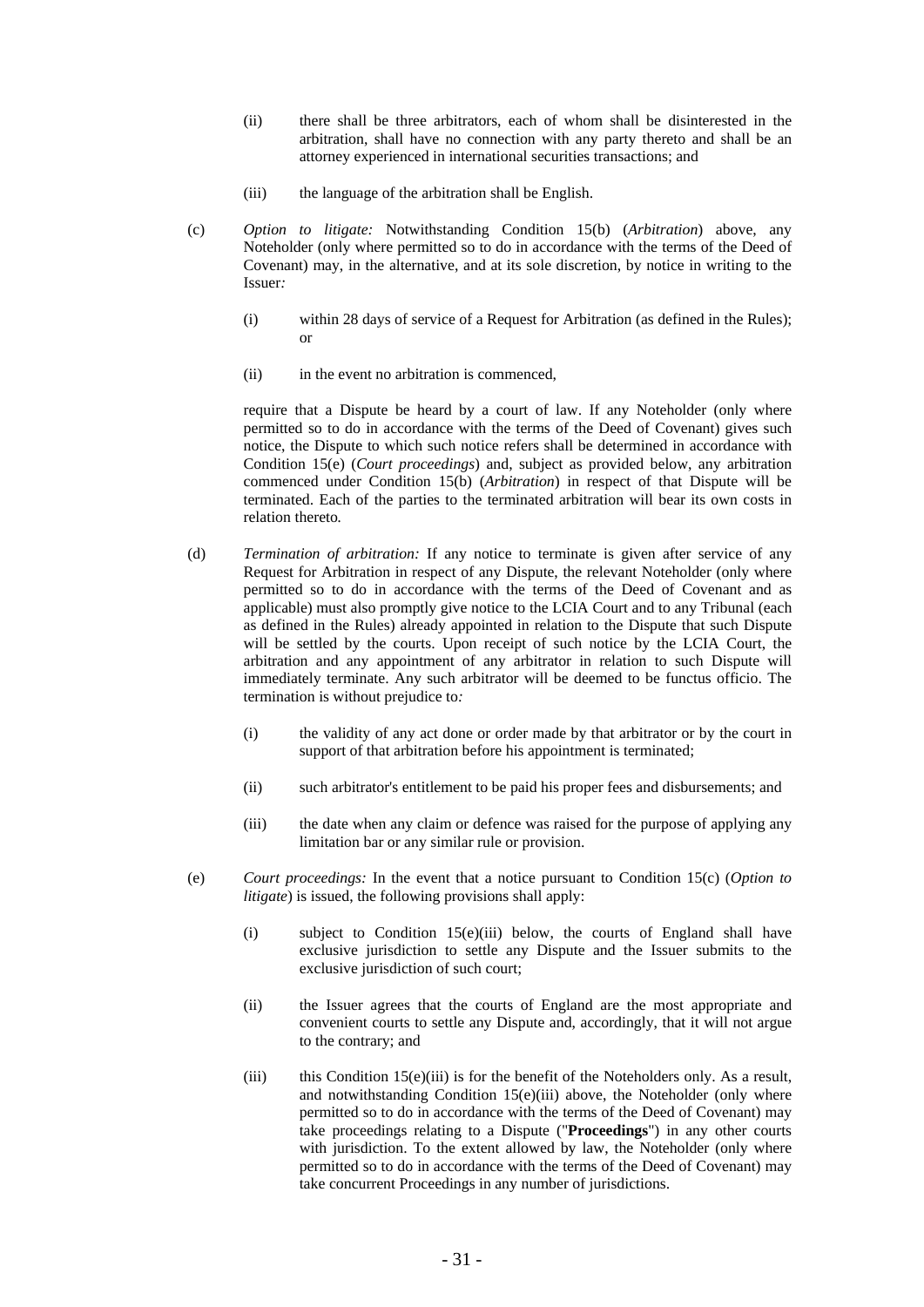- (f) *Process Agent*: The Issuer agrees that the documents which start any Proceedings and any other documents required to be served in relation to those Proceedings may be served on it by being delivered to Maples and Calder at its registered office at 11th Floor, 200 Aldersgate Street, London EC1A 4HD, or to such other person with an address in England or Wales and/or at such other address in England or Wales as the Issuer may specify by notice in writing to the Noteholders. Nothing in this paragraph shall affect the right of any Noteholder to serve process in any other manner permitted by law. This Condition applies to Proceedings in England and to Proceedings elsewhere.
- (g) *Waiver of immunity*: To the extent that the Issuer has, or hereafter may (whether on the grounds of sovereignty or otherwise), acquire any immunity from any Proceedings or from execution of judgment, the Issuer agrees that no such immunity shall be claimed by or on behalf of it or with respect to its assets, and the Issuer has consents generally in respect of any such Proceedings to the giving of any relief or the issue of any process in connection with any such Proceedings including, without limitation, the making, enforcement or execution against any property whatsoever of any order or judgment which may be made or given in such Proceedings.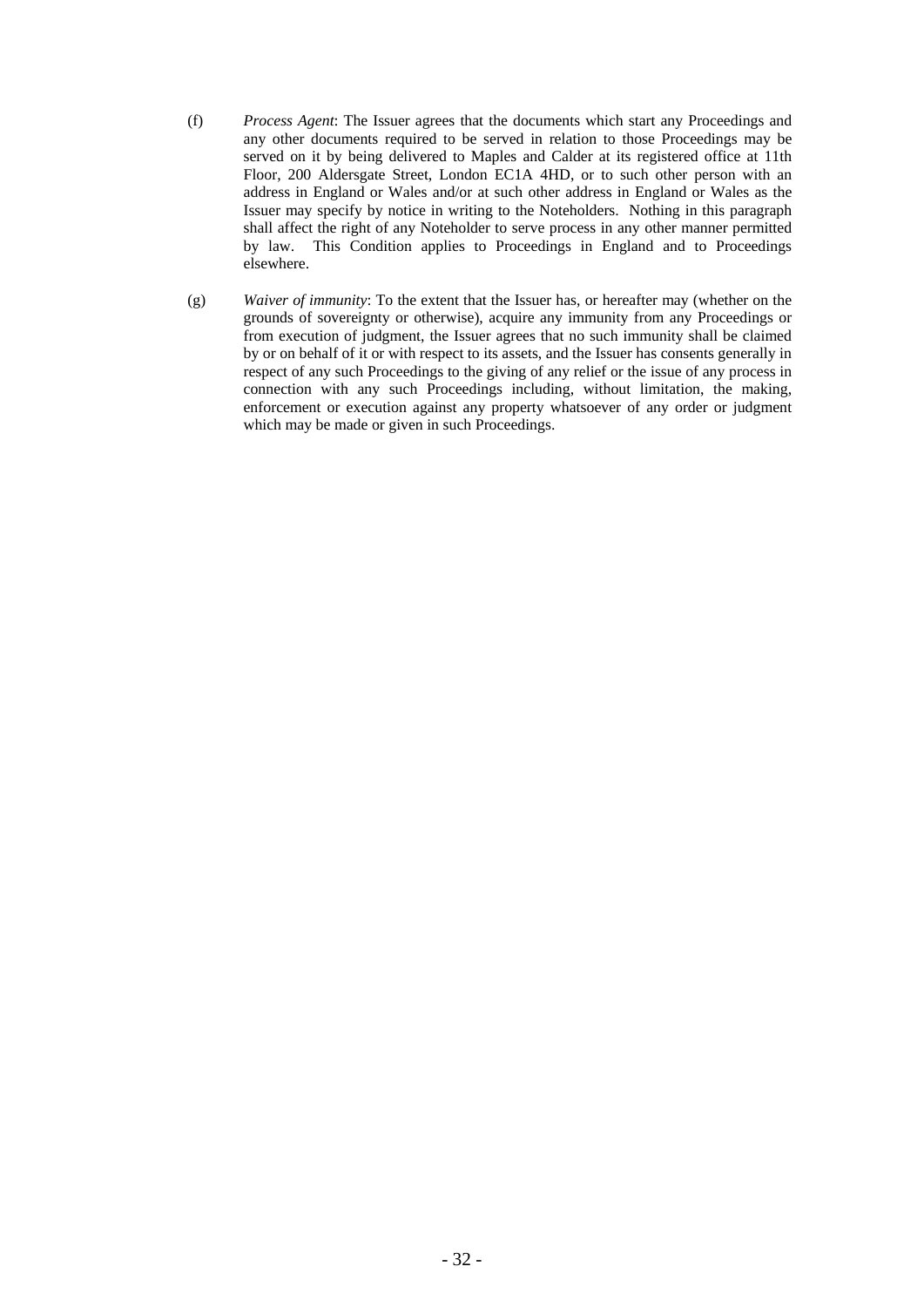# **USE OF PROCEEDS**

The net proceeds of the issue of the Notes will be used by the Issuer for general corporate purposes.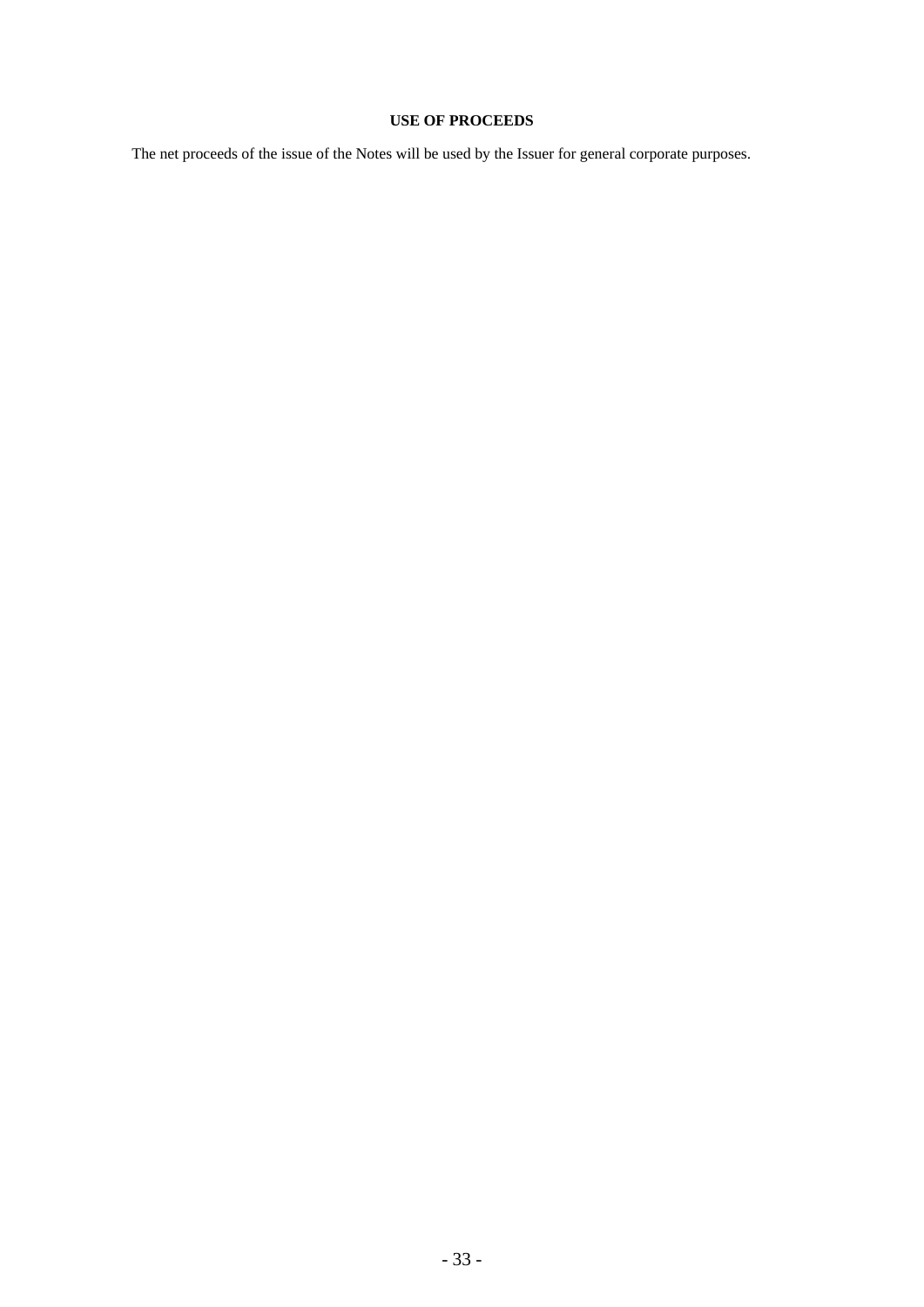#### **DESCRIPTION OF APICORP**

## **OVERVIEW**

APICORP, which is a multilateral development bank focussed on the hydrocarbon industry, was established on 23 November 1975 pursuant to the Establishing Agreement entered into by the OAPEC Member States.

The Establishing Agreement defines APICORP's purpose as:

- participating in financing petroleum projects and industries, and in fields of activity which are derived from, ancillary to, associated with or complementary to petroleum projects and industries; and
- giving priority to Arab joint ventures which benefit the OAPEC Member States and enhance their ability to utilise their petroleum resources and to invest their savings to strengthen their economic and financial potential.

APICORP seeks to achieve this purpose by supporting relevant projects through participating in syndicated loans or making direct loans and/or through equity investments. It also participates in trade financing activities, provides project-related financial advisory services and publishes research relating to the hydrocarbon industry.

| <b>Member State</b> | Authorised<br>capital $^{(1)}$ | <b>Subscribed</b><br>capital $^{(2)}$ | <b>Issued and</b><br>fully paid | <b>Callable</b> | Percentage<br>ownership $^{(3)}$ |  |
|---------------------|--------------------------------|---------------------------------------|---------------------------------|-----------------|----------------------------------|--|
|                     |                                | $(U.S.\$ \$ million)                  |                                 |                 | (per cent.)                      |  |
|                     | 408                            | 340                                   | 170                             | 170             | 17.0                             |  |
|                     | 408                            | 340                                   | 170                             | 170             | 17.0                             |  |
|                     | 408                            | 340                                   | 170                             | 170             | 17.0                             |  |
|                     | 360                            | 300                                   | 150                             | 150             | 15.0                             |  |
|                     | 240                            | 200                                   | 100                             | 100             | 10.0                             |  |
|                     | 240                            | 200                                   | 100                             | 100             | 10.0                             |  |
|                     | 120                            | 100                                   | 50                              | 50              | 5.0                              |  |
|                     | 72                             | 60                                    | 30                              | 30              | 3.0                              |  |
|                     | 72                             | 60                                    | 30                              | 30              | 3.0                              |  |
|                     | 72                             | 60                                    | 30                              | 30              | 3.0                              |  |
|                     | 2,400                          | 2.000                                 | 1.000                           | 1.000           | 100.0                            |  |

The table below shows details of APICORP's shareholders (the "**Shareholders**") at 30 April 2016.

(1) All shares have a nominal value of U.S.\$1,000.<br>(2) Subscribed capital is the sum of issued and fully paid capital and capital which remains callable if recommended by the Board of Directors and approved by APICORP's general assembly. In April 2016, APICORP's subscribed capital was increased to U.S.\$ 2,000 million from U.S.\$1,500 million.

 $W = U \cdot W$ . Based on issued and fully paid capital.

 $\overline{\phantom{a}}$  , which is a set of the set of the set of the set of the set of the set of the set of the set of the set of the set of the set of the set of the set of the set of the set of the set of the set of the set of th

The rights of the Shareholders in APICORP are contained in the Establishing Agreement and APICORP will be managed in accordance with the provisions contained within the Establishing Agreement. The Establishing Agreement ensures that APICORP is not controlled by any single OAPEC Member State. All resolutions are required to be approved by a majority of the Shareholders.

APICORP is independent in its administration and in the performance of its activities and carries out its operations on a commercial basis with the intention of generating a profit.

APICORP's financial year corresponds to the calendar year. As at 31 December 2015, APICORP had total assets of U.S.\$5,653 million, including U.S.\$2,510 million in syndicated and direct loans and U.S.\$923 million in direct equity investments. APICORP also has a significant portfolio of available for sale investments, amounting to U.S.\$1,069 million as at 31 December 2015, which is intended to provide earnings which are not correlated to APICORP's two other more cyclical business lines of lending to, and making equity investments in, relevant projects.

For the year ended 31 December 2015, APICORP had net interest income of U.S.\$45 million and received U.S.\$86 million in dividend income from its direct equity investments. APICORP's profit for the year ended 31 December 2015 was U.S.\$108 million.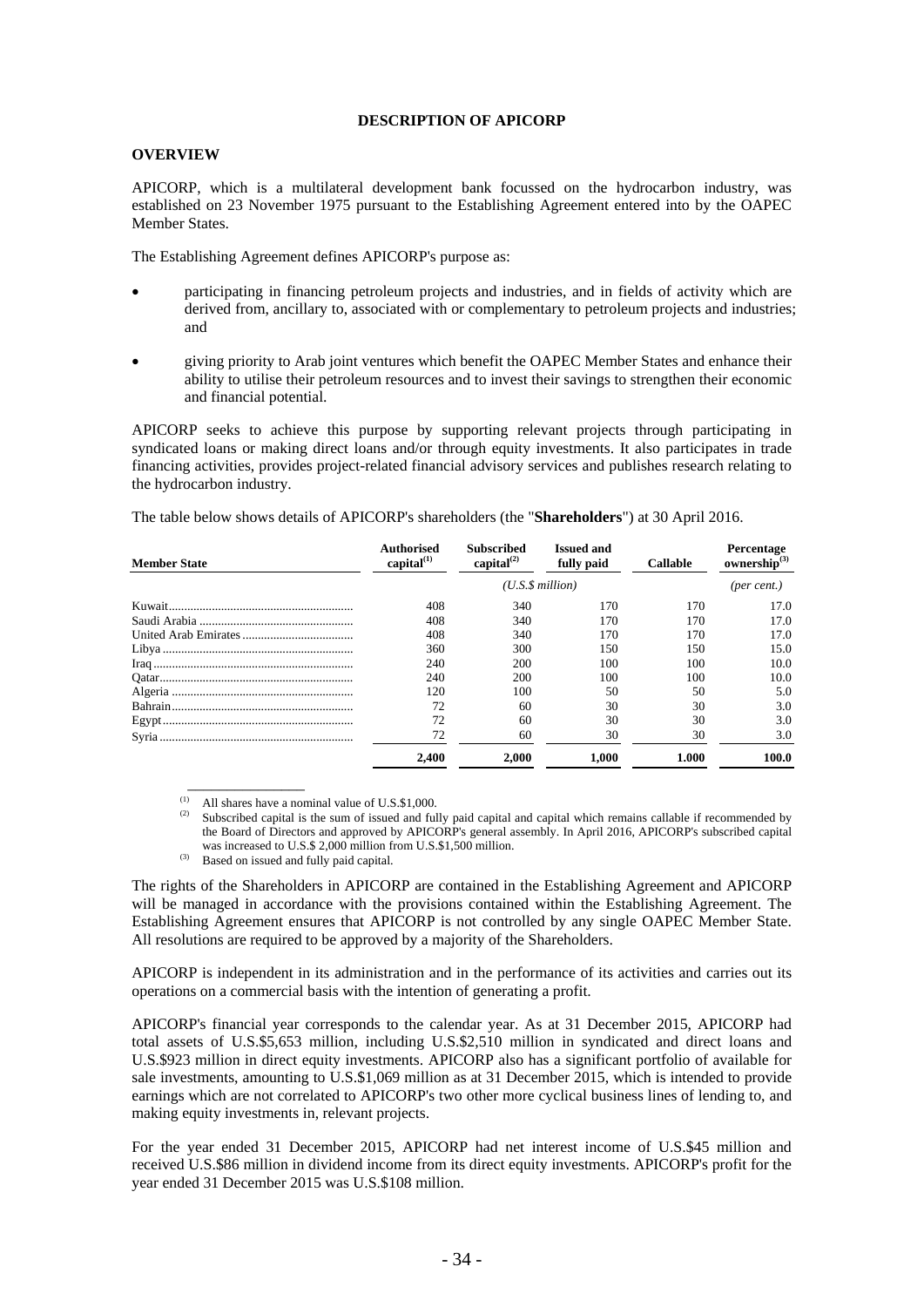APICORP's headquarters are located in Dammam, Saudi Arabia. In addition it has a wholesale banking branch in Manama, Bahrain, which is regulated by the Central Bank of Bahrain. Its headquarters office address is Dammam Coastal Road, Al Rakkah, P.O. Box 9599, 31423 Dammam, Saudi Arabia and its telephone number is +966 (0) 3 847 0444.

## **HISTORY**

Following its establishment, APICORP commenced loan financing and direct equity investment activity with various Arab petroleum companies. Trade financing of petroleum, gas and petrochemicals began in 1987. In 2001, APICORP commenced financial advisory services to assist the OAPEC Member States and companies within them with the financing of their projects. In the same year, the Board of Directors (the "**Board**") approved APICORP's expansion into the power generation sector, with a strategic focus on generation of transmission facilities which support the development of energy-related industry projects. In 2007, the Board approved the financing of energy intensive industries such as aluminium and the establishment of energy funds. APICORP continued to support the hydrocarbon and related energy sector throughout the global financial crisis, including at times when market liquidity was significantly constrained.

In 2005, APICORP established a branch in Bahrain with a view to broadening its financing services. APICORP's branch in Bahrain is licensed as a conventional wholesale bank branch and is regulated by the Central Bank of Bahrain.

APICORP's initial authorised share capital was SR 3.6 billion, which increased in May 2011 to U.S.\$2.4 billion. When it was established, APICORP's subscribed capital was SR 1.2 billion. Since then, APICORP has approved raising its subscribed capital through the issue of bonus shares five times (in 1981, 1996, 2003, 2011 and 2014). As at 31 December 2015, APICORP's subscribed capital was U.S.\$1,500 million. Subsequently, in April 2016, APICORP's subscribed capital was further increased to U.S.\$2,000 million.

## **LEGAL STATUS OF APICORP**

APICORP is a corporation established in accordance with a special international agreement, the Establishing Agreement, is hosted by the Kingdom of Saudi Arabia and enjoys, with respect to OAPEC Member States and third parties, all the rights and privileges of nationality which national companies enjoy in each Member State. APICORP is subject to the provisions of its Establishing Agreement, which is expressed to prevail in the event there is a conflict with the internal laws of any OAPEC Member State. APICORP and its branches are also exempt from payment of duties, taxes and all public financial costs and burdens in respect of all operations related to its objectives. APICORP is also exempted from any special fees related to subscription, incorporation, registration, increase of capital, dissolution and liquidation. The Establishing Agreement explicitly grants APICORP privileges throughout the OAPEC Member States. These privileges include:

- an undertaking by the OAPEC Member States, jointly and severally, to support APICORP, although see "*Risk factors—Factors that may affect APICORP's ability to fulfil its obligations under the Notes—APICORP is a multilateral development bank without guarantee-related support from its shareholders*";
- APICORP's rights and privileges of nationality within any OAPEC Member State;
- APICORP's exemptions from payment of duties and all public and financial costs within OAPEC Member States;
- APICORP's exemption from currency controls, including from convertibility and transfer restrictions;
- support for APICORP's personnel in entry and residency throughout the OAPEC Member States; and
- an undertaking by the OAPEC Member States to refrain from appropriating any of APICORP's assets.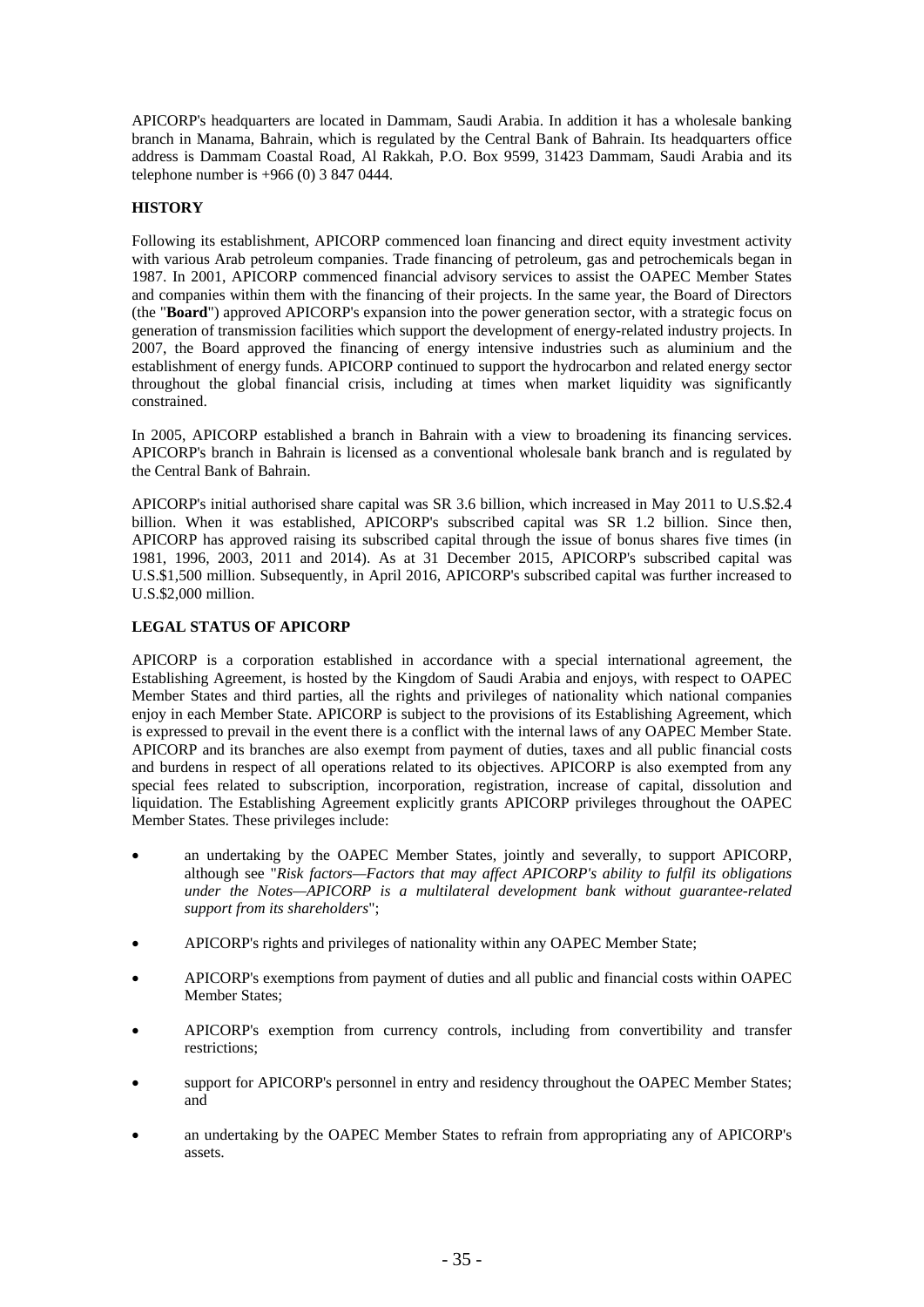APICORP's shareholders and their shareholdings have remained unchanged since it was established. The Establishing Agreement provides that only member countries of OAPEC may be shareholders in APICORP. If any shareholder ceases to be an OAPEC Member State, it would also cease to be a shareholder in APICORP and its shares would be distributed among the remaining OAPEC Member State shareholders on a *pro rata* basis.

## **STRATEGY**

APICORP is a multilateral development bank that contributes to the growth, development and transformation of the Arab hydrocarbon and related energy industries through the following activities:

- providing debt funding in the form of project finance, asset-based finance and structured trade finance;
- providing financial structuring and advisory services;
- providing equity funding to companies and projects; and
- providing industry and economic research.

The energy sector in the MENA region offers significant prospects for investors both in terms of the number of energy and related projects and the scale of the investment required.

APICORP aims to consolidate its role as a leading development institution that focuses on the hydrocarbon and related energy industries.

The Boston Consulting Group assisted APICORP with the development of a new five-year strategy, which was approved by the Board towards the end of 2013. The implementation and subsequent refinement of this strategy commenced in early 2014. A programme management office has been established to oversee the implementation of the strategy.

APICORP's main strategic initiatives for 2014 to 2018 under this five-year strategy include:

- maintaining APICORP's developmental role and mandate, whilst becoming more commercially focused;
- achieving an optimum asset composition by re-balancing the overall portfolio. This will be achieved by focusing on growing the equity portfolio on a relative basis when compared to the lending portfolio. APICORP is also seeking to grow its fee income and enhance its product development activities, with a focus on increasing the Islamic component of the overall portfolio;
- enhancing sub-sector diversification in the broader energy and related sectors and achieving greater geographic diversification;
- strengthening the funding profile by focusing on lengthening funding maturities and improving the overall cost of funding;
- achieving greater operational efficiencies through enhancements in the people, processes and systems dimensions; and
- strengthening APICORP's risk and control frameworks.

### **CREDIT STRENGTHS**

APICORP benefits from a number of credit strengths. These include:

#### *Sovereign ownership and special privileges*

APICORP is 100 per cent. owned by OAPEC Member State governments, 64.0 per cent. owned by GCC governments and 51 per cent. owned by Kuwait, Saudi Arabia and the UAE together. APICORP benefits from a number of special privileges afforded to it by the Establishing Agreement, see "*Legal status of APICORP*" above. APICORP also has de facto preferred creditor status by virtue of its status as a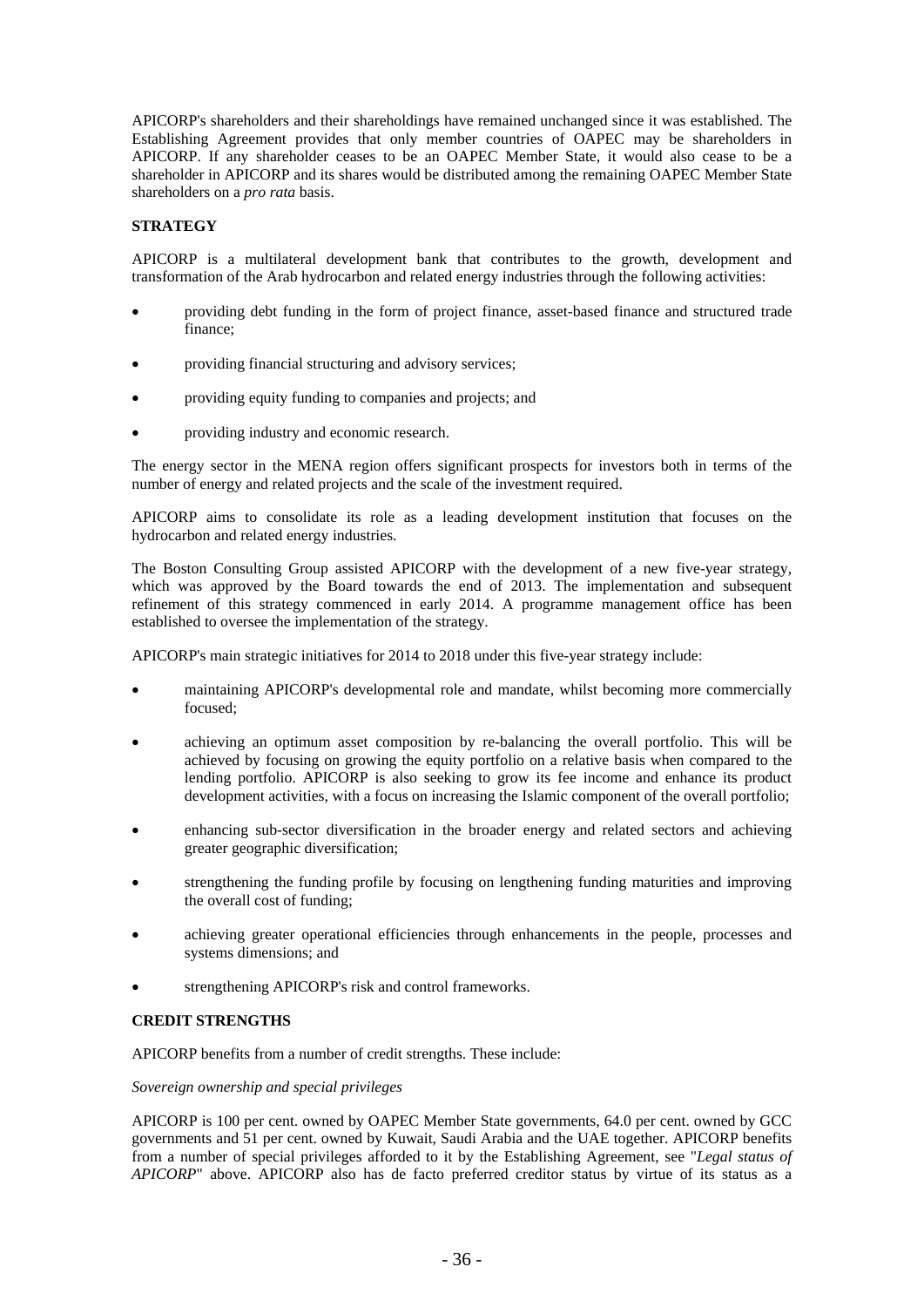multilateral development bank which is based solely on historical practice in relation to multilateral development banks. APICORP's preferred creditor status is not, however, a legal status. The preferred creditor status enjoyed by APICORP is also reflected in the fact that the OAPEC Member States have, in the Establishing Agreement, exempted APICORP from all restrictions relating to currency control and fund transfer.

#### *Strong shareholder support*

The Establishing Agreement provides that the OAPEC Member States undertake:

- jointly and severally, to support APICORP, protect it and embrace its causes in every way that ensures the protection of its rights and interests internationally and otherwise, however, see "*Risk Factors – APICORP is a multilateral development bank without guarantee-related support from its shareholders*"; and
- to facilitate all the activities related to APICORP's objectives and to adopt all possible measures to that end.

The OAPEC Member States have supported each of APICORP's five issued and fully paid capital increases since it was established and have supported it with significant deposits as described under "*History*" above. In addition, the OAPEC Member States have decided not to receive dividends in each of 2008, 2009, 2010, 2012, 2013 and 2014 to further strengthen APICORP's financial position. OAPEC Member States, through their representatives on the Board, provide APICORP with opportunities to participate in, or initiate, projects in OAPEC Member States.

The Moody's report rates the strength of APICORP's shareholder support as high and notes that APICORP's track record of receiving capital increases demonstrates a strong propensity for shareholders to provide support. However, see also "*Risk Factors – Factors that may affect APICORP's ability to fulfil its obligations under the Notes – Credit ratings may not reflect all risks*".

### *Solid capitalisation and low leverage*

As at 31 December 2015, APICORP's capital adequacy ratios determined in accordance with Basel II methodology were 28.7 per cent. (for total capital) and 24.9 per cent. (for Tier 1 capital). See "*Capital adequacy*" below. APICORP's total capital ratio has remained around 28 per cent. since 2009.

APICORP seeks to maintain conservative leverage levels, which it calculates as its total liabilities divided by its total equity. Between 2009 and 2013, its leverage level averaged 2.7 times. As at 31 December 2014 and 31 December 2015, APICORP's leverage levels were 2.2 times and 2.0 times, respectively.

The Moody's report notes that APICORP's capital adequacy is in line with and its leverage is lower than that of its peers, which it identifies as the Caribbean Development Bank, Corporacion Andina de Fomento and Inter-American Investment Corporation, based on 31 December 2014 financial data. According to Moody's, APICORP's capital adequacy has been boosted by large capital increases that have outpaced loan growth and by the high quality of its asset portfolio.

#### *Sustained and strong financial performance*

APICORP has been profitable in almost every year since it was established, including throughout the global financial crisis. In October 2012, Moody's upgraded APICORP's ratings from A1 to Aa3 with a stable outlook, principally reflecting its improved shareholder capital and funding position. This Aa3 rating has been maintained since that date.

APICORP also has a low and stable amount of NPLs which were U.S.\$68 million at 31 December in each of 2012, 2013 and 2014, decreasing to U.S.\$64 million at 31 December 2015. These mainly comprised Iraqi and Sudanese loans, which are fully covered by provisions and cash collateral held. APICORP's NPLs comprised 2.2 per cent., 2.4 per cent. and 2.5 per cent., respectively, of its total gross loans at 31 December in each of 2013, 2014 and 2015, with the increase at 31 December 2015 reflecting a fall in the amount of gross lending.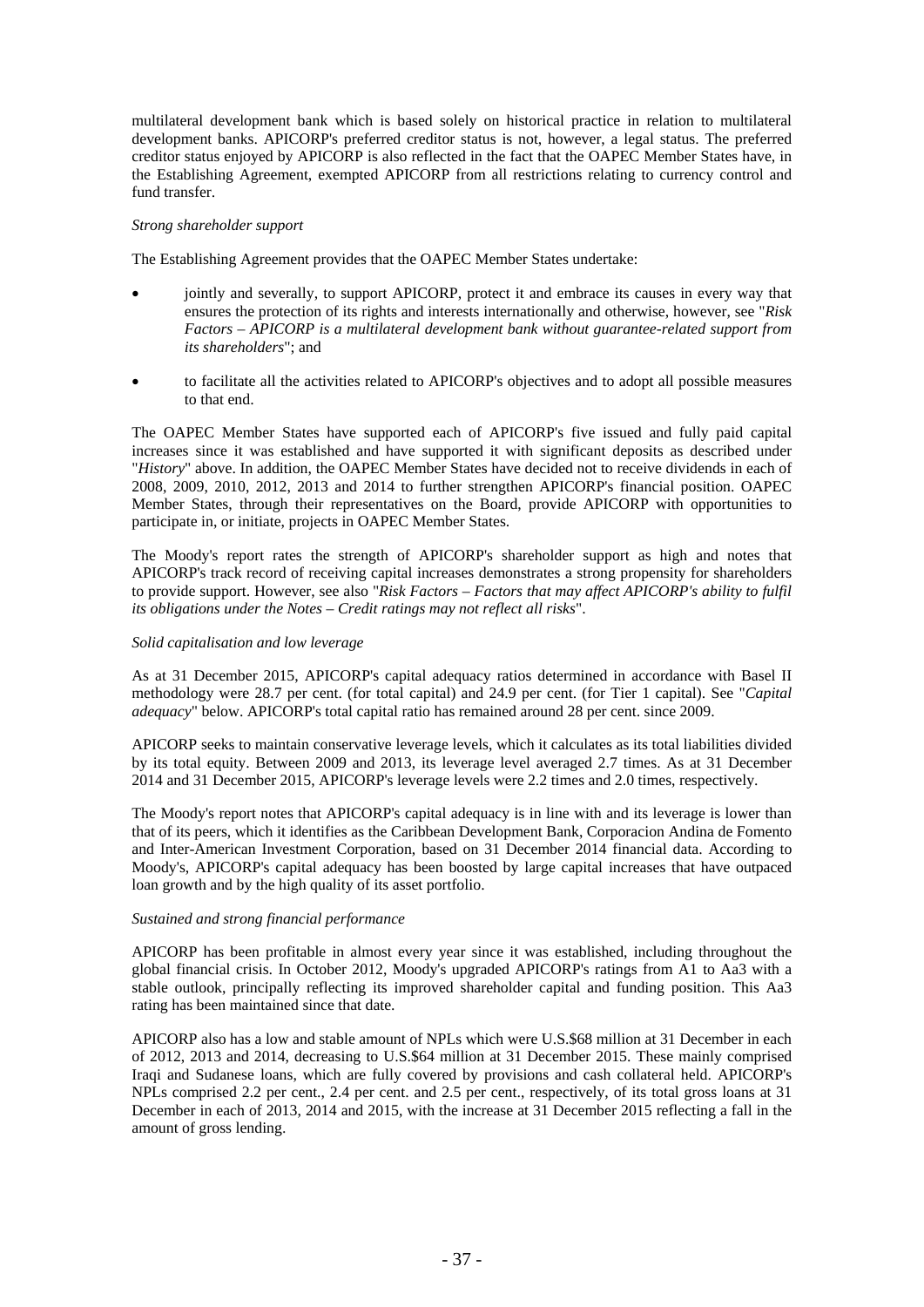#### *Focus on strategic hydrocarbon sector and geographically focussed on the GCC*

APICORP focuses on financing projects in the oil and gas, petrochemical and energy sectors and has developed significant expertise in these areas since it was established in 1975. As at 31 December 2015, 85.4 per cent. of APICORP's assets were located in the GCC and 38.2 per cent. and 19.2 per cent. were located in Saudi Arabia and Qatar, respectively.

#### **SUMMARY FINANCIAL INFORMATION**

 $\overline{\phantom{a}}$   $\overline{\phantom{a}}$   $\overline{\phantom{a}}$   $\overline{\phantom{a}}$   $\overline{\phantom{a}}$   $\overline{\phantom{a}}$   $\overline{\phantom{a}}$   $\overline{\phantom{a}}$   $\overline{\phantom{a}}$   $\overline{\phantom{a}}$   $\overline{\phantom{a}}$   $\overline{\phantom{a}}$   $\overline{\phantom{a}}$   $\overline{\phantom{a}}$   $\overline{\phantom{a}}$   $\overline{\phantom{a}}$   $\overline{\phantom{a}}$   $\overline{\phantom{a}}$   $\overline{\$ 

The table below shows a summary of APICORP's consolidated statement of financial position at 31 December in each of 2013, 2014 and 2015.

|                    | At 31 December |                      |       |  |  |
|--------------------|----------------|----------------------|-------|--|--|
|                    | 2013           | 2014                 | 2015  |  |  |
|                    |                | $(U.S.\$ \$ million) |       |  |  |
| <b>Assets</b>      |                |                      |       |  |  |
|                    | 25             | 65                   | 23    |  |  |
|                    | 546            | 918                  | 972   |  |  |
|                    | 1.183          | 1.181                | 1.069 |  |  |
|                    | 823            | 866                  | 923   |  |  |
|                    | 2.923          | 2.691                | 2.510 |  |  |
|                    | 175            | 163                  | 156   |  |  |
|                    | 5,675          | 5,884                | 5,653 |  |  |
| <b>Liabilities</b> |                |                      |       |  |  |
|                    | 441            | 215                  | 172   |  |  |
|                    | 1,561          | 1,529                | 1.383 |  |  |
|                    | 105            | 106                  | 108   |  |  |
|                    | 994            | 1,404                | 1,526 |  |  |
|                    | 533            | 533                  |       |  |  |
|                    |                |                      | 484   |  |  |
|                    | 234            | 238                  | 68    |  |  |
|                    | 3,868          | 4,025                | 3,741 |  |  |
|                    | 1.807          | 1.859                | 1.912 |  |  |
|                    | 5,675          | 5,884                | 5,653 |  |  |

As indicated in the table above, APICORP's principal assets are its syndicated and direct loans (which are described under "*Lending*" below), its available for sale securities (which are described under "*Investments*"), its available for sale direct equity investments (which are described under "*Business— Direct equity investments*" below) and its placements with banks (which are described under "*Funding and liquidity—Liquidity*" below). APICORP's principal liabilities are its borrowings and deposits which are described under "*Funding and liquidity*" below.

The table below shows a summary of APICORP's consolidated statement of income for each of the years ended 31 December in each of 2013, 2014 and 2015.

| <b>Year ended 31 December</b> |                 |      |  |
|-------------------------------|-----------------|------|--|
| 2013                          | 2014            | 2015 |  |
|                               | (U.S.S.million) |      |  |
| 43                            | 40              | 45   |  |
|                               | 92              | 91   |  |
| 34                            |                 | 26   |  |
| 150                           | 156             | 162  |  |
| (39)                          | 38)             | (38) |  |
|                               | (13)            | (16) |  |
| 112                           | 105             | 108  |  |

(1) Other income includes bareboat charter income (as to which see "Direct equity investments – Introduction" below), loss on trading securities, gain on sale of available for sale securities and miscellaneous other income described in note 20 to the 2015 Financial Statements.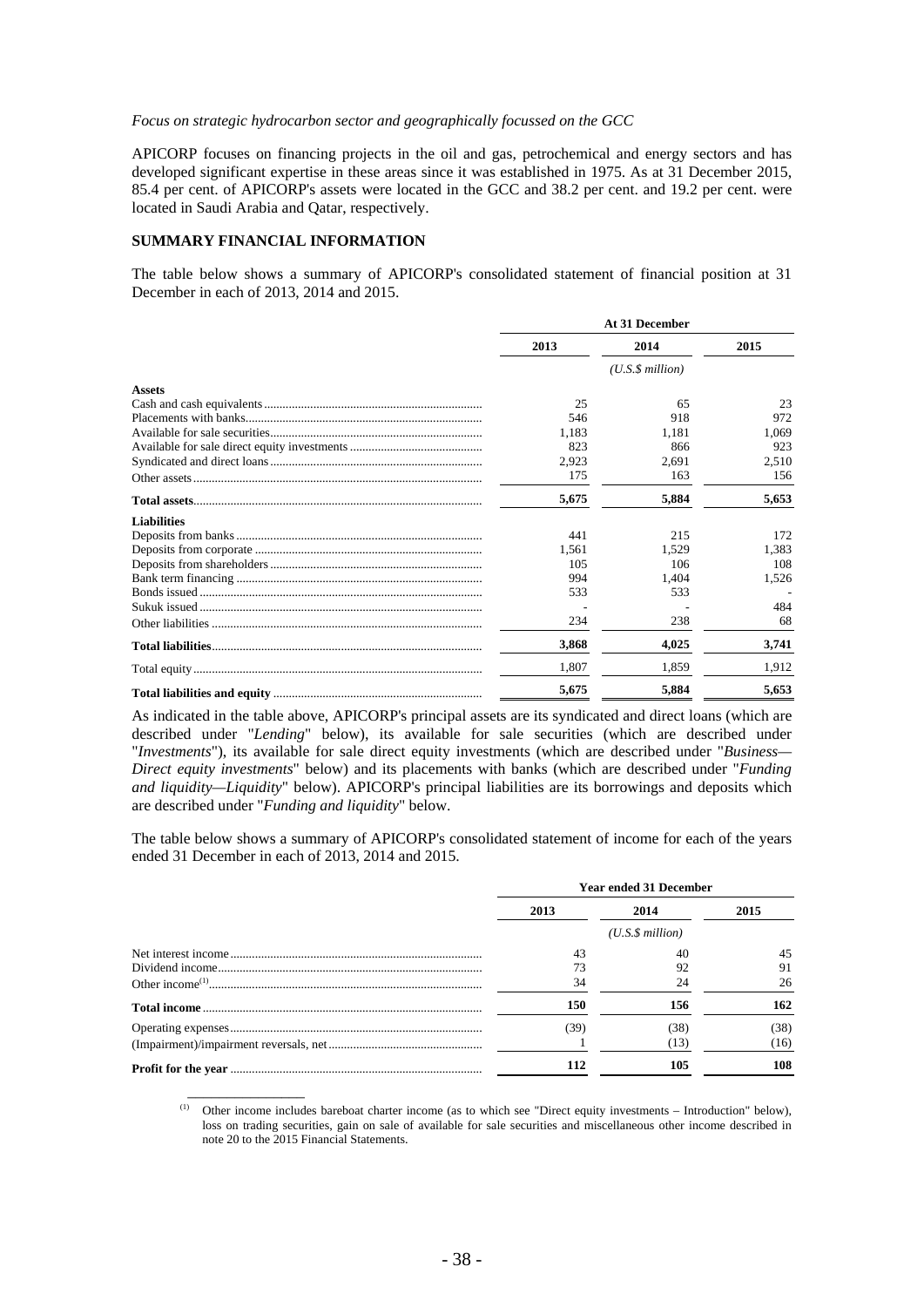APICORP's net interest income represents the difference between its interest income (which it principally earns on the loans made by it, its available for sale debt securities portfolio and its placements with banks) and its interest expense (which principally represents the interest that it pays on the deposits it accepts and on its borrowings). APICORP also generates a significant amount of dividend income from its direct equity investments. APICORP's profitability is also affected by the impairments it makes on its lending and direct equity investments, which increased in 2015 as a result of geopolitical instability in certain countries, including Libya and Iraq, in which APICORP has equity investments, as well as an increase in general provisions to cover unexpected losses on investments and an increase in specific provisions related to an investment in Egypt.

The table below shows a summary of APICORP's consolidated statement of comprehensive income for each of the years ended 31 December in each of 2013, 2014 and 2015.

|                                                                      | <b>Year ended 31 December</b> |                      |              |  |
|----------------------------------------------------------------------|-------------------------------|----------------------|--------------|--|
|                                                                      | 2013                          | 2014                 | 2015         |  |
|                                                                      |                               | $(U.S.\$ \$ million) |              |  |
| Other comprehensive income                                           | 112                           | 105                  | 108          |  |
| Change in fair value of available for sale direct equity Investments | 383                           | (56)                 | (31)<br>(25) |  |
|                                                                      | 385                           | (53)                 | (56)         |  |
|                                                                      | 497                           | 52                   | 52           |  |

APICORP's other comprehensive income is principally driven by changes in the fair value of its direct equity investments. At 31 December 2015, only 7.0 per cent. of APICORP's direct equity investments representing a single investment were quoted on active markets, enabling a market-price related fair value to be established. The fair value of the remaining 80.5 per cent. of APICORP's direct equity investment portfolio is based on internal valuations performed using industry standard valuation methods, including discounted cash flow valuation and comparable peer multiple valuations.

The table below shows a summary of APICORP's consolidated statement of cash flows for each of the years ended 31 December in each of 2013, 2014 and 2015.

| <b>Year ended 31 December</b> |       |       |  |
|-------------------------------|-------|-------|--|
| 2013                          | 2014  | 2015  |  |
|                               |       |       |  |
| 295                           | (117) | 153   |  |
| (405)                         | (2,   | 90    |  |
| 118                           | 159   | (285) |  |
|                               | 25    | 65    |  |
| 25                            | 65    | 23    |  |

The table below shows certain ratios for APICORP as at, and for the years ended, 31 December in each of 2013, 2014 and 2015.

| As at/vear ended 31 December |       |       |  |
|------------------------------|-------|-------|--|
| 2013                         | 2014  | 2015  |  |
| 1.97                         | 1.79  | 1.90  |  |
| 6.20                         | 5.65  | 5.63  |  |
| 14.94                        | 10.50 | 10.76 |  |

#### **BUSINESS**

APICORP has three principal business lines:

- project finance, asset-based finance, trade finance, structured commodity finance and financial advisory (together referred to as "**Corporate Finance**");
- captive private equity investments through direct or indirect equity investments (together referred to as "**Investments**"); and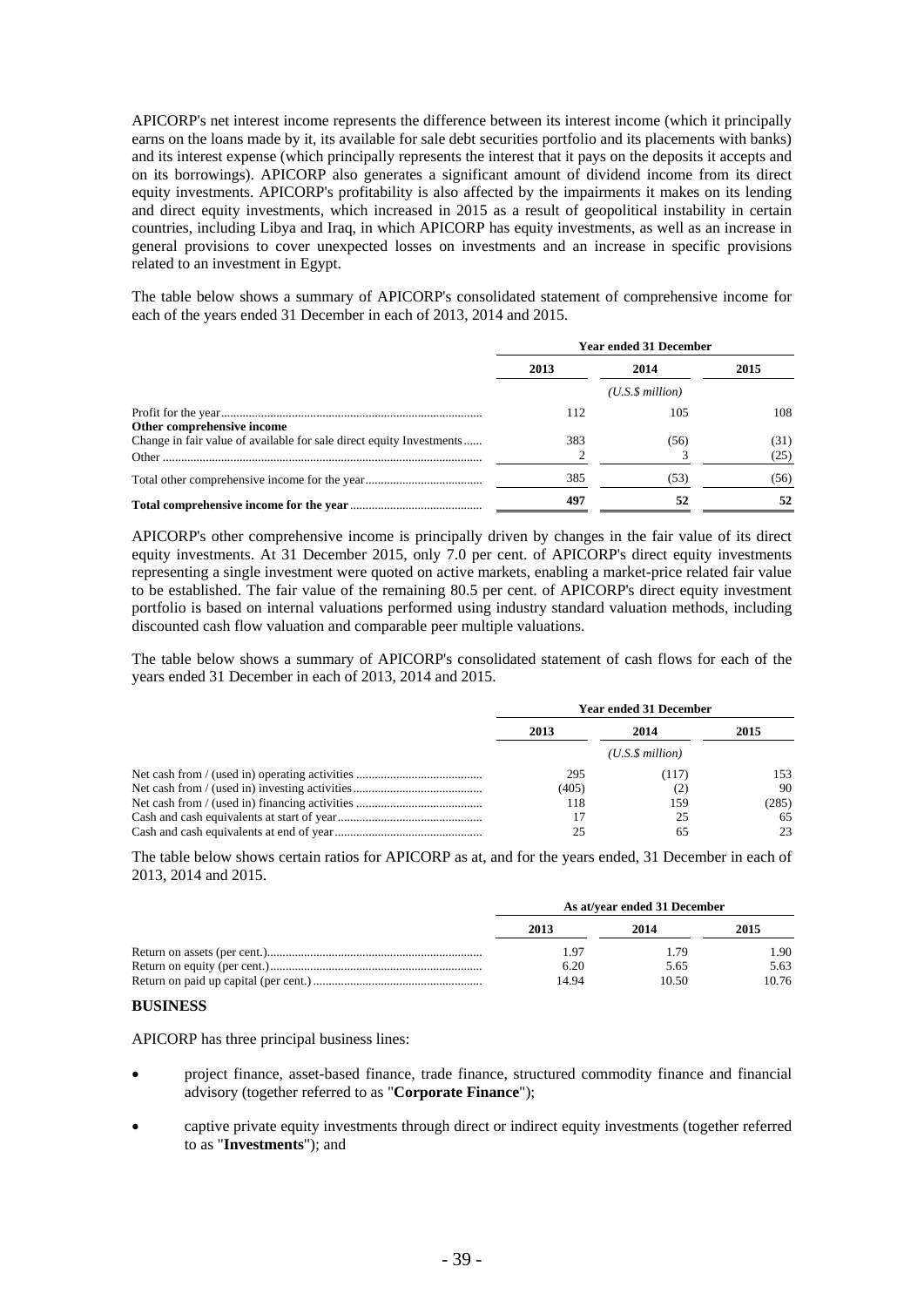funding and liquidity management and the investment of excess liquidity in APICORP's available for sale investment portfolio (together referred to as treasury and capital markets or "**T&CM**").

APICORP's Corporate Finance business line provides debt finance and financial advisory services to businesses and projects in the oil and gas and related energy sectors.

The Investments business line invests in businesses and projects in the oil and gas and related energy sectors through direct equity investments and through funds.

The T&CM business line is principally responsible for funding and managing APICORP's liquidity needs and for investing its excess liquidity.

APICORP also publishes macro-economic research on the oil and gas and related energy sectors.

### **Corporate Finance**

#### *Introduction*

The Corporate Finance business line arranges financing through loans and credits for projects developed by local, regional and international sponsors in the energy and hydrocarbon sectors. This financing activity is a major contributor to APICORP's interest income, contributing U.S.\$64.1 million, or 60 per cent., of APICORP's total interest income, in 2015. APICORP also provides financial advisory services to clients when specifically requested, primarily to assist them in raising finance but also in terms of project development guidance, financial feasibility studies, validation of commercial viability and structure and transaction structuring. This advice generates a small amount of fee income. Including other minor sources of income, the Corporate Finance business line generated total income of U.S.\$65.8 million in 2015, equal to 41 per cent. of APICORP's total income in that year.

#### *Products and services*

The Corporate Finance business principally arranges medium- to long-term finance, although it also offers shorter term trade finance and structured commodity finance. APICORP offers loans and credits both on a conventional and on an Islamic finance basis. Key medium- to long-term finance products include project finance, asset-based finance (vessels and rigs), reserve-based finance, acquisition finance, equity bridge finance and working capital finance.

APICORP offers a complete suite of trade finance products and services, comprising letters of credit ("**LCs**") and letters of guarantee; and the handling of export LCs, including advising, negotiation and confirmation. APICORP's range of structured commodity finance products includes transactional and inventory financings, borrowing base facilities, pre-export financings and prepayment facilities. An initiative has also been launched to offer these products in a Shariah-compliant manner.

Although APICORP does not have its own Islamic banking unit and Shariah Board, it typically partners with Islamic finance institutions on arranging and advisory mandates. In addition to being involved in many Islamic facilities arranged in recent years for significant hydrocarbon related projects, APICORP is also a regular participant in Islamic Development Bank's trade finance transactions. In 2014, APICORP launched an initiative to increase the visibility of its Islamic finance capabilities, and started to systematically offer Shariah-compliant finance solutions to its clients along with conventional products. As a result, the share of Islamic finance assets as a percentage of APICORP's total unimpaired loan portfolio had grown from 27 per cent. at 31 December 2014 to 32 per cent. at 31 December 2015.

### *Clients*

Corporate Finance's client base includes the national oil and gas companies of the OAPEC Member States, international companies which are active in the MENA region and a select group of privately owned companies from the MENA region. Corporate Finance's particular focus in relation to its medium and longer-term financing is investment projects that are deemed strategic because of their economic impact, size, location, technology or diversification. These projects typically have strong support from their sponsors, which frequently include governments. Through participating in arranging and implementing the financing for these investments, Corporate Finance has developed close and long-standing relationships with the sponsors of these projects.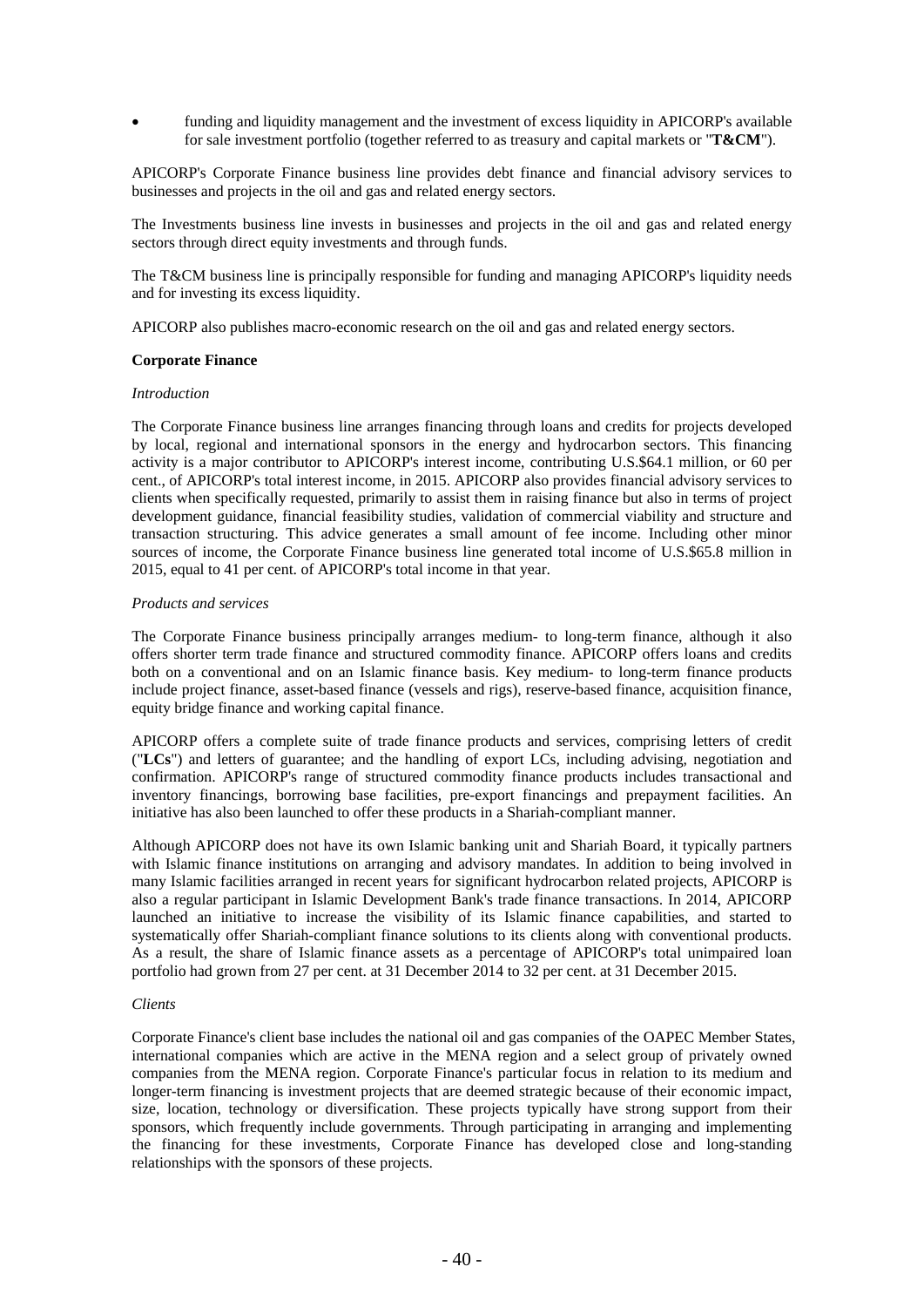Corporate Finance also enjoys close relationships with all the major international and regional financial institutions which are active in financing the hydrocarbon and energy industries throughout the MENA region and beyond when the project or trade transaction financed benefits the MENA region. APICORP exclusively finances the energy and hydrocarbon sector and is active throughout the energy value chain. The industry segments financed by APICORP include:

- upstream: oil and gas production; oil field services and drilling; offshore service vessels and mining;
- midstream: oil and product tankers; liquefied natural gas ("LNG") tankers; and oil and product terminals;
- downstream: refineries, petrochemicals and gas to liquids projects;
- utilities: conventional power and water and renewables; and
- energy intensive: aluminium and metals, cement and polysilicon.

#### *Lending criteria*

Corporate Finance aims to finance investment projects which have a strong economic rationale and that meet a strategic purpose. The criteria applied by APICORP when selecting projects for investment include:

- the quality of the sponsors, the degree of their commitment and the strength of APICORP's relationship with them;
- the economic rationale and the competitiveness of the project;
- the degree of "off-shorisation" of the project (revenues in U.S. dollars for U.S. dollar loans, for example);
- the degree of protection of the project from local factors, such as exchange rates, inflation and regulation;
- the resilience of the project;
- the maximisation of export credits and multilateral loans in the financing of a project in difficult countries;
- the role and visibility of APICORP in the financing; and
- the remuneration APICORP provides medium-to long-term financing at concessionary rates in line with its multilateral development bank mandate and while profit is an important factor, its decision to advance financing is not solely driven by profitability.

As a general rule, a country which has significant economic or political challenges is considered a less robust sponsor. In these instances, APICORP's criteria concerning equity, project structure, guarantees, export-credits and multilateral financings are more stringent.

APICORP requires prior approval from its credit and investment committee and from the Board before committing to any funded or unfunded credit facility. Each approval is required to be supported by a detailed credit application, which includes a comprehensive rating scorecard specific to the nature of the transaction. APICORP has developed internal country limits which differ according to the regional grouping: OAPEC Member States and non-member countries.

For each OAPEC Member State, the portfolio limit is 10 times the share capital of that shareholder's equity plus the amount of its contribution to the share capital. For non-member countries, the portfolio limits are based on each country's overall economic structure and development, its socio-political outlook, its macroeconomic outlook, its sovereign rating outlook and its historical exposure and credit track record.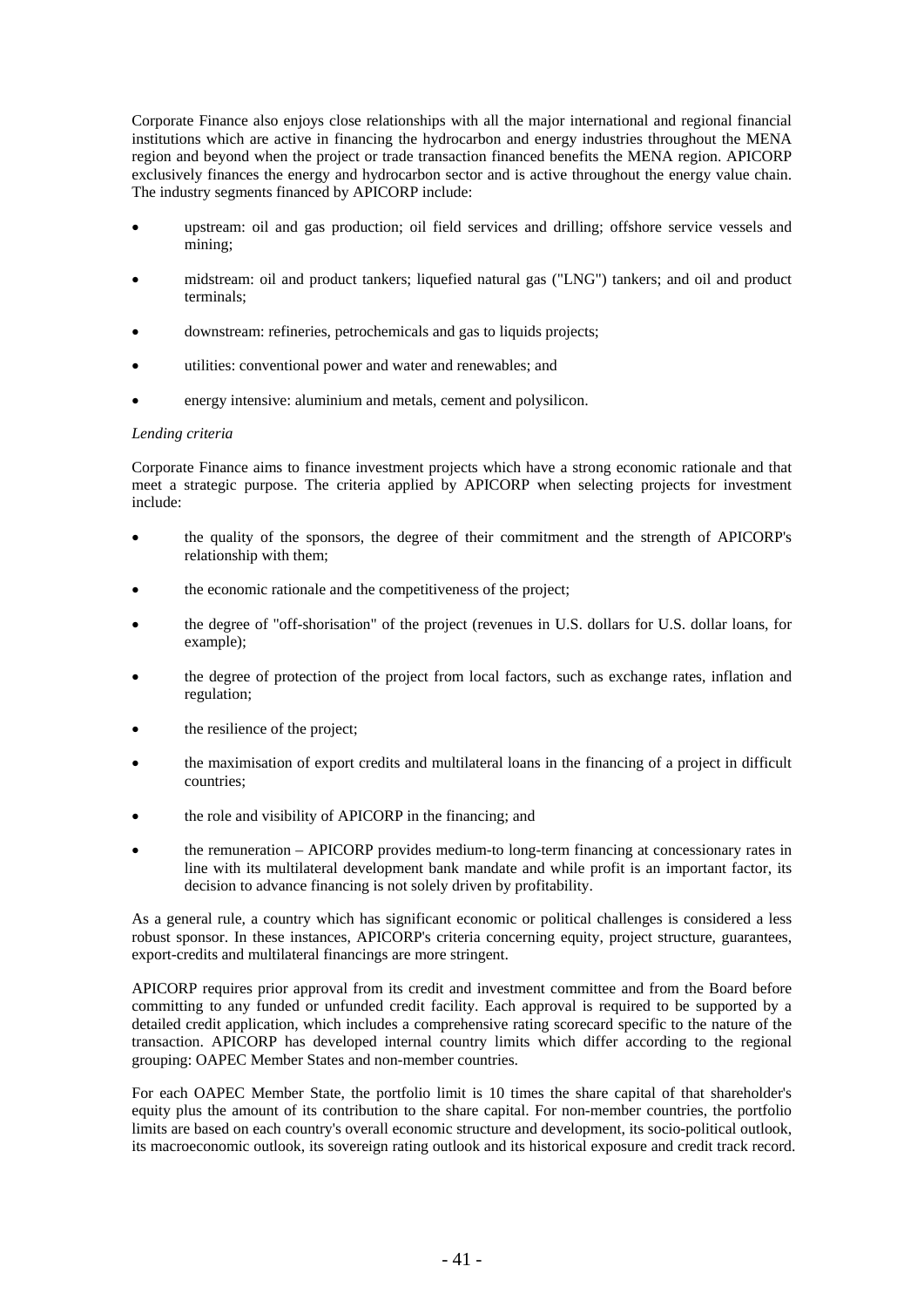If the obligor is owned or majority owned by an OAPEC Member State, the relevant OAPEC Member State's portfolio limit caps the obligor's portfolio limit. If the obligor is not owned by an OAPEC Member State, the single obligor portfolio limit is 10 per cent. of APICORP's net worth. In addition, no lending commitment to any one group of companies may exceed 25 per cent. of APICORP's net worth, unless the group of companies is majority owned by an OAPEC Member State, in which case the limit does not apply.

While APICORP does not have explicit guidelines in terms of industry segment, APICORP does set single obligor limits, and strives, to the extent possible, to avoid concentration on specific petroleum products which are susceptible to market volatility. In this connection, APICORP conducts a break-even analysis in terms of the commodity prices specific to the particular investment in order to mitigate or check acceptable risk levels.

The maximum underwriting that APICORP is entitled to consider amounts to half of its net worth, although APICORP has not underwritten more than U.S.\$350 million on any individual project.

#### *Lending portfolio*

See "*Lending*" below for a discussion of APICORP's direct and syndicated loan portfolio.

#### **LENDING**

APICORP's Corporate Finance business line provides syndicated and direct loans for projects developed by local, regional and international sponsors in the energy and hydrocarbon sectors. The Corporate Finance business line also provides trade and other finance which is included in the tables below. See "*Business - Corporate Finance – Products and services*".

#### *Portfolio status and risk classification*

 $\overline{\phantom{a}}$   $\overline{\phantom{a}}$   $\overline{\phantom{a}}$   $\overline{\phantom{a}}$   $\overline{\phantom{a}}$   $\overline{\phantom{a}}$   $\overline{\phantom{a}}$   $\overline{\phantom{a}}$   $\overline{\phantom{a}}$   $\overline{\phantom{a}}$   $\overline{\phantom{a}}$   $\overline{\phantom{a}}$   $\overline{\phantom{a}}$   $\overline{\phantom{a}}$   $\overline{\phantom{a}}$   $\overline{\phantom{a}}$   $\overline{\phantom{a}}$   $\overline{\phantom{a}}$   $\overline{\$ 

The table below shows the performance status of APICORP's syndicated and direct loans outstanding at 31 December in each of 2013, 2014 and 2015.

|                                                                                 | At 31 December |                  |       |  |
|---------------------------------------------------------------------------------|----------------|------------------|-------|--|
|                                                                                 | 2013           | 2014             | 2015  |  |
|                                                                                 |                | (U.S.S. million) |       |  |
| <b>Unimpaired loans</b>                                                         |                |                  |       |  |
|                                                                                 | 856            | 732              | 830   |  |
|                                                                                 | 2.117          | 2014             | 1.751 |  |
|                                                                                 | (60)           | (56)             | (47)  |  |
|                                                                                 | (13)           | (14)             | (24)  |  |
| <b>Impaired loans</b>                                                           |                |                  |       |  |
|                                                                                 | 68             | 68               | 64    |  |
|                                                                                 | 30             | 30               |       |  |
|                                                                                 | (34)           | (42)             | (23)  |  |
| Dividends due to Iraq government, offset against defaulted loans <sup>(1)</sup> | (41)           | (41)             | (41)  |  |
|                                                                                 | 2.923          | 2,691            | 2,510 |  |

As a result of the 1990-1991 second gulf war, certain companies controlled by the Iraq government defaulted on loans amounting to U.S.\$52 million at 31 December 2015. Accordingly, and until negotiation is undertaken with the Government of Iraq, the Corporation, starting from 2003, has made a primary offset of the unpaid dividends due to the Government of Iraq, against the principal amounts of the defaulted loans due from the Government of Iraq controlled companies. At 31 December 2015, the total amount of contractual interest and fees due on the defaulted loans was

U.S.\$145 million.<br><sup>(2)</sup> The main reason for the decreased specific impairment allowance in 2014 was a cash recovery from NPLs and a write-off of Sudanese impaired loans.

APICORP has adopted a five-tiered asset classification, being Standard, Watch List, Substandard, Doubtful and Loss and grades its assets under 10 rating categories. Assets within the AAA to C rating band (that is, AAA, AA, A, BBB, BB, B and C) are considered to be performing assets and assets graded DDD, DD or D are considered to be non-performing assets. See "*Risk management-Credit risk management-Credit approval process*" below.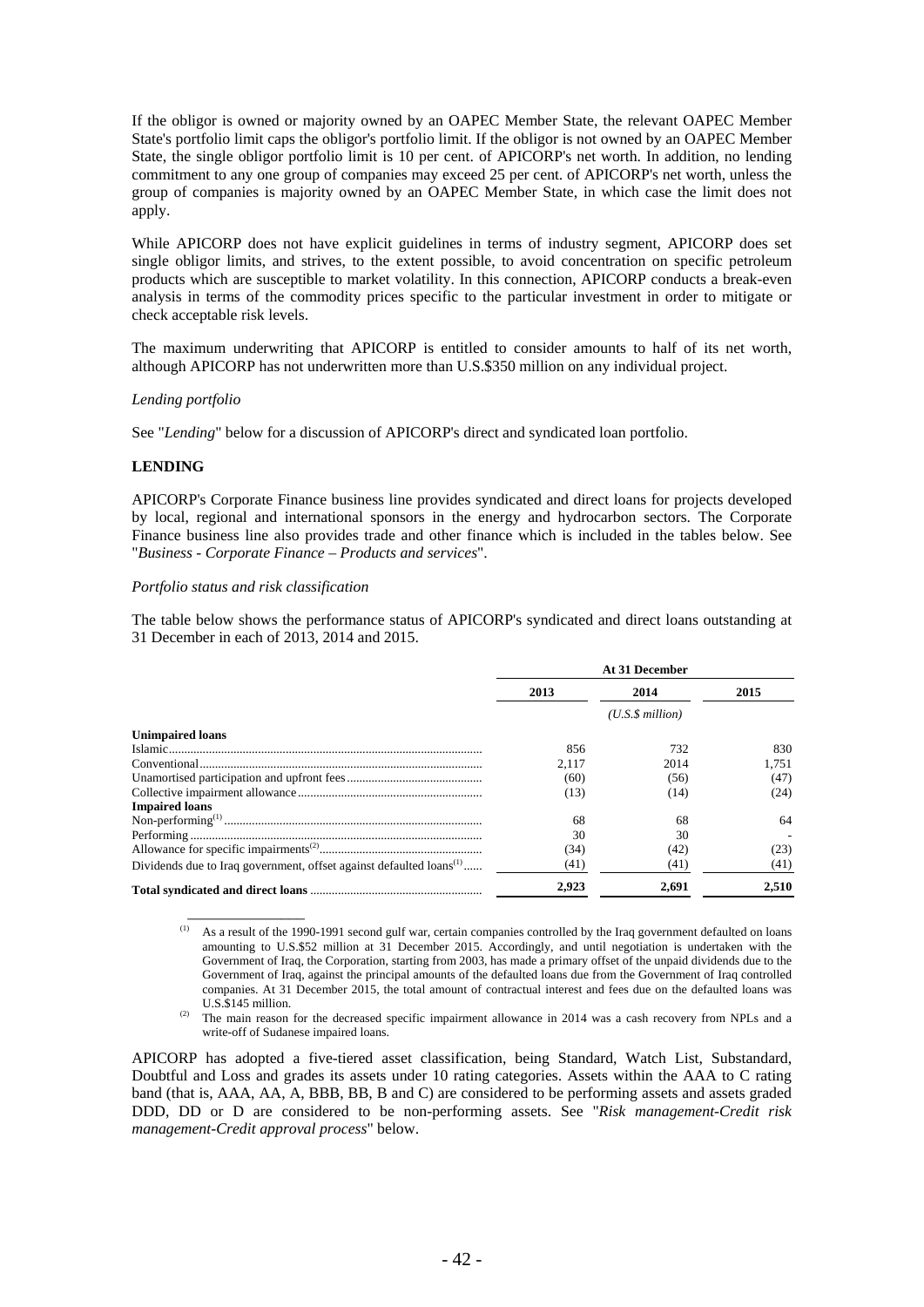The table below shows the internal rating classification of APICORP's gross syndicated and direct loans (i.e. before impairment, unamortised fees and dividends offset against defaulted loans) outstanding at 31 December 2015.

|                | At 31 December |
|----------------|----------------|
|                | 2015           |
|                | (per cent.)    |
| Performing     |                |
|                | 20.01          |
| AA             | 29.74          |
| A              | 31.86          |
| BBB.           | 15.96          |
|                |                |
|                |                |
|                | 0.03           |
| Non-performing |                |
| D              | 2.41           |
|                | 100.00         |

#### *Portfolio sector and sub-sector concentration*

APICORP's direct and syndicated loans are concentrated within the hydrocarbon and energy sector by virtue of its founding mandate. However, APICORP seeks to maintain a diversified profile of loans within that sector. The table below shows the classification by sub-sector within the hydrocarbon and energy sectors of APICORP's syndicated and direct loans outstanding at 31 December in each of 2013, 2014 and 2015.

|                                             | At 31 December     |             |                    |             |                    |             |  |
|---------------------------------------------|--------------------|-------------|--------------------|-------------|--------------------|-------------|--|
|                                             |                    | 2013        | 2014               |             | 2015               |             |  |
|                                             | (U.S.S<br>million) | (per cent.) | (U.S.S<br>million) | (per cent.) | (U.S.S<br>million) | (per cent.) |  |
| Oilfield production development activities  | 564                | 19.3        | 444                | 16.5        | 343                | 13.7        |  |
| Floating production, storage and offloading |                    |             |                    |             |                    |             |  |
|                                             | 205                | 7.0         | 229                | 8.5         | 147                | 5.9         |  |
|                                             | 39                 | 1.3         |                    |             |                    |             |  |
|                                             | 684                | 23.4        | 639                | 23.7        | 520                | 20.7        |  |
|                                             | 38                 | 1.3         | 42                 | 1.6         | 26                 | 1.0         |  |
|                                             | 592                | 20.3        | 569                | 21.1        | 517                | 20.6        |  |
|                                             | 295                | 10.1        | 294                | 10.9        | 449                | 17.9        |  |
|                                             | 503                | 17.2        | 474                | 17.7        | 478                | 19.0        |  |
| Banks and financial institutions            | 3                  | 0.1         |                    |             | 30                 | 1.2         |  |
| Total syndicated and direct loans           | 2.923              | 100.0       | 2,691              | 100.0       | 2,510              | 100.0       |  |

#### *Portfolio geographical concentration*

APICORP's direct and syndicated loans are also concentrated within Arab countries, again reflecting its mandate and OAPEC Member States. The table below shows the geographical classification of APICORP's syndicated and direct loans outstanding at 31 December in each of 2013, 2014 and 2015.

|                                   | At 31 December     |             |                      |             |                    |                      |  |
|-----------------------------------|--------------------|-------------|----------------------|-------------|--------------------|----------------------|--|
|                                   | 2013               |             |                      | 2014        |                    | 2015                 |  |
|                                   | (U.S.S<br>million) | (per cent.) | $(U.S.\$<br>million) | (per cent.) | (U.S.S<br>million) | $(\text{per cent.})$ |  |
|                                   | 1.187              | 40.6        | 1.098                | 40.8        | 1.055              | 42.0                 |  |
|                                   | 822                | 28.1        | 734                  | 27.3        | 651                | 25.9                 |  |
|                                   | 503                | 17.2        | 583                  | 21.7        | 516                | 20.6                 |  |
|                                   | 183                | 6.3         | 135                  | 5.0         | 140                | 5.6                  |  |
|                                   | 2,695              | 92.2        | 2,550                | 94.8        | 2,362              | 94.1                 |  |
|                                   | 100                | 3.4         | 25                   | 0.9         | 42                 | 1.7                  |  |
|                                   | 128                | 4.4         | 116                  | 4.3         | 62                 | 2.5                  |  |
|                                   |                    |             |                      |             | 44                 | 1.7                  |  |
| Total syndicated and direct loans | 2,923              | 100.0       | 2,691                | 100.0       | 2,510              | 100.0                |  |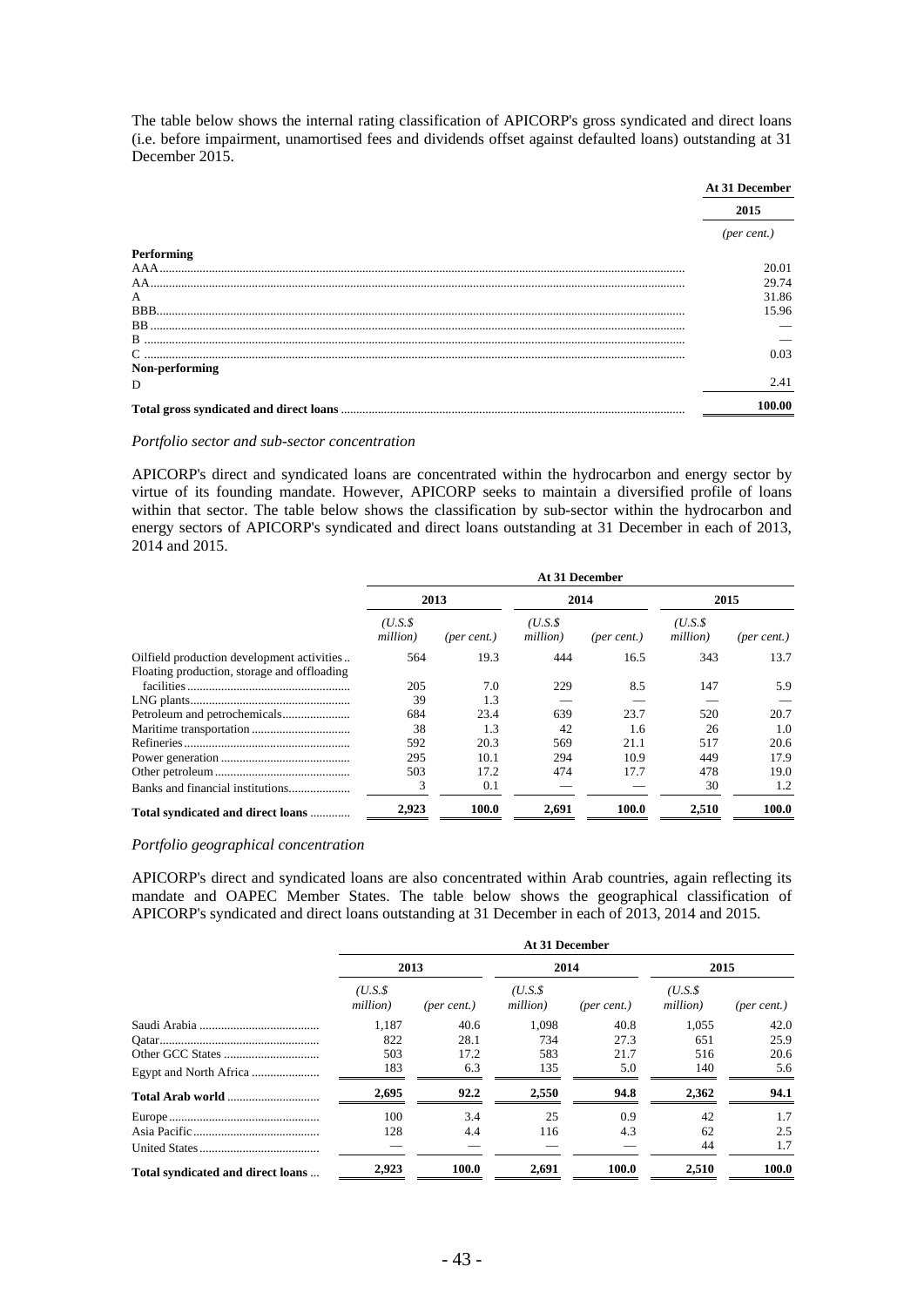#### *Portfolio currency and interest rate breakdown*

APICORP's loans are principally denominated in U.S. dollars although it also has a small amount of loans denominated in Saudi Arabian riyal. Almost all of APICORP's loans bear interest at floating rates of interest that reprice within one year or less.

The table below shows the weighted average effective interest rates of the Group's syndicated and direct loans at 31 December in each of 2013, 2014 and 2015.

| At 31 December |      |      |  |
|----------------|------|------|--|
| 2013           | 2014 | 2015 |  |
|                |      |      |  |
| 1.64           | 1.67 | 1.88 |  |
| 1.63           | 1.67 | 1.89 |  |
|                |      |      |  |

*Portfolio maturity breakdown* 

The table below shows a maturity profile of APICORP's direct and syndicated loans at 31 December 2015.

| Up to $3$<br>months | 3 months<br>to 1 year | 1 year to 5<br>vears | 5 vears<br>and over | Total |
|---------------------|-----------------------|----------------------|---------------------|-------|
| 76                  | 287                   | 1.163                | 984                 | 2.510 |
| 3.0                 | 11.4                  | 46.4                 | 39.2                | 100.0 |

### **COMMITMENTS TO LEND AND GUARANTEES**

At any time, APICORP has significant commitments to advance funds under loan agreements that it has entered into. In addition, APICORP provides guarantees of bank loans to its investee companies. See note 12 to the 2015 Financial Statements.

The table below shows the movements on APICORP's undrawn loan commitments and guarantees during each of 2013, 2014 and 2015.

|                                                      | 2013<br>2014 |                 | 2015  |  |
|------------------------------------------------------|--------------|-----------------|-------|--|
|                                                      |              | (U.S.S.million) |       |  |
|                                                      | 511          | 652             | 710   |  |
|                                                      | 1.324        | 1.265           | 1.148 |  |
|                                                      | (1,000)      | (843)           | (850) |  |
|                                                      | (183)        | (364)           | (294) |  |
| Undrawn loan commitments and guarantees at 1 January | 652          | 710             | 714   |  |

#### **Investments**

#### *Introduction*

The Investments business line invests directly in private and public companies and/or indirectly in such companies through an investment in funds. The private companies invested in are required to operate in the oil and gas industries, and in other industries derived from, ancillary to, associated with and/or complementary to, the oil and gas industry. Priority is given to Arab joint ventures which benefit OAPEC Member States and enhance their capability to utilise their petroleum resources.

As of 31 December 2015, APICORP's direct equity investment portfolio comprises 14 investments in companies, two capital commitments in funds and an equity interest in a shipping fund. The 14 investments in companies are in companies located in six Arab countries: five in Saudi Arabia, four in Egypt, two in Libya and one each in Iraq, Tunisia and the UAE. The portfolio includes investments in six petrochemical companies; four oil and gas fields services ("**OFS**") companies; one liquefied petroleum gas ("**LPG**") extraction company; one engineering products manufacturer; one fertiliser manufacturing facility and one petroleum products storage company.

In addition to direct equity investments, APICORP has also executed subscription agreements and committed capital to invest in Powervest Fund and IFC MENA Fund, as discussed further under "—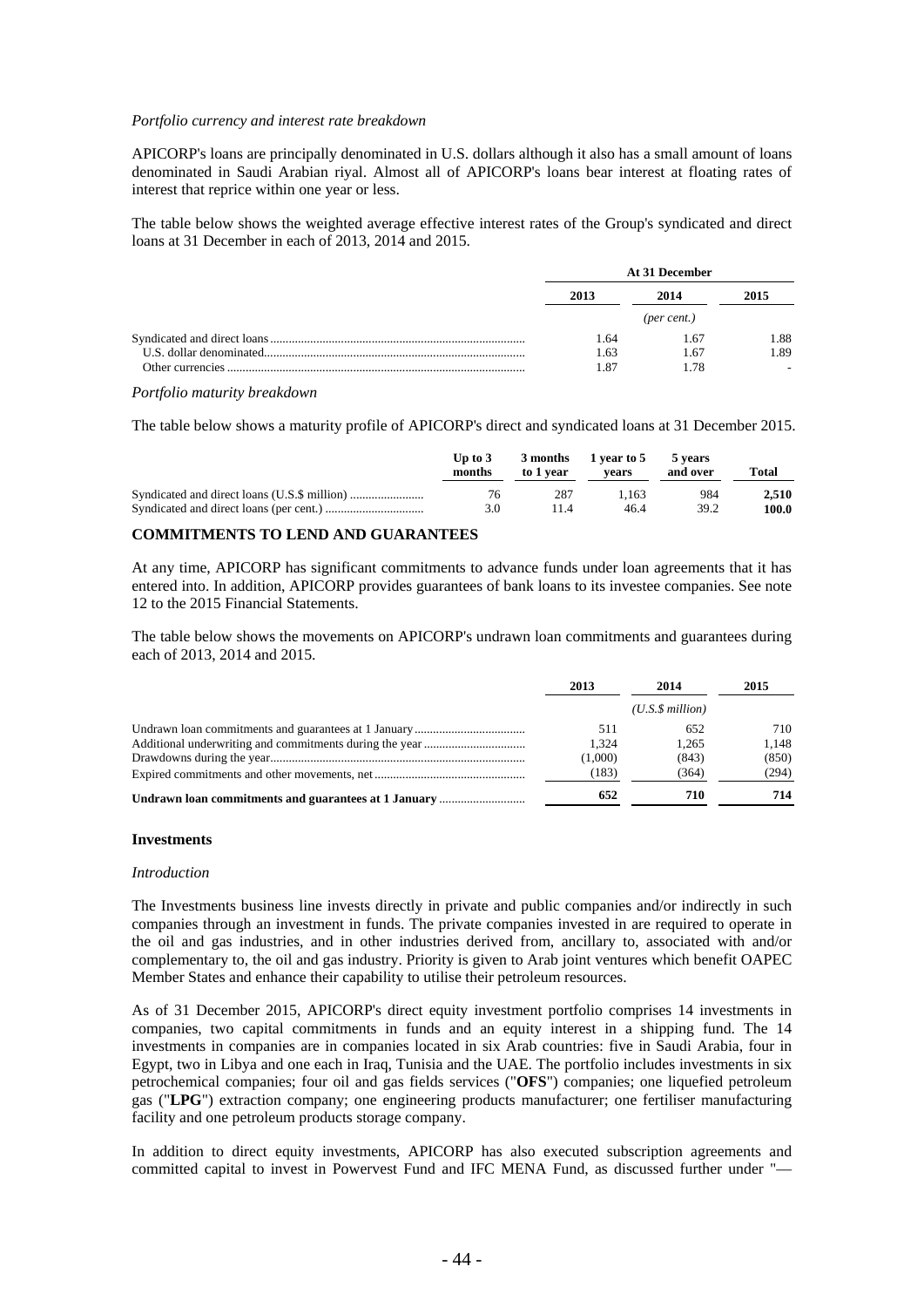Direct equity investment portfolio" below. APICORP's commitment to the Powervest Fund is to the extent of 31 per cent. of the total fund value. The total value of the fund when fully invested will be U.S.\$159 million.

APICORP also has a 94 per cent. equity interest in APICORP Petroleum Shipping Fund ("**APSF**"), an investment vehicle that owns five medium range petroleum products tankers that are being leased, on a bareboat basis, to an international trading company. APSF's financials are consolidated in APICORP's financial statements.

The investments portfolio contributes to APICORP's objectives of developing the hydrocarbon and energy industries in the MENA region. The total fair value of APICORP's investments portfolio was U.S.\$923 million at 31 December 2015. This portfolio generated dividend income of U.S.\$86 million for APICORP in 2015, equal to 53.1 per cent. of APICORP's total income in that year.

#### *Investment criteria*

APICORP typically invests in meaningful minority stakes when making direct equity investments and acts in a fiduciary and advisory capacity through board representation. APICORP typically does not exercise significant direct influence over the management or operations of its investee companies.

The investment guidelines for equity investments for APICORP include:

- a targeted minimum level of dividend yield to be maintained in the overall equity investment portfolio;
- the targeting of investments in the hydrocarbon sector as well as in industries derived from, ancillary to, associated with, and/or complementary to, this sector. The guidelines also make allowance for a limited level of investment outside these sectors;
- the prioritisation of investments in the OAPEC Member States, the MENA region and investments with an Arab connection, with specific allowance for investments beyond these criteria subject to adhering to specific requirements;
- the provision for direct equity investments and indirect equity investments through funds;
- guidance on the collective level of investments in companies at different stages of the business life cycle, with a specific limit on investments in the early stages of development;
- guidance on targeted investment return ranges;
- guidance on preferred investment size ranges and a limit on the maximum size of each new investment;
- guidance on the preferred level of shareholding and board representation;
- guidance on the preferred and maximum investment periods;
- guidance on qualitative factors to be considered; and
- guidance on the preferred types of partners in equity investments.

#### *Direct equity investment portfolio*

The table below summarises APICORP's direct equity investments at 31 December 2015. All of the investees listed below are related parties.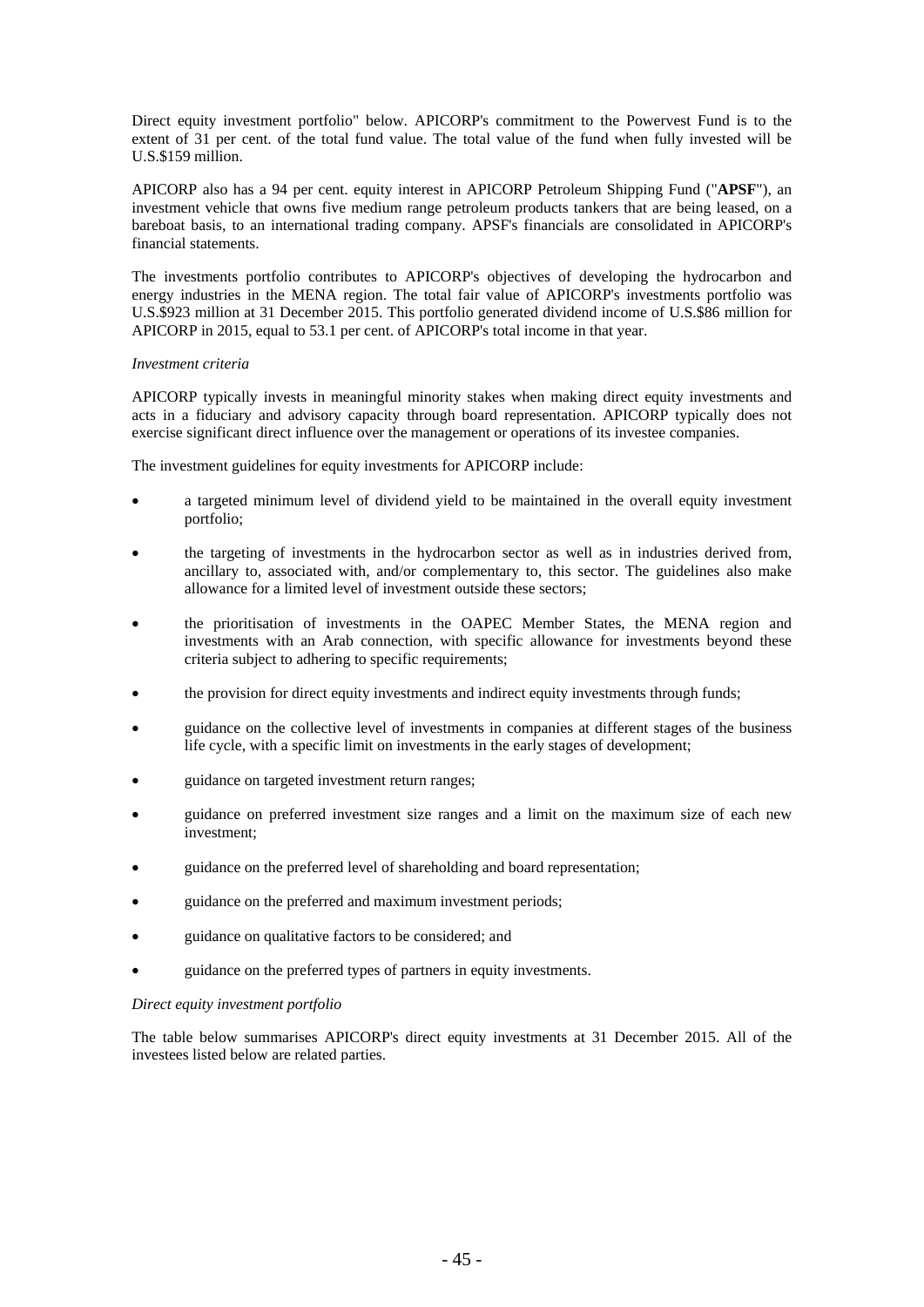| Company                                                                | Paid-up capital    | <b>APICORP's share</b> | Other major<br>shareholders                                                | Main activities                                                                                            |
|------------------------------------------------------------------------|--------------------|------------------------|----------------------------------------------------------------------------|------------------------------------------------------------------------------------------------------------|
| Arab Drilling and<br>Workover Company<br>(ADWOC), Libya                | LD 60 million      | 20.00%                 | Arab Petroleum<br>$\bullet$<br>Services Co.<br>("APSCO"), Libya            | Drilling and related<br>operations in the Arab<br>world                                                    |
|                                                                        |                    |                        | First Energy Bank,<br>٠<br>Bahrain                                         |                                                                                                            |
| Arab Company for<br>Detergent Chemicals<br>(ARADET), Iraq              | ID 36 million      | 32.00%                 | Government of the<br>$\bullet$<br>Republic of Iraq                         | Production and<br>marketing of linear<br>alkyl benzene (LAB)<br>and by-products                            |
|                                                                        |                    |                        | Government of the<br>$\bullet$<br>Kingdom of Saudi<br>Arabia               |                                                                                                            |
|                                                                        |                    |                        | Government of the<br>٠<br><b>State of Kuwait</b>                           |                                                                                                            |
|                                                                        |                    |                        | Arab Mining<br>٠<br>Company,<br>Amman, Jordan                              |                                                                                                            |
|                                                                        |                    |                        | The Arab<br>$\bullet$<br>Investment Co.,<br>Saudi Arabia                   |                                                                                                            |
| Tankage Mediterranee<br>(TANKMED), Tunisia                             | TD 30 million      | 20.00%                 | Tunisian Petro<br>$\bullet$<br>Enterprise                                  | and handling of<br>petroleum products at<br>La Skhira terminal                                             |
|                                                                        |                    |                        | National Oil Dist.<br>$\bullet$<br>Co.                                     |                                                                                                            |
|                                                                        |                    |                        | Bank of<br>$\bullet$<br>Tunisia/Saudi                                      |                                                                                                            |
|                                                                        |                    |                        | Bank of<br>$\bullet$<br>Tunisia/Kuwait<br>Storage                          |                                                                                                            |
| Arab Geophysical<br><b>Exploration Services</b>                        | LD 35 million      | 16.67%                 | APSCO, Libya<br>$\bullet$                                                  | Providing seismic<br>services for the oil and                                                              |
| Company (AGESCO),<br>Libya                                             |                    |                        | National Oil<br>$\bullet$<br>Company, Libya                                | gas industry in the<br>Arab world                                                                          |
| Saudi European<br>Petrochemical<br>Company (IBN<br>ZAHR), Saudi Arabia | SR 1,025 million   | 10.00%                 | Saudi Basic<br>$\bullet$<br>Industries Corp.<br>("SABIC"), Saudi<br>Arabia | Production and<br>marketing of methyl<br>tertiary butyl ether<br>(MTBE) and<br>polypropylene               |
|                                                                        |                    |                        | Ecofuel, Italy<br>٠                                                        |                                                                                                            |
| The Arabian Industrial<br>Fibers Company (IBN                          | SR 8,510 million   | 3.45%                  | SABIC, Saudi<br>٠<br>Arabia                                                | Production and<br>marketing of aromatics,<br>purified terephthalic                                         |
| RUSHD), Saudi Arabia                                                   |                    |                        | <b>Public Investments</b><br>$\bullet$<br>Fund ("PIF"),<br>Saudi Arabia    | acid (PTA) and<br>polyester fibres                                                                         |
| Alexandria Fiber<br>Company (AFCO),                                    | U.S.\$48.3 million | 10.00%                 | Birla Group<br>$\bullet$<br>Companies                                      | Production and<br>marketing of acrylic                                                                     |
| Egypt                                                                  |                    |                        | Sidi Kerir<br>$\bullet$<br>Petrochemical                                   | fibres                                                                                                     |
|                                                                        |                    |                        | Saudi Egyptian<br>٠<br>Industrial<br>Investment<br>Company                 |                                                                                                            |
| Yanbu National<br>Petrochemical<br>Company (YANSAB),<br>Saudi Arabia   | SR 5,625 million   | 1.32%                  | SABIC.<br>٠<br>Government of the<br>Kingdom of Saudi<br>Arabia             | Production and<br>marketing of<br>polyethylene, ethylene<br>glycol, polypropylene<br>and other by-products |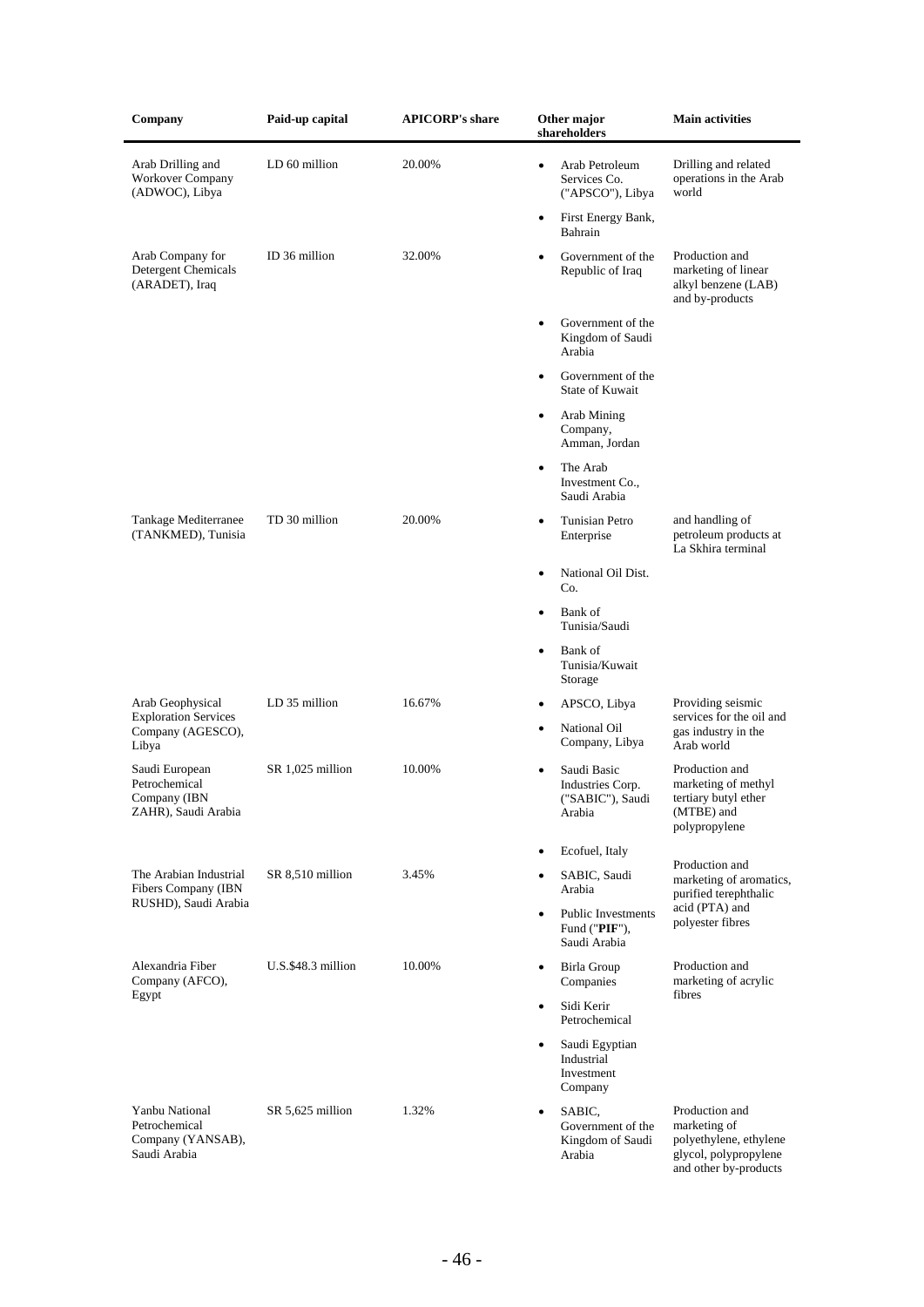| Company                                                            | Paid-up capital          | <b>APICORP's share</b> | Other major<br>shareholders                                                             | <b>Main activities</b>                                                                 |  |  |
|--------------------------------------------------------------------|--------------------------|------------------------|-----------------------------------------------------------------------------------------|----------------------------------------------------------------------------------------|--|--|
| <b>Egyptian Methanex</b><br>Methanol Company<br>(EMethanex), Egypt | U.S.\$215 million        | 17.00%                 | Methanex<br>$\bullet$<br>Corporation,<br>Canada                                         | Production and<br>marketing of methanol                                                |  |  |
|                                                                    |                          |                        | Egyptian<br>$\bullet$<br>Petrochemicals<br><b>Holding Company</b><br>(Echem), Egypt     |                                                                                        |  |  |
|                                                                    |                          |                        | <b>Egyptian Natural</b><br>$\bullet$<br>Gas Holding<br>Company<br>("Egas"), Egypt       |                                                                                        |  |  |
|                                                                    |                          |                        | <b>Egyptian Natural</b><br>$\bullet$<br>Gas Company<br>(EGASCO), Egypt                  |                                                                                        |  |  |
| Misr Oil Processing<br>Company (MOPCO),                            | LE $1,992$ million       | 3.03%                  | Echem, Egypt<br>$\bullet$                                                               | Production and<br>marketing of ammonia                                                 |  |  |
| Egypt                                                              |                          |                        | Agrium, Canada                                                                          | and urea                                                                               |  |  |
|                                                                    |                          |                        | National<br>$\bullet$<br>Investments Bank,<br>Egypt                                     |                                                                                        |  |  |
|                                                                    |                          |                        | Egas, Egypt<br>٠                                                                        |                                                                                        |  |  |
|                                                                    |                          |                        | EGASCO, Egypt<br>٠                                                                      |                                                                                        |  |  |
| The Egyptian Bahraini                                              | U.S.\$25 million         | 20.00%                 | Egas, Egypt                                                                             | Recovery and                                                                           |  |  |
| Gas Derivative<br>Company (EBGDCO),<br>Egypt                       |                          |                        | Danagas, Bahrain<br>$\bullet$                                                           | marketing of propane<br>and butane                                                     |  |  |
| The Industrialization &<br><b>Energy Services</b>                  | SR 5 billion             | 5.88%                  | PIF, Saudi Arabia                                                                       | Drilling, OFS and<br>related sectors (seismic                                          |  |  |
| Company (TAQA),<br>Saudi Arabia                                    |                          |                        | General<br>$\bullet$<br>Organization for<br>Social Insurance<br>(GOSI), Saudi<br>Arabia | processing, cementing,<br>seamless pipe<br>manufacturing,<br>industrial gases)         |  |  |
| NPS Holding Limited<br>(NPS), United Arab                          | U.S.\$370 million        | 28.33%                 | Fajr Capital<br>$\bullet$                                                               | Well services and<br>intervention, wireline                                            |  |  |
| Emirates                                                           |                          |                        | Waha Capital<br>Al Noowais<br>Investments                                               | logging, testing,<br>drilling and work-over<br>activities                              |  |  |
| Saudi Mechanical                                                   | SR 250 million           | 15.0%                  | Fajr Capital                                                                            | Industrial                                                                             |  |  |
| Industries Co. (SMI),<br>Saudi Arabia                              |                          |                        | Jadwa Investment<br>Company                                                             | Manufacturing (oil and<br>gas, water pump<br>systems and<br>engineering<br>components) |  |  |
| IFC Middle East and<br>North Africa Fund, LP                       | $U.S.$ \$125 $*$ million | 12%                    | <b>IFC</b> Founder<br>Partner, LLC                                                      | Investment in equity,<br>quasi-equity or equity-                                       |  |  |
|                                                                    |                          |                        | Arab Fund for<br>$\bullet$<br>Economic and<br>Social<br>Development                     | related investments in<br>IFC's member<br>countries in the MENA<br>region              |  |  |
|                                                                    |                          |                        | The Arab<br>$\bullet$<br>Investment<br>Company                                          |                                                                                        |  |  |
| <b>APICORP</b> Petroleum<br>Shipping Fund (APSF)                   | $U.S.$ \$37.34 million   | 94%                    | <b>Tufton Oceanic</b><br>(ME) Ltd                                                       | An investment vehicle<br>that owns five medium<br>range petroleum                      |  |  |

\* As at 31 December 2015, APICORP has invested U.S.\$2 million.

products tankers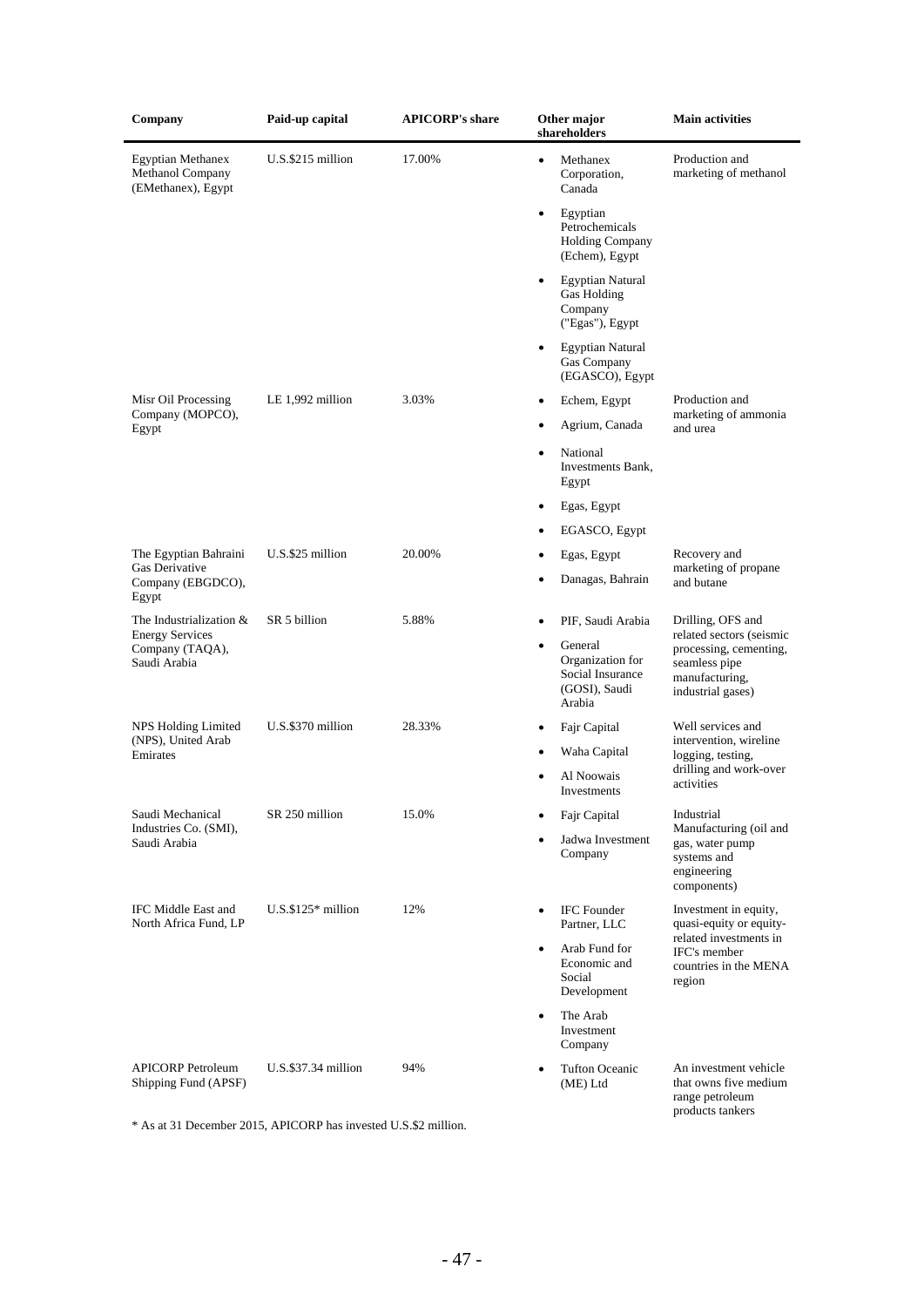The table below summarises APICORP's direct equity investment portfolio at 31 December 2015.

| Country  | investments | Fair value at<br>Number of 31 December<br>2015 | Percentage<br>of portfolio |
|----------|-------------|------------------------------------------------|----------------------------|
|          |             | $(U.S.\$ \$ million)                           | (%)                        |
|          |             | 665                                            | 72.1                       |
|          |             | 142                                            | 15.4                       |
|          |             | 106                                            | 11.5                       |
|          |             |                                                |                            |
|          |             |                                                |                            |
|          |             |                                                | 0.0                        |
| $MENA^*$ |             |                                                | 0.2                        |
|          |             | 923                                            | 100.0                      |

\* IFC MENA Fund

\_\_\_\_\_\_\_\_\_\_\_\_\_\_\_\_\_\_\_\_\_\_

Excludes investment in APSF, whose financials are consolidated in APICORP's financial statements.

Each company in APICORP's direct equity investments portfolio has its own dividend policy, which is usually governed by the amount of the annual profit earned, the company's liquidity, its business growth plans and the policies and priorities of the majority shareholders.

#### *Exit strategy*

APICORP's Investment business line is responsible for identifying potential exit opportunities, assessing the feasibility and desirability of potential exits and recommending potential divestments to the appropriate decision making body in accordance with APICORP's approved authority matrix. In addition, the Investment business line is responsible for the effective execution of exit mandates in line with APICORP's investment guidelines.

Given its development mandate, APICORP's direct equity investments have typically been long-term and strategic in nature. For example, five of its current direct equity investments have been held for around 30 years and the average holding period in the direct equity investment portfolio is around 15 years.

#### **Treasury and capital markets**

#### *Introduction*

The T&CM business line's mandate is to:

- ensure that APICORP is adequately funded and that a diverse range of counterparties, products and maturity profiles are available at any given time. See further "*Funding and liquidity-Funding*" below;
- manage market risks proactively. See further "*Risk management-Market Risk Management*" below; and
- manage an investment portfolio with the aim of providing enhanced earnings not correlated to APICORP's other two main cyclical business lines.

As at 31 December 2015, T&CM had assets of U.S.\$2,064 million. The total market value of investments in the fixed and floating income securities portfolio at 31 December 2015 amounted to U.S.\$892 million, and continued to be focused on strong credits with an average portfolio rating of 'A'. During 2015, T&CM activities earned gross income of U.S.\$40.4 million, equal to 24.9 per cent. of APICORP's total income in that year.

#### *Investment strategy*

T&CM operates out of two centres: APICORP's head office in Dammam and APICORP's branch in Bahrain. Both treasuries work closely together, and consider their operations as one, except to the extent that local regulation dictates otherwise.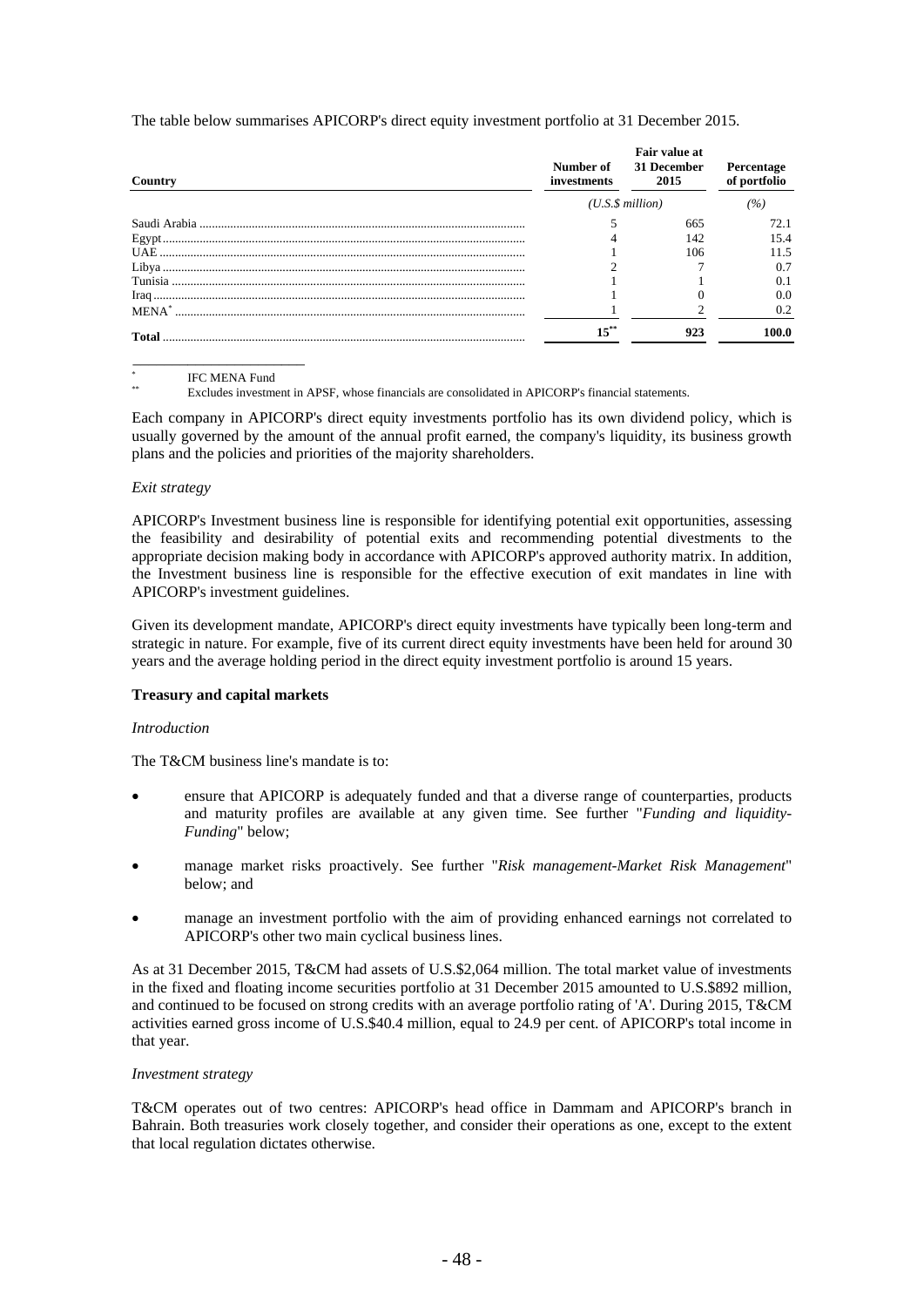APICORP's treasury investment strategy is conservative, targeting high quality assets and liquid investments aiming to provide a stable and reliable source of income throughout different economic and market conditions and un-correlated to the economic cycles inherent in the hydrocarbon-related Corporate Finance and Investment's business lines. T&CM's investment policy permits investments in three major asset classes, fixed and floating rate securities, funds, and equities.

The aim of this strategy is to enhance profitability by providing stable year-on-year returns over cost of funds and to manage APICORP's liquidity while remaining within defined risk parameters. The majority of the investment portfolio comprises fixed income securities which can either be sold or used to raise finance through sale and repurchase ("**repo**") transactions if necessary.

The allocation of investments is mainly based on the performance outlook of each asset class, taking into account liquidity considerations, which on occasion leads APICORP to re-adjust its asset mix to ensure that it maintains a conservative approach. T&CM endeavours to avoid significant volatility in its investment portfolio and focuses on capital preservation. Currently, the majority of the portfolio is in fixed and floating rate securities.

#### *Investment portfolio*

APICORP's investment portfolio is discussed further under "*Investments*" below.

### **FUNDING AND LIQUIDITY**

#### *Funding*

APICORP actively manages a net funding requirement of approximately U.S.\$4 billion a year. To this end, it maintains an active relationship with counterparties across the GCC, Europe, the United States, Asia and Africa, although the bulk of its funding was sourced from the GCC in 2015. At 31 December 2015, corporates accounted for 37.7 per cent. of its funding, with financial institutions accounting for 59.4 per cent. and governments and their agencies accounting for 2.9 per cent.

APICORP's funding strategy relies on a mixture of shorter-term deposits and medium to longer-term borrowings. At 31 December 2015, deposits comprised 45.3 per cent. of APICORP's funding and borrowings comprised 54.7 per cent.

#### *Deposits*

APICORP's deposits are contractually short-term in nature and comprise a mix of conventional and Islamic bank deposits, deposits from corporate, shareholder deposits and repo deposits. At 31 December 2015, these deposits together totalled U.S.\$1,663 million, of which 93.8 per cent. were demand deposits or deposits with maturities of up to three months and 6.2 per cent. had maturities between three months and one year. Notwithstanding the contractual maturities of the deposit portfolio, APICORP's experience is that a significant portion of the portfolio is sticky in nature, with around 25 government, corporate and bank depositors holding an average year end balance of approximately U.S.\$1.2 billion in aggregate over the period from 31 December 2013 to 31 December 2015. See "*Risk Factors—Factors that may affect APICORP's ability to fulfil its obligations under the Notes—APICORP is subject to liquidity risk which could materially adversely affect its results of operations*".

APICORP's deposit counterparty base includes a wide range of conventional and Islamic banks, companies, governments and government agencies.

The table below shows APICORP's deposits at 31 December in each of 2013, 2014 and 2015.

|       | At 31 December  |       |  |  |
|-------|-----------------|-------|--|--|
| 2013  | 2014            | 2015  |  |  |
|       | (U.S.S.million) |       |  |  |
| 441   | 215             | 172.  |  |  |
| 1.561 | 1.529           | 1.383 |  |  |
| 105   | 106             | 108   |  |  |
| 172   | 178             |       |  |  |
| 2.279 | 2.028           | .663  |  |  |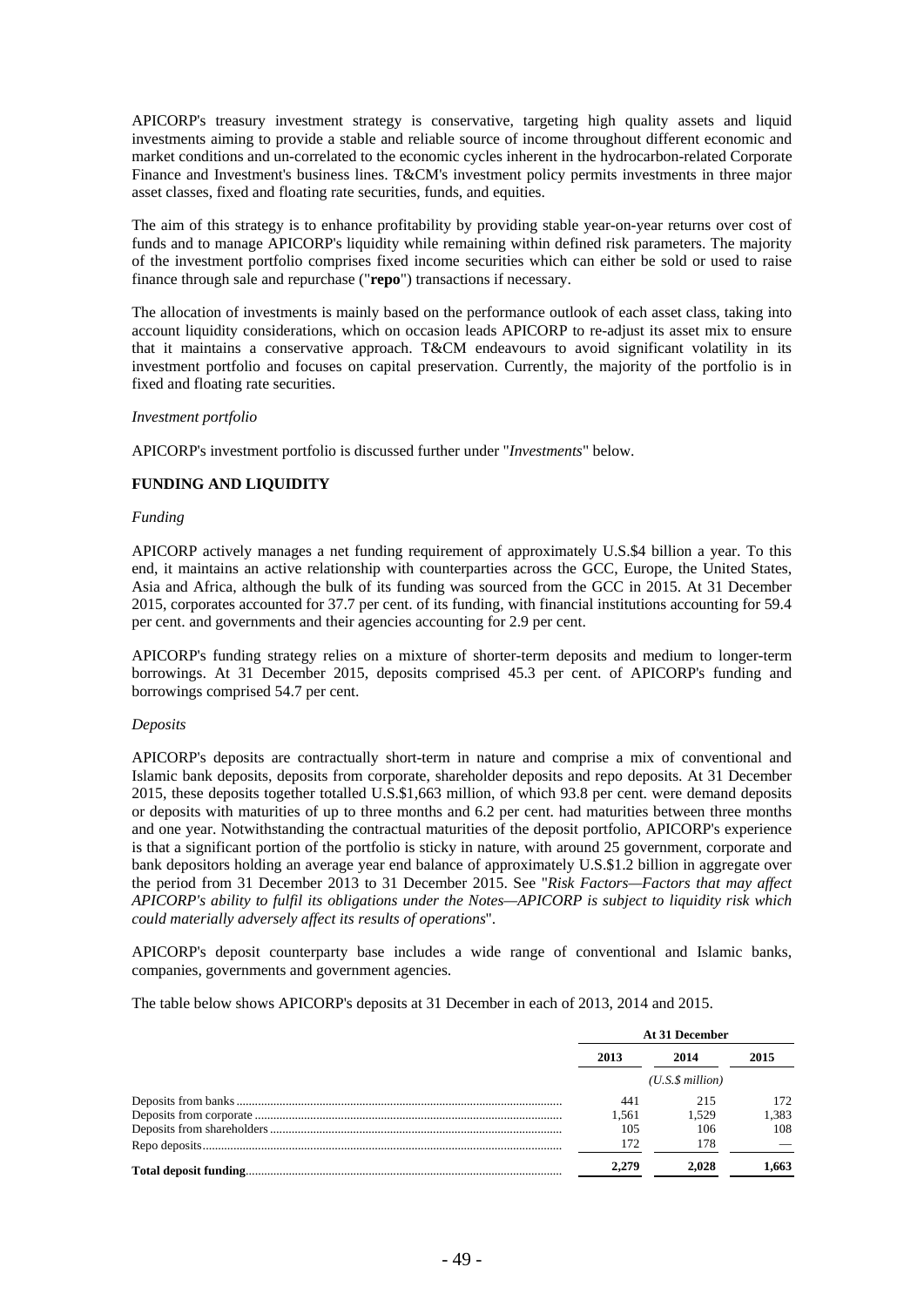APICORP accepts deposits in a range of currencies. At 31 December 2015, 84.8 per cent. of its deposits were denominated in U.S. dollars, 5.7 per cent. were denominated in Saudi riyal and the balance was denominated in other currencies.

The table below shows the weighted average effective interest rates of APICORP's deposits at 31 December in each of 2013, 2014 and 2015.

| At 31 December |             |      |  |
|----------------|-------------|------|--|
| 2013           | 2014        | 2015 |  |
|                | (per cent.) |      |  |
| 1.11           | 0.75        | 1.08 |  |
| 1.01           | 0.75        | 1.23 |  |
| 0.92           | 0.92        |      |  |
| 0.62           | 0.95        |      |  |

#### *Borrowings*

\_\_\_\_\_\_\_\_\_\_\_\_\_\_\_\_\_\_\_\_\_\_

At 31 December 2015, APICORP had six fully drawn bank term loans, one issue of debt securities and one issue of trust certificates outstanding.

|                        |       | At 31 December       |       |
|------------------------|-------|----------------------|-------|
|                        | 2013  | 2014                 | 2015  |
|                        |       | $(U.S.\$ \$ million) |       |
| <b>Bank term loans</b> |       |                      |       |
|                        | 667   | 667                  |       |
|                        | 133   | 133                  | 133   |
|                        | 117   | 117                  | 117   |
|                        | 82    | 75                   | 68    |
|                        |       | 267                  | 267   |
|                        |       | 150                  | 150   |
|                        |       |                      | 800   |
|                        | (5)   | (5)                  | (9)   |
|                        | 994   | 1.404                | 1,526 |
|                        | 533   | 533                  |       |
|                        | (1)   | (0)                  |       |
|                        |       |                      | 485   |
|                        |       |                      | (1)   |
|                        | 1,526 | 1.937                | 2,010 |

(1) Borrowed through a subsidiary.

\_\_\_\_\_\_\_\_\_\_\_\_\_\_\_\_\_\_\_\_\_\_

All of APICORP's borrowings are denominated in U.S dollars or Saudi riyal (which is pegged to the U.S dollar at a rate of U.S.\$1.00 to SR 3.75).

The table below shows the weighted average effective interest rates of APICORP's borrowings at 31 December in each of 2013, 2014 and 2015.

|      | At 31 December |      |
|------|----------------|------|
| 2013 | 2014           | 2015 |
|      | (per cent.)    |      |
| 2.01 | 1.43           | 2.09 |
| 2.15 | 2.02           |      |
|      |                |      |

APICORP's borrowings contain the following financial covenants:

 the ratio of total shareholders' funds to total assets must at all times be 16.67 per cent. or higher; and

 $\overline{p}$  All deposit balances in the above table are shown at 31 December. Certain deposit balances fluctuate significantly during each year.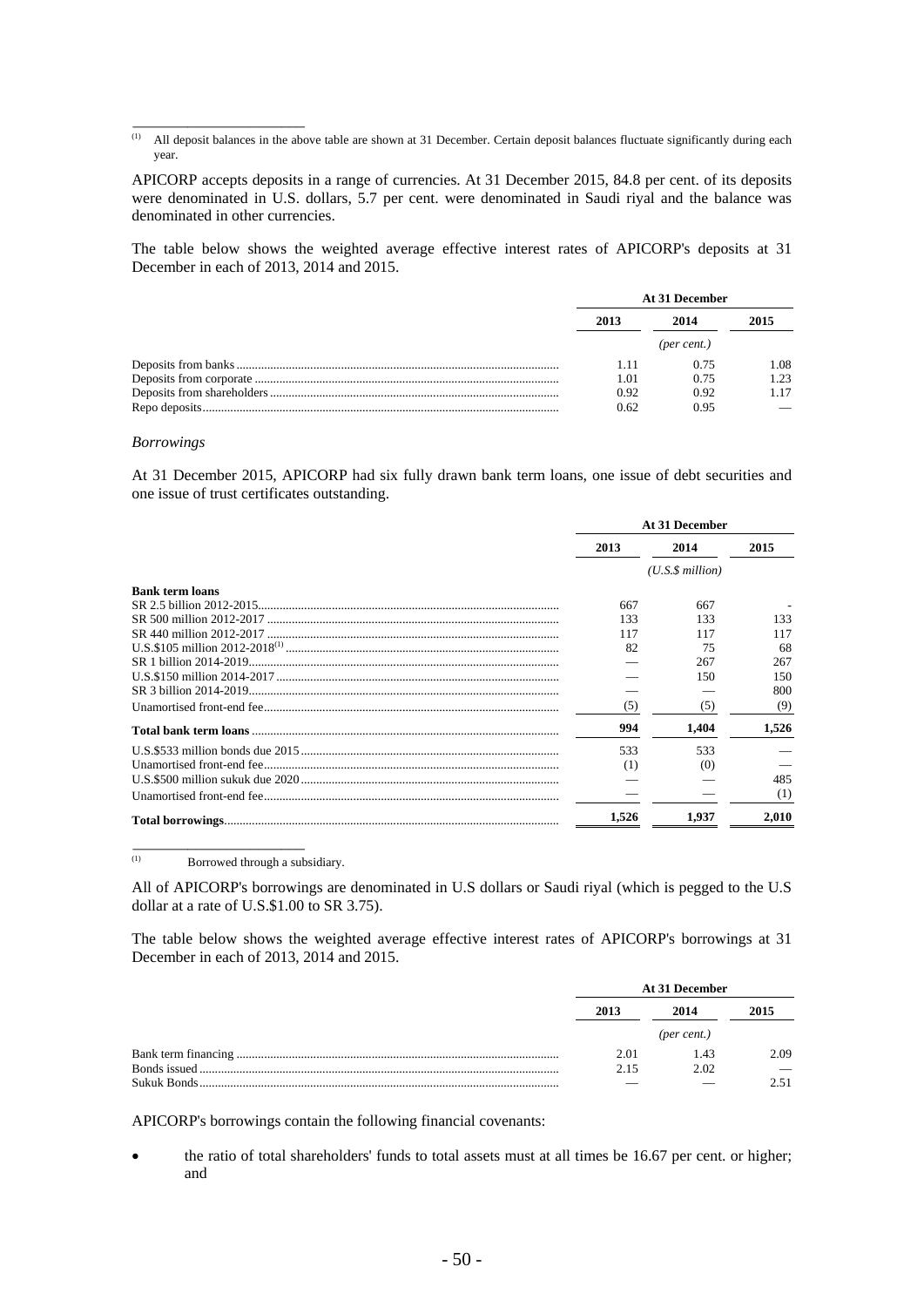total shareholders' funds must at all times be higher than U.S.\$800 million for the bank financing.

APICORP's total shareholders funds amounted to U.S.\$1,912 million at 31 December 2015 and the ratio of total shareholders' funds to total assets at that date was 33.9 per cent.

#### **Liquidity**

APICORP's liquidity is measured as its cash and placements with banks. The table below shows APICORP's liquidity at 31 December in each of 2013, 2014 and 2015.

| At 31 December |                      |      |  |
|----------------|----------------------|------|--|
| 2013           | 2014                 | 2015 |  |
|                | $(U.S.\$ \$ million) |      |  |
| 55             | 328                  | 292  |  |
| 437            | 562                  | 648  |  |
| 52             |                      | 26   |  |
|                |                      | 6    |  |
| 546            | 918                  | 972  |  |
| 25             | 65                   | 23   |  |
| 571            | 983                  | 995  |  |

(1) APICORP uses repo and reverse repo transactions principally as a short-term cash management tool. Any fluctuations shown simply reflect balance sheet requirements over reporting dates.

At 31 December 2015, 86.8 per cent. of APICORP's bank placements were with institutions that were rated AAA to A, 10.2 per cent. were with institutions that were rated BBB and 3.1 per cent. were with institutions that were rated BB. The remaining placements were with institutions that were not rated.

### **INVESTMENTS**

\_\_\_\_\_\_\_\_\_\_\_\_\_\_\_\_\_\_\_\_\_\_

APICORP's T&CM business line is mandated to manage an investment portfolio with the aim of providing enhanced earnings not correlated to APICORP's other two main cyclical business lines. This investment portfolio principally comprises fixed and floating rate bonds, which comprised approximately 83.5 per cent. of the portfolio for 2015. Structured notes, managed funds and listed equities make up the balance of the portfolio. All of the securities within the portfolio were classified as available for sale for accounting purposes at 31 December 2015.

As at 31 December 2015, 16.6 per cent. of the investment portfolio is managed by an external fund manager. It is APICORP's intention over time to increase the externally managed proportion of the investment portfolio to between 40 and 50 per cent.

## *Portfolio breakdown by security type*

The table below shows a breakdown of APICORP's available for sale investment portfolio at 31 December in each of 2013, 2014 and 2015.

| At 31 December     |                |                    |                |                    |                |
|--------------------|----------------|--------------------|----------------|--------------------|----------------|
| 2013               |                | 2014               |                | 2015               |                |
| (U.S.S<br>million) | (per<br>cent.) | (U.S.S<br>million) | (per<br>cent.) | (U.S.S<br>million) | (per<br>cent.) |
| 921                | 77.9           | 854                | 72.3           | 682                | 63.8           |
| 194                | 16.5           | 241                | 20.4           | 210                | 19.6           |
| 30                 | 2.5            | 30                 | 2.5            |                    |                |
| 4                  | 0.2            | 23                 | 2.0            | 177                | 16.6           |
| 34                 | 2.9            | 33                 | 2.8            |                    |                |
| 1,183              | 100.0          | 1.181              | 100.0          | 1.069              | 100.0          |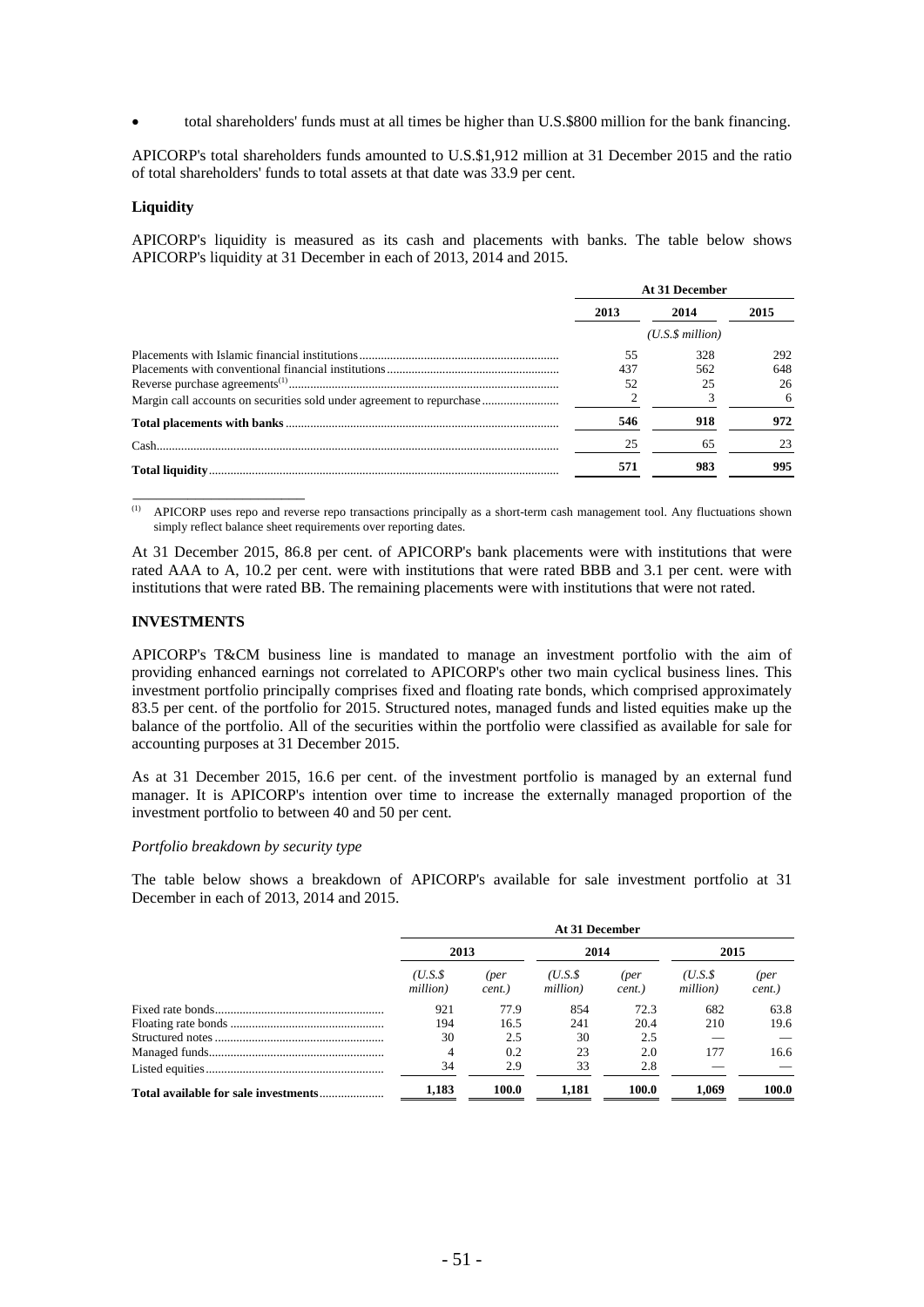APICORP uses a portion of the securities within the portfolio as collateral for repo-based financing transactions. At 31 December 2015, securities with a fair value of U.S.\$ nil had been pledged as collateral for these transactions.

#### **Portfolio maturity breakdown**

The table below shows a maturity profile of APICORP's available for sale securities at 31 December 2015.

|                                                | Up to $3$<br>months | 3 months to<br>i vear | 1 year to 5<br>vears | 5 years and<br>over | Total |
|------------------------------------------------|---------------------|-----------------------|----------------------|---------------------|-------|
| Available for sale securities (U.S.\$ million) | 35                  | -61                   | 462                  | 511                 | 1.069 |
|                                                | 3.3                 | 5.7                   | 43.2                 | 47.8                | 100.0 |
| <b>Fixed income portfolio</b>                  |                     |                       |                      |                     |       |

APICORP principally invests its liquidity in a portfolio of fixed and floating rate securities, although a small proportion is also invested in structured notes, funds and equities. APICORP's structured notes, which all matured in 2015, did not bear interest. As at 31 December 2015, APICORP's fixed income portfolio had an average credit rating of 'A'. The average rating is the weighted average rating of securities in the portfolio.

APICORP's fixed income portfolio principally comprises debt securities issued by financial institutions and governments and public sector bodies. The remaining securities are principally invested within the petroleum and energy sector.

#### *Ratings classification of fixed income portfolio*

The table below shows the ratings classification by issuer type of APICORP's fixed income securities portfolio at 31 December in each of 2013, 2014 and 2015.

|                                          | At 31 December     |                |                    |                |                    |                |
|------------------------------------------|--------------------|----------------|--------------------|----------------|--------------------|----------------|
|                                          | 2013               |                | 2014               |                | 2015               |                |
|                                          | (U.S.S<br>million) | (per<br>cent.) | (U.S.S<br>million) | (per<br>cent.) | (U.S.S<br>million) | (per<br>cent.) |
|                                          | 802                | 70.0           | 925                | 82.2           | 658                | 73.7           |
| Of which:                                |                    |                |                    |                |                    |                |
|                                          | 601                | 52.4           | 636                | 56.5           | 343                | 38.4           |
|                                          | 33                 | 2.9            | 114                | 10.1           | 155                | 17.3           |
|                                          | 168                | 14.7           | 175                | 15.6           | 160                | 18.0           |
|                                          | 343                | 30.0           | 200                | 17.8           | 189                | 21.2           |
| Of which:                                |                    |                |                    |                |                    |                |
|                                          | 284                | 24.8           | 138                | 12.3           | 131                | 14.7           |
|                                          | 60                 | 5.2            | 62                 | 5.5            | 58                 | 6.5            |
|                                          |                    |                |                    |                |                    |                |
| Not rated available-for-sale investments |                    |                |                    |                | 45                 | 5.1            |
| Total fixed income available for sale    | 1.146              | 100.0          | 1.125              | 100.0          | 892                | 100.0          |

*Geographical concentration of fixed income portfolio* 

APICORP's fixed income securities portfolio principally comprises debt securities issued by Arab world issuers. The table below shows the geographical location of the issuers within APICORP's fixed income securities portfolio at 31 December in each of 2013, 2014 and 2015.

| At 31 December     |             |                     |             |                      |                      |
|--------------------|-------------|---------------------|-------------|----------------------|----------------------|
| 2013               |             | 2014                |             | 2015                 |                      |
| (U.S.S<br>million) | (per cent.) | ( U.S.S<br>million) | (per cent.) | $(U.S.\$<br>million) | $(\text{per cent.})$ |
| 173                | 15.1        | 235                 | 20.9        | 177                  | 19.9                 |
| 191                | 16.7        | 152                 | 13.5        | 110                  | 12.3                 |
| 608                | 53.0        | 571                 | 50.8        | 469                  | 52.6                 |
| 972                | 84.8        | 958                 | 85.2        | 756                  | 84.8                 |
| 81                 | 7.1         | 75                  | 6.6         | 45                   | 5.0                  |
| 93                 | 8.1         | 92                  | 8.2         | 91                   | 10.2                 |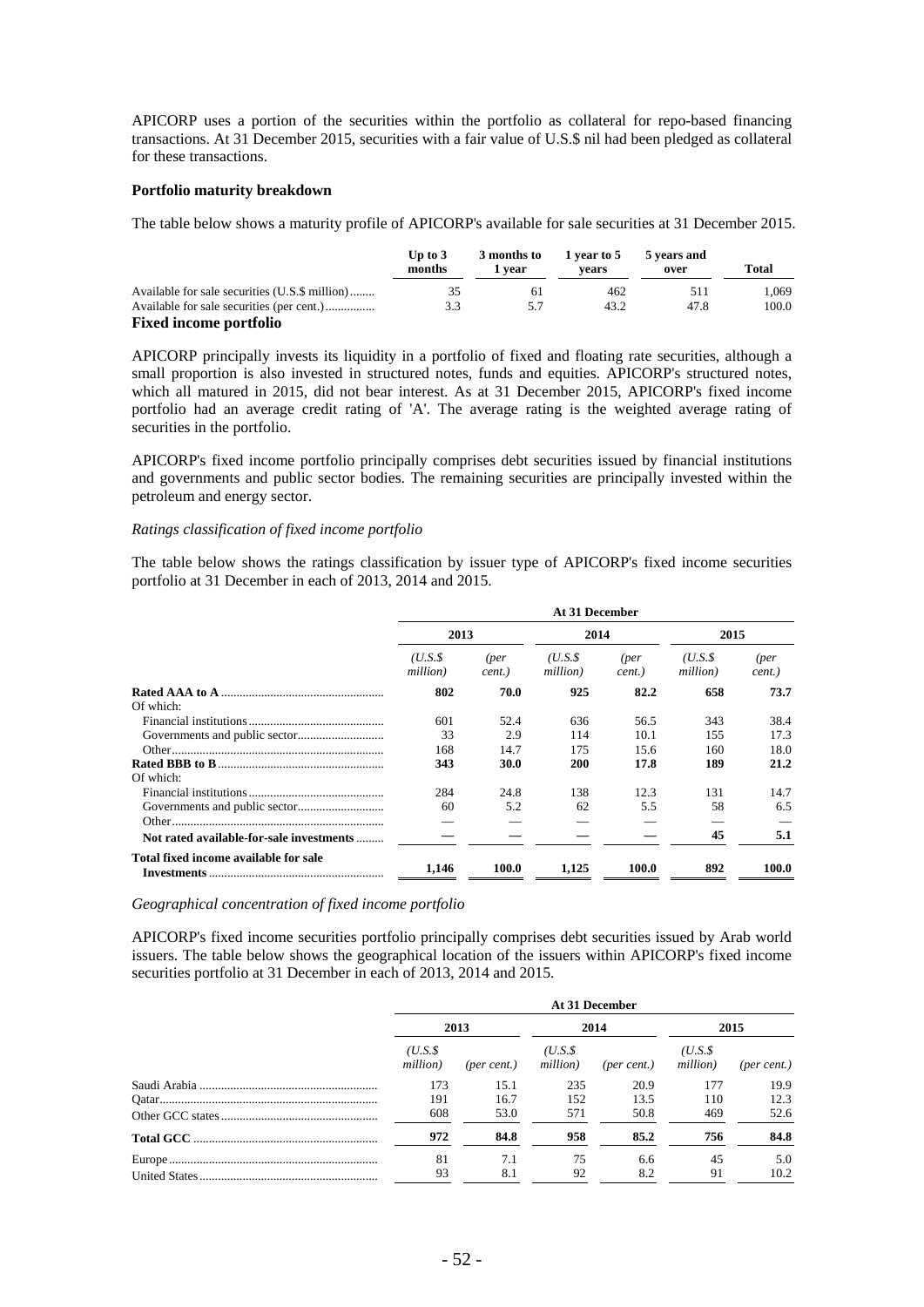|                                                       | At 31 December     |             |                    |             |                    |             |
|-------------------------------------------------------|--------------------|-------------|--------------------|-------------|--------------------|-------------|
|                                                       |                    | 2013        |                    | 2014        |                    | 2015        |
|                                                       | (U.S.S<br>million) | (per cent.) | (U.S.S<br>million) | (per cent.) | (U.S.S<br>million) | (per cent.) |
| Total fixed income available for sale<br>investments. | 1.146              | 100.0       | 1.125              | 100.0       | 892                | 100.0       |

*Sectoral breakdown of fixed income portfolio* 

The table below shows the sectoral breakdown of APICORP's fixed income available for sale securities portfolio at 31 December in each of 2013, 2014 and 2015.

|       |                      | 2014 |     |  |
|-------|----------------------|------|-----|--|
|       | $(U.S.\$ \$ million) |      |     |  |
|       |                      |      |     |  |
|       |                      |      |     |  |
|       |                      |      |     |  |
|       |                      |      | 69  |  |
|       |                      |      | 45  |  |
|       |                      |      | 460 |  |
|       | 294                  |      | 226 |  |
|       |                      |      | 50  |  |
| Total | .146                 |      |     |  |

*Interest rate structure of fixed income portfolio* 

The table below shows the weighted average effective interest rates of the Group's fixed income securities portfolio at 31 December in each of 2013, 2014 and 2015.

|  | At 31 December                       |      |      |
|--|--------------------------------------|------|------|
|  | 2013<br>2014<br>$(\text{per cent.})$ |      | 2015 |
|  |                                      |      |      |
|  | 4.65                                 | 4.59 | 4.85 |
|  | 191                                  | 1.08 | 1.89 |

#### *Fair value determination*

All of APICORP's available for sale securities have fair values that are determined using quoted prices on active markets.

### **CAPITAL ADEQUACY**

APICORP's policy is to maintain a strong capital base so as to maintain investor, creditor and market confidence and to sustain its future development of its business. APICORP recognises the need to maintain a balance between the higher returns that might be possible with greater gearing and the advantages and security afforded by a sound capital position. APICORP monitors and manages its capital based on the capital adequacy ratios prescribed by the Basel Committee (Basel II) and also voluntarily complies with certain Basel III requirements. APICORP's capital adequacy at 31 December 2015 based on qualifying capital to total risk weighted exposure was 28.7 per cent.

APICORP's capital adequacy at 31 December 2013, 2014 and 2015 are set out in the table below.

|                                | At 31 December |                                     |       |
|--------------------------------|----------------|-------------------------------------|-------|
|                                | 2013           | 2014                                | 2015  |
|                                |                | $(U.S.\$ \$ million, except ratios) |       |
| <b>Risk weighted exposures</b> |                |                                     |       |
|                                | 4.751          | 5.147                               | 4.819 |
|                                | 412            | 275                                 | 889   |
|                                | 5,163          | 5.422                               | 5,708 |
| Capital adequacy               |                |                                     |       |
|                                | .208           | 1,313                               | 1,420 |
|                                | 274            | 251                                 | 216   |
|                                |                |                                     |       |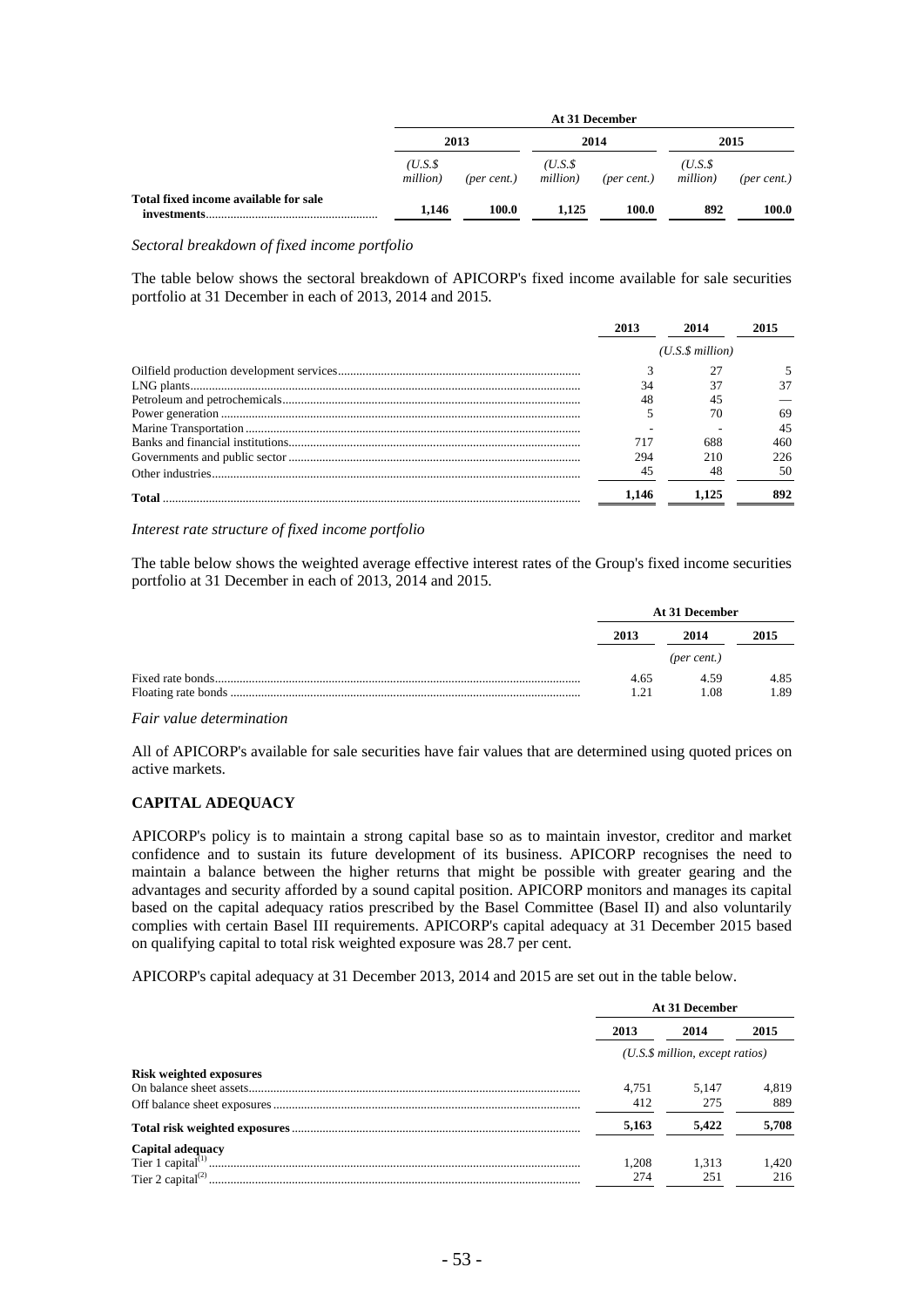|  | At 31 December                                      |                |                |  |
|--|-----------------------------------------------------|----------------|----------------|--|
|  | 2013<br>2014<br>$(U.S.\$ \$ million, except ratios) |                | 2015           |  |
|  |                                                     |                |                |  |
|  | 1.482                                               | 1.564          | 1.636          |  |
|  | 28.7%<br>23.4%                                      | 28.8%<br>24.2% | 28.7%<br>24.9% |  |

\_\_\_\_\_\_\_\_\_\_\_\_\_\_\_ (1) Comprises share capital, legal and general reserves and retained earnings. (2) Comprises investments fair value reserve and collective impairment allowance.

#### **RELATED PARTIES TRANSACTIONS**

APICORP's principal related parties are its shareholders. Although APICORP does not transact any commercial business directly with the shareholders themselves, it is engaged in financing activities with companies which are either controlled by the shareholder governments or over which they have significant influence. Loans made by APICORP to related parties are made at prevailing market interest rates and are subject to normal commercial negotiation as to terms. The majority of loans to related parties are syndicated, which means that participation and terms are negotiated by a group of arrangers, of which APICORP may, or may not, be a leader. No loans to related parties were written off in 2013, 2014 or 2015.

The table below summarises APICORP's related party loans, direct equity investments in related parties and deposits from related parties at 31 December in each of 2013, 2014 and 2015.

|                                              | At 31 December |                 |       |
|----------------------------------------------|----------------|-----------------|-------|
|                                              | 2013           | 2014            | 2015  |
|                                              |                | (U.S.S.million) |       |
| Loans to related parties                     |                |                 |       |
|                                              | 1.919          | 1.857           | 1.830 |
|                                              | (14)           | (22)            | (23)  |
|                                              | (41)           | (41)            | (41)  |
|                                              | 486            | 499             | 445   |
| Direct equity investments in related parties |                |                 |       |
|                                              | 823            | 866             | 923   |
|                                              |                |                 | 95    |
|                                              | 19             | 19              | 13    |
| <b>Deposits</b>                              |                |                 |       |
|                                              |                | 692             | 997   |
|                                              | 105            | 106             | 107   |

The table below summarises APICORP's interest and dividend income received from, and interest expense paid to, related parties in each of 2013, 2014 and 2015.

|                                              | <b>Year ended 31 December</b> |                 |      |
|----------------------------------------------|-------------------------------|-----------------|------|
|                                              | 2013                          | 2014            | 2015 |
|                                              |                               | (U.S.S.million) |      |
| Loans to related parties                     |                               |                 |      |
|                                              | 28                            | 26              | 37   |
|                                              | 8                             |                 | 13   |
|                                              |                               | (8)             | (5)  |
| Direct equity investments in related parties |                               |                 |      |
|                                              |                               | 91              | 86   |
| <b>Deposits</b>                              |                               |                 |      |
|                                              | [14]                          |                 |      |
| <b>COMPETITION</b>                           |                               |                 |      |

APICORP's primary competition is from regional, international and development banks which have recognised expertise in project finance, ship finance, structured commodity finance as well as the financing of energy projects and energy trade in the MENA region. However, in many cases competitors on certain deals are also partners on other deals leading to competitive partnership. APICORP is also increasingly facing competition from local banks in their own jurisdictions which have established expertise in the project financing area and are prepared to support aggressively their national champions and landmark projects. These banks also benefit from the ability to fund themselves with low cost retail deposits in their local currency. This competition directly impacts the ability of APICORP to win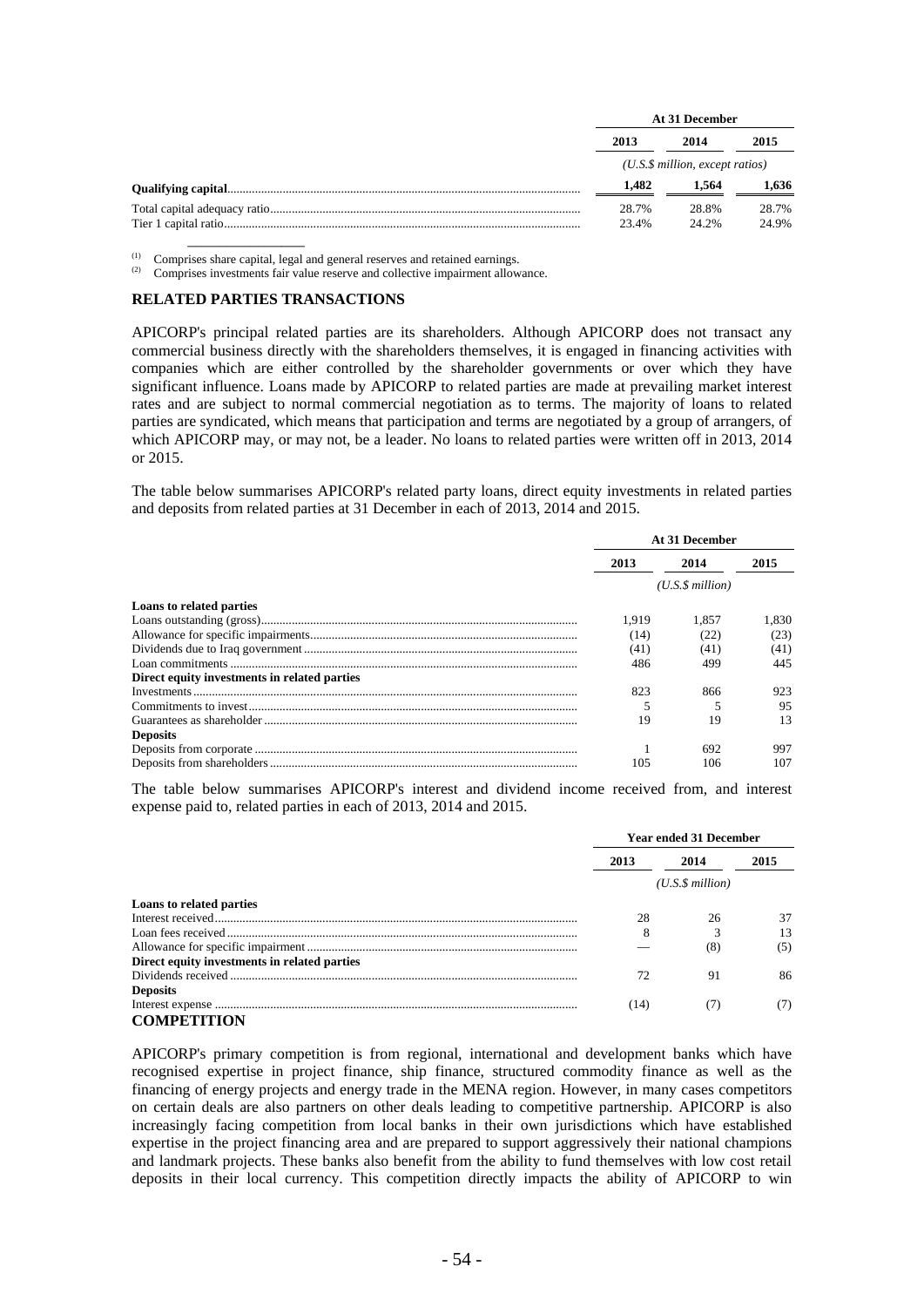advisory and structuring mandates and also affects the pricing of transactions, particularly at times where there is significant market liquidity. This competition may also lead to certain transactions being structured in a more aggressive manner than APICORP considers appropriate in light of the risks involved.

With regard to direct equity investments, APICORP's competition includes investment funds and private equity companies, large family holding companies with growing interest in the oil and gas industry, and energy project developers.

See generally "*Risk factors—Factors that may affect APICORP's ability to fulfil its obligations under the Notes—APICORP faces significant and increasing competition*".

## **COMPLIANCE**

APICORP is committed to building and maintaining a culture of ethical behaviour, corporate governance and regulatory compliance. APICORP's compliance function is independent from its business activities. Among other matters, the compliance function is responsible for:

- determining the internal measures and procedures needed to comply with applicable laws, regulations, procedures and internal standards and providing appropriate guidance to employees in this respect;
- monitoring adherence to all applicable laws, regulations, procedures and internal standards either directly or by delegating this responsibility to other clearly identified departments or persons as part of APICORP's internal control process;
- assisting management in ensuring that all activities are conducted in conformity with all applicable requirements; and
- assessing the appropriateness of APICORP's compliance-related guidelines and, where necessary, proposing amendments.

APICORP seeks to ensure that it maintains full compliance with all applicable laws and regulations (including those promulgated by the U.S. Office of Foreign Assets Control, the European Union and the United Nations). APICORP aims to achieve compliance through internal polices, including its compliance charter, which is approved by senior management and the Board.

Effective anti-money laundering ("**AML**") and know your customer ("**KYC**") procedures form a fundamental part of APICORP's internal control regime. APICORP has an AML and KYC policy to assist it in its AML and KYC activities and in combating the financing of terrorism activities ("**CFT**"). This policy follows the AML/KYC/CFT guidelines and rules of the Central Bank of Bahrain, which governs APICORP's Branch in Bahrain. Ongoing KYC, AML and sanctions training is provided to all of APICORP's employees on a regular basis.

### **INTERNAL AUDIT**

APICORP has engaged KPMG to conduct the internal audit of all of its activities. KPMG reports its findings to the Board Audit and Risk Committee. APICORP coordinates the internal audit approach with KPMG.

### **INFORMATION TECHNOLOGY**

APICORP uses IT to support the delivery of its business strategy. APICORP uses market leading software solutions for its financial services and enterprise resource planning to provide services to its business and to respond to new trends in business strategies as they arise. APICORP deals with a range of hardware and software partners as well as outsourcing vendors to achieve its long-term strategic IT vision, which is to ensure that the IT services that it delivers are reliable, secure and business aligned.

APICORP has a data centre with appropriate redundancy levels, high availability and a managed virtualised environment. It has also established a disaster recovery site which is in replication with the main data centre for all mission critical applications.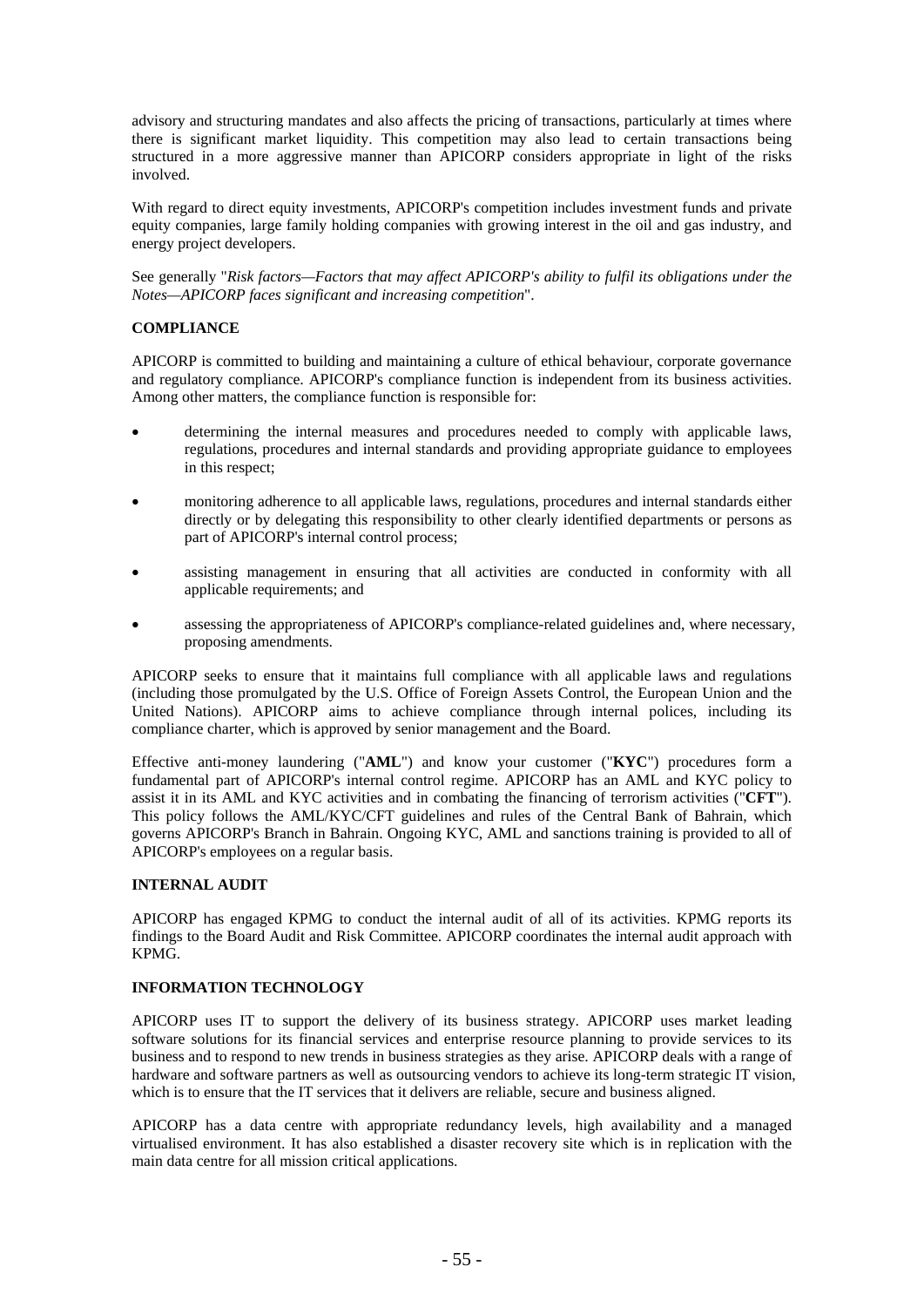#### **RISK MANAGEMENT**

#### **INTRODUCTION**

The role of risk management is to understand, measure and manage risk in all aspects of APICORP's business. APICORP aims to embed a risk management culture in all of its business processes and to ensure that a risk management culture is adopted throughout the organisation. Accordingly, APICORP seeks to continually improve its risk management in line with industry standards and Central Bank of Bahrain guidelines and by investing in the right people and systems.

APICORP's risk management framework is focused on fully integrating enterprise-wide risk management into its operations and culture. The risk management structure covers credit risk, market risk, liquidity risk, operational risk and compliance. APICORP seeks to ensure that risks are proactively identified and managed and it aims to achieve an appropriate balance between risk and return and to minimise potential adverse effects on its financial performance.

APICORP's risk management policies are established to identify and analyse the risks which it faces, to set appropriate risk limits and controls, and to monitor risks and adherence to limits. APICORP's risk management policies and systems are reviewed regularly to reflect changes in market conditions, emerging best practices and the products and services offered. APICORP, through its training and management standards and procedures, aims to develop a disciplined and constructive control environment, in which all employees understand their roles and obligations.

## **FINANCIAL RISK MANAGEMENT OBJECTIVES**

The Board has overall responsibility for the establishment and oversight of APICORP's risk management framework. The Board has established a board audit and risk committee, which is responsible for developing and monitoring APICORP's risk management policies. In addition, the same committee oversees how management monitors compliance with APICORP's risk management policies and procedures, and reviews the adequacy of the risk management framework in relation to the risks faced by APICORP. The Board Audit and Risk committee is assisted in its oversight role by APICORP's internal audit function, which undertakes both regular and ad hoc reviews of risk management controls and procedures.

The Risk and ALCO Committee, which is a management level committee, is responsible for developing and monitoring APICORP's risk management policies to maintain effective oversight of the key risks faced. Risk management policies have been established to identify and analyse the risks faced by APICORP; set appropriate risk limits and controls; and monitor risks and adherence to limits. APICORP's risk management policies and systems are reviewed regularly to reflect changes in market conditions and APICORP's activities. APICORP is focusing on integrating risk management functions with its business lines and aims to develop a disciplined and integrated control environment that can optimise its riskreward profile.

For a further discussion of APICORP's Board and management committees, see "*Management and Employees – Management*".

APICORP's Risk Management Department is responsible for ensuring and maintaining effective enterprise-wide risk management, as contained in APICORP's risk charter; together with all risk management policies, risk exposure thresholds, rating models and related manuals.

### **CREDIT RISK MANAGEMENT**

#### *Introduction*

Credit risk is the risk that a borrower or counterparty will be unable or unwilling to meet a commitment that it has entered into with APICORP, causing a financial loss to APICORP. Credit risk principally arises from APICORP's direct and syndicated lending, bank placements and fixed income investments. Credit evaluation of obligors and counterparties, a robust rating model, consultative approval procedures, transactional strengths and a risk-based pricing methodology help APICORP to manage its credit risk exposures effectively. Policies, procedures and limits have been established to control, monitor and manage all credit risks. APICORP's overall credit exposure is evaluated on an ongoing basis to ensure as broad a diversification of credit risk as is possible, within the constraints of APICORP's mandate.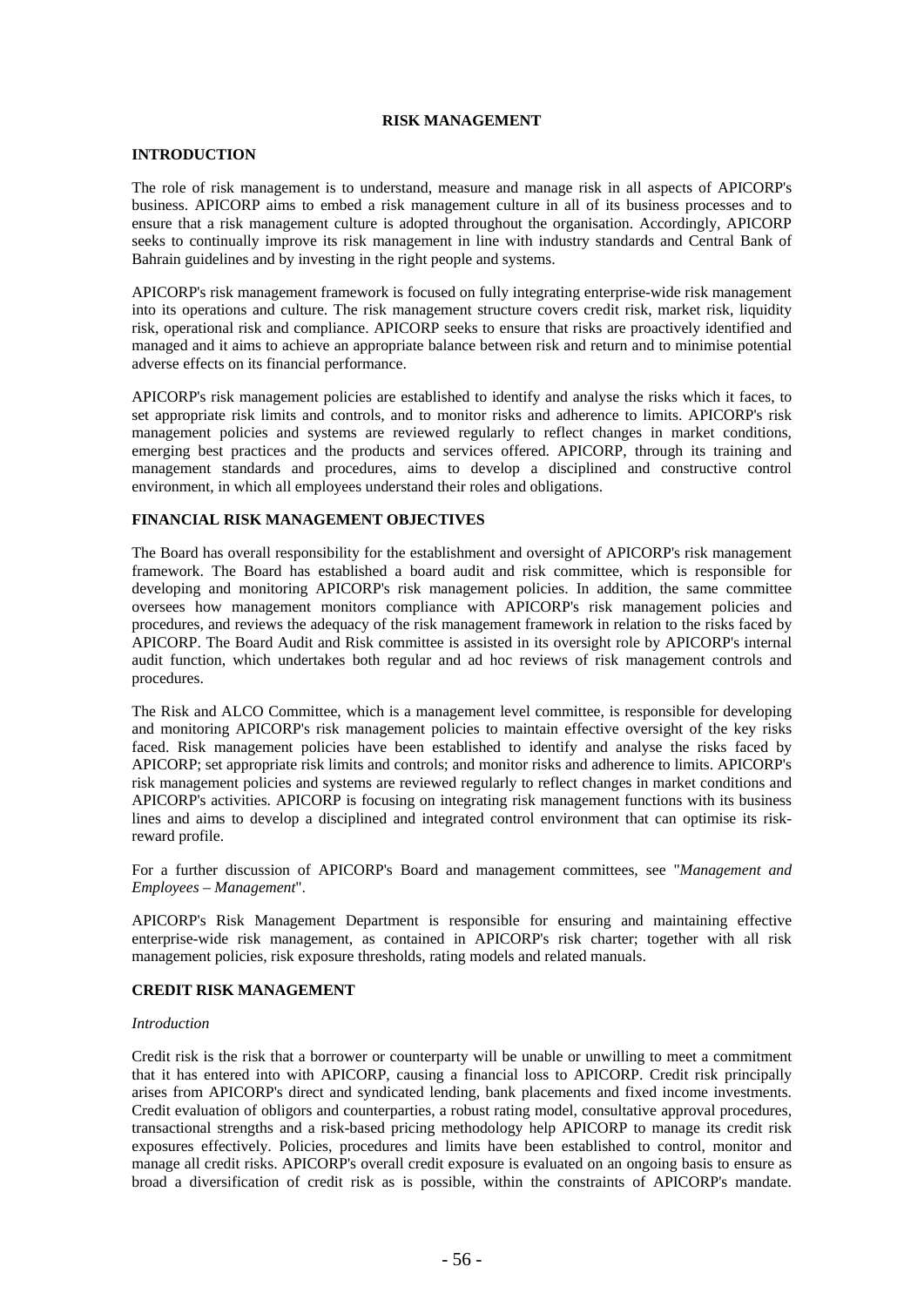Potential concentrations by country, product, industry sub-sector and risk grade are regularly reviewed to avoid excessive exposure and ensure a broad diversification.

#### *Credit approval process*

All of APICORP's credit transactions undergo two levels of review before being proposed for Board approval, with interim approval being granted as a clearance to perform further due diligence. Final approval is only granted after detailed due diligence has been conducted and the results are considered satisfactory.

Applicants for direct credit are required to submit detailed information to APICORP, including relevant background information as well as specific information on their management, business model, major suppliers and customers and bank relationships and limits. In addition, APICORP typically requires audited financial statements for the last three years as well as current year financial information where available. The availability of sovereign guarantees and commitments and export credit agency cover are also key factors in the evaluation of a credit application.

Officers within APICORP's Corporate Finance business line conduct a financial analysis of the applicant, propose an internal credit grade and negotiate the key terms of the proposed facility with the applicant. They also conduct screening checks and undertake site visits. All credit applications are also reviewed independently by APICORP's Risk Management Department. Risk queries are discussed with the transaction team and the queries and their resolution are reflected in the credit application. Reference checks are made through market sources and intermediaries. Where appropriate, specialist consultants may be engaged to undertake technical, financial and/or legal due diligence. Once the credit application has been completed it and the accompanying risk review and any external due diligence reports obtained are submitted to the Credit and Investment Committee for review and approval.

Where APICORP is participating in a syndicated loan, APICORP typically receives and reviews the standard credit package submitted to all potential syndicate participants. APICORP's review process for syndicated loan participations does not materially differ from that for its direct lending.

In each case, once all internal review and validation steps have been completed, the application is submitted to the Credit and Investment Committee, a management level committee which makes an appropriate recommendation to the Board. The Board has the ultimate authority to sanction commitments.

APICORP's treasury activities, including its investments in fixed income securities and its bank placements, are controlled by means of a framework of limits and external credit ratings. Dealing in marketable securities is primarily restricted to GCC countries, the United States and major European stock exchanges. Dealings are only permitted with approved internationally rated banks, brokers and other counterparties. Securities portfolios and investing policies are reviewed from time to time by the Risk and ALCO Committee.

#### *Credit rating and measurement*

APICORP's risk rating system is the basis for determining the credit risk of its asset portfolio and, therefore, appropriate asset pricing, the portfolio management strategy and loss provisions and reserves. The risk rating is also a key factor in credit approval.

APICORP's internal rating model considers multiple characteristics, including the strength of project sponsors, the relevant market and industry parameters and technical strengths of the borrower. In addition, transaction characteristics such as the security package, the political and legal environment and the financial strength of the borrower are also considered.

APICORP has adopted a five-tiered asset classification, being Standard, Watch List, Substandard, Doubtful and Loss and grades its assets under 10 rating categories. Assets within the AAA to C rating band (that is, AAA, AA, A, BBB, BB, B and C) are considered to be performing assets and assets graded DDD, DD or D are considered to be non-performing assets.

APICORP's internal ratings also form the basis for its impairment provisioning in respect of individual assets.

The table below summarises APICORP's asset classification and grading model.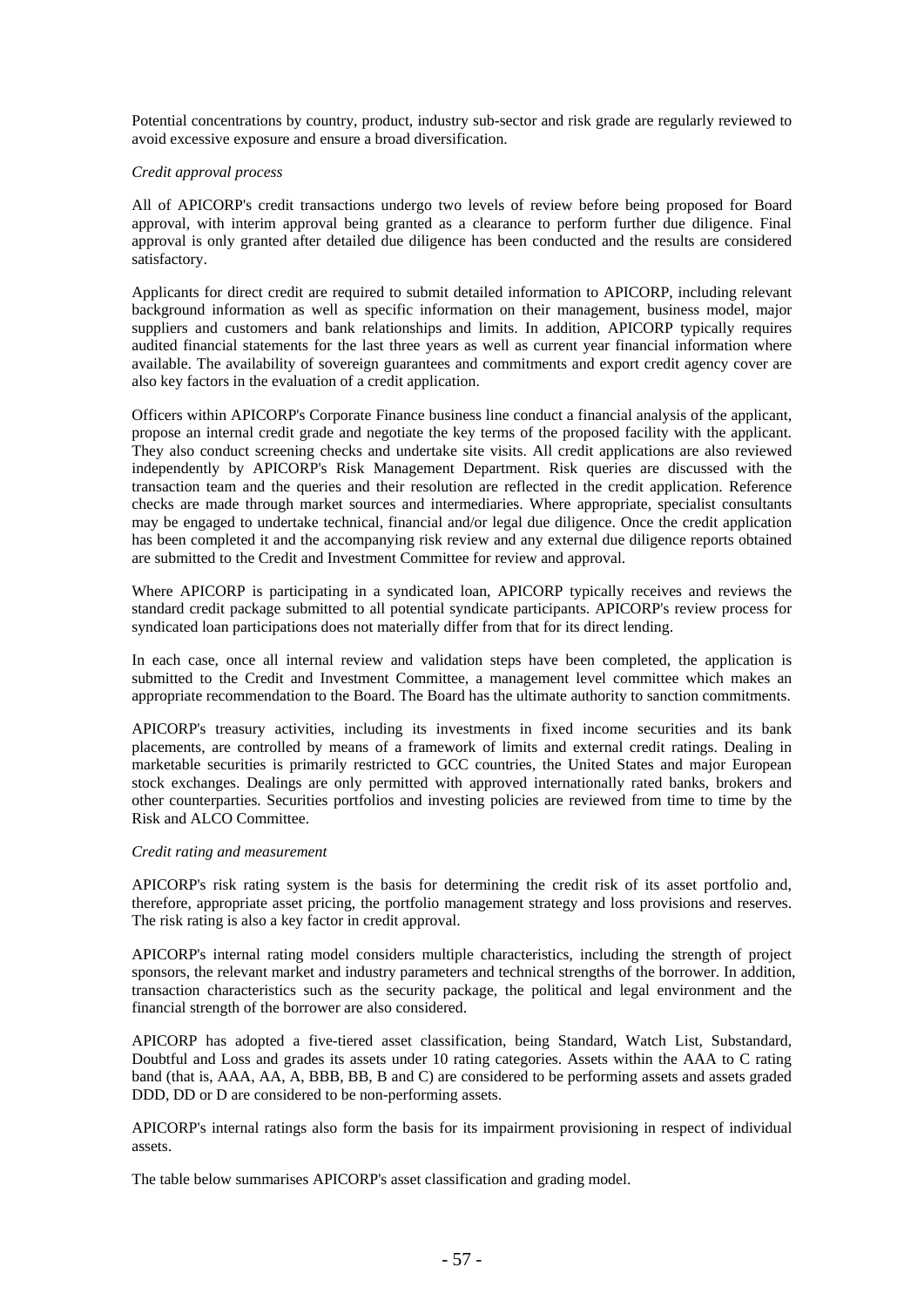| <b>Internal rating</b> | <b>Asset classification</b> | Default indicator       | <b>Provision category</b> |
|------------------------|-----------------------------|-------------------------|---------------------------|
| AAA to B               | Standard                    | No past due payments    | Collective provision      |
| $\mathcal{C}$          | Watch list                  | Past due payments of 90 | Collective provision      |
|                        |                             | days or less            |                           |
| <b>DDD</b>             | Substandard                 | Past due payment of     | Specific provision        |
|                        |                             | 180 days or less        |                           |
| <b>DD</b>              | Doubtful                    | Past due payment of     | Specific provision        |
|                        |                             | 360 days or less        |                           |
| D                      | Loss                        | Past due payment of     | Specific provision        |
|                        |                             | more than 360 days      |                           |

APICORP has recently adopted a risk-based pricing mechanism under which the allocation of capital for each loan is based on the loan's internal rating, in accordance with Basel guidance that riskier assets should require more capital. APICORP's loans are priced to derive an acceptable return on capital which means that higher pricing is applied to riskier loans.

### *Credit monitoring*

APICORP monitors its credit exposures on a regular basis as well as any external trends which may impact risk management outcomes. Internal risk management reports, containing information on key variables, portfolio delinquency and impairment performance, are presented to both the Risk and ALCO Committee and the Board Audit and Risk Committee. All exposures are monitored carefully for performance and reviewed formally on an annual basis or earlier. APICORP's policies mandate client visits and monitoring of accounts to make sure that any concerns on the quality of the accounts are addressed proactively.

All non-performing accounts are monitored closely by the Corporate Finance, Finance and Risk Management Departments. These accounts are re-evaluated and remedial actions are agreed and monitored. Remedial actions include, but are not limited to, exposure reduction, security enhancement and exit of the account.

### *Credit mitigation*

APICORP seeks to mitigate potential credit losses from any given account, customer or portfolio using a range of tools, including taking collateral or guarantees in particular. The reliance that can be placed on these credit mitigation resources is carefully assessed taking into account their legal enforceability, the market value of any collateral and the counterparty risk of any guarantor.

APICORP accepts a range of collateral types, including receivables; fixed assets such as plant and machinery; marketable securities; commodities; bank guarantees; and letters of credit. Risk mitigation policies control the approval of different collateral types.

APICORP values its collateral in accordance with its risk mitigation policy, which prescribes the frequency of valuation for different collateral types. The valuation frequency is driven by the level of price volatility of each type of collateral and the nature of the underlying product or risk exposure. Collateral held against impaired financings is maintained at fair value.

## **LIQUIDITY RISK AND FUNDING MANAGEMENT**

Liquidity risk is the risk that APICORP will encounter difficulty in meeting obligations associated with financial liabilities that are settled by delivering cash or another financial asset. Liquidity risk management ensures that funds are available at all times to meet APICORP's funding requirements.

APICORP's liquidity management policies are designed to ensure that even under adverse conditions, APICORP has access to adequate funds to meet its obligations, and to service its core investment and lending functions. This is achieved by the application of prudent but flexible controls, which provide security of access to liquidity without undue exposure to increased costs from the liquidation of assets or to bid aggressively for deposits. APICORP seeks to maintain an adequate level of quality liquid assets to continuously support its liquidity needs. Well-diversified sources of funding are also maintained, and liquidity mismatches are monitored and managed on a proactive basis. APICORP adopted a new liquidity risk policy in 2015 in compliance with Basel III guidelines.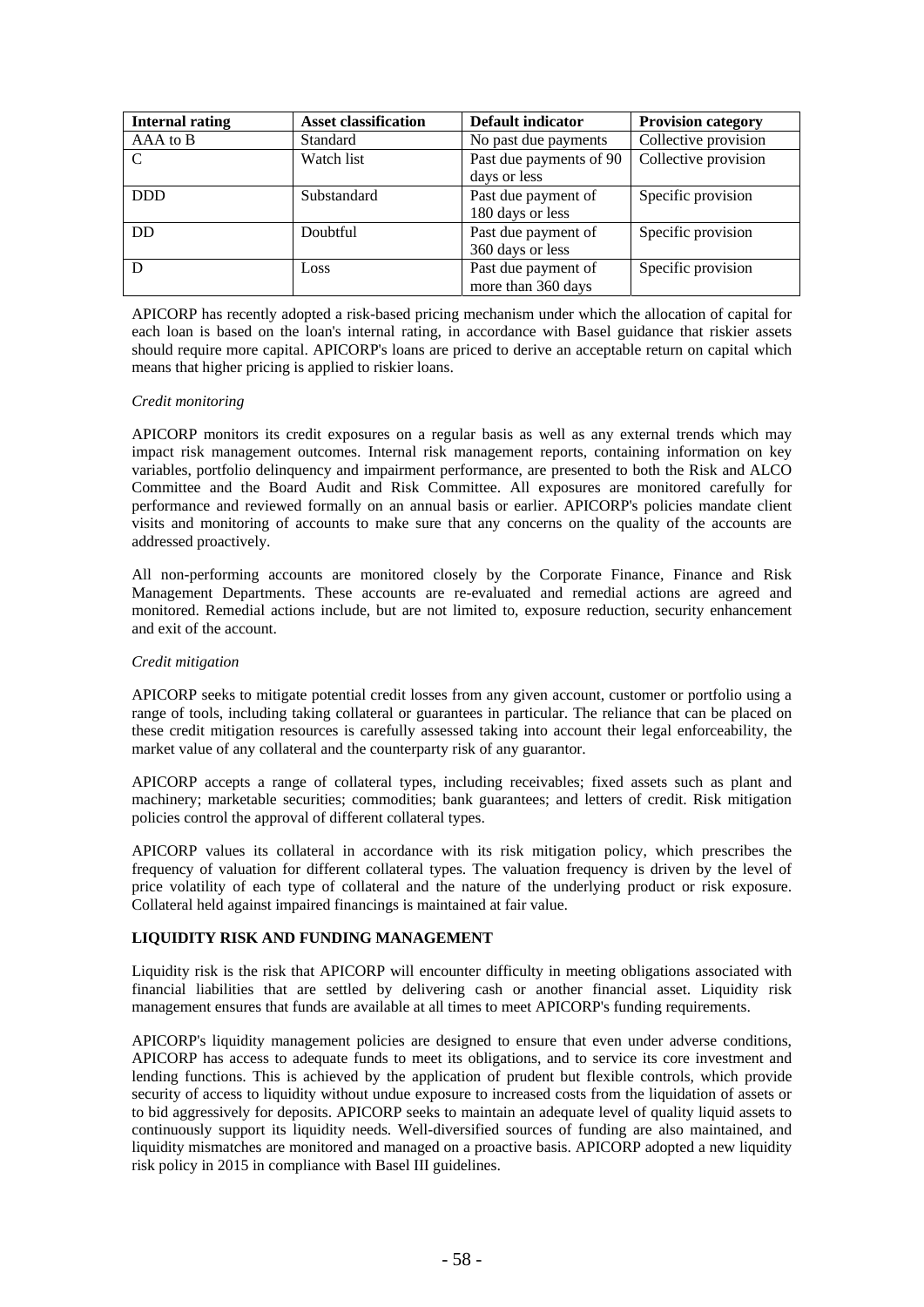As part of liquidity management, APICORP also ensures availability of bank term financing at competitive rates at all times to meet its long-term funding requirements.

APICORP's daily liquidity position is monitored and regular stress testing is conducted under a variety of scenarios covering both normal and more severe market conditions. All of APICORP's liquidity policies are subject to review and approval by the Risk and ALCO Committee. Liquidity controls are provided for an adequately diversified deposit base in terms of maturities and the range of counterparties. APICORP's asset and liability maturity profile, based on estimated repayment terms, is set out in note 28 to the 2015 Financial Statements.

## **MARKET RISK MANAGEMENT**

Market risk is the risk that changes in market factors, such as interest rate, equity prices and foreign exchange rates, will affect APICORP's income or the value of its holdings of financial instruments. The objective of market risk management is to manage and control market risk exposures within acceptable parameters, while optimising the return on risk.

The majority of APICORP's available for sale investments (which are not actively traded) is in debt securities, with the minority in equity-related securities/funds. Treasury activities are controlled by the Risk and ALCO Committee and are also subject to a framework of Board-approved currency, industry and geographical limits and ratings by recognised rating agencies.

The principal risk to which APICORP's non-trading portfolios are exposed is the risk of loss from fluctuations in the future cash flows or fair values of its securities because of a change in market interest rates, foreign exchange rates and/or equity prices.

#### *Interest rate risk*

APICORP's syndicated and direct loans and its funding are principally denominated in U.S. dollars and the interest rates for both are typically linked to U.S. dollar LIBOR. APICORP's exposure to interest rate fluctuations on certain financial assets and liabilities is also hedged by entering into interest rate swap agreements.

APICORP's exposure to interest rate risk is restricted by permitting only a limited mismatch between the re-pricing of the main components of its assets and liabilities. The re-pricing profile of APICORP's assets and liabilities at 31 December in each of 2014 and 2015 is set out in note 29 to the 2015 Financial Statements.

The management of interest rate risk against interest rate gap limits is supplemented by monitoring the sensitivity of APICORP's financial assets and liabilities to various standard and non-standard interest rate scenarios. Standard scenarios that are considered on a periodic basis include a 100 basis point parallel fall or rise in all yield curves worldwide. An analysis of the sensitivity of APICORP's statement of income and equity at 31 December in each of 2014 and 2015 to an increase or decrease in market interest rates (assuming no asymmetrical movement in yield curves and a constant statement of financial position) is set out in note 25 to the 2015 Financial Statements.

### *Currency risk*

Currency risk is the risk of adverse currency movements affecting APICORP's balance sheet. Currency risk is minimised by conducting a regular review of exposures to currencies other than the U.S. dollar to ensure that no significant positions are taken which may expose APICORP to undue risks. Currently, APICORP does not trade in foreign exchange. APICORP's net currency exposures at 31 December in each of 2014 and 2015 are set out in note 30 to the 2015 Financial Statements. APICORP's exposures in currencies other than the U.S. dollar are also hedged by entering into forward contracts. An analysis of the sensitivity of APICORP's statement of income to a 5 per cent. strengthening or a 5 per cent. weakening of U.S. dollar against major un-pegged foreign currencies at 31 December in each of 2014 and 2015 is set out in note 25 to the 2015 Financial Statements.

### *Equity price risk*

Equity price risk is the risk that APICORP's quoted equity investments will depreciate in value due to movements in their quoted equity prices. The Risk and ALCO Committee is responsible for managing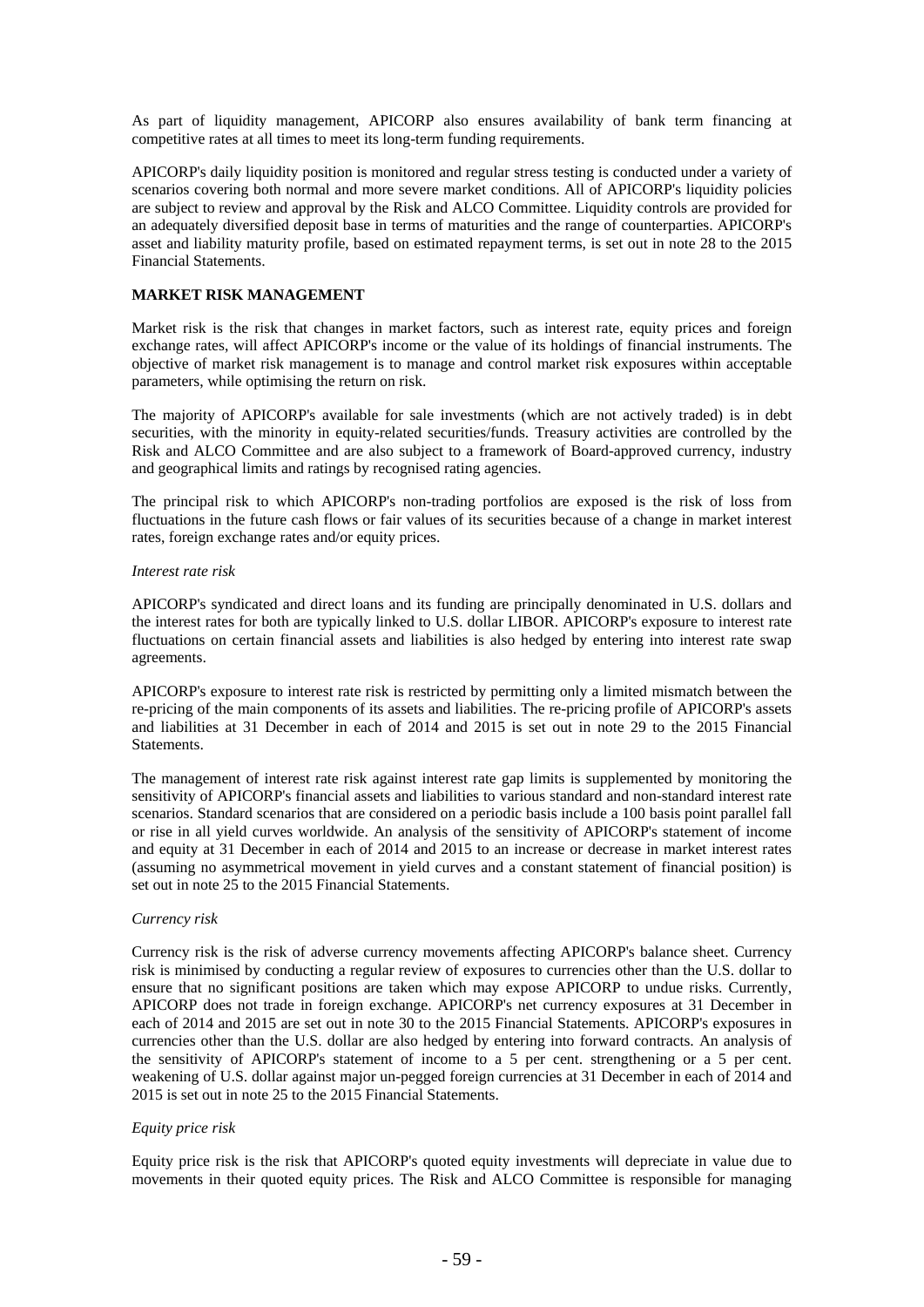equity price risk. Periodic listed equity price movements are reviewed by executive management and the Risk and ALCO Committee. APICORP considers that it has an insignificant exposure to listed equities.

### **OPERATIONAL RISK**

Operational risk is the risk of unexpected losses resulting from inadequate or failed internal controls or procedures, systems failures, fraud, business interruption, compliance breaches, human error, management failure or inadequate staffing. A framework and methodology has been developed to identify and control APICORP's operational risks. While operational risk cannot be entirely eliminated, it is managed and mitigated by ensuring that the appropriate infrastructure, controls, systems, procedures, and trained and competent people are in place. APICORP's internal audit function makes regular, independent appraisals of the control environment in all identified risk areas. Adequately tested contingency arrangements are also in place to support operations in the event of a range of possible disaster scenarios and, as part of its overall business continuity planning. By the end of 2016, APICORP intends to introduce crisis management communication guidelines to ensure that all appropriate initial steps are taken in relation to both internal and external stakeholders, such as customers, employees, regulators and counterparties, in the event of a crisis. In addition, an incident management system has been developed to report, assess and control operational risks across the organisation.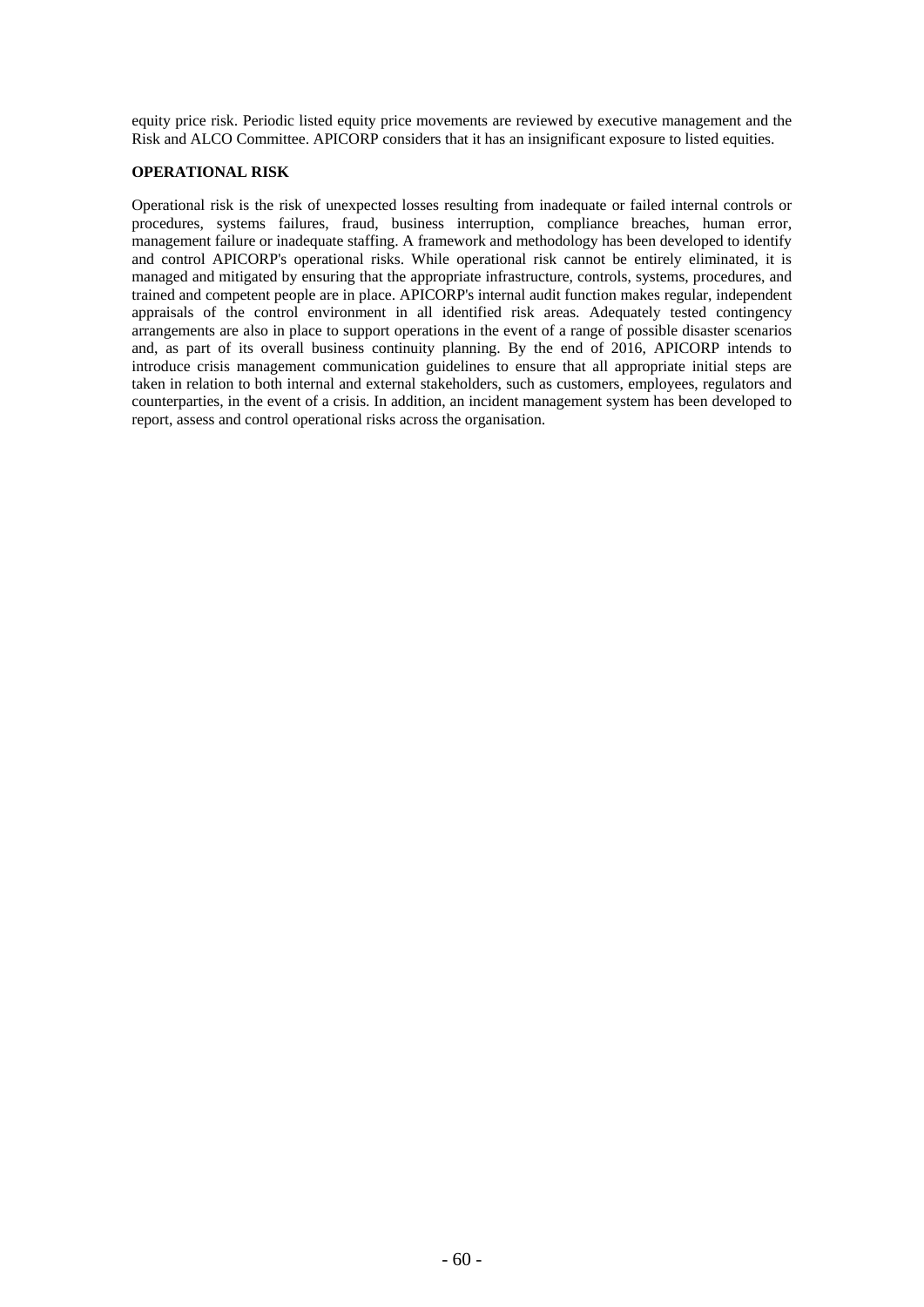### **MANAGEMENT AND EMPLOYEES**

### **MANAGEMENT**

#### *Introduction*

APICORP's governing bodies include the General Assembly, the Board and its committees and the Office of the Chief Executive and General Manager. The Chief Executive and General Manager, appointed by the Board, is responsible for all the activities of APICORP under the supervision of the Board. The Chief Executive and General Manager is assisted by the Deputy Chief Executive and General Manager.

#### *The Board*

APICORP's Board comprises one director appointed by each of the OAPEC Member States. The Board elects its chairman. Membership of the Board is for a term of four years and may be renewed for any number of successive terms. The Board meets once every three months.

The members of the current Board are listed below. Members of the Board represent their respective country's interest in APICORP and, as shown in the table below, most Board members are in current leadership positions in their countries.

| <b>Name</b>                         | <b>Title</b>    | <b>Principal occupation</b><br>outside APICORP                                      | <b>Member State*</b> |
|-------------------------------------|-----------------|-------------------------------------------------------------------------------------|----------------------|
| Dr. Aabed bin Abdulla<br>Al-Saddoun | Chairman        | Deputy Minister for<br>Companies Affairs,<br>Ministry of Petroleum<br>$&$ Minerals  | Saudi Arabia         |
| Mr. Khaled Amr Al-<br>Gunsel        | Deputy Chairman | General Manager,<br>Libyan Arab Foreign<br><b>Investment Company</b>                | Libya                |
| ENG. Sherin Ahmed<br>Mohamed        | Member          | Undersecretary for<br>Planning and Technical<br>Follow-up, Ministry of<br>Petroleum | Egypt                |
| Dr. Matar Hamed Al-<br>Neyadi       | Member          | Undersecretary,<br>Ministry of Energy                                               | <b>UAE</b>           |
| Shaikh Talal Naser A.<br>Al-Sabah   | Member          | Assistant<br>Undersecretary for<br>Administration &<br>Finance, Ministry of Oil     | Kuwait               |
| ENG. Nihad Ahmed<br>Moosa           | Member          | Director General, State<br>Company for Oil<br>Projects                              | Iraq                 |
| Mr. Ebrahim Ahmad<br>Al-Mannai      | Member          | Manager, Management<br>Accounting, Qatar<br>Petroleum                               | Oatar                |
| Mr. Farid Baka                      | Member          | General Manager for<br>Budget, Ministry of<br>Finance                               | Algeria              |
| Mr. Mahmood Hashim<br>Al- Kooheji   | Member          | <b>Chief Executive</b><br>Officer, Bahrain<br>Mumtalakat Holding<br>Company         | Bahrain              |

\*Due to the current political situation in Syria, no representative from Syria is assigned to APICORP's Board as at the date of this Prospectus.

The address of each Board member is the registered office of APICORP at Head Office Building, Dammam Coastal Road, Al Rakkah, P.O. Box 9599, 31423 Dammam, Kingdom of Saudi Arabia. There are no potential conflicts of interest between the private interests or other duties of the directors listed above and their duties to APICORP.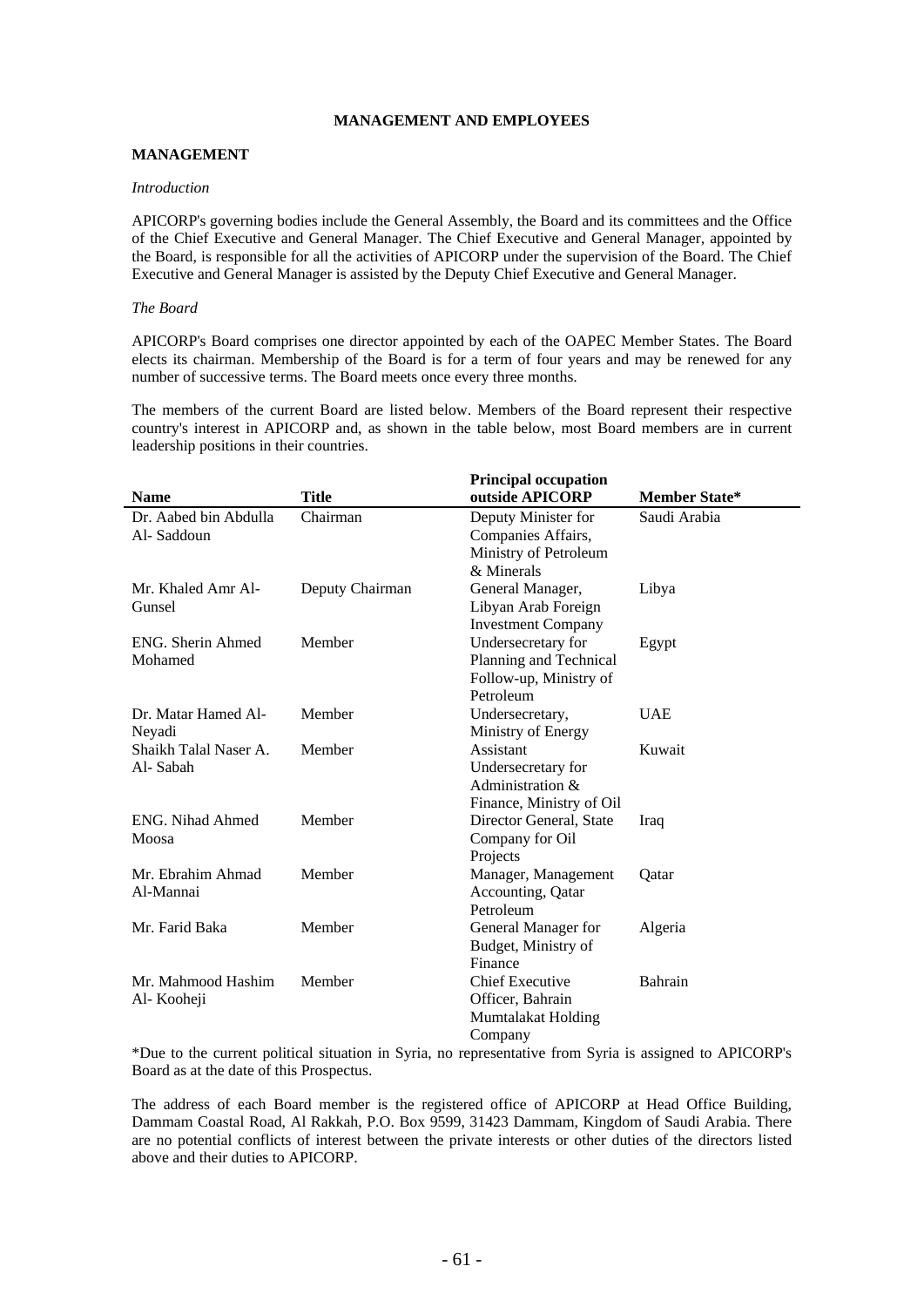#### *Board committees*

APICORP has two Board level committees which are the Audit and Risk Committee and the Remuneration and Nomination Committee.

#### *The Audit and Risk Committee*

The Audit and Risk Committee oversees APICORP's financial activities, internal control, corporate governance and risk governance. The Committee is responsible for oversight of APICORP's:

- financial activities and reporting system;
- internal controls and risk management framework;
- audit functions; and
- legal and compliance requirements.

The Audit and Risk Committee comprises Shaikh Talal Nasser A. Al-Sabah as Chairman, Dr. Matar Hamed Al-Neyadi (as Deputy Chairman) and Mr. Farid Baka, Mr. Ebrahim Ahmad Al-Mannai and ENG. Nihad Ahmed Moosa (as members).

#### *The Remuneration and Nomination Committee*

The Remuneration and Nomination Committee has oversight responsibility relating to employee compensation and benefits. The Committee is responsible for:

- recommending appropriate remuneration and reward policies to the Board; and
- ensuring that human resources policies and practices are in line with applicable laws and regulations.

The Remuneration and Nomination Committee comprises Dr. Aabed bin Abdulla Al-Saddoun (as Chairman), Mr. Khaled Amr Al-Gunsel (as Deputy Chairman) and Shaikh Talal Naser A. Al-Sabah, Mr. Mahmood Hashim Al-Kooheji and Mr. Ebrahim Ahmad Al-Mannai (as members).

#### **Senior management**

The members of APICORP's senior management team are:

| <b>Name</b>                      | Title                                         |
|----------------------------------|-----------------------------------------------|
| Dr. Aabed bin Abdulla Al Saddoun | Acting Chief Executive and General Manager    |
| Dr. Raed Al-Rayes                | Deputy Chief Executive and General Manager    |
| Mr. Bennie Burger                | Head of Corporate Strategy and Acting Head of |
|                                  | Investments                                   |
| Mr. Nicolas Thévenot             | Head of Corporate Finance                     |
| Mr. Hesham Farid                 | Head of T&CM                                  |
| Mr. Ayman Zeyada                 | Head of Finance                               |
| Mr. Ali Hassan Fadel             | Head of Legal & Board Secretary               |
| Mr. Ajay Kumar Jha               | Head of Risk Management & Compliance          |
| Mr. Mohammed Al-Mubarak          | Head of Operations                            |
| Mr. Hamdi Bata                   | Head of Human Resources & Corporate Services  |
| Mr. Raed Sirhan                  | Head of IT                                    |

The address of each member of senior management is the registered office of APICORP at Dammam Coastal Road, Al Rakkah, Dammam, Saudi Arabia. There are no potential conflicts of interest between the private interests or other duties of the members of senior management listed above and their duties to APICORP.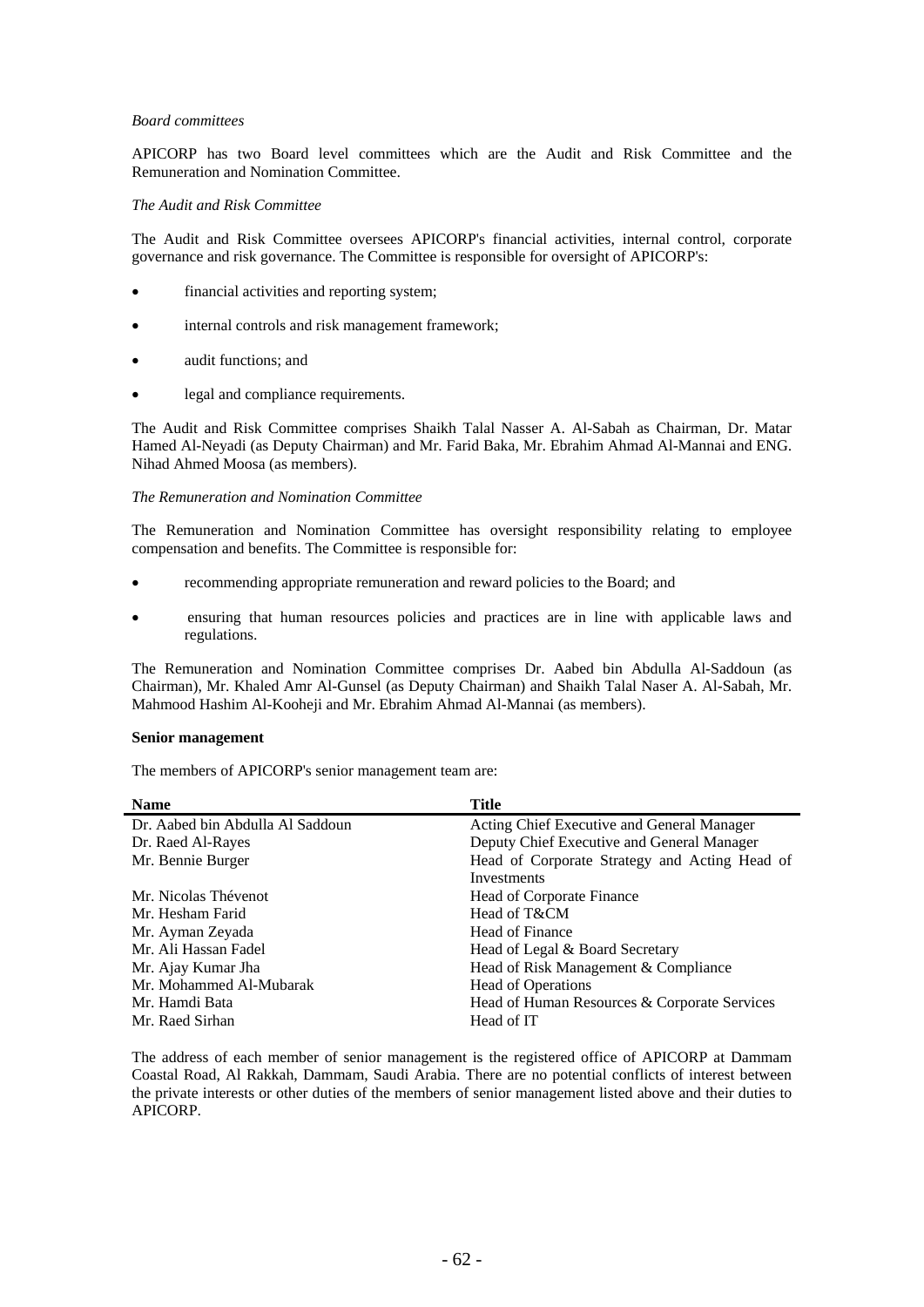### *Dr. Aabed bin Abdulla Al Saddoun (Acting Chief Executive and General Manager)*

Dr. Al Saddoun has over 20 years' experience in the oil and gas industry. He has previously spent 18 years with Saudi Aramco in a range of roles between 1994 and 2006, most recently as a Project Engineering Unit Supervisor at Saudi Aramco's Riyadh Refinery, and as a secondee to the Saudi Arabian Ministry of Petroleum and Mineral Resources (between 2006 and 2012). In 2012, Dr. Al Saddoun resigned from Saudi Aramco and was appointed Deputy Minister for Company Affairs at the Ministry of Petroleum and Mineral Resources.

Dr. Al Saddoun has a Bachelor's degree in Chemical Engineering from the University of Tulsa and a Ph.D. in Business Administration from Carolina International University. Dr. Al Saddoun also has a Bachelor's degree in Islamic Studies from Imam university and a Master's degree and a Ph.D. in Islamic and Arabic studies from the American Open University.

### *Dr. Raed Al-Rayes (Deputy Chief Executive and General Manager)*

Dr. Al-Rayes has more than 13 years' experience in commercial and investment banking. He was previously with Al-Rahji Capital (from 2008 to 2014) where he held various roles, most recently Deputy CEO and Head of Investment Banking. He also worked for Saudi American Bank (between 1993 and 1995). He joined APICORP in February 2014.

Dr. Al-Rayes has a Bachelor's degree in Islamic Economics from Al-Imam Muhammad Ibn Saud Islamic University. He has an MBA, postgraduate diploma in Management & Business Research Methods and a PhD from University of Bradford, UK. He also has a Master's degree in Management Consultancy from Liverpool John Moores University, UK.

### *Mr. Bennie Burger (Head of Corporate Strategy and Acting Head of Investments)*

Mr. Burger has 24 years' experience in the financial services industry. He previously held a wide range of roles at The Standard Bank (at various times between 1990 and 2007), most recently as Regional Director: Corporate and Investment Banking for Southern Africa and Sector Head for Construction and Infrastructure. Between 1998 and 1999 he was a Team Leader: Commercial Banking at BOE Bank and between 1999 and 2001 he was Associate Director: Corporate Banking at PSG Investment Bank. Between 2008 and 2012 he held various roles at Al Rajhi Bank and Al Rajhi Capital, most recently as Director and Head of Investment Banking between 2010 and 2012. Between 2013 and 2014 he was Chief Financial Officer at Algihaz Holding in Saudi Arabia. He joined APICORP in 2014.

Mr. Burger has Bachelor's degrees in Agricultural and Business Economics and Business Administration and a Masters degree in Business Administration from the University of Stellenbosch and the University of Stellenbosch Business School.

### *Mr. Nicolas Thévenot (Head of Corporate Finance)*

Mr. Thévenot has 23 years' experience in the financial services industry. He has previously worked at Credit Agricole Indosuez in a range of roles between 1992 and 2000, most recently as Vice President-Asset Based Finance/MENA (between 1998 and 2000). He joined APICORP in 2000 as head of the business group for North Africa and the Mediterranean basin in the department that handles the project finance, financial advisory and trade finance activities of the Corporation (**P&TF**). In October 2004, he was appointed head of P&TF.

Mr. Thévenot has a Bachelor's degree and a Master's degree in Public Administration and Economics from l'Institut d'Etudes Politiques de Paris and a post graduate diploma in International Economics from the same institution.

### *Mr. Hesham Farid (Head of T&CM)*

Mr. Farid has 30 years' experience in the financial services industry. He has previously been a credit officer at Misr Iran Development Bank (between 1984 and 1985) and he subsequently worked in a range of roles at Arab International Bank until 1996, most recently as Head of Fixed Income Investments (between 1990 and 1996). He joined APICORP in 1996. He was promoted to Acting Executive Vice President – Treasury & Capital Markets Department in 2009 and assumed his current position in June 2010.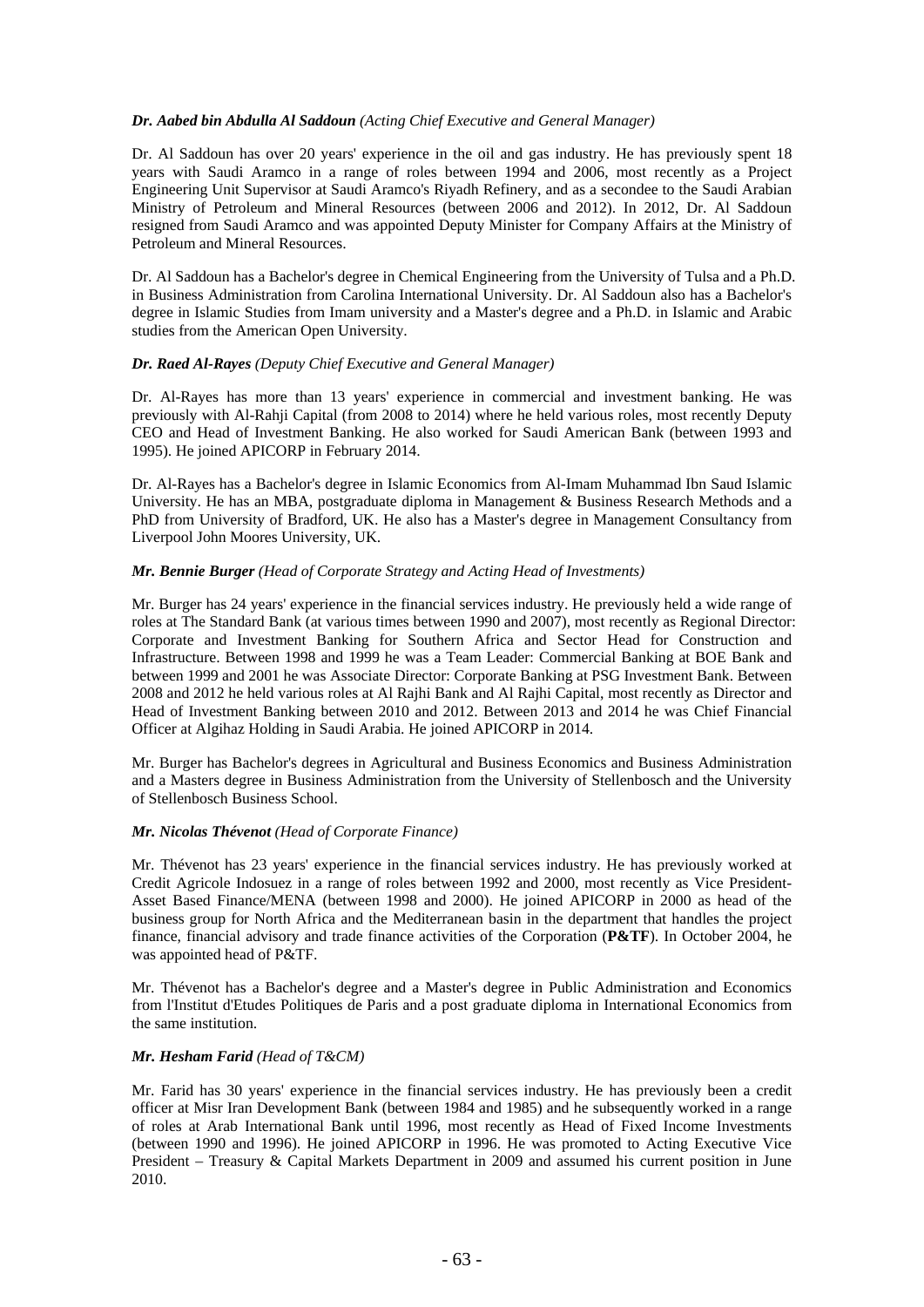Mr. Farid has a Bachelor's degree and a Master's degree in Business Administration, both from The American University in Cairo.

### *Mr. Ayman Zeyada (Head of Finance)*

Mr. Zeyada has around 30 years' experience in the accounting field. He has previously been a financial manager at Petroleum Investments Company, Egypt (between 1986 and 1991) and he subsequently worked as Chief Accountant at Banawai Industrial Group, Saudi Arabia (between 1991 and 1994). He joined APICORP in 1994.

Mr. Zeyada has a Bachelors' degree in Commerce from Ain Shams University, Cairo. He also has two postgraduate Diplomas from the College of Professional Management, Jersey.

## *Mr. Ali Hassan Fadel (Head of Legal & Board Secretary)*

Mr. Fadel is a Solicitor of the Supreme Court of England and Wales. He is also a Certified Compliance Officer of the American Academy of Financial Management. Mr. Fadel practiced as an Advocate in Sudan between 1984 and 1993. He subsequently studied in London between 1994 and 1998 where he qualified as a Solicitor and he practiced as a Solicitor in London between 1999 and 2005. He joined APICORP in 2005.

Mr. Fadel graduated from the University of Khartoum with a Bachelor's degree in Law. Mr. Fadel also has a Master's degree in Commercial Law from the Queen Mary & Westfield College of the University of London and post graduate diplomas in English Law (Common Professional Examination) and in Legal Practice (Legal Practice Course) from the London Guildhall University.

### *Mr. Ajay Kumar Jha (Head of Risk Management & Compliance)*

Mr. Jha has around 19 years' experience in the financial services industry. He has previously worked in a range of roles as follows: Loan Officer at TATA Finance Limited (1997 to 1999); Branch Manager at GE Capital, Indore (1999 to 2000); Regional Business Head, Mortgages at ICICI Bank, Kolkata (2001 to 2004); Assistant Vice President, Retail Banking at Citibank (2004 to 2008); Head-Credit & Risk Practice at Accenture (2008), Head of Risk at Amlak International Finance for Real Estate (2008 to 2009) and Head of Risk at Al Rahji Capital (2009 to 2014). He joined APICORP in 2014.

Mr. Jha has a Bachelors' degree in Chemistry from Delhi University and a Masters degree in Business Administration from the Institute of Management Studies, Indore, India.

### *Mr. Mohammed Al-Mubarak (Head of Operations)*

Mr. Al-Mubarak has over 20 years' experience in the financial services industry. He previously worked at Banque Saudi Fransi between 1994 and 1998 in a range of roles, most recently as the Head of Nostro Cash Management in the Treasury Operations Department. He joined APICORP in 1998 and assumed his current position in 2010.

Mr. Al-Mubarak has an MBA degree from the University of Bahrain and a Bachelor's degree in Management from King Fahd University of Petroleum and Minerals, Saudi Arabia.

### *Mr. Hamdi Bata (Head of Human Resources & Corporate Services)*

Mr. Bata has around 12 years' experience in human resources. He previously worked at La Roche College, Pittsburg, USA (between 2003 and 2009), most recently as Director of Academic Support (2006 to 2009), as a Managing Consultant for the Hay Group (between 2010 and 2013) and Head of Shared Services and Organisational Transformation at Castrol (between 2013 and 2015). He joined APICORP in 2015.

Mr. Bata has a Bachelor's degree in International Management and Information Systems and a Master's degree in Human Resource Management – Organisational Development & Change, both from La Roche College.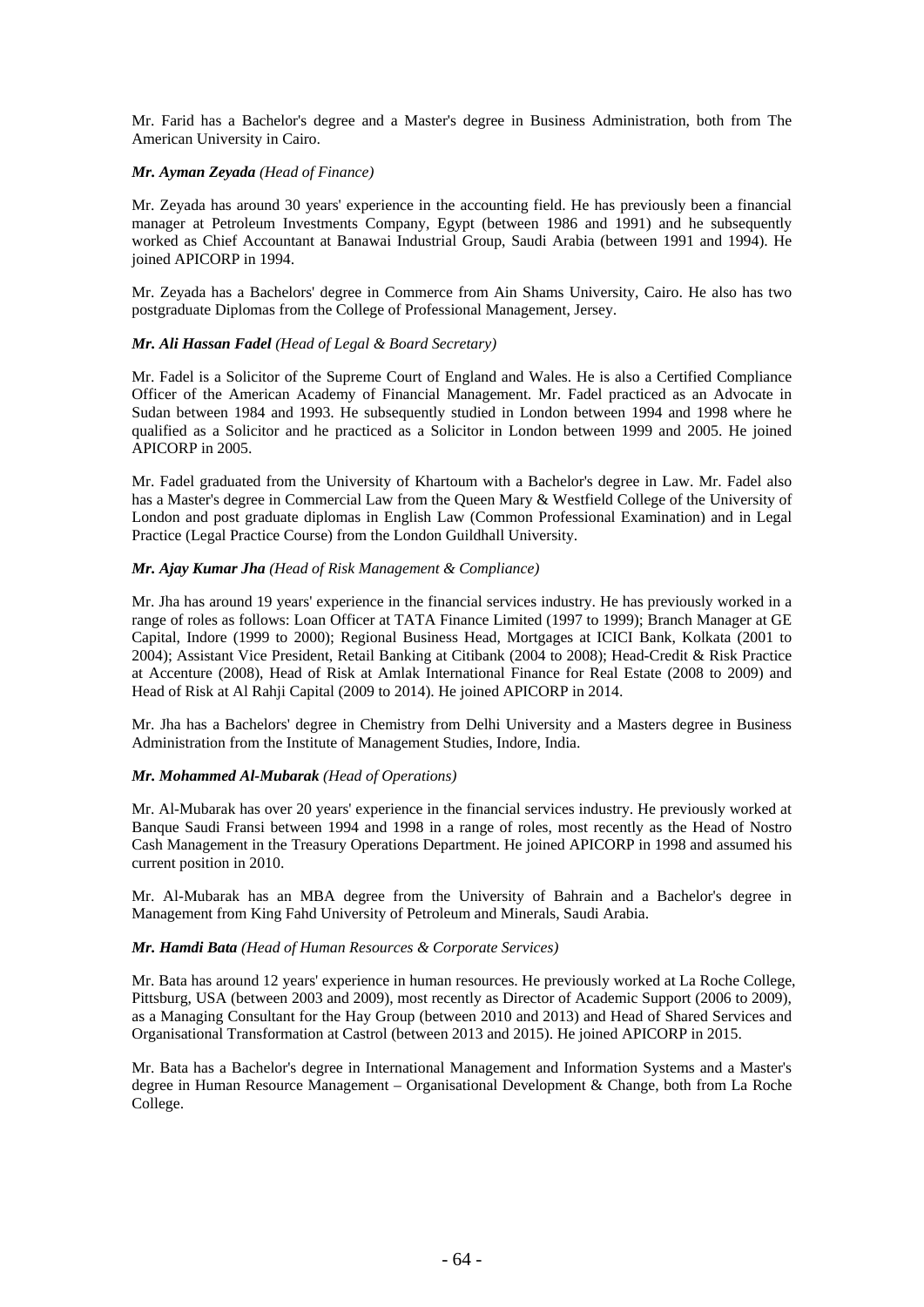#### *Mr. Raed Sirhan (Head of Information Technology)*

Mr. Sirhan has around 20 years' experience in the IT industry. He has previously worked in a range of IT roles as follows: Head of IT at CompuGuide (1995 to 1997); Senior Consultant at Accenture (1997 to 2002); Assistant General Manager at Bank Al-Jazira (2002 to 2009); Head of IT and Alternative Delivery Channels at National Bank of Kuwait (2009 to 2012); Group Chief Information Officer for Capital Bank, National Bank of Iraq and Capital Investment Company (2012 to 2013) and Director at Deloitte (2013 to 2014). He joined APICORP in 2014.

Mr. Sirhan has a Bachelor's degree in Electrical Engineering with a focus on Computers from the University of Jordan and a Master's degree in Computer Engineering from the University of Science and Technology in Jordan.

#### *Management committees*

APICORP has four management level committees.

#### *Executive Management Committee*

The Executive Management Committee's responsibilities include:

- reviewing and recommending APICORP's corporate strategy, annual budget, business plan, human resource policy and corporate governance policy;
- periodically reviewing APICORP's financial performance against its approved plan; and
- managing dispute solutions, crisis situations and key reputational risk events.

The Executive Management Committee comprises the Chief Executive and General Manager (as Chairman), the Deputy Chief Executive and General Manager, the Head of T&CM, the Head of Investments, the Head of Corporate Finance, the Head of Finance, the Head of Corporate Strategy, the Head of Risk Management & Compliance, the Head of Legal, the Head of IT, the Head of Operations, the Head of Energy Research and the Head of Human Resources & Corporate Services.

The committee met on a monthly basis during 2015.

#### *Credit and Investment Committee*

The Credit and Investment Committee's responsibilities include:

- reviewing and recommending new debt-related transactions, equity investment proposals, and direct investments and exit guidelines to the Board;
- reviewing renewals and extensions of existing credit facilities and non-performing credit facilities;
- ensuring compliance with credit policies and procedures, and direct investments and exit guidelines; and
- reviewing joint ventures, feasibility studies and due diligence reports.

The Credit and Investment Committee comprises the Chief Executive and General Manager (as Chairman), the Deputy Chief Executive and General Manager, the Head of Finance, the Head of T&CM, the Head of Corporate Finance, the Head of Investments, the Head of Corporate Strategy, the Head of Risk Management & Compliance and the Head of Energy Research.

The committee met more than 20 times in 2015 due to the increased number of transactions.

### *The Risk and ALCO Committee*

The Risk and ALCO Committee's responsibilities include: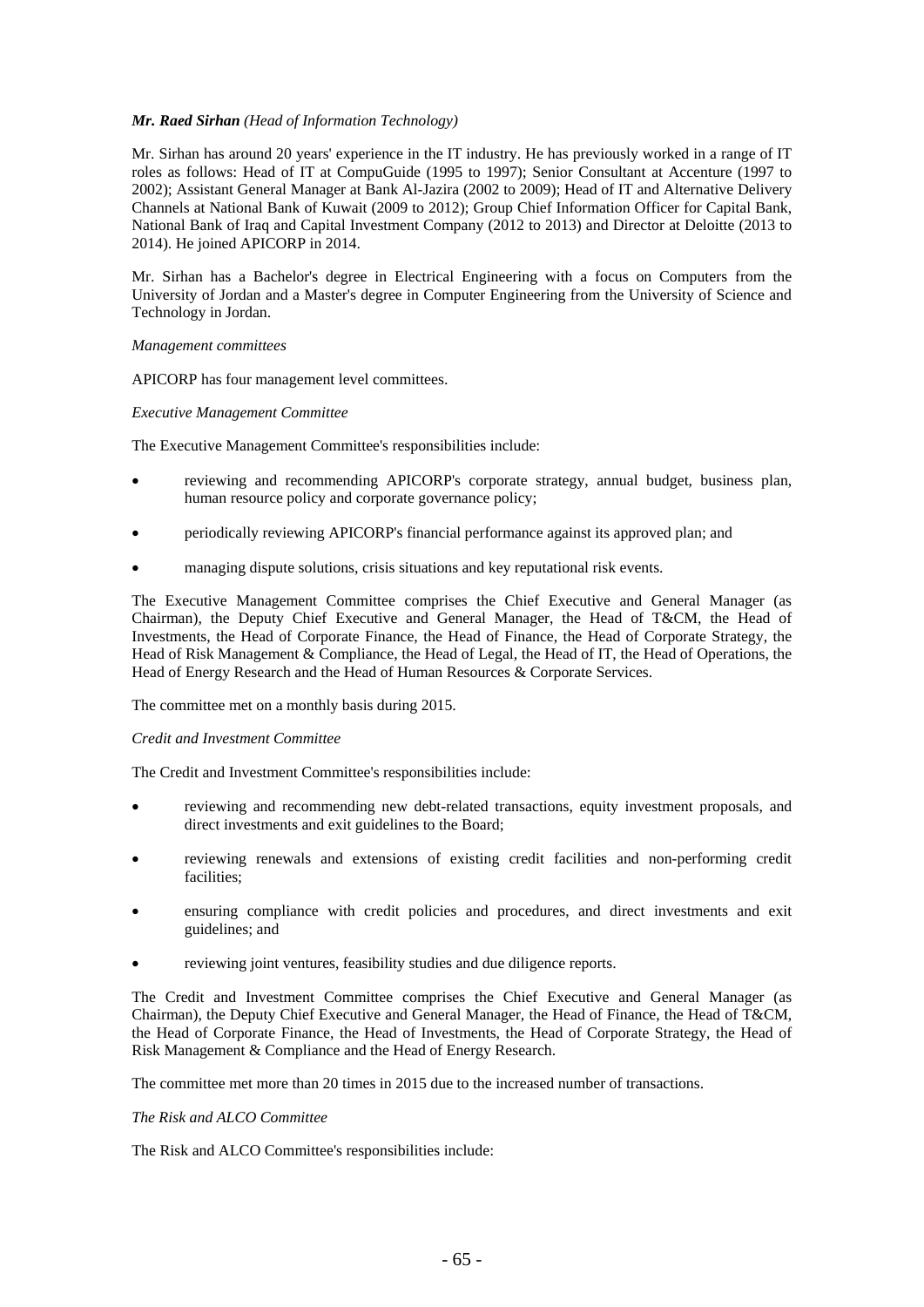- reviewing APICORP's funding strategy, external rating, asset and liability composition and maturity profile, capital structure, pricing policies and various financial ratios, including capital adequacy and cost of funding;
- reviewing and recommending risk management policies and procedures, internal rating models, asset liability management policy, liquidity policy and liquidity contingency policy and plan;
- recommending and reporting key risk parameters and positions to the Board Audit and Risk Committee;
- monitoring and reviewing all aspects of regulatory and legal compliance;
- performing oversight of market, interest and foreign exchange risks; and
- monitoring APICORP's liquidity position.

The Risk and ALCO Committee comprises the Chief Executive and General Manager (as Chairman), the Deputy Chief Executive and General Manager, the Head of Corporate Strategy, the Head of Investments, the Head of Corporate Finance, the Head of T&CM, the Head of Risk Management & Compliance and the Head of Finance.

The committee met two times in 2015 as planned.

### *Tender and Bid Committee*

The Tender and Bid Committee's responsibilities include:

- approving and awarding contracts within its approved budget and authority;
- reviewing and recommending tender and bid policies and procedures, including the vendor selection process;
- ensuring the development of clear guidelines for bidders;
- ensuring that ethical practices are followed and recorded; and
- facilitating purchase decisions within its authority.

The Tender and Bid Committee comprises the Head of T&CM (as Chairman), the Head of Finance, the Head of Risk Management & Compliance and the Head of Strategy.

The committee met 10 times in 2015 due to major infrastructure upgrade projects.

### **EMPLOYEES**

As at 31 December 2015, APICORP had 118 full time employees, compared with 126 as at 31 December 2014 and 124 as at 31 December 2013. APICORP embraces diversity and there are 20 different nationalities among its employees.

APICORP is a performance-driven organisation and this is reflected in its reward philosophy which links performance to rewards. APICORP pays competitive rates of remuneration and seeks to match best pay practices in the GCC markets. APICORP offers its employees a wide range of benefits, including housing and transportation allowances and annual air flight tickets to and from their countries of origin for employees and their families on a yearly basis. It also offers relocation packages, subscription allocations, premium health coverage, life insurance and different work life balance programmes. It pays employeedifferentiated bonuses in accordance with performance scorecards, as well as paying above market average end of service benefits. APICORP also provides a comprehensive training and development programme for all its employees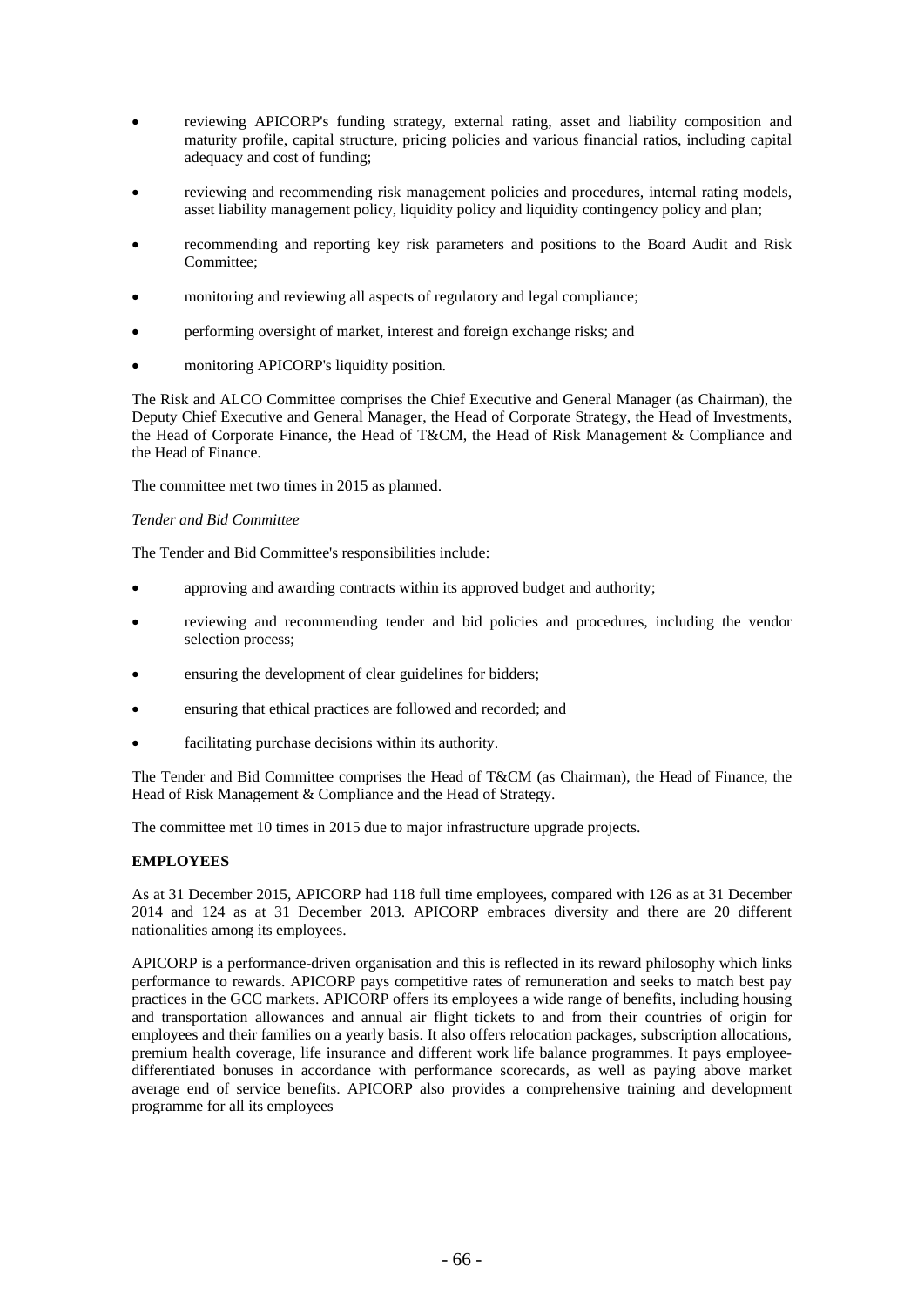#### **TAXATION**

*The following is a general description of certain tax considerations relating to the Notes. It does not purport to be a complete analysis of all tax considerations relating to the Notes whether in those countries or elsewhere. Prospective purchasers of Notes should consult their own tax advisers as to the consequences under the tax laws of the country of which they are resident for tax purposes of acquiring, holding and disposing of Notes and receiving payments of interest, principal and/or other amounts under the Notes. This summary is based upon the law as in effect on the date of this Prospectus and is subject to any change in law that may take effect after such date.* 

#### **The proposed financial transactions tax ("FTT")**

On 14 February 2013, the European Commission published a proposal (the "**Commission's proposal**") for a Directive for a common FTT in Belgium, Germany, Estonia, Greece, Spain, France, Italy, Austria, Portugal, Slovenia and Slovakia (the "**participating Member States**"). However, Estonia has since stated that it will not participate.

The Commission's proposal has very broad scope and could, if introduced, apply to certain dealings in the Notes (including secondary market transactions) in certain circumstances. The issuance and subscription of the Notes should, however, be exempt.

Under the Commission's proposal, the FTT could apply in certain circumstances to persons both within and outside of the participating Member States. Generally, it would apply to certain dealings in the Notes where at least one party is a financial institution, and at least one party is established in a participating Member State. A financial institution may be, or be deemed to be, "established" in a participating Member State in a broad range of circumstances, including (a) by transacting with a person established in a participating Member State or (b) where the financial instrument which is subject to the dealings is issued in a participating Member State.

However, the FTT proposal remains subject to negotiation between participating Member States. It may therefore be altered prior to any implementation, the timing of which remains unclear. Additional EU Member States may decide to participate.

Prospective holders of the Notes are advised to seek their own professional advice in relation to the FTT.

However, the Commission's Proposal remains subject to negotiation between the participating Member States and the scope of any such tax is uncertain. Additional EU Member States may decide to participate.

## **FATCA**

Pursuant to certain provisions of the U.S. Internal Revenue Code of 1986, commonly known as FATCA, a "foreign financial institution" may be required to withhold on certain payments it makes ("**foreign passthru payments**") to persons that fail to meet certain certification, reporting, or related requirements. The Issuer is a foreign financial institution for these purposes. A number of jurisdictions have entered into, or have agreed in substance to, intergovernmental agreements with the United States to implement FATCA ("**IGAs**"), which modify the way in which FATCA applies in their jurisdictions. Under the provisions of IGAs as currently in effect, a foreign financial institution in an IGA jurisdiction would generally not be required to withhold under FATCA or an IGA from payments that it makes. Certain aspects of the application of the FATCA provisions and IGAs to instruments such as the Notes, including whether withholding would ever be required pursuant to FATCA or an IGA with respect to payments on instruments such as the Notes, are uncertain and may be subject to change. Even if withholding would be required pursuant to FATCA or an IGA with respect to payments on instruments such as the Notes, such withholding would not apply prior to 1 January 2019 and Notes characterised as debt (or which are not otherwise characterised as equity and have a fixed term) for U.S. federal tax purposes that are issued on or prior to the date that is six months after the date on which final regulations defining "foreign passthru payments" are filed with the U.S. Federal Register generally would be "grandfathered" for purposes of FATCA withholding unless materially modified after such date.

#### **ROC Taxation**

The following is a general description of the principal ROC tax consequences for investors receiving interest in respect of, or disposing of, the Notes and is of a general nature based on the Issuers'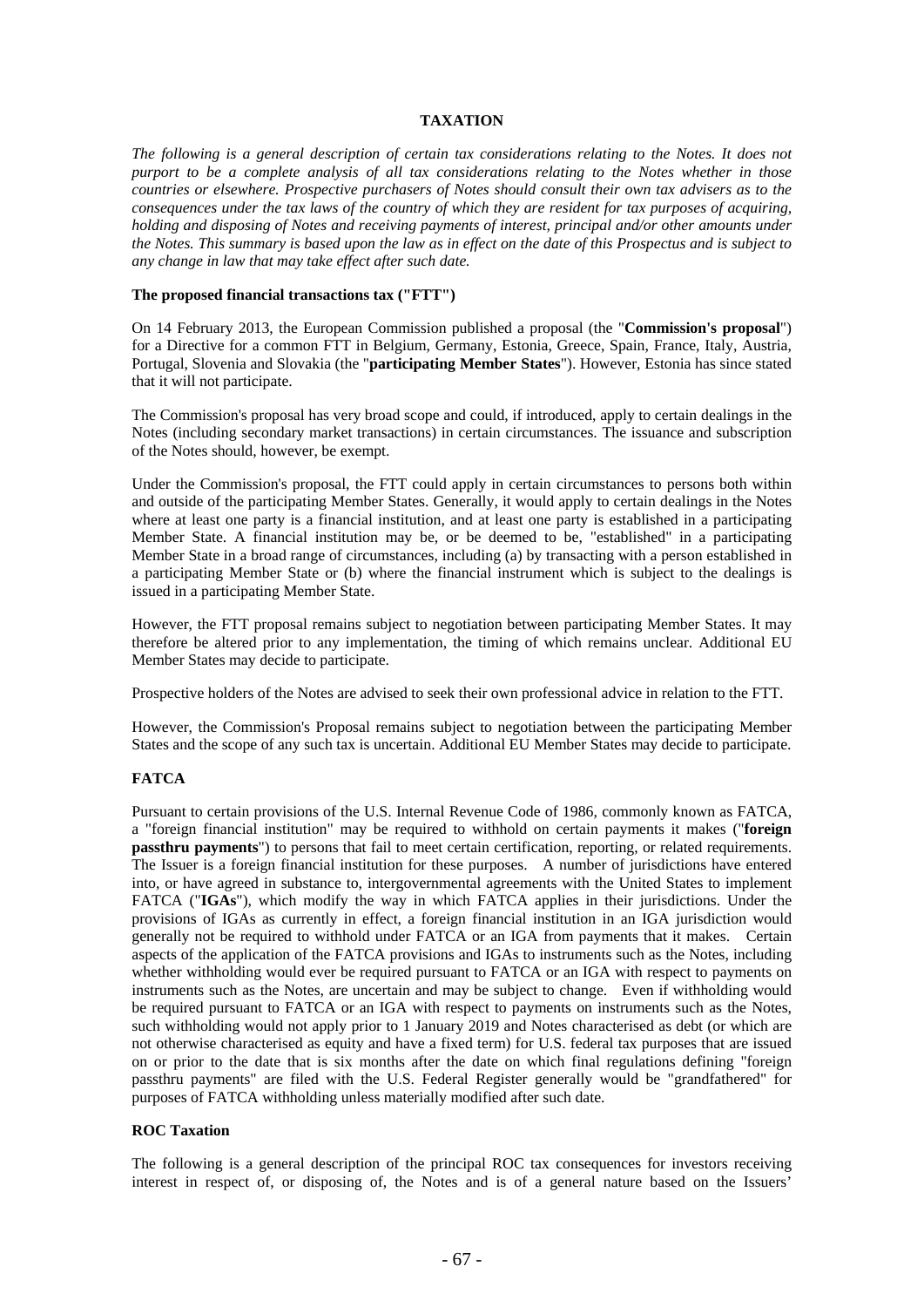understanding of current law and practice. It does not purport to be comprehensive and does not constitute legal or tax advice.

This general description is based upon the law as in effect on the date hereof and that the Notes will be issued, offered, sold and re-sold to professional investors as defined under Paragraph 1, Article 2-1 of the Taipei Exchange Rules Governing Management of Foreign Currency Denominated International Bonds of the ROC only. This description is subject to change potentially with retroactive effect. Investors should appreciate that, as a result of changing law or practice, the tax consequences may be otherwise than as stated below. Investors should consult their professional advisers on the possible tax consequences of subscribing for, purchasing, holding or selling the Notes.

## *Payments on the Notes*

As the Issuer of the Notes is not an ROC statutory tax withholder, there is no ROC withholding tax on any payment to be paid by the Issuer on the Notes.

Payments of interest under the Notes to an ROC individual holder are not subject to ROC income tax as such payments received by him/her are not considered to be ROC-sourced income. However, such holder must include the interest in calculating his/her basic income for the purpose of calculating his/her alternative minimum tax (the "**AMT**"), unless the sum of the interest and other non-ROC-sourced income received by such holder and the person(s) who is/are required to jointly file the tax return in a calendar year is below NT\$1 million. If the amount of the AMT exceeds the annual income tax calculated pursuant to the Taiwan Income Tax Act, the excess becomes such holder's AMT payable.

ROC corporate holders must include any premium or accrual yield receivable under the Notes as part of their taxable income and pay income tax at a flat rate of 17 per cent. (unless the total taxable income for a fiscal year is under \$120,000 New Taiwan Dollars), as they are subject to income tax on their worldwide income on an accrual basis. The AMT is not applicable.

## *Sale of the Notes*

In general, the sale of corporate bonds or financial bonds is subject to a 0.1 per cent. securities transaction tax (the "**STT**") on the transaction price. However, Article 2-1 of the Securities Transaction Tax Act of the ROC prescribes that STT will cease to be levied on the sale of corporate bonds and financial bonds for seven years from 1 January 2010 to 31 December 2016. Therefore, the sale of the Notes will be exempt from STT if the sale is conducted on or before 31 December 2016. Starting from 1 January 2017, any sale of the Notes will be subject to STT at 0.1 per cent. of the transaction price, unless otherwise provided by the tax laws that may be in force at that time.

Capital gains generated from the sale of bonds are exempt from income tax. Accordingly, ROC individual and corporate holders are not subject to income tax on any capital gains generated from the sale of the Notes. In addition, ROC individual holders are not subject to AMT on any capital gains generated from the sale of the Notes. However, ROC corporate holders should include the capital gains in calculating their basic income for the purpose of calculating their AMT. If the amount of the AMT exceeds the ordinary income tax calculated pursuant to the Income Basic Tax Act (also known as the AMT Act), the excess becomes the ROC corporate holders' AMT payable. Capital losses, if any, incurred by such holders could be carried over 5 years to offset against capital gains of same category of income for the purpose of calculating their AMT.

Non-ROC corporate holders with a fixed place of business (e.g., a branch) or a business agent in the ROC are not subject to income tax on any capital gains generated from the sale of the Notes. However, their fixed place of business or business agent should include any such capital gains in calculating their basic income for the purpose of calculating AMT.

As to non-ROC corporate holders without a fixed place of business and a business agent in the ROC, they are not subject to income tax or AMT on any capital gains generated from the sale of the Notes.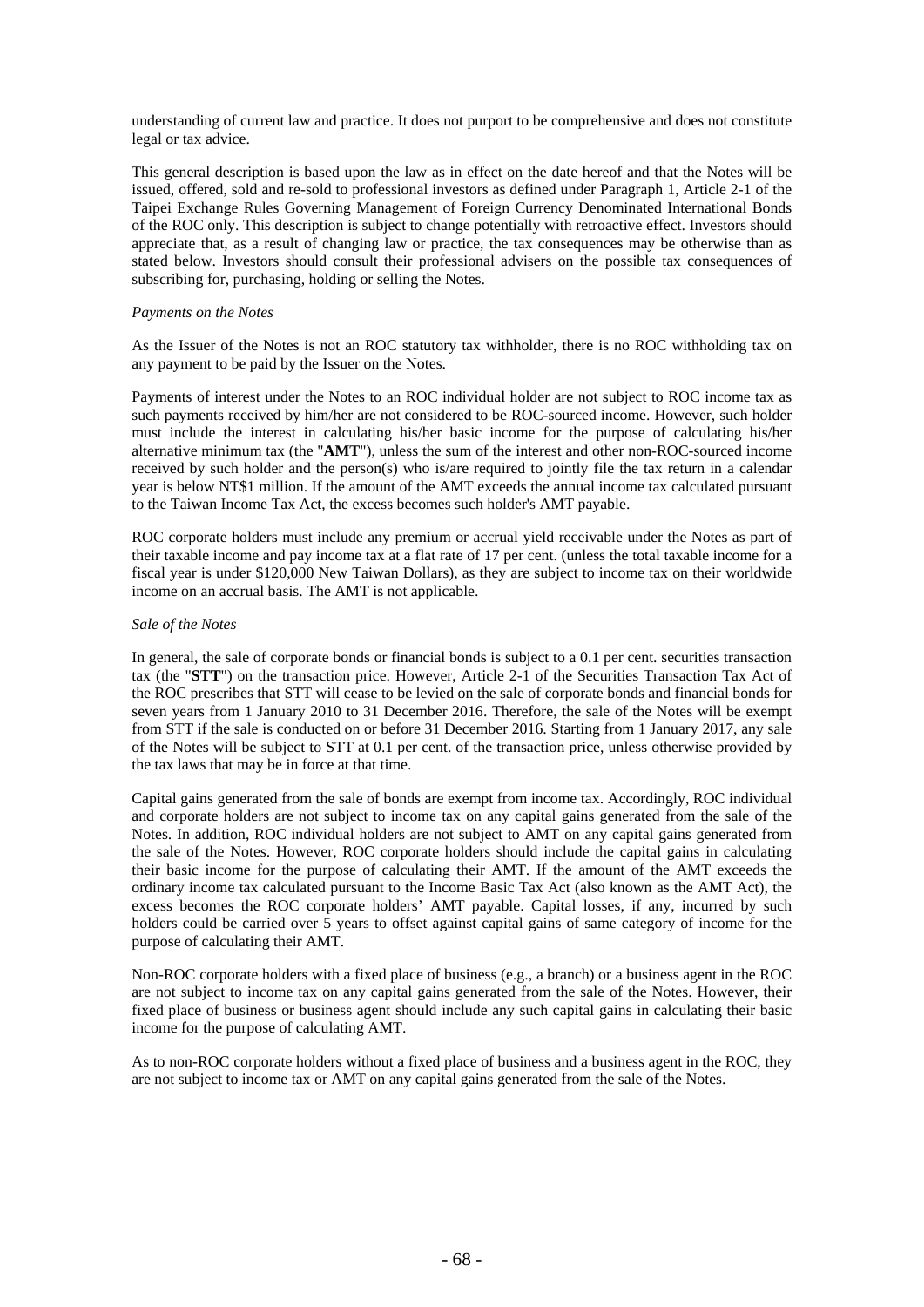## **SUBSCRIPTION AND SALE**

Bank of Taiwan, Capital Securities Corporation, Cathay United Bank, Crédit Agricole Corporate and Investment Bank, Taipei Branch, Mega International Commercial Bank Co., Ltd, President Securities Corporation and SinoPac Securities Corporation (collectively, the "**Managers**"), have, in a subscription agreement dated 8 September 2016 (the "**Subscription Agreement**") and made between the Issuer and the Managers upon the terms and subject to the conditions contained therein, jointly and severally agreed to subscribe for the Notes at their issue price of 100 per cent. of their principal amount. The Issuer has also agreed to reimburse the Managers for certain of its expenses incurred in connection with the management of the issue of the Notes. The Managers are entitled in certain circumstances to be released and discharged from their obligations under the Subscription Agreement prior to the closing of the issue of the Notes.

## **United Kingdom**

Each of the Managers has represented, warranted and undertaken that:

- (a) it has only communicated or caused to be communicated and will only communicate or cause to be communicated an invitation or inducement to engage in investment activity (within the meaning of Section 21 of the FSMA) received by it in connection with the issue or sale of the Notes in circumstances in which Section 21(1) of the FSMA does not apply to the Issuer; and
- (b) it has complied and will comply with all applicable provisions of the FSMA with respect to anything done by it in relation to the Notes in, from or otherwise involving the United Kingdom.

## **United States of America**

The Notes have not been, and will not be, registered under the Securities Act or with any securities regulatory authority of any state or other jurisdiction of the United States. The Notes may not be offered or sold to, or for the account or benefit of, U.S. persons (as defined in Regulation S) except in certain transactions exempt from the registration requirements of the Securities Act.

Until 40 days after the commencement of any offering, an offer or sale of Notes within the United States by any of the Managers (whether or not participating in the offering) may violate the registration requirements of the Securities Act if such offer or sale is made otherwise than in accordance with an available exemption from registration under the Securities Act.

#### **Public Offer Selling Restriction under the Prospectus Directive**

In relation to each Member State of the European Economic Area (each, a "**Relevant Member State**"), each of the Managers has represented and agreed that with effect from and including the date on which the Prospectus Directive is implemented in that Relevant Member State (the "**Relevant Implementation**  Date") it has not made and will not make an offer of Notes which are the subject of the offering contemplated by this Prospectus to the public in that Relevant Member State, except that it may, with effect from and including the Relevant Implementation Date, make an offer of such Notes to the public in that Relevant Member State:

- (a) at any time to any legal entity which is a qualified investor as defined in the Prospectus Directive; or
- (b) at any time to fewer than 150 natural or legal persons (other than qualified investors as defined in the Prospectus Directive); or
- (c) at any time in any other circumstances falling within Article 3(2) of the Prospectus Directive,

provided that no such offer of Notes referred to in (a) to (c) above shall require the Issuer or the Managers to publish a prospectus pursuant to Article 3 of the Prospectus Directive or supplement a prospectus pursuant to Article 16 of the Prospectus Directive.

For the purposes of this provision, the expression an "**offer of Notes to the public**" in relation to any Notes in any Relevant Member State means the communication in any form and by any means of sufficient information on the terms of the offer and the Notes to be offered so as to enable an investor to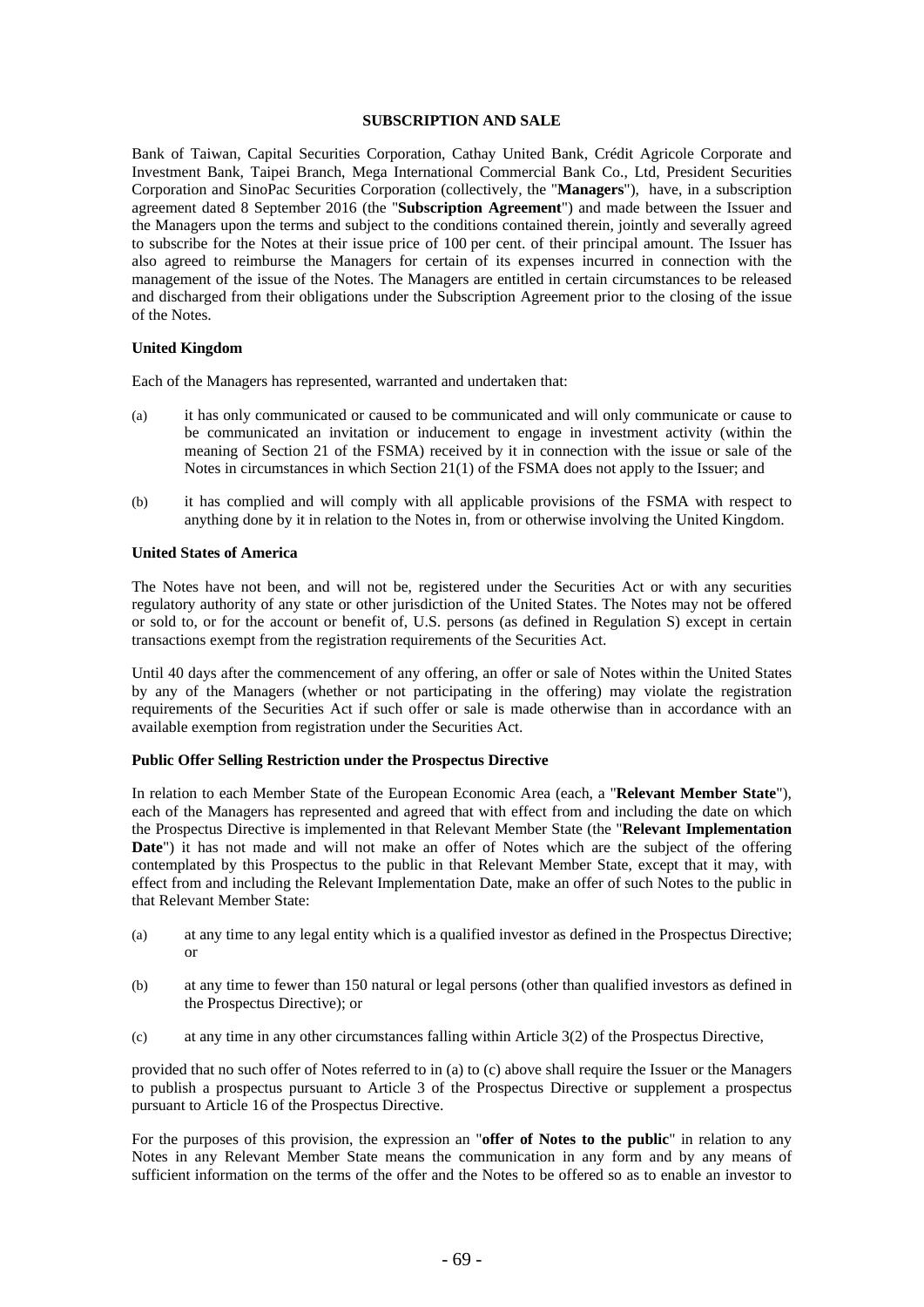decide to purchase or subscribe for Notes, as the same may be varied in that Member State by any measure implementing the Prospectus Directive in that Member State and the expression "**Prospectus Directive**" means Directive 2003/71/EC (as amended, including by Directive 2010/73/EU), and includes any relevant implementing measure in the Relevant Member State.

## **Kingdom of Bahrain**

Each of the Managers has represented and agreed that it has not offered, and will not offer, Notes: (i) to the Public in the Kingdom of Bahrain except pursuant to the provisions of Articles 80-85 of the Central Bank of Bahrain and Financial Institutions Law; and (ii) except on a private placement basis to persons in the Kingdom of Bahrain who are "accredited investors".

For this purpose, an "accredited investor" means:

- (a) an individual holding financial assets (either singly or jointly with a spouse) of U.S.\$1,000,000 or more;
- (b) a company, partnership, trust or other commercial undertaking which has financial assets available for investment of not less than U.S.\$1,000,000; or
- (c) a government, supranational organisation, central bank or other national monetary authority or a state organisation whose main activity is to invest in financial instruments (such as a state pension fund).

## **United Arab Emirates (excluding the Dubai International Financial Centre)**

Each of the Managers has represented and agreed, that the Notes have not been and will not be offered, sold or publicly promoted or advertised by it in the United Arab Emirates other than in compliance with any laws applicable in the United Arab Emirates governing the issue, offering and sale of securities.

#### **Dubai International Financial Centre**

Each of the Managers has represented and agreed that it has not offered and will not offer the Notes to any person in the Dubai International Financial Centre unless such offer is:

- (a) an "**Exempt Offer**" in accordance with the Markets Rules (MKT Module) of the Dubai Financial Services Authority (the "**DFSA**") rulebook; and
- (b) made only to persons who meet the Professional Client criteria set out in Rule 2.3.3 of the DFSA Conduct of Business Module of the DFSA rulebook.

#### **Japan**

The Notes have not been and will not be registered under the Financial Instruments and Exchange Act of Japan (Act No. 25 of 1948), as amended (the "**FIEA**"). Accordingly, each of the Managers has represented and agreed that it will not, directly or indirectly, offer to sell any Notes in Japan or to, or for the benefit of, a resident of Japan (which term as used herein means any person resident in Japan, including any corporation or other entity organised under the laws of Japan) or to others for re-offering or resale, directly or indirectly, in Japan or to, or for the benefit of, any resident in Japan, except pursuant to an exemption from the registration requirements of, and otherwise in compliance with, the FIEA and other relevant laws, regulations and ministerial guidelines of Japan.

#### **Singapore**

This Prospectus has not been and will not be registered as a prospectus with the Monetary Authority of Singapore. Each of the Managers has represented and agreed that it has not offered or sold any Notes or caused such Notes to be made the subject of an invitation for subscription or purchase and will not offer or sell such Notes or cause such Notes to be made the subject of an invitation for subscription or purchase and has not circulated or distributed, nor will it circulate or distribute this Prospectus or any other document or material in connection with the offer or sale or invitation for subscription or purchase, of such Notes, whether directly or indirectly, to persons in Singapore other than (a) to an institutional investor under Section 274 of the Securities and Futures Act, Chapter 289 of Singapore (the "**SFA**"), or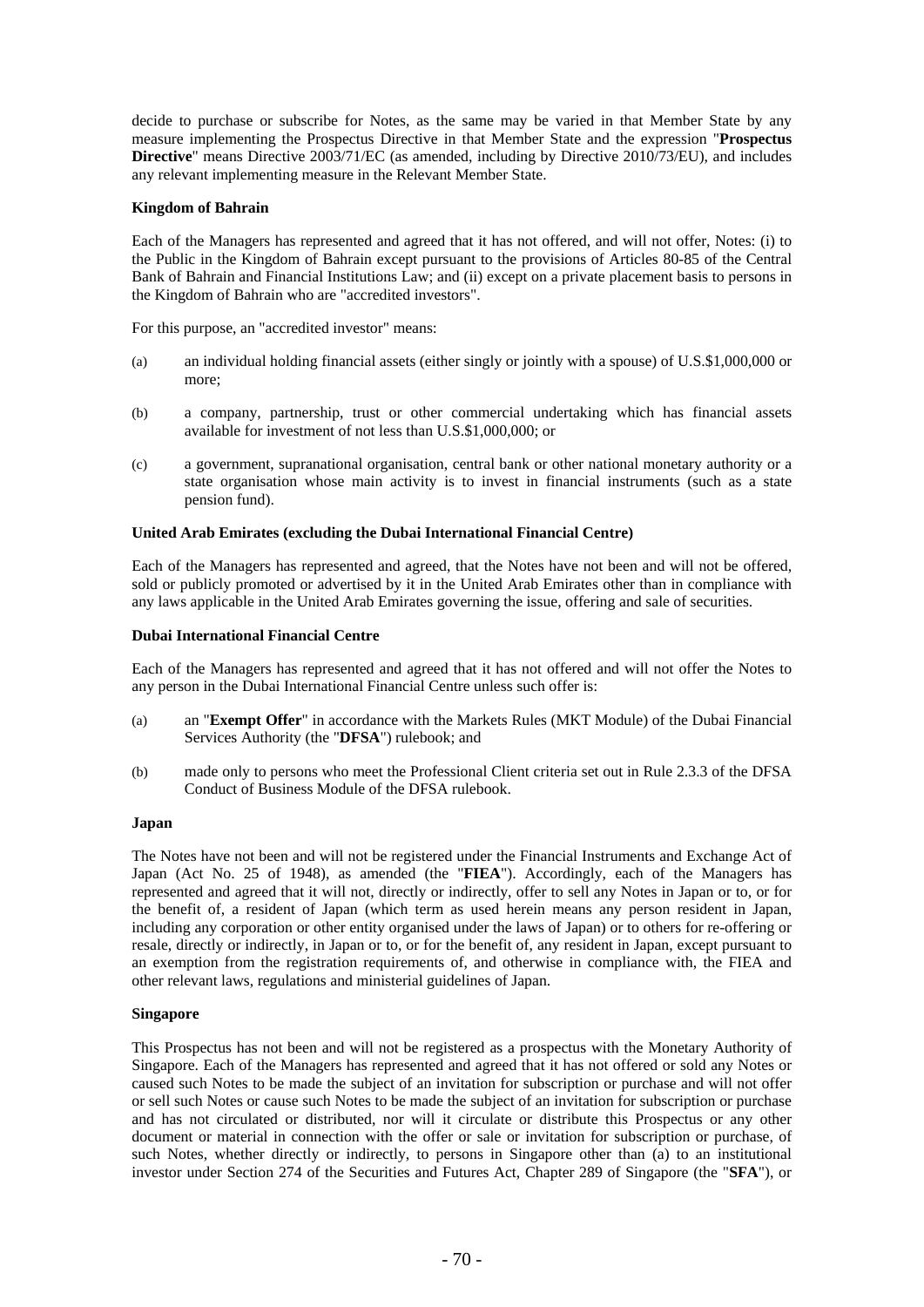(b) to a relevant person pursuant to Section 275(1), or any person pursuant to Section 275(1A) of the SFA, and in accordance with the conditions specified in Section 275 of the SFA, or (c) pursuant to, and in accordance with the conditions of, any other applicable provisions of the SFA.

Where Notes are subscribed or purchased under Section 275 of the SFA by a relevant person which is:

- (i) a corporation (which is not an accredited investor (as defined in Section 4A of the SFA)) the sole business of which is to hold investments and the entire share capital of which is owned by one or more individuals, each of whom is an accredited investor; or
- (ii) a trust (where the trustee is not an accredited investor) whose sole purpose is to hold investments and each beneficiary of the trust is an individual who is an accredited investor,

securities (as defined in Section 239(1) of the SFA) of that corporation or the beneficiaries' rights and interest (howsoever described) in that trust shall not be transferred within six months after that corporation or that trust has acquired the Notes pursuant to an offer made under Section 275 of the SFA except:

- (a) to an institutional investor or to a relevant person defined in Section 275(2) of the SFA, or to any person arising from an offer referred to in Section 275(1A) or Section 276(4)(i)(B) of the SFA;
- (b) where no consideration is or will be given for the transfer;
- (c) where the transfer is by operation of law;
- (d) as specified in Section 276(7) of the SFA; or

as specified in Regulation 32 of the Securities and Futures (Offer of Investments) (Shares and Debentures) Regulations 2005 of Singapore.

## **Hong Kong**

Each of the Managers has represented and agreed that:

- (a) it has not offered or sold and will not offer or sell in Hong Kong, by means of any document, any Notes, except for Notes which are a "structured product" as defined in the Securities and Futures Ordinance (Cap. 571) of Hong Kong (the "**SFO**"), other than: (i) to "**professional investors**" within the meaning of the SFO and any rules made under the SFO; or (ii) in other circumstances which do not result in the document being a "prospectus" as defined in the Companies (Winding Up and Miscellaneous Provisions) Ordinance (Cap. 32) of Hong Kong (the "**CO**") or which do not constitute an offer to the public within the meaning of the CO; and
- (b) it has not issued or had in its possession for the purposes of issue, and will not issue or have in its possession for the purposes of issue (in each case whether in Hong Kong or elsewhere), any advertisement, invitation or document relating to the Notes, which is directed at, or the contents of which are likely to be accessed or read by, the public in Hong Kong (except if permitted to do so under the securities laws of Hong Kong) other than with respect to any Notes which are or are intended to be disposed of only to persons outside Hong Kong or only to "**professional investors**" within the meaning of the SFO and any rules made under the SFO.

#### **Malaysia**

Each of the Managers has represented and agreed that:

- (a) this Prospectus has not been registered as a prospectus with the Securities Commission of Malaysia under the Capital Market and Services Act 2007 of Malaysia (the "**CSMA**"); and
- (b) accordingly, the Notes have not been and will not be offered or sold, and no invitation to subscribe for or purchase the Notes has been or will be made, directly or indirectly, nor may any document or other material in connection therewith be distributed in Malaysia, other than to persons falling within any one of the categories of persons specified under Schedule 6 or Section 229(1)(b), and Schedule 7 or Section 230(1)(b) and Schedule 8 or Section 257(3), read together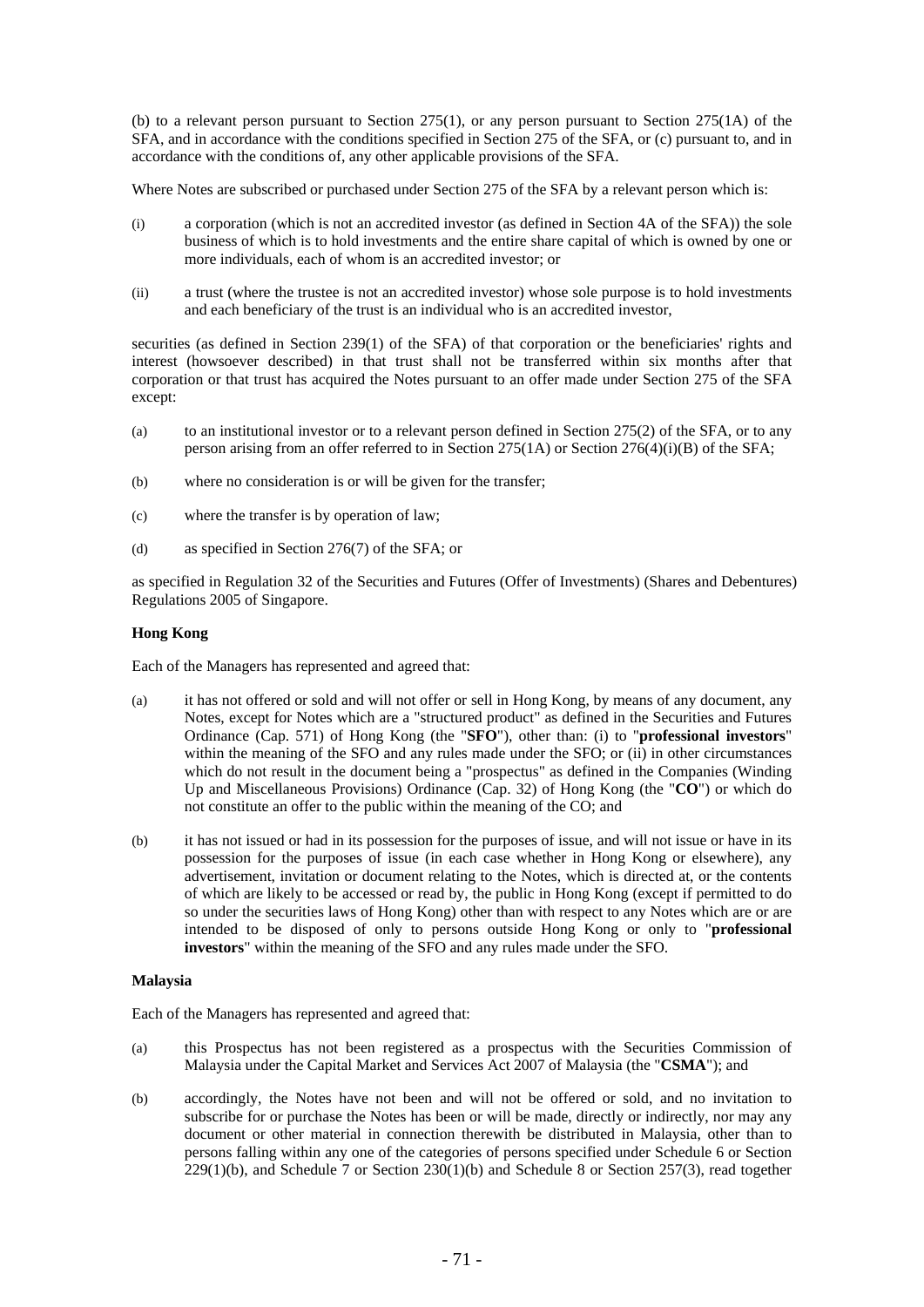with Schedule 9 or Section 257(3) of the CSMA, subject to any law, order, regulation or official directive of the Central Bank of Malaysia, the Securities Commission of Malaysia and/or any other regulatory authority from time to time.

Residents of Malaysia may be required to obtain relevant regulatory approvals including approval from the Controller of Foreign Exchange to purchase the Notes. The onus is on the Malaysian residents concerned to obtain such regulatory approvals and the Managers are not responsible for any invitation, offer, sale or purchase of the Notes as aforesaid without the necessary approvals being in place.

# **Kingdom of Saudi Arabia**

No action has been or will be taken in the Kingdom of Saudi Arabia that would permit a public offering of the Notes. Any investor in the Kingdom of Saudi Arabia or who is a Saudi person (a "**Saudi Investor**") who acquires any Notes pursuant to an offering should note that the offer of Notes is a private placement under Article 10 or Article 11 of the "**Offer of Securities Regulations**" as issued by the Board of the Capital Market Authority resolution number 2-11-2004 dated 4 October 2004 and amended by the Board of the Capital Market Authority resolution number 128-2008 dated 18 August 2008 (the "**KSA Regulations**"), made through a person authorised by the Capital Market Authority ("**CMA**") to carry on the securities activity of arranging and following a notification to the CMA under the KSA Regulations.

The Notes may thus not be advertised, offered or sold to any person in the Kingdom of Saudi Arabia other than to "sophisticated investors" under Article 10 of the KSA Regulations or by way of a limited offer under Article 11 of the KSA Regulations. Each of the Managers has represented and agreed that any offer of Notes to a Saudi Investor will be made in compliance with the KSA Regulations.

Investors are informed that Article 17 of the KSA Regulations places restrictions on secondary market activity with respect to the Notes, including as follows:

- (a) a Saudi Investor (referred to as a "**transferor**") who has acquired Notes pursuant to a private placement may not offer or sell Notes to any person (referred to as a "**transferee**") unless the offer or sale is made through an authorised person where one of the following requirements is met:
	- (i) the price to be paid for the Notes in any one transaction is equal to or exceeds Saudi Riyals one million or an equivalent amount;
	- (ii) the Notes are offered or sold to a sophisticated investor; or
	- (iii) the Notes are being offered or sold in such other circumstances as the CMA may prescribe for these purposes;
- (b) if the requirement of paragraph (a)(i) above cannot be fulfilled because the price of the Notes being offered or sold to the transferee has declined since the date of the original private placement, the transferor may offer or sell the Notes to the transferee if their purchase price during the period of the original private placement was equal to or exceeded Saudi Riyals 1 million or an equivalent amount;
- (c) if the requirement in paragraph (ii) above cannot be fulfilled, the transferor may offer or sell Notes if he/she sells his entire holding of Notes to one transferee; and
- (d) the provisions of paragraphs (i), (ii) and (iii) above shall apply to all subsequent transferees of the Notes.

## **State of Qatar (including the Qatar Financial Centre)**

Each of the Managers has represented and agreed that it has not offered, delivered or sold, and will not offer, deliver or sell at any time, directly or indirectly, any Notes in the State of Qatar (including the Qatar Financial Centre), except: (a) in compliance with all applicable laws and regulations of the State of Qatar; and (b) through persons or corporate entities authorised and licensed to provide investment advice and/or engage in brokerage activity and/or trade in respect of foreign securities in the State of Qatar (including the Qatar Financial Centre). This Prospectus has not been reviewed or approved by the Qatar Central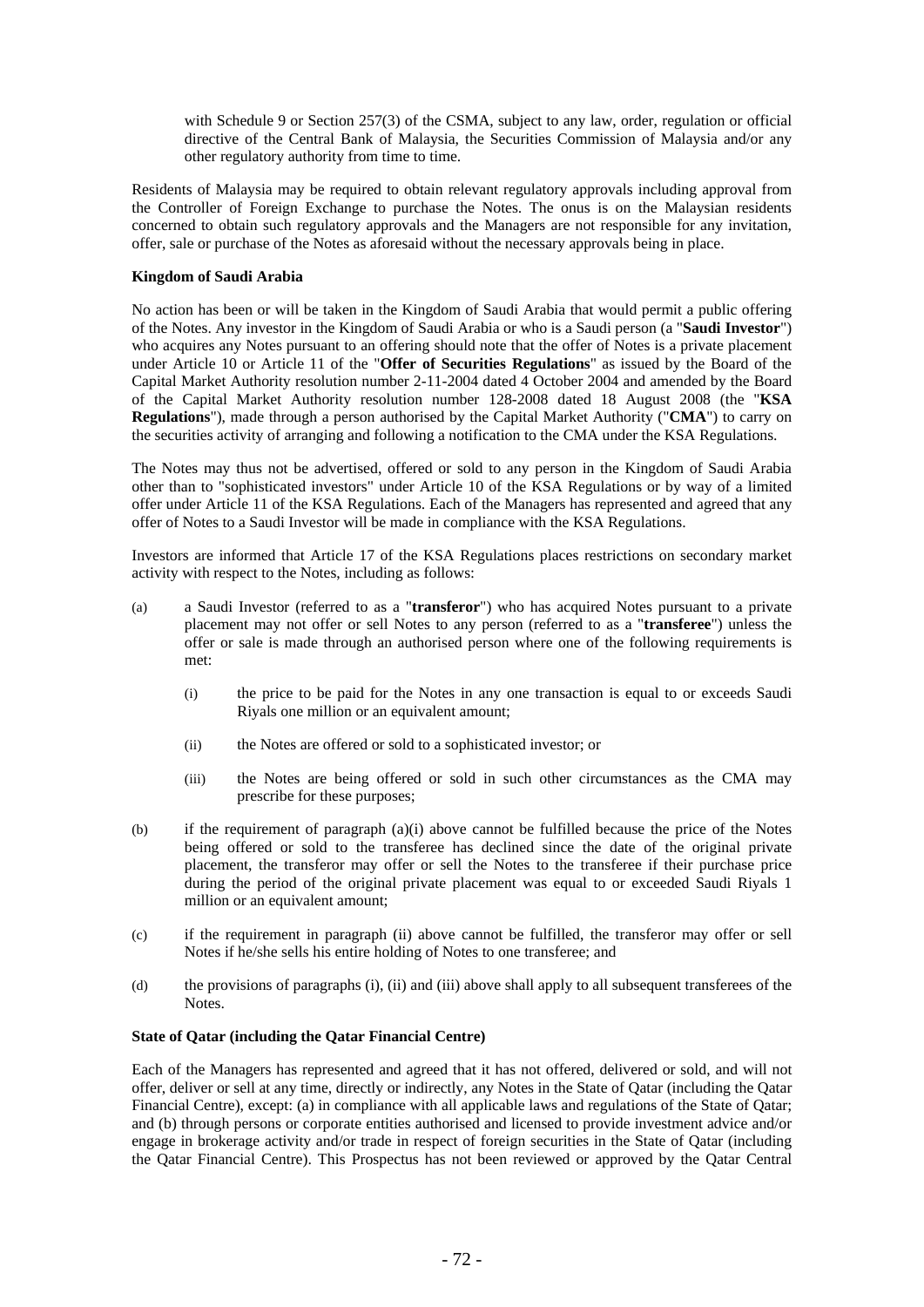Bank, the Qatar Exchange, the Qatar Financial Centre Regulatory Authority or the Qatar Financial Markets Authority and is only intended for specific recipients, in compliance with the foregoing.

## **Taiwan**

The Notes have not been, and shall not be, offered, sold or re-sold, directly or indirectly to investors other than "professional investors" as defined under Paragraph 1, Article 2-1 of the Taipei Exchange Rules Governing Management of Foreign Currency Denominated International Bonds of the ROC, which currently include the following three types of investors:

- (a) A "professional institutional investor" as defined under Paragraph 2, Article 4 of the Financial Consumer Protection Act of the ROC, which currently includes: overseas or domestic (i) banks, securities firms, futures firms and insurance companies (excluding insurance agencies, insurance brokers and insurance surveyors), the foregoing as further defined in more detail in Paragraph 3 of Article 2 of the Organization Act of the Financial Supervisory Commission, (ii) fund management companies, government investment institutions, government funds, pension funds, mutual funds, unit trusts, and funds managed by financial service enterprises pursuant to the Securities Investment Trust and Consulting Act, the Future Trading Act or the Trust Enterprise Act or investment assets mandated and delivered by or transferred for trust by financial consumers, and (iii) other institutions recognized by the Financial Supervisory Commission of the ROC. Purchasers of the Notes are not permitted to sell or otherwise dispose of the Notes except by transfer to a professional institutional investor.
- (b) A legal entity or fund with total assets exceeding NT\$50,000,000 according to its most recent CPA-audited or reviewed financial report; and
- (c) A natural person having applied in writing to the securities firms for the status of professional investor who meets all of the following three criteria:
	- (i) He/she has provided a proof of financial capacity of at least NT\$30,000,000 or has made a single trade, the transaction amount of which is higher than NT\$3,000,000, his/her total assets and investments booked at and made through such securities firm are higher than NT\$15,000,000, and he/she has provided a statement certifying that the value of his/her total assets has exceeded NT\$30,000,000;
	- (ii) He/she has sufficient professional knowledge or trading experience in financial products; and
	- (iii) He/she fully understands that the securities firm is exempted from certain responsibilities towards professional investors in connection with bond trading activities and agreed to sign up as a professional investor.

Purchasers of the Notes are not permitted to sell or otherwise dispose of the Notes except by transfer to a professional investor.

#### **General**

Each of the Managers has represented, warranted and agreed that it has complied and will comply with all applicable laws and regulations in each country or jurisdiction in which it purchases, offers, sells or delivers Notes or possesses, distributes or publishes this Prospectus or any other offering material relating to the Notes. Persons into whose hands this Prospectus comes are required by the Issuer and the Managers to comply with all applicable laws and regulations in each country or jurisdiction in which they purchase, offer, sell or deliver Notes or possess, distribute or publish this Prospectus or any other offering material relating to the Notes, in all cases at their own expense.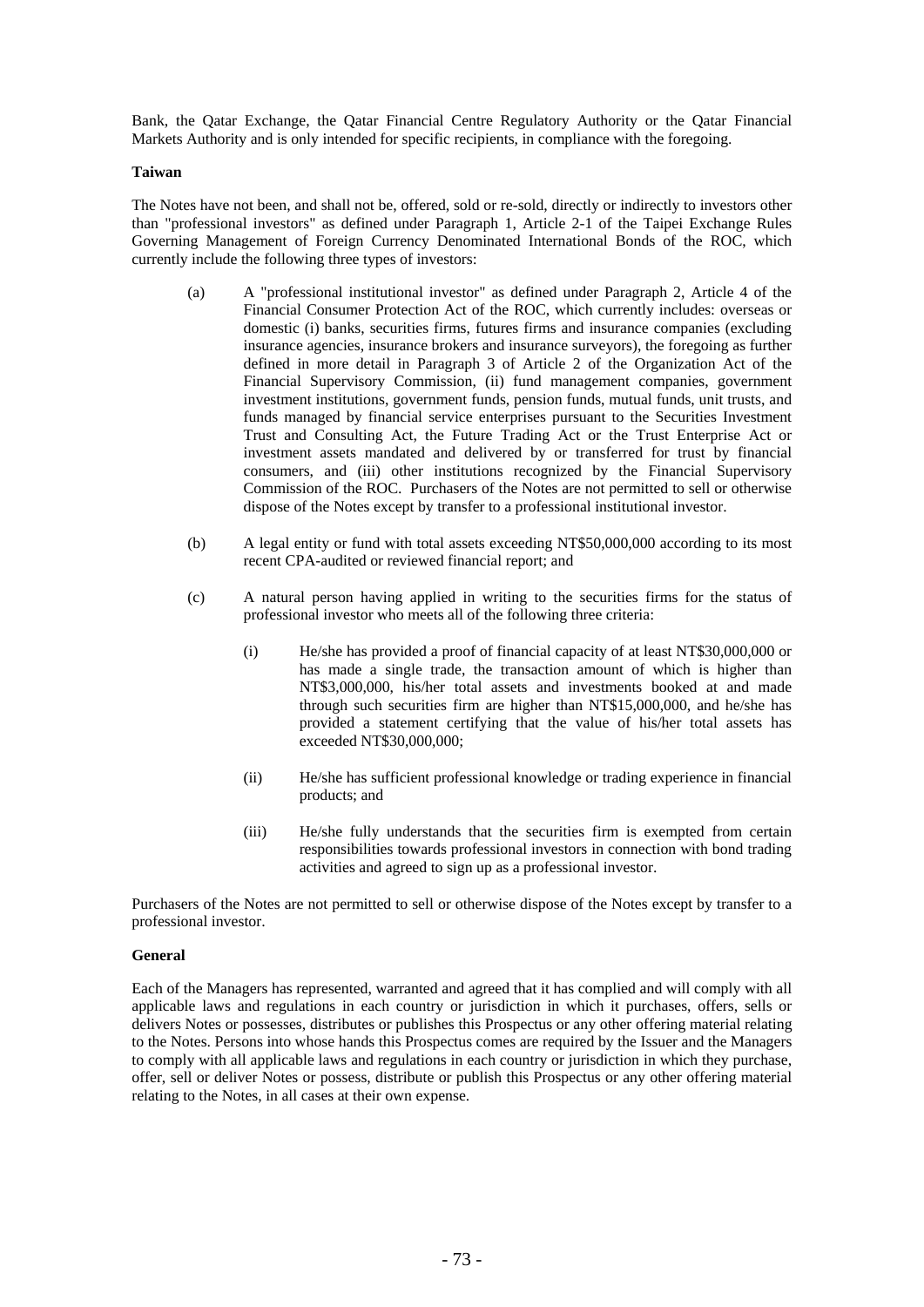## **SETTLEMENT AND TRADING**

## **ROC Settlement and Trading**

Investors with a securities book-entry account with an ROC securities broker and a foreign currency deposit account with an ROC bank, may request the approval of the Taiwan Depositary & Clearing Corporation (the "**TDCC**") for the settlement of the Notes through the account of TDCC with Euroclear or Clearstream, Luxembourg and if such approval is granted by TDCC, the Notes may be so cleared and settled. In such circumstances, TDCC will allocate the respective book-entry interest of such investor in the Notes position to the securities book-entry account designated by such investor in the ROC. The Notes will be traded and settled pursuant to the applicable rules and operating procedures of TDCC and the TPEx as domestic bonds.

In addition, an investor may apply to TDCC (by filing in a prescribed form) to transfer the Notes in its own account with Euroclear or Clearstream, Luxembourg to the TDCC account with Euroclear or Clearstream, Luxembourg for trading in the domestic market or vice versa for trading in overseas markets.

For such investors who hold their interest in the Notes through an account opened and held by TDCC with Euroclear or Clearstream, Luxembourg, distributions of principal and/or interest for the Notes to such holders may be made by payment services banks whose systems are connected to TDCC to the foreign currency deposit accounts of the holders. Such payment is expected to be made on the second Taiwanese business day following TDCC's receipt of such payment (due to time difference, the payment is expected to be received by TDCC one Taiwanese business day after the distribution date). However, when the holders will actually receive such distributions may vary depending upon the daily operations of the ROC banks with which the holder has the foreign currency deposit account.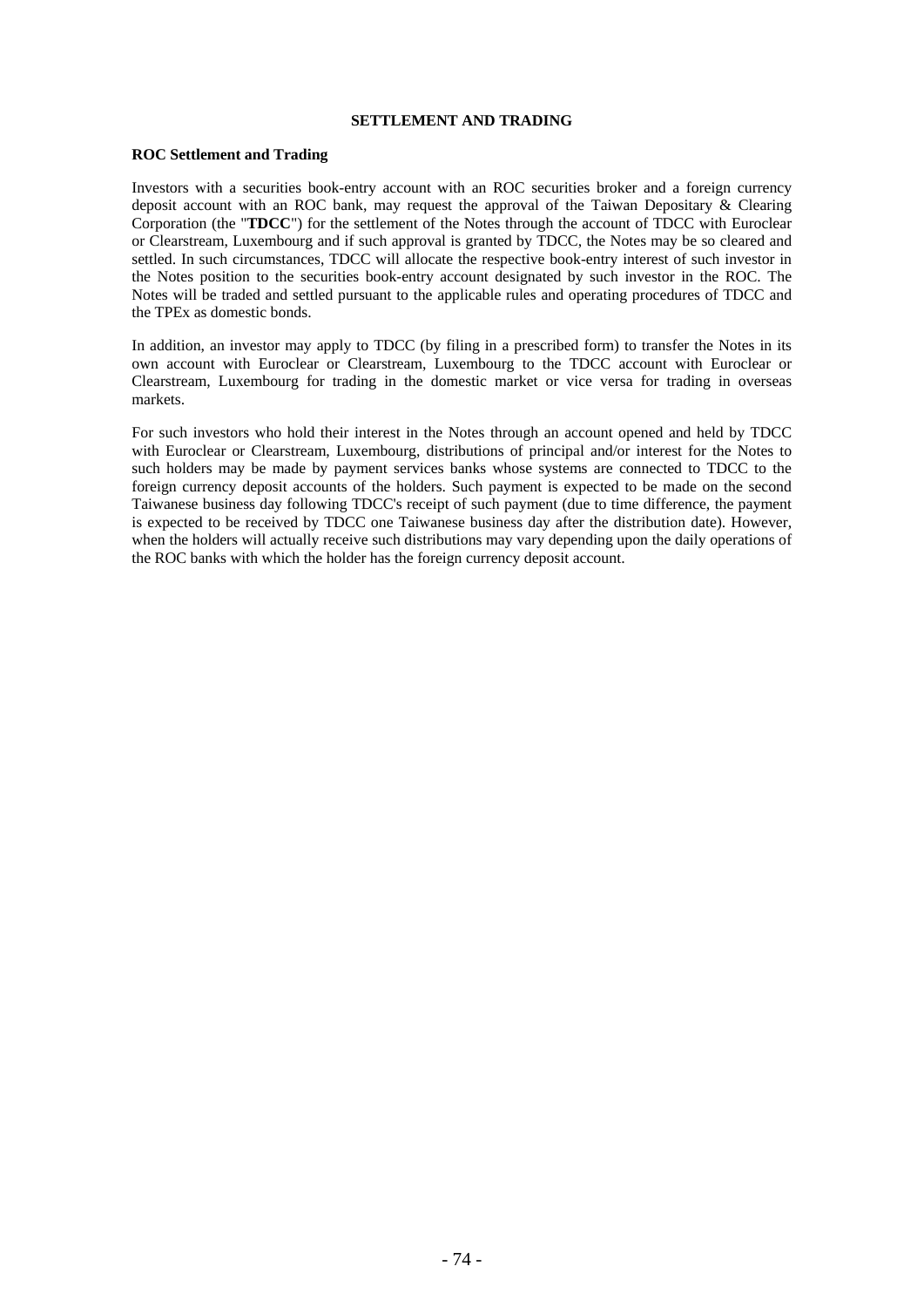## **GENERAL INFORMATION**

## **Authorisation**

1. The creation and issue of the Notes has been authorised by resolutions of the Board of Directors of the Issuer dated 27 August 2016.

## **Listing of Notes**

2. Application will be made to the TPEx for permission to deal in and for the listing of the Notes on the TPEx.

## **Legal and Arbitration Proceedings**

3. There are no governmental, legal or arbitration proceedings, (including any such proceedings which are pending or threatened, of which the Issuer is aware), which may have, or have had during the 12 months prior to the date of this Prospectus, a significant effect on the financial position or profitability of the Issuer or the Group.

#### **Significant/Material Change**

4. Since 31 December 2015 there has been no material adverse change in the prospects of the Issuer or of the Group nor any significant change in the financial or trading position of the Issuer or the Group.

## **Auditors**

- 5. The consolidated financial statements of the Issuer for the year ended 31 December 2015 have been audited without qualification by Deloitte & Touche – Middle East ("**Deloitte Middle East**"). The consolidated financial statements of the Issuer for the year ended 31 December 2014 have been audited without qualification by Deloitte & Touche Bakr Abulkhair & Co. ("**DTBA&C**").
- 6. Deloitte Middle East and DTBA&C have each conducted their respective audits in accordance with International Standards on Auditing issued by the International Federation of Accountants through the International Auditing and Assurance Standards Board.
- 7. The audited consolidated financial statements of APICORP for the years ended 31 December 2015 and 31 December 2014 are based on International Financial Reporting Standards issued by the International Auditing and Assurance Standards Board.
- 8. The business address of DTBA&C is ABT Building, Al Khobar, P.O. Box 182, Dammam 31411, Kingdom of Saudi Arabia. DTBA&C is regulated as an auditor in the Kingdom of Saudi Arabia by the Saudi Organization for Certified Public Accountants. There is no professional institute of auditors in the Kingdom of Saudi Arabia and, accordingly, DTBA&C is not a member of a professional body in the Kingdom of Saudi Arabia. All of the audit partners of DTBA&C are members of the institutes from where they received their professional qualification.
- 9. The business address of Deloitte Middle East is Al-Zamil Tower, Government Avenue, P.O. Box 421, Manama, Kingdom of Bahrain. Deloitte & Touche Middle East is registered with the Ministry of Industry and Commerce in Bahrain. Some of its professionals are members of the Bahrain Accountants Association and/or international professional bodies.

#### **Documents on Display**

- 10. Copies of the following documents may be inspected during normal business hours at the offices of each of the Agents for as long as the Notes are outstanding:
	- (a) Transaction Documents;
	- (b) the Establishing Agreement;
	- (c) the Issuer's registration certificate number 2050003977 dated 5/11/1396H (corresponding to 29 October 1976);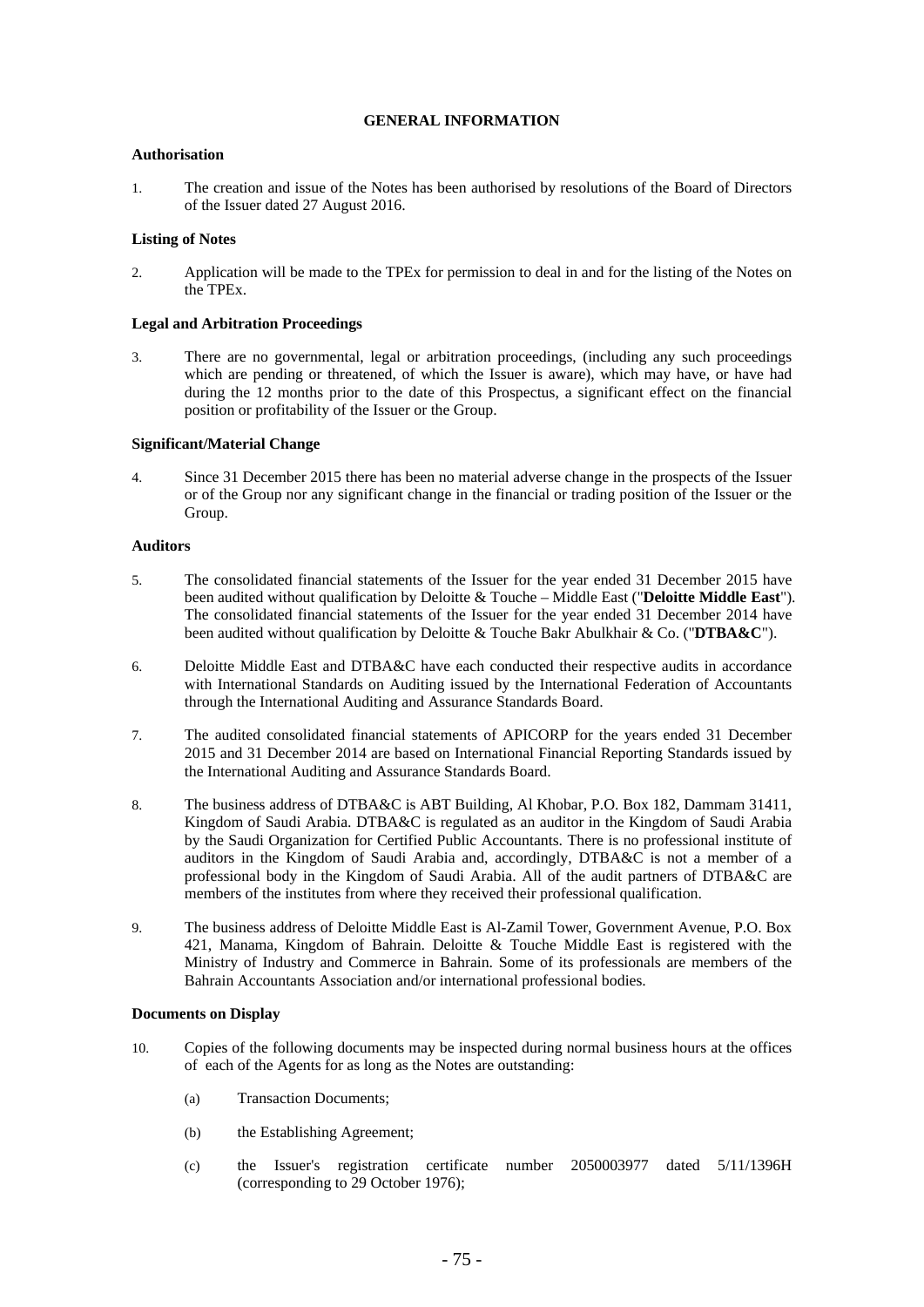- (d) the most recently published consolidated audited financial statements of the Issuer and unaudited condensed consolidated interim financial statements (if any) of the Issuer, in each case together with any audit or review reports prepared in connection therewith. the Issuer currently prepares unaudited consolidated interim accounts for the first six months of each year; and
- (e) this Prospectus.

## **ISIN and Common Code**

- 11. The Notes have been accepted for clearance through Euroclear and Clearstream, Luxembourg. The ISIN is XS1481724711 and the common code is 148172471.
- 12. The address of Euroclear is Euroclear Bank SA/NV, 1 Boulevard du Roi Albert II, B-1210 Brussels and the address of Clearstream, Luxembourg is Clearstream Banking, 42 Avenue JF Kennedy, L-1855 Luxembourg.

## **Managers transacting with the Issuer**

13. The Managers and their respective affiliates have engaged, and may in the future engage, in investment banking and/or commercial banking transactions with, and may perform services for, the Issuer (and its affiliates) in the ordinary course of business.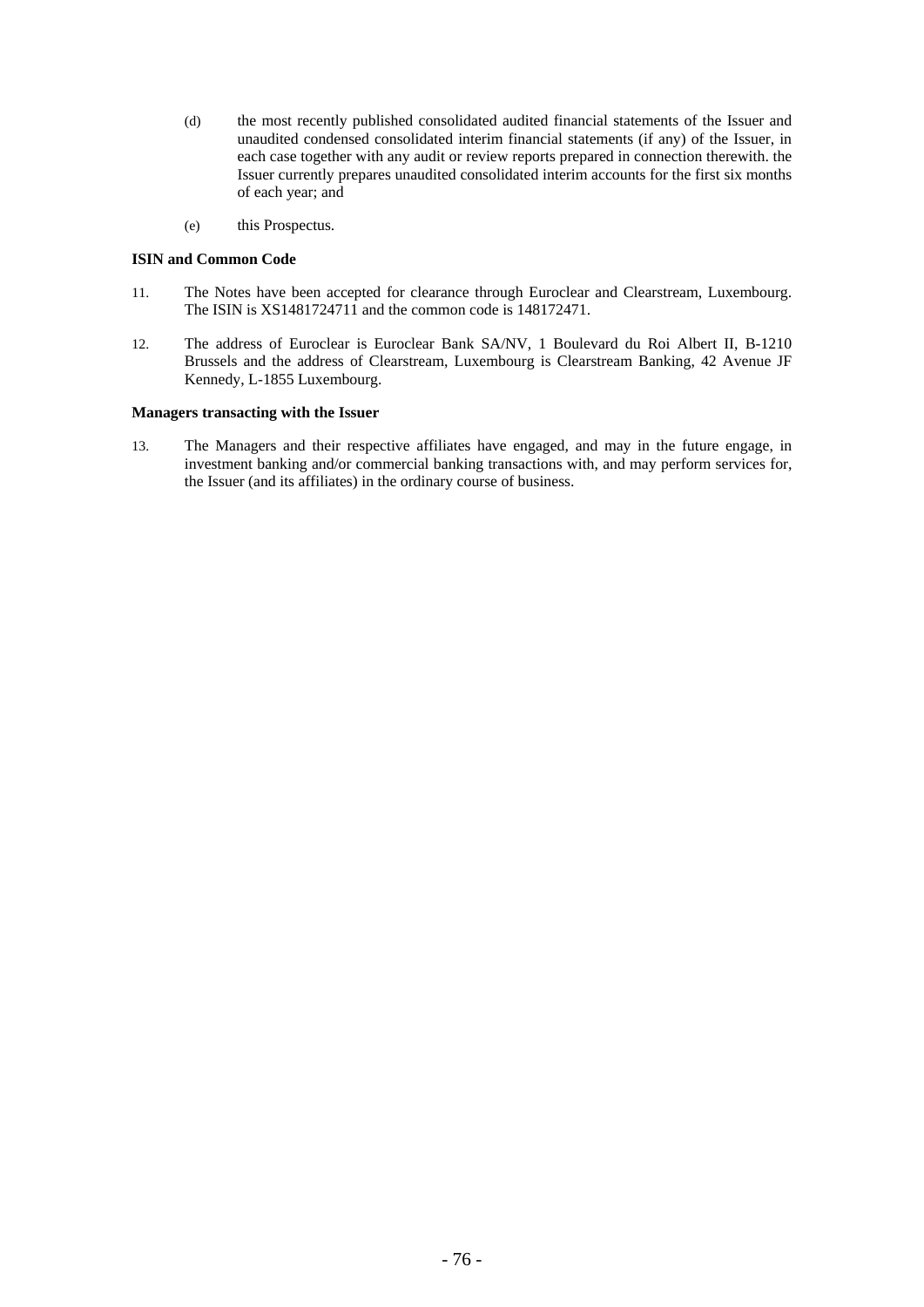# **THE ISSUER**

## **Arab Petroleum Investments Corporation**

Head Office Building Dammam Coastal Road Al Rakkah PO Box 9599 31423 Dammam Kingdom of Saudi Arabia

#### **REGISTRAR AND TRANSFER AGENT**

# **HSBC Bank plc**

8 Canada Square London E14 5HQ England

# **FISCAL AGENT AND PAYING AGENT**

## **HSBC Bank plc**

8 Canada Square London E14 5HQ England

## **MANAGERS**

**Bank of Taiwan** 

**Cathay United Bank** 

1F., No.7, Sungjen Road Taipei City Taiwan (R.O.C.)

## **Capital Securities Corporation**

No. 120, Section 1, Chongqing S Rd Taipei City 100 Taiwan (R.O.C.)

4F., No.101, Songren Rd. Xinyi Dist. Taipei City 110 Taiwan (R.O.C.)

## **Crédit Agricole Corporate and Investment Bank, Taipei Branch**  16F, Hung Kuo Building No. 167, Tun Hua North Road Taipei 10549, Taiwan

## **President Securities Corporation**

2F., No.8, Dongxing Rd. Songshan Dist. Taipei City 105 Taiwan (R.O.C.)

**Mega International Commercial Bank Co., Ltd.** 9F, No. 100, Chi Lin Road

 Taipei Taiwan (R.O.C.)

#### **SinoPac Securities Corporation**

7, 8 & 18F, 2 Chung Ching S. Rd. Sec. 1, Taipei 100 Taiwan (R.O.C.)